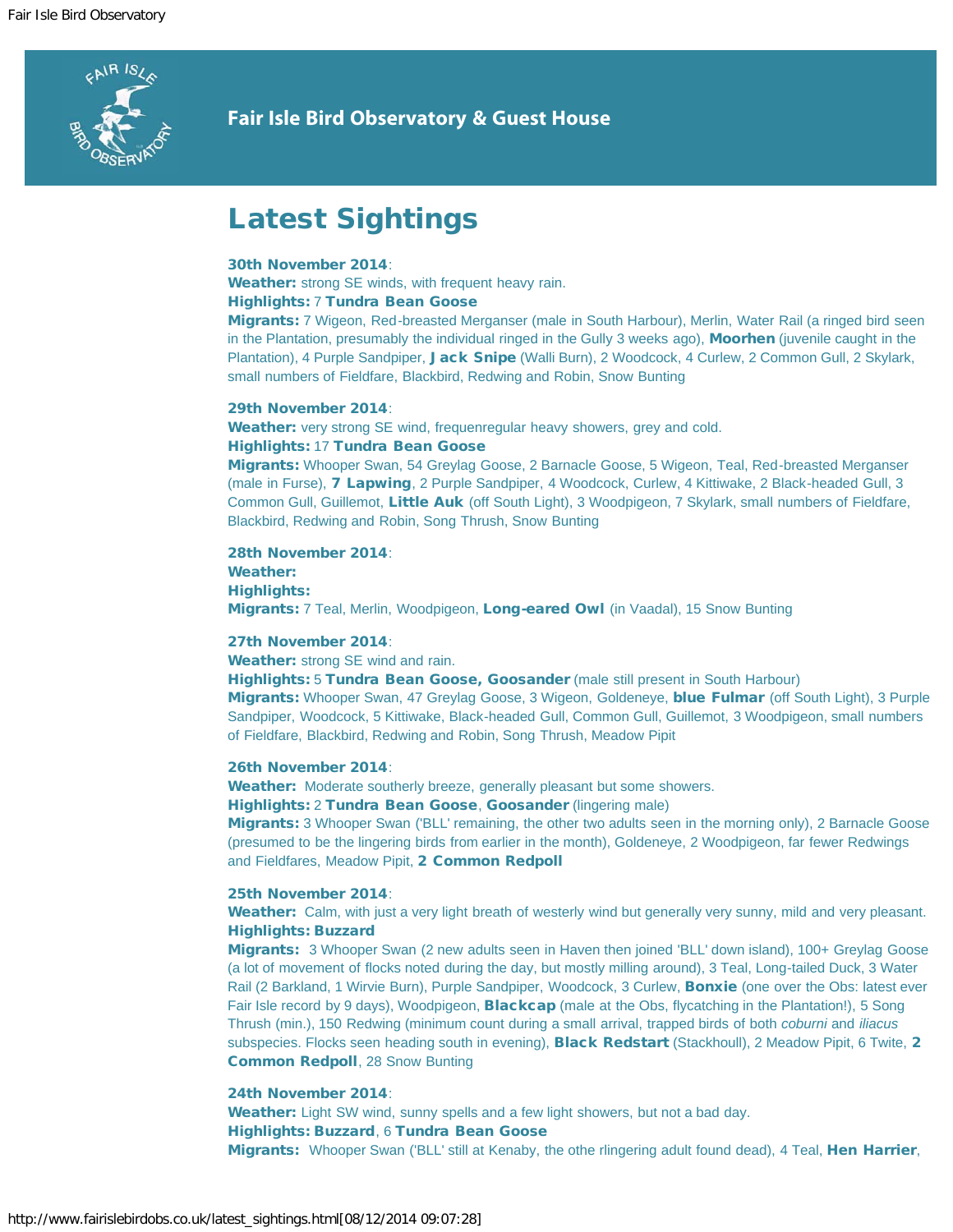Merlin, 2 Woodpigeon, small numbers of thrushes, Mistle Thrush, Black Redstart (South Harbour), Chaffinch, 5 Twite

#### 23rd November 2014:

Weather: Light SW wind, a nice day, rather sunny and mild.

Highlights: Olive-backed Pipit (again at Quoy), Buzzard, 8 Tundra Bean Goose, Goosander (male still present, in South Harbour)

Migrants: 2 Whooper Swan, 26 Pink-footed Goose, 41+ Greylag Gooose, 3 Teal, Red-breasted Merganser, Sparrowhawk, 4 Woodcock, 2 Common Gull, 3 Woodpigeon, Long-eared Owl (in Obs plantation), Skylark (present), Wren (one trapped at the Obs, probably a migrant), Blackbird (c50 in south), Fieldfare (c20 in south), Song Thrush, Redwing (c20 in south), Robin (6+ in south), Snow Bunting

#### 22nd November 2014:

Weather: A total write-off of a day, with a SE gale and constant heavy rain. Migrants: Whooper Swan, Skylark (present), Snow Bunting (present)

# 21st November 2014:

Weather: Moderate SE, increasing in strength later, sunny at first.

Highlights: Taiga Bean Goose (one at Utra), 8 Tundra Bean Goose, 2 European White-fronted Goose

Migrants: 2 Whooper Swan, 50+ Greylag Gooose, 2 Barnacle Goose, Wigeon, 5 Teal, Great Northern Diver (passed South Light), Merlin, Water Rail (Barkland), 16 Lapwing, Woodcock, 15 Guillemot, Skylark (present), Snow Bunting (present)

#### 20th November 2014:

Weather: A slightly calmer SE wind, although still rather fresh. Mainly cloudy and rather cool. Highlights: Olive-backed Pipit (still at Quoy), Buzzard, 25 Tundra Bean Goose, 2 European White-fronted Goose, Goosander (male in Havens), Little Auk (off South Light) Migrants: 2 Whooper Swan, 62 Greylag Gooose, 2 Barnacle Goose, 4 Wigeon, 3 Teal, 19 Mallard, Redbreasted Merganser (female), blue Fulmar (Ditfield), Hen Harrier, Sparrowhawk, 2 Merlin, 19 Lapwing, 55 Kittiwake (in a 20 minute seawatch off South Light), 6 Guillemot, 2 Razorbill, Woodpigeon, 5 Skylark, fewer thrushes, 3 Meadow Pipit, Chaffinch, 10 Twite, 44 Snow Bunting

#### 19th November 2014:

Weather: Fresh (Force 4-5) ESE wind, grey with rain later in day.

Highlights: Olive-backed Pipit (the 7th of the autumn, a confiding bird at Quoy - the second latest Fair Isle record), 26 Tundra Bean Goose, 2 European White-fronted Goose, 3 Little Auk (off South Light) Migrants: 2 Whooper Swan (both lingering birds, including 'BLL' darvic), 4 Pink-footed Goose, 39 Greylag Gooose, 2 Barnacle Goose, 9 Wigeon, 7 Teal, 16 Mallard, 4 Long-tailed Duck, 4 blue Fulmar (Ditfield), Grey Heron, Merlin, 17 Lapwing, 4 Purple Sandpiper, 9 Woodcock, Curlew, 4 Kittiwake, Black-headed Gull, 10 Common Gull, 5 Guillemot, Woodpigeon, 8 Skylark, Chiffchaff (Steensi), Blackcap (Burkle), 103 Blackbird\*, 112 Fieldfare\*, 14 Song Thrush\*, 54 Redwing\*, Mistle Thrush, 7 Robin\*, Black Redstart (Obs), 2 Dunnock (Obs and Setter), 14 Meadow Pipit, 2 Chaffinch, Brambling, 6 Twite, 7 Snow Bunting

\*count from SW census area only

#### 18th November 2014:

Weather: Fresh to moderate ESE winds, grey with a few light showers.

Highlights: 26 Tundra Bean Goose, 2 European White-fronted Goose, Goosander (male on Da Water)

Migrants: 6 Whooper Swan (adult and four juveniles arrived), 27 Pink-footed Goose, 44 Greylag Gooose, 2 Barnacle Goose, Wigeon, 4 Teal, 2 Goldeneye, Sparrowhawk, Merlin, Peregrine, Lapwing, Woodcock, 3 Common Gull, 3 Woodpigeon, 4 Skylark, Dunnock (Obs), 2 Chaffinch, 3 Snow Bunting

#### 17th November 2014:

Weather: Calm at first with an ESE wind increasing to Force 3-4 later. Grey, but a rather pleasant day. Highlights: BULLFINCH - a fine male in the Wirvie Burn (species number 218 for the year, a new Fair Isle record!), Buzzard (presumably the lingering bird from ealier in the month), 26 Tundra Bean Goose, 2 European White-fronted Goose, 2 Little Auk (dead in the North), Lapland Bunting (Loangie) Migrants: Whooper Swan, Pink-footed Goose, 79 Greylag Gooose, 7 Barnacle Goose (2 lingering birds plus five south), 2 Long-tailed Duck, Goldeneye, Hen Harrier, Merlin, Peregrine (adult fenale), 2 Water Rail (both Setter), 13 Lapwing, 10 Woodcock\*, Bonxie (1 over Ward Hill - latest ever Fair Isle record), 2 Kittiwake,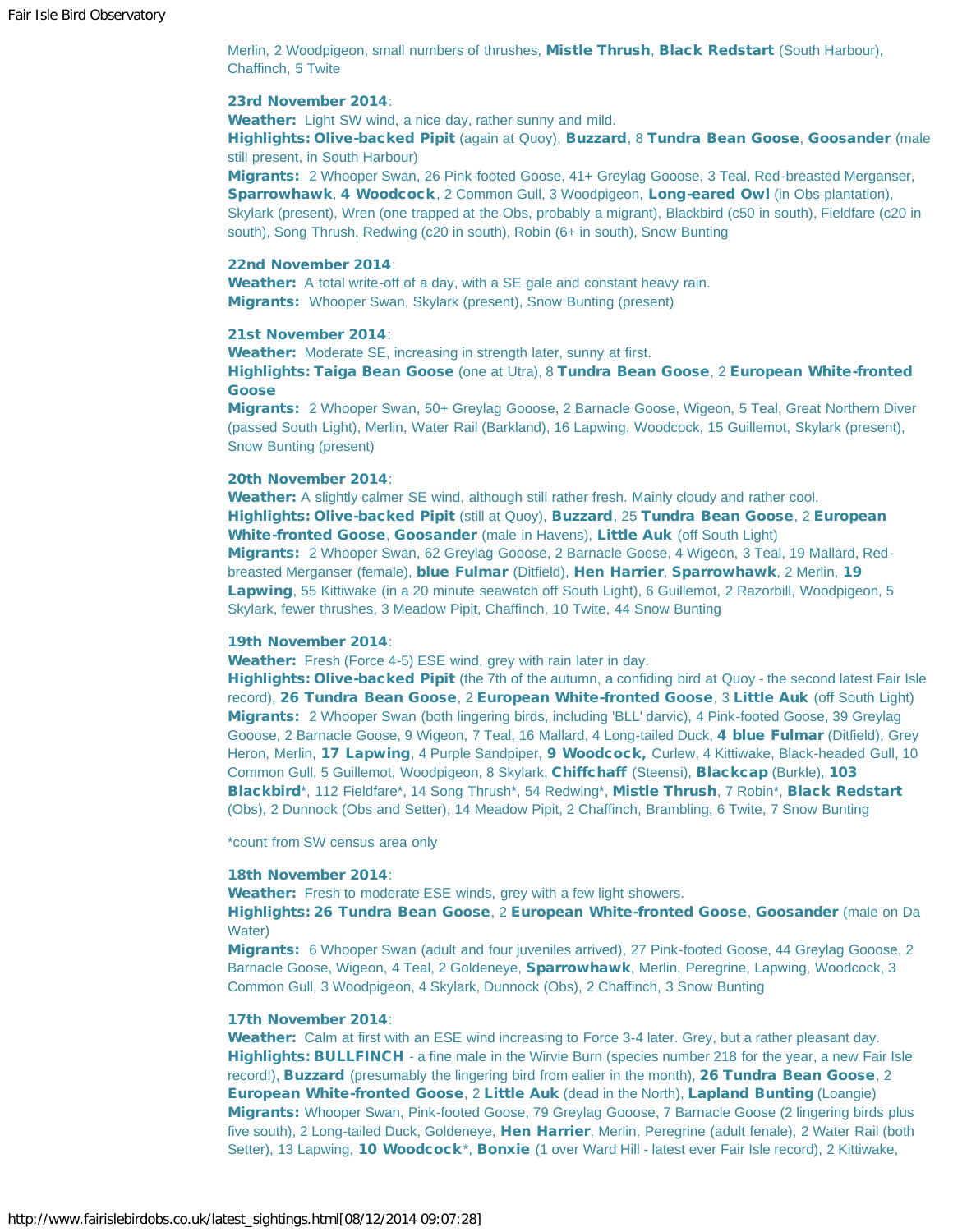Black-headed Gull, 3 Woodpigeon, 5 Skylark (min.), 2 Chiffchaff (Dronger and Gunnawark), 2 Blackcap (males in Plantation), 2 Ring Ouzel (Restensgeos and Quoy), 289 Blackbird\*, 401 Fieldfare, 9 Song Thrush\*, 90 Redwing\*, 6 Mistle Thrush, 26 Robin\*, Black Redstart (Loangie), Wheatear (one at Setter, just 2 days short of the latest ever record), 2 Dunnock (one lingering bird reappeared in the Obs garden, plus one on Lerness), 5 Meadow Pipit\*, 2 Chaffinch, Brambling, 21 Twite, 14 Snow Bunting, Reed Bunting

\*count from North of island only

#### 16th November 2014:

Weather: Strong SWE wind, easing slightly.

# Highlights: 21 Tundra Bean Goose, 2 European White-fronted Goose

Migrants: Whooper Swan, 64 Greylag Gooose, 2 Barnacle Goose, Wigeon, Merlin, 8 Lapwing, 2 Woodcock (including one feeding outside Obs visitor centre for most of the day), 3 Skylark (min.), 65 Fieldfare (minimum, probably a small arrival), Reed Bunting

# 15th November 2014:

Weather: Strong SE Wind, rain.

Highlights: Taiga Bean Goose (one at Kenaby), 2 Tundra Bean Goose (Kenaby), European Whitefronted Goose (juvenile), 3 Little Auk (off South Light)

Migrants: 2 Whooper Swan, 29 Pink-footed Goose, 55 Greylag Gooose, 2 Barnacle Goose, 3 Teal, Redbreasted Merganser (male), Great Northern Diver (off South Light), 2 Lapwing, Purple Sandpiper, 2 Woodcock, Curlew, 25 Common Gull, Glaucous Gull (adult), Guillemot, 3 Skylark (min.), Ring Ouzel (Lower Stoneybrek), 9 Snow Bunting, Reed Bunting

#### 14th November 2014:

Weather: SE wind increasing through day to gale force, mostly grey.

Highlights: Shorelark (one near the Raevas), Taiga Bean Goose (one at Setter late in the day) Migrants: 2 Whooper Swan, 7 Teal, Red-breasted Merganser (male), Hen Harrier, Merlin, Golden Plover, 2 Lapwing, Woodcock, Kittiwake, 5 Woodpigeon, Short-eared Owl, Blackbird (small arrival, eg 60 in partial count in SW), 30 Fieldfare (min.), 6 Robin (min.), Chaffinch, Reed Bunting

#### 13th November 2014:

Weather: Strong SE wind, increasing in afternoon, cloudy.

Migrants: 2 Whooper Swan, Wigeon, 5 Teal, 2 Long-tailed Duck, Merlin, 2 Woodcock, 2 Kittiwake, 4 Woodpigeon, Skylark (present), 40 Fieldfare (minimum count, other thrushes all present in small numbers), 18 Snow Bunting, Reed Bunting

#### 12th November 2014:

Weather: SE gales with regular rain heaviest in afternoon.

Highlights: Long-tailed Tit - 3 seen briefly as they headed south past Quoy, if accepted this record would represent a first for Fair Isle of this very rare Shetland species,

Migrants: 2 Whooper Swan, 20 Pink-footed Goose, 50+ Greylag Gooose, 2 Barnacle Goose, 5 Wigeon, Grey Heron, Merlin, 3 Purple Sandpiper, Jack Snipe, 5 Woodcock, 3 Curlew, Black-headed Gull, 4 Woodpigeon, Skylark (present), 2 Chiffchaff (1 tristis), Chaffinch, Goldfinch

#### 11th November 2014:

Weather: fresh ESE breeze strengthening through day, mostly cloudy with a few light showers. Migrants: 2 Whooper Swan, 16 Pink-footed Goose, 70 Greylag Goose, 2 Barnacle Goose, 10 Wigeon, 10 Teal, 2 Goldeneye, 16 blue Fulmar (15 on the sea off Ditfield, 1 past South Light), Grey Heron, Hen Harrier, Merlin, Water Rail (Haa), Lapwing, 2 Woodcock, Curlew, 51 Turnstone, 7 Kittiwake, Black-headed Gull, 2 Common Gull, Glaucous Gull (juvenile at North Light), 2 Woodpigeon, Long-eared Owl (a new bird trapped in the Plantation), 2 Goldcrest, Chiffchaff, Blackcap, Ring Ouzel (Vatstrass), 96 Blackbird (south of the island only), 45 Fieldfare (south of the island only), 2 Song Thrush(south of the island only), 67 Redwing (south of the island only), 5 Robin (south of the island only), Dunnock, 4 Meadow Pipit, Goldfinch, 15 Snow Bunting, Reed Bunting.

#### 10th November 2014:

Weather: calm at first, with a fresh SE breeze developing. Heavy rain before dawn, but sunny spells later. Highlights:

Shorelark – one briefly at Upper Leogh before flying towards Utra was the first of the year (the 217th species to be recorded this year on the island – equalling the previous year list record). Great Grey Shrike - the lingering bird at the Obs again.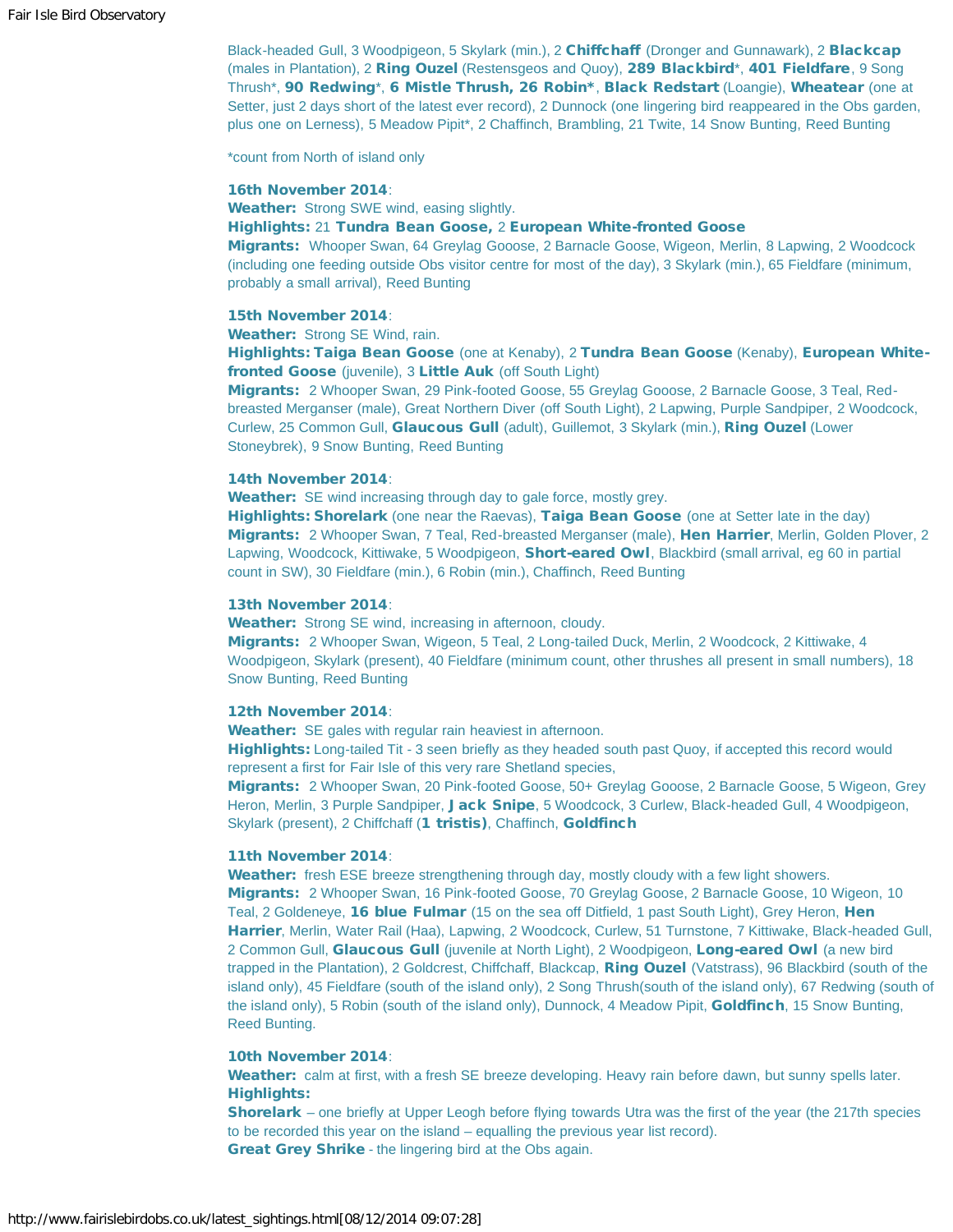# **Buzzard** - againseen over Swey then near Pund.

Migrants: 6 Whooper Swan, 36 Pink-footed Goose, 58 Greylag Goose, 2 Barnacle Goose, 2 Wigeon, Teal, Grey Heron, 3 Sparrowhawk, 2 Merlin, Oystercatcher, 4 Lapwing, 2 Purple Sandpiper, 14 Woodcock, Curlew, 2 Black-headed Gull, Glaucous Gull (juvenile in the North), 5 Woodpigeon, Long-eared Owl (trapped at Barkland), Carrion Crow, 2 Goldcrest, 4 Chiffchaff (including 2 Siberian Chiffchaff), 6 Blackcap (including 4 new birds trapped), 86 Blackbird (in the North of the island only), 83 Fieldfare (in the North of the island only), 15 Song Thrush (in the North of the island only), 55 Redwing (in the North of the island only), 31 Robin, 5 Black Redstart, 3 Dunnock, 20 Meadow Pipit (minimum), 4 Chaffinch, Brambling, Goldfinch (near Quoy), 83 Snow Bunting, Reed Bunting.

#### 9th November 2014:

Weather: a very calm day, generally windless and pleasant, although just a hint of a light east breeze developing at times. Rain arrived after dark and was heavy for a short spell Highlights:

Great Grey Shrike – one lingering around the Obs.

Migrants: species noted included: Long-eared Owl (in the Gully), 2 Black Redstart (Lower Stoneynrek and Obs), 3 Chiffchaff (including 1 tristis at Schoolton), 8 Blackcap (around the Obs and traps only), 3 Water Rail (Chalet, Haa and Gully), Glaucous Gull (juvenile on Buness), Ringed Plover (the first since 20th October), Sparrowhawk, 2 Merlin, 5 Woodpigeon. 2 Little Auks and 12 blue Fulmars were seen from the Good Shepherd.

#### 8th November 2014:

Weather: a calm start with a moderate southerly breeze developing and backing ESE later. Sunny spells and an all-round generally pleasant day, especially after the previous couple of days. Highlights:

Buzzard - one over Hoini (the second of the autumn), Great Grey Shrike – one still around the Obs, where it lardered a Blackcap in the garden!

Migrants (all counts should be considered minima given the level of coverage, with most of the crofts, some of the southern coastal areas and cliffs and small areas of the North visited):

2 Whooper Swan, 38 Pink-footed Goose, 77 Greylag Goose, 2 Barnacle Goose, 5 Wigeon, 2 Teal, Tufted Duck, 2 Grey Heron, Hen Harrier (ringtail), Sparrowhawk (male), Merlin (adult male), Peregrine (2), Water Rail, 2 Golden Plover, 3 Lapwing, 4 Purple Sandpiper, Jack Snipe, 16 Snipe, 45 Woodcock, Curlew, 9 Redshank, 92 Turnstone, Great Skua, 3 Kittiwake, 3 Black-headed Gull, 14 Common Gull, Long-eared Owl (South Raeva), 8 Short-eared Owl (all at Da Water), 24 Skylark, 2 Chiffchaff (1 tristis at the Obs), 7 Blackcap, 292 Blackbird, 193 Fieldfare, 13 Song Thrush, 185 Redwing, 35 Robin, 5 Black Redstart, Wheatear, Dunnock, 17 Meadow Plpit, 2 Chaffinch, 3 Brambling, 23 Twite, 106 Snow Bunting, Reed Bunting.

# 7th November 2014:

Weather: SE gales and heavy rain almost all day, so no real sightings of note, although a noticeable number of Woodcock around the North.

#### 6th November 2014:

Weather: a strong SE wind increasing to gale force and bringing persistent heavy rain by lunchtime, which continued throughout the afternoon.

Highlights:

Great Grey Shrike – one still around the Obs.

#### Migrants:

2 Whooper Swan, 51 Greylag Goose, 6 Teal, Long-tailed Duck, Merlin, Purple Sandpiper, 31 Woodcock, 8 Curlew, 85 Turnstone, 8 Black-headed Gull, 40 Common Gull, c10,000 Herring Gull, c5,500 Great Black-backed Gull, Long-eared Owl (Chalet), Black Redstart (North Grind), Dunnock, 2 Brambling, Mealy Redpoll, 10+ Snow Bunting. Other Wildlife: Common Seal again in North Haven.

# 5th November 2014:

Weather: strong NE wind easing through day, mostly cloudy and cool. The rest of the Wardening team left the island for the winter today.

# Highlights:

Great Grey Shrike – one still around the Obs.

#### Migrants:

2 Teal, 2 Hen Harrier (long-staying ringtail, plus a newly arrived adult male), Merlin, Water Rail, Lapwing, Jack Snipe, Woodcock, Curlew, Dunnock, 2 Chaffinch, Greenfinch, 7 Mealy Redpoll, 25 Snow Bunting; also much reduced thrush numbers today.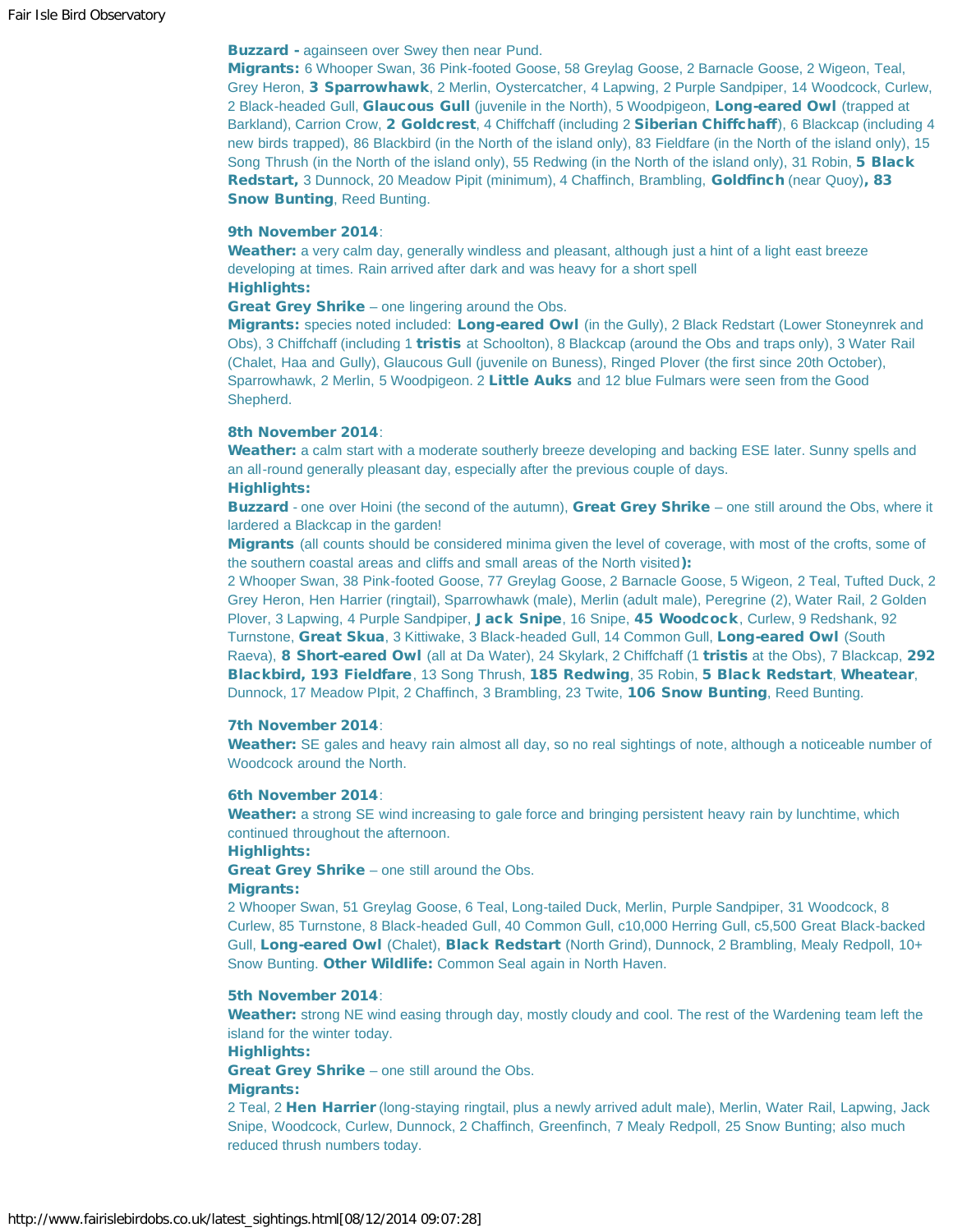# 4th November 2014:

Weather: showers, with a NE6 wind bringing the temperature down. Highlights: Little Bunting - one still at Shirva.

Great Grey Shrike – ringed bird lingering around traps and Obs.

# Migrants:

2 Whooper Swan, 68 Greylag Goose, 2 Barnacle Goose, 2 Long-tailed Duck, Hen Harrier, 2 Merlin, 2 Oystercatcher, Lapwing, Purple Sandpiper, 19 Redshank, Great Skua, 5 Kittiwake, 7 Common Gull, Iceland Gull (juvenile off South Light), 2 Razorbill, 4 Blackcap, Wheatear, Dunnock, Mealy Redpoll, Reed Bunting

#### 3rd November 2014:

Weather: a calm start to the day, with a light NE breeze developing and clear, bright conditions. Highlights:

STEJNEGER'S STONECHAT – the presumed first-winter female still present at Barkland and Field Ditch. Little Bunting - one still at Shirva.

Great Grey Shrike – ringed bird lingering around traps and Obs.

Waxwing – a single (with a Snow Bunting) briefly at Da Water before heading south.

Greenland White-fronted Goose - one adult flew south.

#### Migrants:

20 Pink-footed Goose, 2 Barnacle Goose, 3 Wigeon, 9 Teal, Goldeneye, Grey Heron, Hen Harrier, Sparrowhawk, Merlin, Peregrine, 4 Water Rail, Dunlin, Jack Snipe, 10 Woodcock, 2 Great Skua, 4 Common Gull, 2 Glaucous Gull (juveniles at North Light), 3 Short-eared Owl, 2 Goldcrest, Chiffchaff, 6 Blackcap, 25 Robin, Stonechat (male), Dunnock, Grey Wagtail, 5 Chaffinch, 8 Brambling, Greenfinch, 38 Twite, Lesser Redpoll, 4 Mealy Redpoll

# 2nd November 2014:

Weather: Heavy overnight rain easing through the morning, leaving a mainly dry day with strong SW winds. Highlights:

STEJNEGER'S STONECHAT – the presumed first-winter female still present at Barkland and Field Ditch. Great Grey Shrike - one trapped in Gully.

#### Migrants:

3 Whooper Swan, 24 Pink-footed Goose, 94 Greylag Goose, 5 Wigeon, 11 Teal, Goldeneye, Red-throated Diver - one on Easter Lother Water, Grey Heron, 2 Hen Harrier, 2 Sparrowhawk, Merlin, 3 Water Rail, 2 Oystercatcher, 5 Golden Plover, 2 Lapwing, 8 Purple Sandpiper, 2 Jack Snipe, 24 Snipe, 15 Woodcock, 7 Curlew, 32 Redshank, 6 Great Skua, 2 Kittiwake, Black-headed Gull, 52 Common Gull, 10 Woodpigeon, Goldcrest, 33 Skylark, Chiffchaff, 6 Blackcap, 2 Ring Ouzel, 199 Blackbird, 827 Fieldfare, 37Song Thrush, 905 Redwing, 37 Robin, Black Redstart (Mid Geo), 2 Stonechat (both males), 2 Wheatear, Dunnock, Grey Wagtail, 37 Meadow Pipit, 59 Rock Pipit, 9 Chaffinch, 3 Brambling, 30 Twite, Mealy Redpoll, 59 Snow Bunting, Reed Bunting Other Wildlife: Common Seal in North Haven

## 1st November 2014:

Weather: a fresh S to SW breeze, with showers in morning. Highlights:

STEJNEGER'S STONECHAT – the presumed first-winter female still present at Barkland and Field Ditch. Richard's Pipit – just to the north of the Vaadal trap.

2 Great Grey Shrike – single first-winters at North Light and Stoneybrek/Barkland (which was seen preying on a Robin).

#### **Migrants:**

2 Whooper Swan, 32 Pink-footed Goose, 101 Greylag Goose, 2 Barnacle Goose, 8 Wigeon, 10 Teal, [Quail –an individual found dead near Quoy was presumably the bird seen near there in mid-October], Grey Heron, 2 Hen Harrier, 3 Sparrowhawk, Kestrel, 3 Merlin, Peregrine, 2 Oystercatcher, 3 Lapwing, 3 Purple Sandpiper, 2 Jack Snipe, 23 Snipe, 20 Woodcock, 3 Curlew, 31 Redshank, 5 Great Skua, 22 Kittiwake, 2 Black-headed Gull, 69 Common Gull, 4 Woodpigeon, 53 Skylark, 2 Chiffchaff, 7 Blackcap, 3 Ring Ouzel, 124 Blackbird, 2301 Fieldfare, 25 Song Thrush, 1882 Redwing, 40 Robin, 2 Wheatear, Dunnock, 31 Meadow Pipit, 48 Rock Pipit, 13 Chaffinch, 12 Brambling, Greenfinch, 2 Siskin, Linnet, 34 Twite, 19 Snow Bunting, Reed Bunting Other Wildlife: Common Seal in North Haven

# 31st October 2014:

Weather: Fresh to strong S winds, remaining overcast after heavy overnight rain had eased. Highlights:

STEJNEGER'S STONECHAT – a first-winter female Siberian Stonechat at Barkland appeared to be of the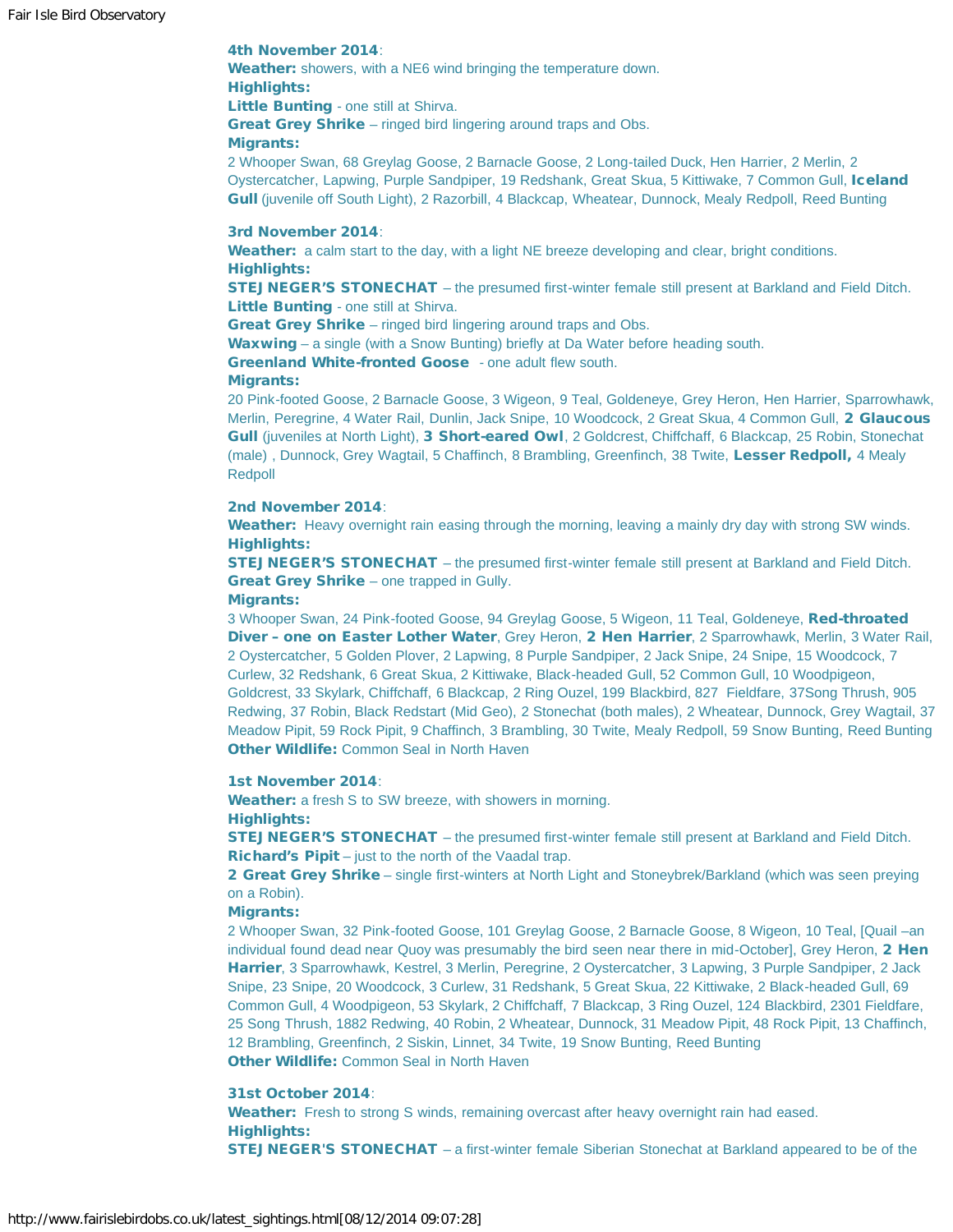race Saxicola maurus stejnegeri.

2 Little Bunting - singles at Springfield and the School then North Shirva.

Great Grey Shrike - unringed first-winter bird at North Light, apparently feeding on thrushes killed at attraction to lighthouse overnight.

Tundra Bean Goose – a single with Pink-feet

#### Migrants:

3 Whooper Swan, 24 Pink-footed Goose, 87 Greylag Goose, 2 Barnacle Goose, 5 Wigeon, 10 Teal, 3 Long-tailed Duck, Great Northern Diver, Grey Heron, 2 Hen Harrier (both lingering ringtails), 2 Sparrowhawk, Kestrel (adult male), 3 Merlin, Peregrine, Water Rail, 7 Golden Plover, Lapwing, 5 Purple Sandpiper, Jack Snipe, 53 Snipe, 96 Woodcock, 4 Curlew, 33 Redshank, 63 Turnstone, 8 Great Skua, 5 Kittiwake, Common Gull, 13 Woodpigeon, Long-eared Owl (Lower Stoneybrek), Carrion Crow, 6 Goldcrest, 23 Skylark, 2 Chiffchaff, 15 Blackcap, 5 Ring Ouzel, 295 Blackbird, 9425 Fieldfare, 58 Song Thrush, 5768 Redwing, 103 Robin, 2 Black Redstart, Stonechat (male, presumably the lingering bird), 2 Wheatear, Dunnock, 2 Grey Wagtail, 38 Meadow Pipit, 55 Rock Pipit, 8 Chaffinch, 13 Brambling, Greenfinch, 27 Twite, 67 Snow Bunting, Yellowhammer, Reed Bunting.

#### 30th October 2014:

Weather: Fresh SE breeze later turning strong and bringing some heavy and persistent rain later. Highlights:

Little Bunting - one at Hesti Geo then Haa.

Hawfinch – one at the Haa

#### Migrants:

2 Whooper Swan, 36 Pink-footed Goose, 56 Greylag Goose, 2 Barnacle Goose, 8 Wigeon, 10 Teal, Tufted Duck, 2 Long-tailed Duck, 2 Red-breasted Merganser, Hen Harrier, 3 Merlin, Peregrine, 2 Water Rail, 2 Oystercatcher, Golden Plover, 4 Lapwing, 3 Purple Sandpiper, Dunlin, 2 Jack Snipe, 26 Snipe, 9 Woodcock, 8 Curlew, 41 Redshank, 94 Turnstone, Kittiwake2 Black-headed Gull, 3 Common Gull, 5 Woodpigeon, Short-eared Owl, 13 Goldcrest, 53 Skylark, 11 Blackcap, Ring Ouzel, 25 Blackbird, 102 Fieldfare, 11 Song Thrush, 536 Redwing (including an arrival of Turdus iliacus iliacus), Mistle Thrush, 6 Robin, 36 Meadow Pipit, 35 Rock Pipit, 8 Chaffinch, 4 Brambling, Greenfinch, 10 Twite, 66 Snow Bunting

#### 29th October 2014:

Weather: A bright day with some prolonged spells of sunshine. A fresh NW wind soon eased, leaving a very calm day.

#### Highlights: 7 White-fronted Goose.

Migrants: 13 Whooper Swan,73 Pink-footed Goose, 166 Greylag Goose, 8 Wigeon, Mallard, Grey Heron, Hen Harrier, 3 Merlin, Peregrine, Water Rail, 2 Oystercatcher, Golden Plover, 3 Lapwing, 3 Purple Sandpiper, 2 Dunlin, Jack Snipe, 42 Snipe, 6 Curlew, 23 Redshank, 72 Turnstone, Great Skua, Kittiwake, Common Gull, 6 Woodpigeon, 27 Skylark, Chiffchaff, 3 Blackcap, 28 Blackbird, 14 Song Thrush, 565 Redwing, 3 Robin, 2 Wheatear, 40 Meadow Pipit, 76 Rock Pipit, 6 Chaffinch, 2 Brambling, 2 Greenfinch, 36 Twite, 3 Mealy Redpoll, 90 Snow Bunting, Reed Bunting.

#### 28th October 2014:

Weather: Heavy overnight rain which eased in the morning and left for a largely dry day with light S/SW winds. Highlights: Pomarine Skua - juvenile from the Good Shepherd. Great Grey Shrike. Buzzard. Migrants: 12 Whooper Swan, 94 Pink-footed Goose, 408 Greylag Goose, 2 Barnacle Goose, 9 Wigeon, 6 Teal, Mallard, 5 Long-tailed Duck, Red-breasted Merganser, Cormorant, 2 Grey Heron, Hen Harrier, 3 Merlin, Peregrine, 4 Oystercatcher, Golden Plover, 25 Lapwing, 25 Purple Sandpiper, 2 Dunlin, Jack Snipe, 50 Snipe, 12 Curlew, 44 Redshank, 163 Turnstone, Great Skua, 2 Kittiwake, 2 Black-headed Gull, 4 Common Gull, Glaucous Gull, 10 Woodpigeon, Carrion Crow, 46 Skylark, House Martin, 8 Blackcap, 36 Blackbird,Fieldfare, 57 Song Thrush, 2256 Redwing, Mistle Thrush, 6 Robin, 2 Wheatear, 2 Dunnock, 33 Meadow Pipit, 72 Rock Pipit, 7 Chaffinch, 9 Brambling, Greenfinch, 24 Twite, 35 Snow Bunting, Reed Bunting.

#### 27th October 2014:

Weather: A day of lighter winds, still from S/SW with intermittent showers becoming more permanent during the afternoon.

Highlights: Greenland White-fronted Goose - 5 on Da Water. Grey Phalarope - one still in the Havens. Olive-backed Pipit – one found dead along Hill Dyke. Great Grey Shrike. Little Bunting. Migrants: 15 Whooper Swan, 107 Pink-footed Goose, 406 Greylag Goose, 2 Barnacle Goose, 21 Wigeon, 9 Teal, Mallard, Tufted Duck, Long-tailed Duck, Red-breasted Merganser, 4 Great Northern Diver, 2 'Blue' Fulmar, Grey Heron, Hen Harrier, 2 Merlin, 2 Oystercatcher, 3 Golden Plover, 4 Lapwing, 11 Purple Sandpiper, 2 Dunlin, 3 Jack Snipe, 48 Snipe, 2 Woodcock, 12 Curlew, 34 Redshank, 87 Turnstone,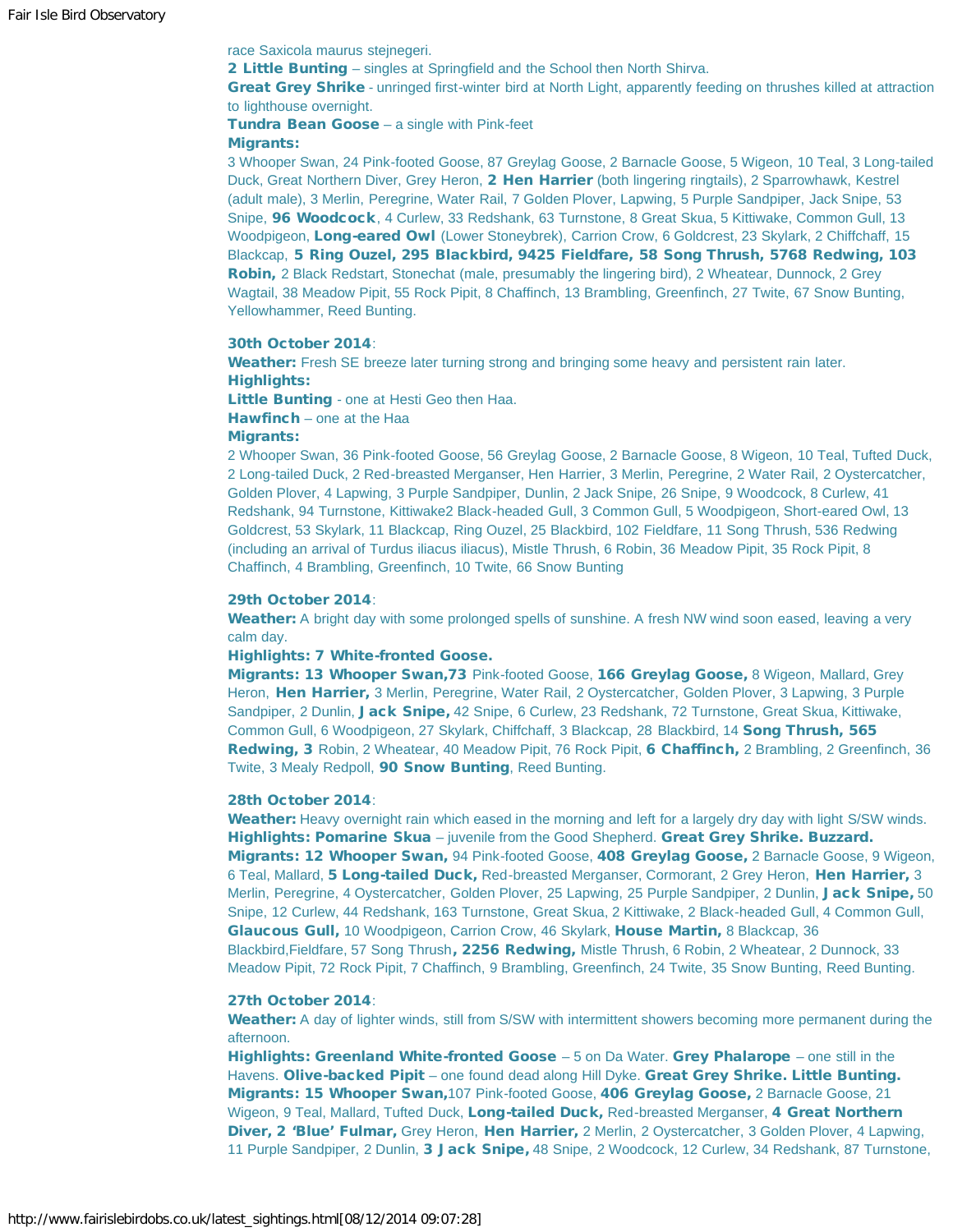3 Kittiwake, 4 Common Gull, 2 Razorbill, 10 Woodpigeon, 43 Skylark, Swallow, Chiffchaff, 5 Blackcap, Ring Ouzel, 35 Blackbird, 34 Song Thrush, 1405 Redwing, Mistle Thrush, 10 Robin, Stonechat, 2 Dunnock, Grey Wagtail, 38 Meadow Pipit, 77 Rock Pipit, 5 Chaffinch, 9 Brambling, 27 Twite, Mealy Redpoll, 33 Snow Bunting, 2 Lapland Bunting, Reed Bunting.

#### 26th October 2014:

Weather: Continued strong S or SW winds with occasional showers.

Highlights: Greenland White-fronted Goose - 2 flew south over the island. Grey Phalarope - one still present in the Havens. Buzzard. Olive-backed Pipit. Great Grey Shrike.

Migrants: 41 Whooper Swan, 111 Pink-footed Goose, Greylag Goose, 2 Barnacle Goose, 19 Wigeon, 7 Teal, 161 Eider, Mallard, Grey Heron, Hen Harrier, Peregrine, Water Rail, 2 Oystercatcher, 3 Golden Plover, 5 Lapwing, 29 Purple Sandpiper, 4 Dunlin, 5 Jack Snipe, Snipe, 2 Woodcock, 5 Curlew, 26 Kittiwake, 4 Blackheaded Gull, 8 Common Gull, Iceland Gull, 2 Razorbill, Goldcrest, 2 Swallow, 4 Blackcap, Ring Ouzel, 4 Robin, Meadow Pipit, Rock Pipit, 2 Chaffinch, 10 Brambling, Greenfinch, Twite, 4 Snow Bunting, Lapland Bunting.

#### 25th October 2014:

Weather: S veering SW 7-9, occasionally storm 10 later. Heavy showers at times. Grim. Highlights: GREY-CHEEKED THRUSH – first-winter still present near the Observatory in the morning. Grey Phalarope – one in the Havens, second record of the year. Richard's Pipit. Olive-backed Pipit. Migrants: 8 Whooper Swan,105 Pink-footed Goose, 202 Greylag Goose, 2 Barnacle Goose, 7 Wigeon, 5 Teal, Mallard, 2 Red-breasted Merganser, Grey Heron, 2 Hen Harrier, 2 Merlin, Water Rail, Oystercatcher, 2 Golden Plover, 4 Lapwing, 16 Purple Sandpiper, 3 Dunlin, 2 Jack Snipe, 44 Snipe, 8 Curlew, 33 Redshank, 96 Turnstone, 17 Great Skua, 6 Kittiwake, 7 Black-headed Gull, 8 Common Gull, Iceland Gull, Glaucous Gull, Razorbill, 13 Woodpigeon, Goldcrest, 48 Skylark, 2 Swallow, 6 Blackcap, Grasshopper Warbler, 2 Ring Ouzel, 26 Blackbird, 2 Fieldfare, 38 Song Thrush, 806 Redwing, 5 Robin, Dunnock, Grey Wagtail, 44 Meadow Pipit, 56 Rock Pipit, 6 Chaffinch, 14 Brambling, Greenfinch, 2 Siskin, 17 Twite, NW Redpoll, 11 Snow Bunting, 2 Lapland Bunting, Reed Bunting.

#### 24th October 2014:

Weather: A fresh SW wind blowing throughout but a dry, bright day with plenty of sunny spells. Highlights: GREY-CHEEKED THRUSH – first-winter found outside the Observatory in the morning, showed very well to all quests and was present throughout the day. 5th Fair Isle record. **Buzzard. Red-breasted** Flycatcher – one seen briefly at Lower Station. Olive-backed Pipit - still at Hill Dyke. Great Grey Shrike. Little Bunting.

Migrants: 4 Whooper Swan,155 Pink-footed Goose, 514 Greylag Goose, 2 Barnacle Goose, 17 Wigeon, 4 Teal, Mallard, Tufted Duck, 2 Long-tailed Duck, Grey Heron, Hen Harrier, 2 Merlin, Peregrine, 2 Oystercatcher, Golden Plover, 5 Lapwing, 3 Purple Sandpiper, Dunlin, 2 Jack Snipe, 29 Snipe, 2 Woodcock, 8 Curlew, 45 Redshank, 115 Turnstone, Great Skua, 3 Kittiwake, 4 Black-headed Gull, 13 Common Gull, Guillemot, Razorbill, 13 Woodpigeon, Carrion Crow, Goldcrest, 68 Skylark, 2 Swallow, 6 Blackcap, 3 Ring Ouzel, 77 Blackbird, 2 Fieldfare, 183 Song Thrush, 1961 Redwing, Mistle Thrush, 11 Robin, Stonechat, 2 Wheatear, Dunnock, Grey Wagtail, 95 Meadow Pipit, 111 Rock Pipit, **9 Chaffinch**, 21 Brambling, Greenfinch, 4 Siskin, 25 Twite, 17 Snow Bunting, 4 Lapland Bunting, Reed Bunting.

#### 23rd October 2014:

Weather: A fresh SW breeze and a largely dry, bright day until heavy rain set in early evening. Highlights: FIRECREST –still in the Raevas. Olive-backed Pipit. Great Grey Shrike. Little Bunting. Gadwall.

Migrants: 15 Whooper Swan,95 Pink-footed Goose, 1249 Greylag Goose, 2 Barnacle Goose, 15 Wigeon, 7 Teal, Mallard, Tufted Duck, 3 Long-tailed Duck, 2 Red-breasted Merganser, Grey Heron, Slavonian Grebe – one off Finnequoy, Hen Harrier, 2 Merlin, 2 Peregrine, Water Rail, 2 Oystercatcher, 6 Golden Plover, 5 Lapwing, 9 Purple Sandpiper, 2 Dunlin, Jack Snipe, 68 Snipe, Woodcock, 12 Curlew, 33 Redshank, 185 Turnstone, Great Skua, 9 Kittiwake, 6 Black-headed Gull, 13 Common Gull, 2 Razorbill, 17 Woodpigeon, Carrion Crow, 3 Goldcrest, 90 Skylark, 2 Swallow, 2 Blackcap, 3 Ring Ouzel, 62 Blackbird, 2 Fieldfare, 122 Song Thrush, 2527 Redwing, Mistle Thrush, 11 Robin, Stonechat, 2 Wheatear, Dunnock, 2 Grey Wagtail, 73 Meadow Pipit, 73 Rock Pipit, 5 Chaffinch, 18 Brambling, 2 Greenfinch, Siskin, 55 Twite, Mealy Redpoll, 36 Snow Bunting, 6 Lapland Bunting, Reed Bunting.

#### 22nd October 2014:

Weather: A very calm start to the day with little wind gave way to a fresh SW breeze. The rain held off till early afternoon then came down with purpose and was persistent into the night.

Highlights: FIRECREST - rediscovered in South Raeva. Olive-backed Pipit - one still in the Hill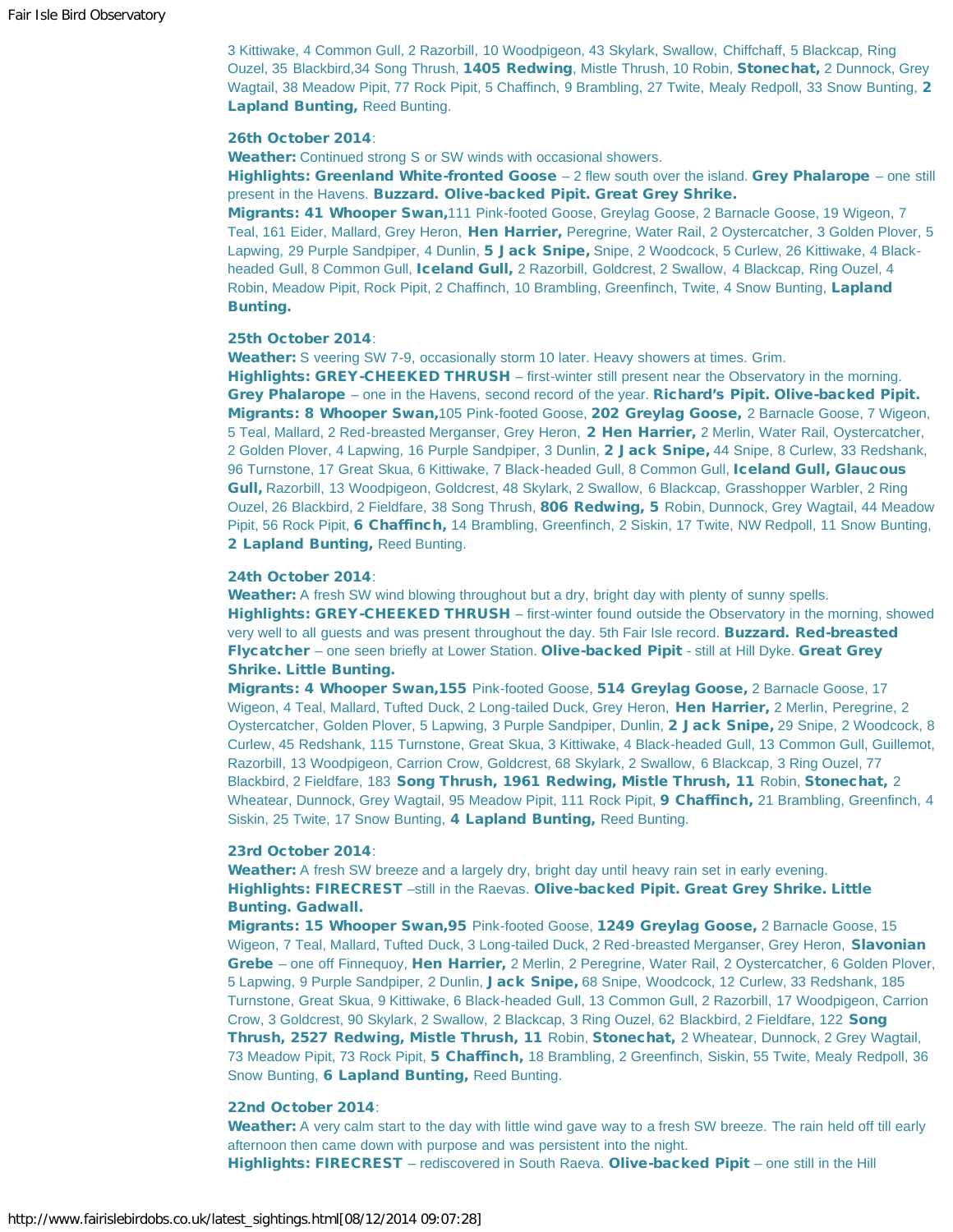Dyke/Pund area. Great Grey Shrike. 2 Little Bunting – lingering birds at Setter and Easter Lother. Buzzard.

Migrants: 3 Whooper Swan,73 Pink-footed Goose, 136 Greylag Goose, 17 Barnacle Goose, 18 Wigeon, 7 Teal, Mallard, Tufted Duck, 4 Long-tailed Duck, 4 Red-breasted Merganser, 2 Red-throated Diver, 2 Grey Heron, 2 Hen Harrier, 2 Merlin, Peregrine, Water Rail, 2 Oystercatcher, 8 Golden Plover, 5 Lapwing, 9 Purple Sandpiper, 2 Dunlin, 6 Jack Snipe, 37 Snipe, Woodcock, 9 Curlew, 35 Redshank, 159 Turnstone, 16 Great Skua, 17 Kittiwake, 11 Black-headed Gull, 13 Common Gull, Iceland Gull - juvenile in the Havens, Glaucous Gull - juvenile in the Havens, 3 Guillemot, 14 Woodpigeon, Carrion Crow, 2 Goldcrest, 90 Skylark, 2 Swallow, Chiffchaff, Blackcap, 4 Ring Ouzel, 73 Blackbird, Fieldfare, 177 Song Thrush, 1579 Redwing, 14 Robin, Stonechat, 2 Wheatear, Dunnock, 2 Grey Wagtail, 97 Meadow Pipit, 82 Rock Pipit, 10 Chaffinch, 15 Brambling, 3 Greenfinch, 3 Siskin, 2 Linnet, 27 Twite, Mealy Redpoll, NW Redpoll, 84 Snow Bunting, 5 Lapland Bunting, 2 Reed Bunting.

#### 21st October 2014:

Weather: a write-off! With winds reaching gale force 10 from the W/NW accompanied by heavy rain for the majority of the day, census was somewhat inhibited.

Highlights: White-fronted Goose  $-12$  passed over Setter in the morning (first of the year). Olivebacked Pipit – one still along Hill Dyke. Great-Grey Shrike – one still plantation.

Migrants: 2 Whooper Swan, 24 Wigeon, Red-breasted Merganser, Grey Heron, Hen Harrier, Merlin, Peregrine, Golden Plover, 5 Lapwing, 3 Purple Sandpiper, Jack Snipe, Woodcock, Kittiwake, 10 Black-headed Gull, 6 Common Gull, 8 Woodpigeon, Ring Ouzel, Tree Sparrow, Siskin, Lesser Redpoll, Lapland Bunting,

#### 20th October 2014:

Weather: SW 4-5. A fresh wind but generally bright with a few sunny intervals and the odd shower. Wind strengthening in the evening with heavy overnight rain.

Highlights: RED-THROATED PIPIT – adult still on Buness. Olive-backed Pipit. Great Grey Shrike. Little Bunting. Buzzard.

Migrants: 2 Whooper Swan, 186 Pink-footed Goose, 65 Greylag Goose, 8 Barnacle Goose, 28 Wigeon, 3 Teal, Mallard, 2 Tufted Duck, 3 Long-tailed Duck, Goldeneye, Red-breasted Merganser, 2 'Blue' Fulmar, Grey Heron, 2 Hen Harrier, Merlin, Peregrine, 2 Oystercatcher, Ringed Plover, 13 Golden Plover, 5 Lapwing, 3 Purple Sandpiper, 4 Dunlin, 5 Jack Snipe, 39 Snipe, 6 Woodcock, 7 Curlew, 33 Redshank, 108 Turnstone, 17 Kittiwake, 5 Black-headed Gull, 12 Common Gull, Glaucous Gull – juvenile around island (first autumn record), 3 Guillemot, 21 Razorbill, 14 Woodpigeon, 5 Short-eared Owl, Carrion Crow, 9 Goldcrest, 91 Skylark, 2 Swallow, 3 Chiffchaff inc 2 'tristis' types, 8 Blackcap, Grasshopper Warbler, 3 Ring Ouzel, 107 Blackbird, 8 Fieldfare, 295 Song Thrush, 701 Redwing, Mistle Thrush, 15 Robin, Stonechat, 9 Wheatear, 2 Dunnock, Tree Sparrow, 3 Grey Wagtail, 121 Meadow Pipit, 79 Rock Pipit, 8 Chaffinch, 35 Brambling, 2 Greenfinch, 4 Siskin, Linnet, 56 Twite, Lesser Redpoll, 24 Snow Bunting, 7 Lapland Bunting, Yellowhammer, 3 Reed Bunting.

#### 19th October 2014:

Weather: S 5-6 in the morning, later turning W 5-7. A mostly cloudy day with some sporadic and at times heavy showers.

Highlights: RED-THROATED PIPIT – adult still on Buness. FIRECREST – one still present in the Raevas. Olive-backed Pipit - one at Gunnawark then Pund. Great Grey Shrike. Yellow-browed Warbler. Little Bunting. Buzzard.

Migrants: 2 Whooper Swan, 187 Pink-footed Goose, 61 Greylag Goose, 5 Barnacle Goose, 30 Wigeon, 4 Teal, Mallard, 2 Tufted Duck, Scaup, 3 Red-breasted Merganser, 2 'Blue' Fulmar, 2 Grey Heron, 2 Hen Harrier, 3 Merlin, 2 Peregrine, 2 Oystercatcher, Ringed Plover, 9 Golden Plover, 5 Lapwing, 3 Purple Sandpiper, 6 Dunlin, 7 Jack Snipe, 59 Snipe, 4 Woodcock, 7 Curlew, 20 Redshank, 128 Turnstone, 5 Kittiwake, 4 Black-headed Gull, 7 Common Gull, 7 Guillemot, 21 Woodpigeon, Long-eared Owl, Shorteared Owl, Carrion Crow, 25 Goldcrest, 94 Skylark, 2 Swallow, 2 'tristis' Chiffchaff, 5 Blackcap, Ring Ouzel, 91 Blackbird, 23 Fieldfare, 242 Song Thrush, 1010 Redwing, 14 Robin, Stonechat, 6 Wheatear, 2 Dunnock, 2 Grey Wagtail, 130 Meadow Pipit, 53 Rock Pipit, 6 Chaffinch, 25 Brambling, 4 Siskin, Linnet, 41 Twite, Lesser Redpoll, Mealy Redpoll, 34 Snow Bunting, 5 Lapland Bunting, 3 Reed Bunting.

#### 18th October 2014:

Weather: Strong SE winds overnight F 5-7, with heavy rain lasting into the morning. The rain cleared midmorning and the wind turned more southerly, brightening up and leaving a fresh, sunny day. Highlights: RED-THROATED PIPIT – adult still on Buness. FIRECREST – one still present in the Raevas. 3 Olive-backed Pipit. Great Grey Shrike – one at Plantation. 2 Yellow-browed Warbler. 2 Little Bunting – one at Pund, one Wester Lother.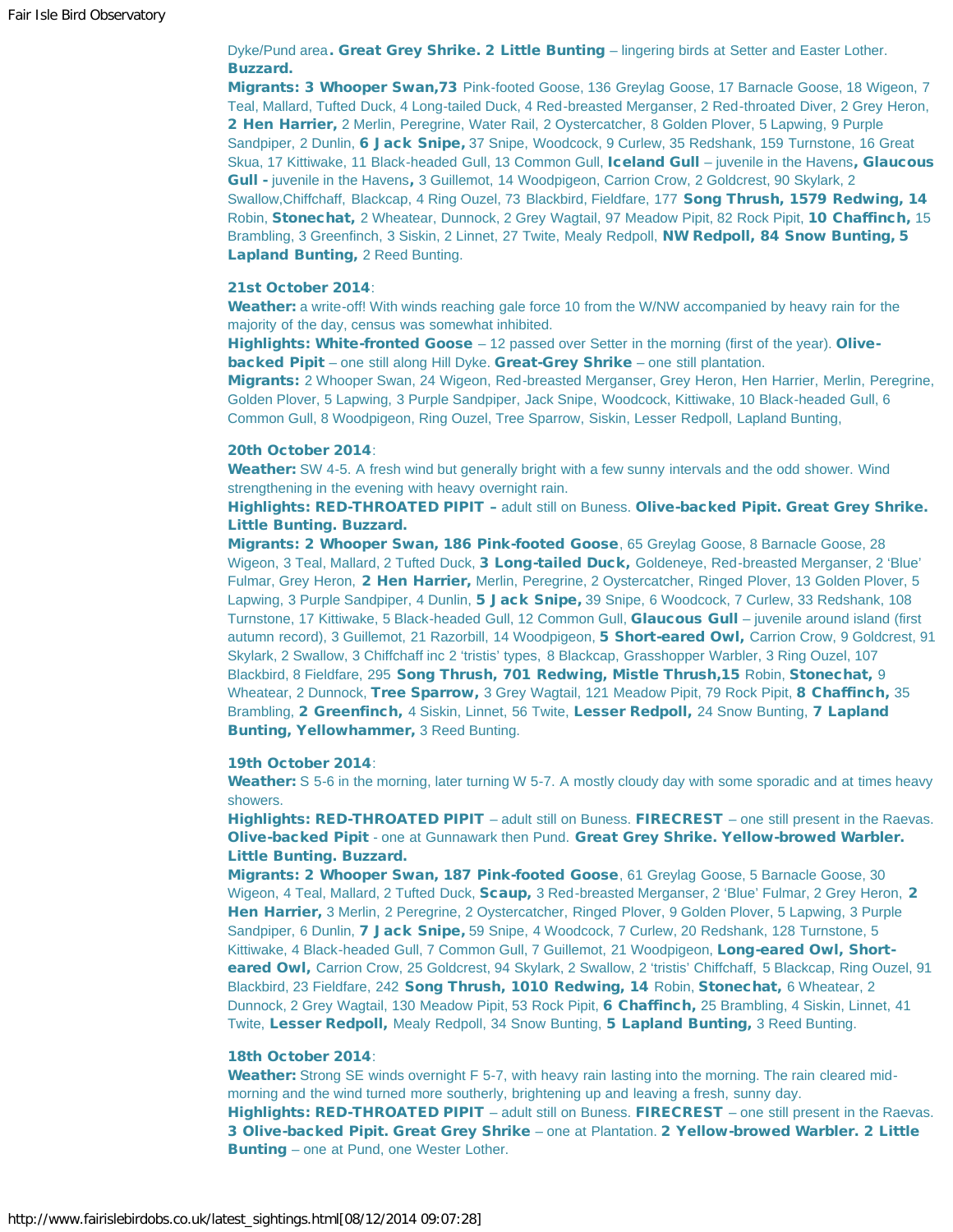Migrants: 2 Whooper Swan, 167 Pink-footed Goose, 94 Greylag Goose, 5 Barnacle Goose, 24 Wigeon, 12 Teal, Mallard, 2 Tufted Duck, Scaup, Long-tailed Duck, 6 Goldeneye, 3 Red-breasted Merganser, Cormorant, Grey Heron, 2 Hen Harrier, 3 Merlin, 2 Peregrine, 2 Oystercatcher, 2 Ringed Plover, 12 Golden Plover, 5 Lapwing, 11 Purple Sandpiper, 5 Dunlin, 11 Jack Snipe, 67 Snipe, 10 Woodcock, 12 Curlew, 27 Redshank, 83 Turnstone, 4 Kittiwake, 5 Common Gull, 17 Woodpigeon, 4 Short-eared Owl, Carrion Crow, 32 Goldcrest, 107 Skylark, 2 Swallow, 4 Chiffchaff inc 2 'tristis' types, 20 Blackcap, Grasshopper Warbler, 5 Ring Ouzel, 144 Blackbird, 57 Fieldfare, 495 Song Thrush, 1185 Redwing, Mistle Thrush, 29 Robin, Stonechat, 12 Wheatear, 2 Dunnock, 2 Grey Wagtail, 156 Meadow Pipit, 64 Rock Pipit, 11 Chaffinch, 52 Brambling, 11 Siskin, Linnet, 43 Twite, Lesser Redpoll, Mealy Redpoll, 38 Snow Bunting, 6 Lapland Bunting, 3 Reed Bunting.

#### 17th October 2014:

Weather: Moderate E/SE breeze turning fresh later on bringing heavy showers in the evening. Highlights: ROUGH-LEGGED BUZZARD – one over Hoini then flew along Hill Dyke. RED-THROATED PIPIT – breeding-plumaged bird still on Buness and 1st-winter bird at Chalet. FIRECREST – one still present in the Raevas. Olive-backed Pipit – one still at Ditfield. Yellow-browed Warbler. 2 Little Bunting – one at Pund, one Easter Lother.

Migrants: 2 Whooper Swan, 177 Pink-footed Goose, 90 Greylag Goose, 5 Barnacle Goose, 24 Wigeon, 11 Teal, 3 Mallard, 2 Tufted Duck, Long-tailed Duck, 3 Goldeneye, 2 Red-breasted Merganser, 2 Grey Heron, 3 Hen Harrier, 2 Merlin, 2 Peregrine, Water Rail, 3 Oystercatcher, Ringed Plover, 11 Golden Plover, 4 Lapwing, 21 Purple Sandpiper, 5 Dunlin, 13 Jack Snipe, 43 Snipe, 4 Woodcock, 5 Curlew, 24 Redshank, 68 Turnstone, 2 Kittiwake, 2 Black-headed Gull, 7 Common Gull, Lesser Black-backed Gull, Guillemot, 15 Woodpigeon, 4 Short-eared Owl, Carrion Crow, 65 Goldcrest, 100 Skylark, 2 Swallow, 6 Chiffchaff, 8 Blackcap, Ring Ouzel, 80 Blackbird, 61 Fieldfare, 73 Song Thrush, 484 Redwing, 44 Robin, Black Redstart, Redstart, Whinchat, 10 Wheatear, 4 Grey Wagtail, 125 Meadow Pipit, 62 Rock Pipit, 7 Chaffinch, 10 Brambling, 11 Siskin, Linnet, 44 Twite, Mealy Redpoll, NW Redpoll, 31 Snow Bunting, 4 Lapland Bunting.

#### 16th October 2014:

Weather: A continued moderate easterly breeze, picking up slightly throughout the day. A brief shower in the morning followed by a largely dry, bright day.

Highlights: RED-FLANKED BLUETAIL – the ringed individual relocated at Skinners Glig in the north after a two day absence. FIRECREST – one still present in the Raevas. Olive-backed Pipit – one still at Ditfield. BLUE TIT – still present at Midway. 2 Yellow-browed Warbler.

Migrants: 2 Whooper Swan, 197 Pink-footed Goose, 42 Greylag Goose, 5 Barnacle Goose, 24 Wigeon, 4 Teal, 24 Mallard, 2 Tufted Duck, 2 Long-tailed Duck, Red-breasted Merganser, 'Blue' Fulmar, 2 Grey Heron, Slavonian Grebe – one found dead in Hesti Geo, 2 Hen Harrier, 2 Merlin, 2 Peregrine, 2 Oystercatcher, 5 Golden Plover, 3 Lapwing, 18 Purple Sandpiper, 6 Dunlin, 8 Jack Snipe, 55 Snipe, 6 Woodcock, 6 Curlew, 21 Redshank, 61 Turnstone, 3 Common Gull, Lesser Black-backed Gull, Little Auk - one found freshly dead at Wirvie (first record of the autumn), 19 Woodpigeon, Short-eared Owl, Carrion Crow, 43 Goldcrest, 125 Skylark, 2 Swallow, 16 Chiffchaff - inc at least 5 tristis type birds, 11 Blackcap, Lesser Whitethroat – showing characteristics of an eastern race bird, Grasshopper Warbler, Ring Ouzel, 31 Blackbird, 46 Fieldfare, 102 Song Thrush, 353 Redwing, 30 Robin, Black Redstart, Whinchat, Stonechat, 8 Wheatear, 3 Dunnock, Flava Wagtail – one in the Walli Burn, 2 Grey Wagtail, 141 Meadow Pipit, 66 Rock Pipit, 11 Chaffinch, 18 Brambling, 5 Siskin, Linnet, 52 Twite, Common Redpoll ssp., 55 Snow Bunting, 5 Lapland Bunting.

Other Wildlife: HUMPBACK WHALE - 2 seen off South Light in the morning eventually came very close in shore and put on a fantastic display as they travelled slowly up the west cliffs. Butterflies: Red Admiral, Peacock.

#### 15th October 2014:

Weather: E3. A dry, bright day with long sunny spells and a fresh, cool easterly breeze. Highlights: FIRECREST – one at Linni Geo then became more settled in the Raevas. The 7th Fair Isle record. Red-throated Pipit - adult still on Buness. Olive-backed Pipit - one around Ditfield. Redbreasted Flycatcher. Pomarine Skua – juvenile over Parks then over Sheep Rock. BLUE TIT – still present at Midway. 2 Little Bunting - one at the Sheep Cru, 1 Shirva. 4 Yellow-browed Warbler. Migrants: 2 Whooper Swan, 195 Pink-footed Goose, 58 Greylag Goose, 5 Barnacle Goose, 34 Wigeon, 10 Teal, Scaup – one in South Harbour, Long-tailed Duck, Common Scoter, Red-breasted Merganser, 'Blue' Fulmar, 2 Grey Heron, 2 Hen Harrier inc Adult male, 2 Merlin, 2 Peregrine, 2 Water Rail, Moorhen, Oystercatcher, 5 Golden Plover, 5 Lapwing, 5 Dunlin, 10 Jack Snipe, 34 Snipe, 3 Woodcock, 5 Curlew, 15 Redshank, 16 Turnstone, 8 Kittiwake, Black-headed Gull, 10 Common Gull, Lesser Black-backed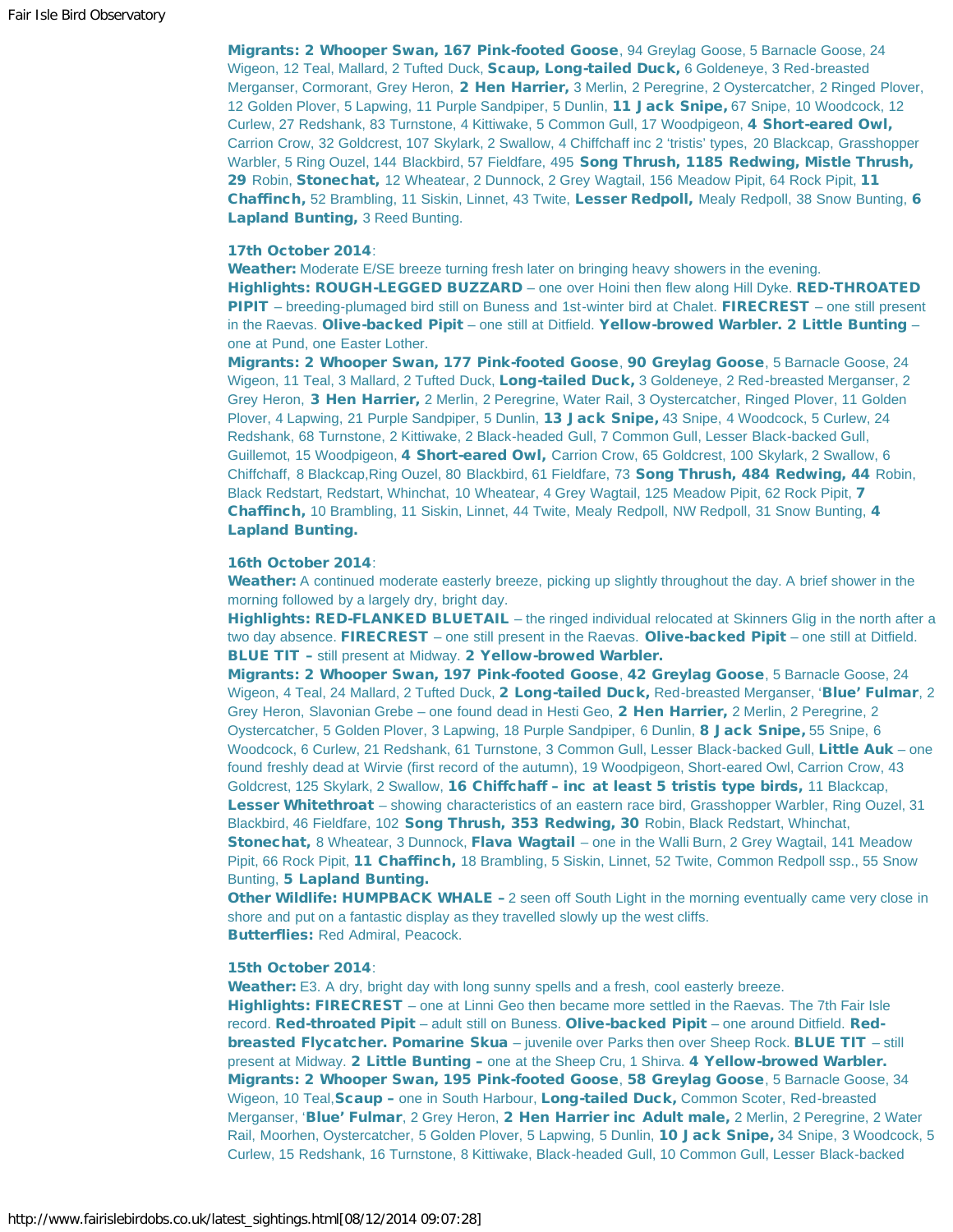Gull, Razorbill, Puffin, 13 Woodpigeon, 53 Goldcrest, 109 Skylark, Swallow, 15 Chiffchaff - inc at least 9 tristis type birds, 11 Blackcap, 2 Lesser Whitethroat - both showing characteristics of eastern race birds, Grasshopper Warbler, Waxwing, 2 Ring Ouzel, 42 Blackbird, 31 Fieldfare, 82 Song Thrush, 264 Redwing, Mistle Thush, 36 Robin, 2 Black Redstart, 2 Whinchat, Stonechat, 13 Wheatear, 6 Dunnock, Flava Wagtail – one in the Walli Burn, Grey Wagtail, Tree Pipit. 185 Meadow Pipit, 67 Rock Pipit, 10 Chaffinch, 28 Brambling, 3 Siskin, Linnet, 94 Twite, 3 Mealy Redpoll, NW Redpoll, 44 Snow Bunting, 11 Lapland Bunting, Reed Bunting.

#### 14th October 2014:

Weather: NE2. A cool start but warmed up throughout the day to a largely sunny afternoon with very light NE winds.

Highlights: Red-throated Pipit – a stunning adult on Buness, the 3rd of the year. 2 Red-breasted Flycatcher. Barred Warbler – first-winter trapped at the Obs. Pomarine Skua – juvenile in field opposite shop then flew towards Hjukni. Dotterel. BLUE TIT – still present at Midway. Buzzard – seen over Sheep Rock. 2 Little Bunting - one at the Sheep Cru, 1 at Aesterhoull. 4 Yellow-browed Warbler. Migrants: 2 Whooper Swan, 178 Pink-footed Goose, 112 Greylag Goose, 5 Barnacle Goose, 33 Wigeon, 5 Teal, 2 Tufted Duck, **Scaup –** one in South Harbour, 4 Long-tailed Duck, Red-breasted Merganser, 2 Great Northern Diver, 2 'Blue' Fulmar, Cormorant, 2 Grey Heron, 2 Hen Harrier, Kestrel, Merlin, 3 Peregrine, Moorhen, 2 Oystercatcher, Ringed Plover, 26 Golden Plover, 5 Lapwing, Purple Sandpiper, 11 Dunlin, 10 Jack Snipe, 40 Snipe, 2 Woodcock, 10 Curlew, 17 Redshank, 18 Turnstone, 5 Kittiwake, 3 Common Gull, Lesser Black-backed Gull, 2 Razorbill, 6 Woodpigeon, Carrion Crow, 13 Goldcrest, 120 Skylark, 2 Swallow, 29 Chiffchaff - inc at least 18 tristis type birds, 20 Blackcap, 2 Lesser Whitethroat both showing characteristics eastern race birds, Grasshopper Warbler, Waxwing, 23 Blackbird, 3 Fieldfare, 129 Song Thrush, 120 Redwing, 52 Robin, Whinchat, 21 Wheatear, 8 Dunnock, Flava Wagtail – one in the Walli Burn, Grey Wagtail, Pied Wagtail, 185 Meadow Pipit, 81 Rock Pipit, **14 Chaffinch**, 20 Brambling, 5 Siskin, Linnet, 63 Twite, 2 Common Redpoll ssp., Mealy Redpoll, NW Redpoll, 37 Snow Bunting, 4 Lapland Bunting.

#### 13th October 2014:

Weather: A beautiful day with hardly a breath of wind in the morning. A light N breeze thoughout with clear skies giving a cool feel but all round a very pleasant day to be out and about.

Highlights: RED-FLANKED BLUETAIL – 1st-winter male trapped and ringed at the Obs at 09.10am. A stunning bird which showed on and off throughout the morning. RED-THROATED PIPIT – one flew over Hill Dyke calling at 15.20pm and later relocated near Chalet. Barred Warbler – one at the Walli Burn. BLUE TIT – still present at Midway. Buzzard – still present and ranging over the island. 3 Olive-backed Pipit – one still at Ditfield, one at Chalet, one around Kenaby. Little Bunting - one at the Sheep Cru. 4 Yellowbrowed Warbler. Pochard.

Migrants: Whooper Swan, 114 Pink-footed Goose, 129 Greylag Goose, 8 Barnacle Goose, 40 Wigeon, 10 Teal, 2 Tufted Duck, Scaup – one in South Harbour, 6 Long-tailed Duck, 5 Red-breasted Merganser, Great Northern Diver, 2 'Blue' Fulmar, 2 Hen Harrier, Sparrowhawk, Merlin, 2 Peregrine, Water Rail, Moorhen, Oystercatcher, 3 Ringed Plover, 44 Golden Plover, 5 Lapwing, Purple Sandpiper, 5 Dunlin, 10 Jack Snipe, 35 Snipe, 2 Curlew, 14 Redshank, 14 Turnstone, 2 Kittiwake, 2 Guillemot, 3 Razorbill, 9 Woodpigeon, Carrion Crow, 16 Goldcrest, 130 Skylark, 2 Swallow, 4 Chiffchaff, 15 Blackcap, Lesser Whitethroat – one showing characteristics of an eastern race at the mast, Grasshopper Warbler, 18 Blackbird, 3 Fieldfare, 150 Song Thrush, 63 Redwing, 41 Robin, Black Redstart, Redstart, 2 Whinchat, 18 Wheatear, 6 Dunnock, 2 Grey Wagtail, Alba Wagtail, Pied Wagtail, Tree Pipit, 123 Meadow Pipit, 134 Rock Pipit, 11 Chaffinch, 13 Brambling, 12 Siskin, 88 Twite, 3 Mealy Redpoll, 32 Snow Bunting, 2 Lapland Bunting, 9 Reed Bunting.

Other Wildlife: Cetaceans: Minke Whale – one North off Buness.

#### 12th October 2014:

Weather: A fresh NW wind with a real nip to the wind. Overcast for a good deal of the day with some light showers and sporadic sunny spells.

Highlights: BLUE TIT – still present at Midway. Buzzard – still present and ranging over the island. Olivebacked Pipit – one at Ditfield. 3 Tundra Bean Goose – in flock with Pink-footed Geese. Pochard. 3 Yellow-browed Warbler.

Migrants: Whooper Swan, 329 Pink-footed Goose, 457 Greylag Goose, 37 Barnacle Goose, 47 Wigeon, 20 Teal, 2 Tufted Duck, **Scaup –** one in South Harbour, **7 Long-tailed Duck**, 2 Red-breasted Merganser, 2 'Blue' Fulmar, Grey Heron, 2 Hen Harrier, Merlin, 3 Peregrine, Water Rail, Moorhen, 6 Oystercatcher, Ringed Plover, 40 Golden Plover, 3 Lapwing, 13 Dunlin, 9 Jack Snipe, 54 Snipe, 2 Woodcock, 5 Curlew, 12 Redshank, 10 Turnstone, Kittiwake, 6 Common Gull, 3 Guillemot, Razorbill, 2 Puffin, 11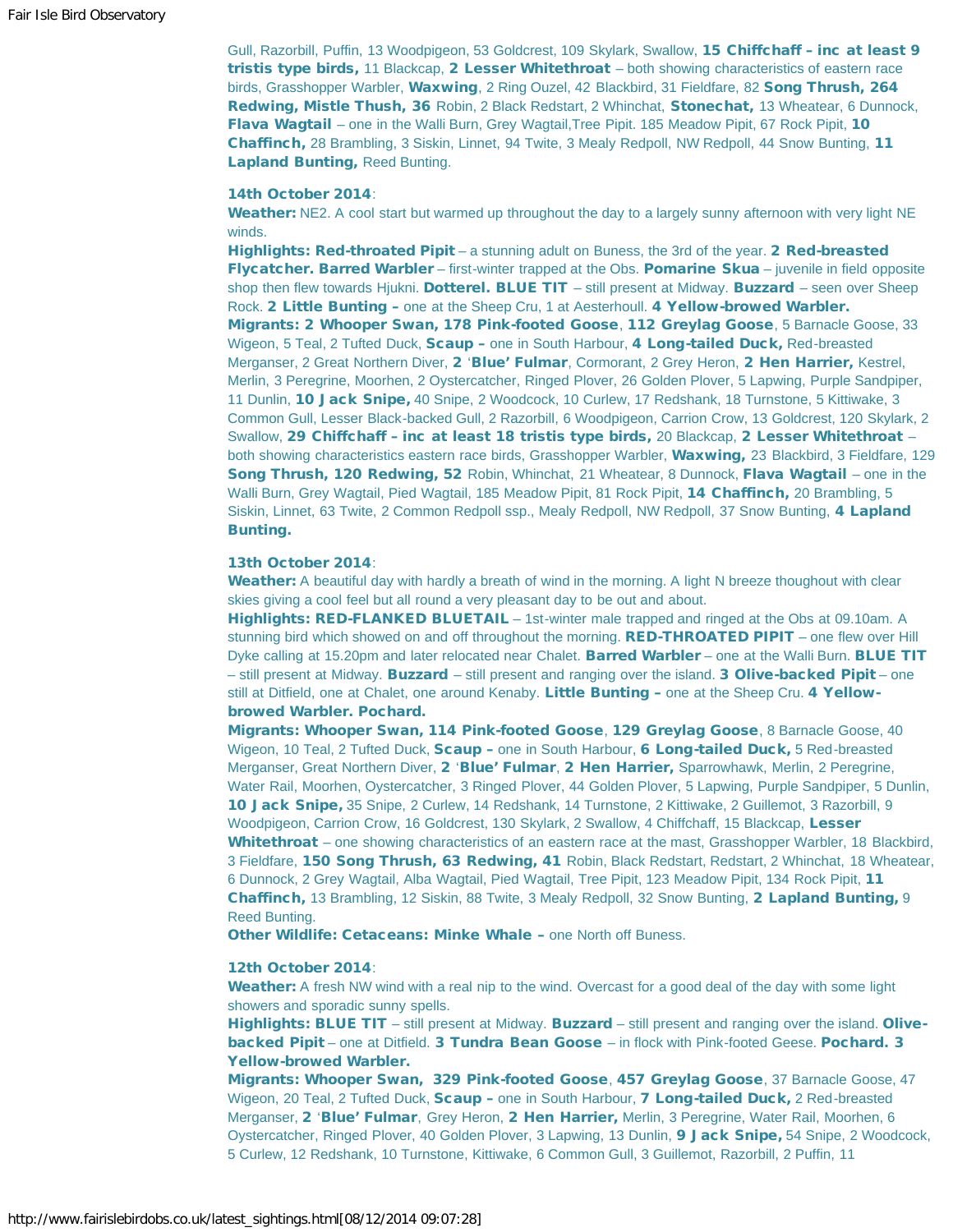Woodpigeon, Jackdaw, Carrion Crow, 22 Goldcrest, 138 Skylark, Swallow, 5 Chiffchaff, 25 Blackcap, 11 Blackbird, 3 Fieldfare, 282 Song Thrush, 122 Redwing, 52 Robin, Black Redstart, 3 Whinchat, Stonechat, 21 Wheatear, 3 Dunnock, Grey Wagtail, 3 Pied Wagtail, White Wagtail, Tree Pipit, 186 Meadow Pipit, 91 Rock Pipit, 12 Chaffinch, 26 Brambling, 7 Siskin, 2 Linnet, 81 Twite, Mealy Redpoll, 31 Snow Bunting, 6 Lapland Bunting, 9 Reed Bunting.

#### 11th October 2014:

Weather: A beautifully calm morning set the tone for the day. A very light southerly breeze and generally bright throughout.

Highlights: Barred Warbler – one at Schoolton (first of the month). BLUE TIT – still present at Midway. Buzzard – still present and ranging over the island. Olive-backed Pipit – one at Ditfield. 3 Tundra Bean Goose – in flock with Pink-footed Geese near Meadow Burn. 3 Pochard - 2 males roaming the island and one found dead. 3 Yellow-browed Warbler.

Migrants: Whooper Swan, 504 Pink-footed Goose, 39 Greylag Goose, 38 Barnacle Goose, 44 Wigeon, 26 Teal, 2 Tufted Duck, Scaup - one at Easter Lother Water, 24 Long-tailed Duck, 2 Red-breasted Merganser, 4 'Blue' Fulmar - off the east coast, Grey Heron, Hen Harrier, Kestrel, Merlin, Peregrine, Moorhen, 2 Oystercatcher, 4 Ringed Plover, 60 Golden Plover, 6 Lapwing, Sanderling, 12Dunlin, 12 Jack Snipe, 61 Snipe, 4 Curlew, 22 Redshank, 42 Turnstone, 15 Kittiwake, 5 Common Gull, Lesser Blackbacked Gull, 6 Guillemot, 4 Razorbill, 13 Woodpigeon, Jackdaw, 32 Goldcrest, 84 Skylark, 4 Swallow, 5 Chiffchaff, 12 Blackcap, 13 Blackbird, 7 Fieldfare, 316 Song Thrush, 176 Redwing, 91 Robin, 2 Black Redstart, Whinchat, 24 Wheatear, 4 Dunnock, 3 Grey Wagtail, 5 Pied Wagtail, 2 White Wagtail, 175 Meadow Pipit, 116 Rock Pipit, 17 Chaffinch, 23 Brambling, 11 Siskin, 3 Linnet, 130 Twite, Lesser Redpoll, Mealy Redpoll, 3 Redpoll sp., 18 Snow Bunting, Lapland Bunting, 16 Reed Bunting.

**Other Wildlife: Cetaceans: 6 Risso's Dolphin - seen off Buness in the afternoon. Bottlenose** Dolphin – 3 seen off Buness.

#### 10th October 2014:

Weather: W 3-4. Showers threatened throughout but the day was mostly dry and bright, with a moderate westerly breeze.

Highlights: BLUE TIT - still present at Midway. Buzzard - still present and ranging over the island. 2 Olive-backed Pipit – one at Ditfield, one at Pund. 4 Tundra Bean Goose – in flock with Pink-footed Geese. 2 Pochard - both males roaming the island. Dotterel. 3 Yellow-browed Warbler. Little Bunting – one at Chalet.

Migrants: Whooper Swan, 493 Pink-footed Goose, 53 Greylag Goose, 37 Barnacle Goose, 47 Wigeon, 18 Teal, 2 Tufted Duck, 3 Long-tailed Duck, 2 Red-breasted Merganser, 2 Grey Heron, Slavonian Grebe one still in South Harbour, 2 Hen Harrier, Kestrel, Merlin, Peregrine, Water Rail, 3 Oystercatcher, 6 Ringed Plover, 175 Golden Plover, 8 Lapwing, 2 Knot, Sanderling, 33 Dunlin, 11 Jack Snipe, 68 Snipe, Woodcock, 5 Curlew, 20 Redshank, 82 Turnstone, Kittiwake, Black-headed Gull, 11 Common Gull, 15 Woodpigeon, 2 Shorteared Owl, Jackdaw, 29 Goldcrest, 163 Skylark, 3 Swallow, 4 Chiffchaff, Willow Warbler, 16 Blackcap, Ring Ouzel, 26 Blackbird, 6 Fieldfare, 637 Song Thrush, 439 Redwing, 97 Robin, 2 Black Redstart, Redstart, 2 Whinchat, Stonechat, 28 Wheatear, 7 Dunnock, 3 Grey Wagtail, 3 Pied Wagtail, 2 White Wagtail, 209 Meadow Pipit, 121 Rock Pipit, 13 Chaffinch, 22 Brambling, Goldfinch (first of the autumn), 14 Siskin, 2 Linnet, 112 Twite, Lesser Redpoll, Mealy Redpoll, 2 North-western Redpoll, 22 Snow Bunting, 24 Reed Bunting.

#### 9th October 2014:

Weather: N/NE 4. Heavy rain early morning gradually easing but remaining overcast throughout. The wind turned, more northerly through the course of the day and brought a chill with the wind.

Highlights: TREECREEPER – one found at South Light then moved to Smirri Geo, the 9th Fair Isle record and first since 2010. BLUE TIT – still present but elusive, seen at Midway. Buzzard – still present and ranging over the island. Olive-backed Pipit - one at Ditfield. 4 Tundra Bean Goose - in flock with Pinkfooted Geese near Meadow Burn. 2 Pochard – both males roaming the island. Dotterel – at least two roaming. 3 Yellow-browed Warbler. Little Bunting – one at Chalet.

Migrants: Whooper Swan, 538 Pink-footed Goose, 31 Greylag Goose, 149 Barnacle Goose, 56 Wigeon, 17 Teal, Shoveler, 2 Tufted Duck, Long-tailed Duck, 2 Red-breasted Merganser, 'blue' Fulmar off South Light, 3 Grey Heron, Slavonian Grebe - one still in South Harbour, Hen Harrier, Sparrowhawk, 2 Kestrel, Merlin, Peregrine – immature male with Woodcock kill at Wirvie, Moorhen, 2 Oystercatcher, 3 Ringed Plover, 103 Golden Plover, 8 Lapwing, Knot, Sanderling, Purple Sandpiper, 28 Dunlin, 10 Jack Snipe, 68 Snipe, 2 Woodcock, 3 Curlew, 10 Redshank, 24 Turnstone, 2 Kittiwake, 9 Black-headed Gull, 15 Common Gull, Guillemot, 2 Razorbill, 14 Woodpigeon, Long-eared Owl, 2 Short-eared Owl, Jackdaw, 64 Goldcrest, 133 Skylark, 3 Swallow, 5 Chiffchaff, Willow Warbler, 38 Blackcap, 7 Ring Ouzel, 23 Blackbird, 3 Fieldfare, 618 Song Thrush, 411 Redwing, 116 Robin, Black Redstart, Whinchat, Stonechat, 20 Wheatear, 6 Dunnock,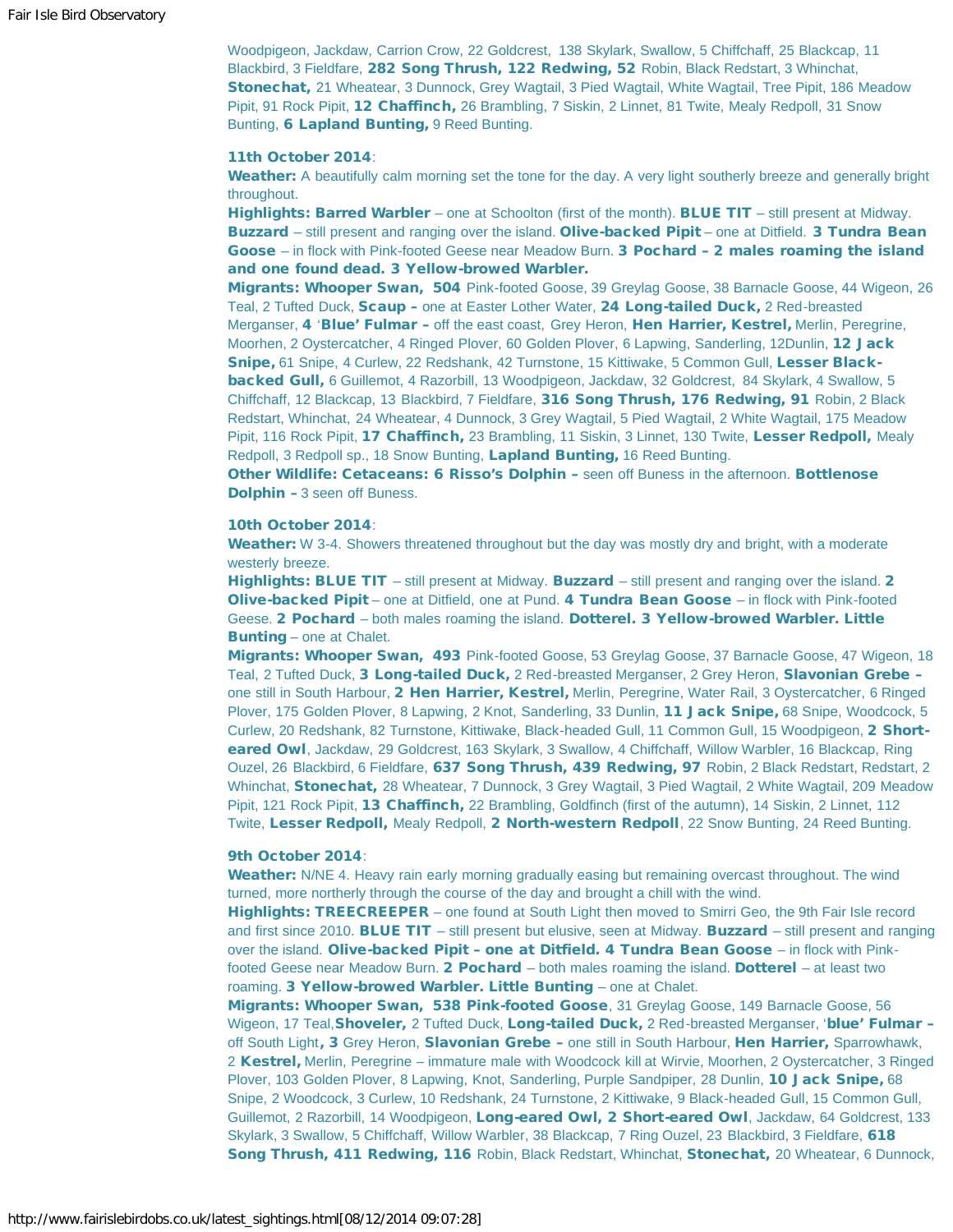4 Grey Wagtail, 3 Alba Wagtail, 6 Pied Wagtail, 2 White Wagtail, Tree Pipit, 200 Meadow Pipit, 83 Rock Pipit, 21 Chaffinch, 169 Brambling, Goldfinch, 15 Siskin, Linnet, 134 Twite, 2 Mealy Redpoll, 3 North-western Redpoll, 4 Redpoll sp., 3 Snow Bunting, 3 Lapland Bunting, 20 Reed Bunting. Other Wildlife: Cetaceans: 4 Risso's Dolphin – including a calf, seen off South Light in the evening.

#### 8th October 2014:

Weather: The wind eased overnight to NE 3-4 in the early hours, later turning E/SE 2-3, easing all day. Some long sunny spells and overall a splendid day.

Highlights: BLUE TIT - one seen at Upper Stoneybrek in the morning and in the Havens near dusk, the 13th individual to be recorded on Fair Isle. **Buzzard** – one found near the water tanks and later ranging over the island, the first record of the year. Great Grey Shrike – one found around Lower Leogh with a Blackcap kill. Olive-backed Pipit – one seen at Pund in the morning, with presumably the same individual seen in the Gully in the evening. 3 Tundra Bean Goose – in flock with Pink-footed Geese near Meadow Burn. Gadwall – male on Da Water. 2 Pochard – both males roaming the island. Dotterel – at least two roaming. Yellowbrowed Warbler – one at the Obs. Little Bunting – one at Pund. BARN OWL – unfortunately yesterday's bird was found dead at Steensi.

Migrants: 3 Whooper Swan, 476 Pink-footed Goose, 112 Greylag Goose, 95 Barnacle Goose, 61 Wigeon, 62 Teal, 2 Tufted Duck, Long-tailed Duck, Red-breasted Merganser, Quail, Cormorant, 7 Grey Heron, Slavonian Grebe – one in South Harbour, Hen Harrier, Sparrowhawk, 2 Kestrel, 3 Merlin, Peregrine, 3 Oystercatcher, 5 Ringed Plover, 154 Golden Plover, 9 Lapwing, Knot, 2 Sanderling, 3 Purple Sandpiper, 26 Dunlin, 24 Jack Snipe, 139 Snipe, 5 Woodcock, 3 Curlew, 17 Redshank, 62 Turnstone, 2 Kittiwake, 10 Blackheaded Gull, 14 Common Gull, Razorbill, 18 Woodpigeon, 13 Short-eared Owl, Jackdaw, Carrion Crow, 46 Goldcrest, 186 Skylark, 6 Swallow, 12 Chiffchaff, Willow Warbler,61 Blackcap, 2 Garden Warbler, Whitethroat, 34 Ring Ouzel, 129 Blackbird, 3 Fieldfare, 1,921 Song Thrush, 876 Redwing, Mistle Thrush, 126 Robin, 2 Black Redstart, Redstart, 4 Whinchat, Stonechat, 68 Wheatear, Pied Flycatcher, 15 Dunnock, 4 Grey Wagtail, 3 Alba Wagtail, 7 Pied Wagtail, 3 White Wagtail, 2 Tree Pipit, 237 Meadow Pipit, 146 Rock Pipit, 33 Chaffinch, 144 Brambling, 29 Siskin, 2 Linnet, 86 Twite, 3 North-western Redpoll, Redpoll sp., 7 Snow Bunting, 3 Lapland Bunting, 25 Reed Bunting.

Other Wildlife: Butterflies: 2 Peacock.

#### 7th October 2014:

Weather: The overnight shipping forecast read: South-easterly storm force 10 decreasing severe gale 9 soon, backing easterly gale force 8 later. Early this morning was: South-east 7 to severe gale 9, backing north-east 5-7 later. These gale force winds with gusts in excess of 60mph also brought constant heavy rain. It began to ease during the afternoon.

Highlights: BARN OWL – one found around Meadow Burn late evening, appeared to go to roost in Steensi Geo. A bizarre record, the sixth island record and first recorded on Fair Isle since 1958. Olive-backed Pipit one in the Gilly Burn, the second of the year. Little Bunting – one Walli Burn. Dotterel – one past Shirva. Yellow-browed Warbler – one at the Obs. 3 Tundra Bean Goose – in flock with Pink-footed Geese (first of the autumn),  $2$  Pochard – both males on Da Water.

Migrants: 22 Whooper Swan, 490 Pink-footed Goose, 94 Greylag Goose, 139 Barnacle Goose, 65 Wigeon, 50 Teal, Tufted Duck, Scaup (male in North Haven), 6 Long-tailed Duck, 4 Red-breasted Merganser, **Quail,** 2 Grey Heron, Hen Harrier, Sparrowhawk, 4 Kestrel, 2 Merlin, Peregrine, 2 Oystercatcher, 2 Ringed Plover, 97 Golden Plover, 2 Grey Plover, 5 Lapwing, 6 Purple Sandpiper, 8 Dunlin, 19 Jack Snipe, 59 Snipe, 10 Woodcock, 2 Curlew, Common Sandpiper, 23 Redshank, 95 Turnstone, Kittiwake, 8 Black-headed Gull, 135 Common Gull, 25 Woodpigeon, Long-eared Owl, Short-eared Owl, Jackdaw, 2 Goldcrest, Skylark, Chiffchaff, 12 Blackcap, Garden Warbler, 4 Ring Ouzel, 22 Blackbird, Fieldfare, 864 Song Thrush, 346 Redwing, Mistle Thrush, 32 Robin, 2 Whinchat, 21 Wheatear, 5 Dunnock, 7 Pied Wagtail, Meadow Pipit, Rock Pipit, 10 Chaffinch, 72 Brambling, 15 Siskin, Twite, 3 North-western Redpoll, 10 Snow Bunting, Lapland Bunting, 9 Reed Bunting.

#### 6th October 2014:

Weather: E/SE 6-8 occasionally force 9 becoming severe gale 10 later. A clear morning gave way to heavy and persistent rain in the afternoon, making for difficult conditions.

Highlights: Dotterel – one on Lerness. Yellow-browed Warbler – one at North Felsigeo. 2 Little Bunting – one at Furse, one at Upper Leogh. 2 Pochard – both males on Da Water after seen coming in from the north with a Pink-footed Goose skein.

Migrants: 3 Whooper Swan, 572 Pink-footed Goose, 90 Greylag Goose, 131 Barnacle Goose, 94 Wigeon, 42 Teal, 2 Tufted Duck, **Scaup** – male in North Haven (first of the year), Long-tailed Duck, 6 Redbreasted Merganser, Great Northern Diver, Cormorant, 3 Grey Heron, Sparrowhawk, 3 Kestrel, 3 Merlin, Peregrine, Water Rail, 2 Oystercatcher, 2 Ringed Plover, 86 Golden Plover, Grey Plover, 2 Lapwing, 4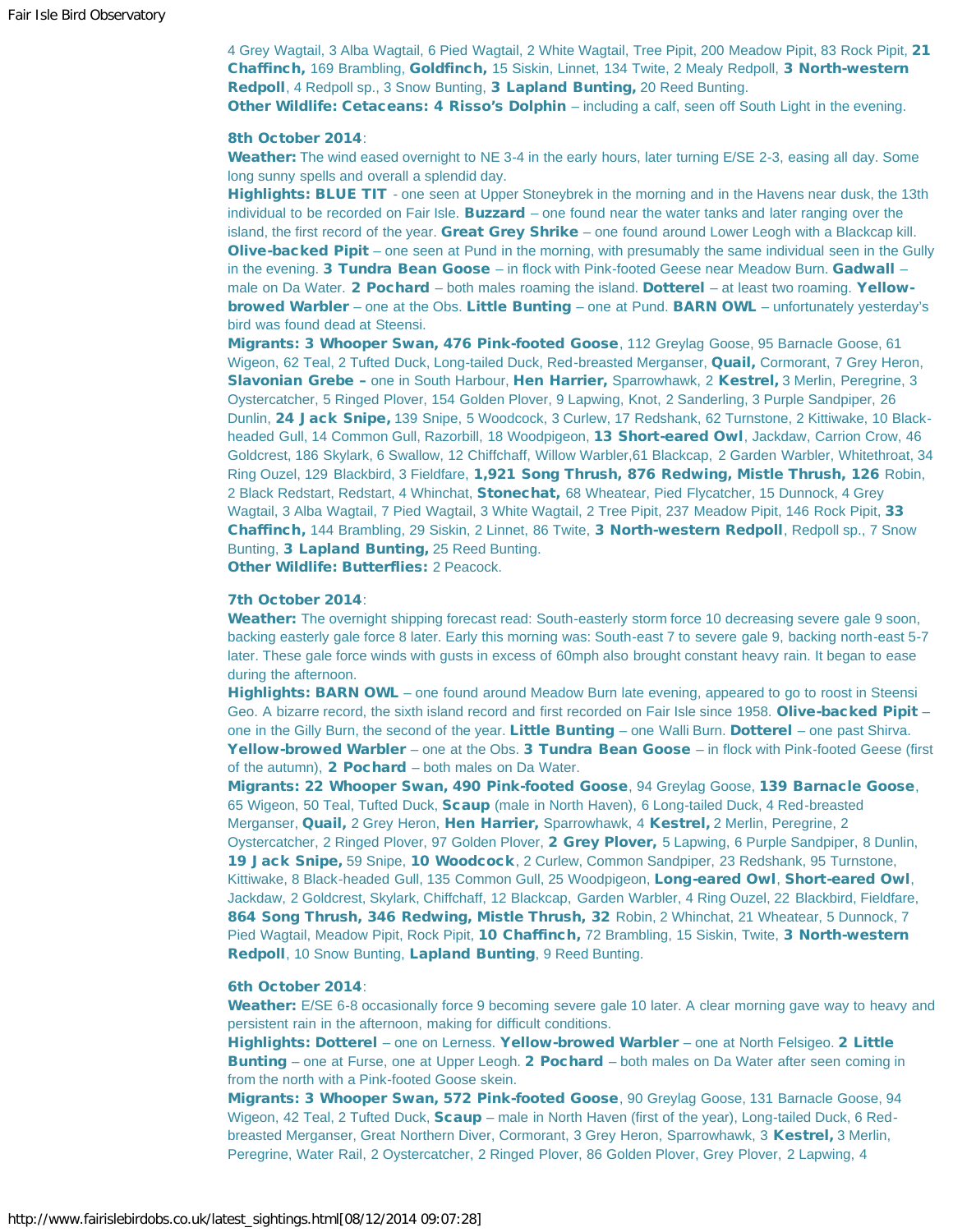Sanderling, Purple Sandpiper, 15 Dunlin, 6 Jack Snipe, 52 Snipe, 3 Curlew, 26 Redshank, 102Turnstone, 7 Kittiwake, 9 Black-headed Gull, 121 Common Gull, 2 Arctic Tern, Guillemot, 2 Razorbill, Carrion Crow, 36 Goldcrest, Skylark, Swallow, 5 Chiffchaff, 3 Willow Warbler, 17 Blackcap, Garden Warbler, 4 Ring Ouzel, 12 Blackbird, 570 Song Thrush, 293 Redwing, Mistle Thrush, 25 Robin, Black Redstart, 3 Whinchat, 38 Wheatear, 3 Dunnock, 2 Grey Wagtail, Alba Wagtail, 6 Pied Wagtail, Meadow Pipit, Rock Pipit, 19 Chaffinch, 43 Brambling, 2 Siskin, 156 Twite, 2 Redpoll sp., 12 Snow Bunting, 7 Reed Bunting.

#### 5th October 2014:

Weather: A fresh S breeze and a calm, sunny start. A fairly pleasant day with the wind turning more SE later in the evening.

Highlights: Bluethroat - first-winter male still at Pund. 2 Yellow-browed Warbler.

Migrants: 40 Whooper Swan, 72 Pink-footed Goose, 28 Greylag Goose, 4 Barnacle Goose, 53 Wigeon, 53 Teal, 4 Tufted Duck, 2 Red-breasted Merganser, 3 Grey Heron, **Slavonian Grebe** – moulting adult off Hjukni Geo (first of the year), Hen Harrier, 5 Kestrel, 3 Merlin, 2 Peregrine, 3 Oystercatcher, 3 Ringed Plover, 132 Golden Plover, Grey Plover, 2 Lapwing, 2 Sanderling, 2 Purple Sandpiper, 7 Dunlin, 14 Jack Snipe, 39 Snipe, 4 Curlew, 30 Redshank, 110 Turnstone, 10 Kittiwake, 13 Black-headed Gull, 13 Common Gull, 5 Razorbill, Carrion Crow, 5 Goldcrest, 153 Skylark, 4 Swallow, 2 Chiffchaff, Willow Warbler, 3 Blackcap, Ring Ouzel, 3 Blackbird, 44 Song Thrush, 16 Redwing, Robin, Black Redstart, 4 Whinchat, 39 Wheatear, 4 Dunnock, 3 Grey Wagtail, Alba Wagtail, 6 Pied Wagtail, 314 Meadow Pipit, 91 Rock Pipit, 10 Chaffinch, 82 Brambling, 2 Linnet, 209 Twite, 2 Mealy Redpoll, 8 Snow Bunting, 3 Lapland Bunting, 2 Reed Bunting. Other Wildlife: Grey Seal - first pup newly born at Gunnawark.

#### 4th October 2014:

Weather: Heavy rain all morning, clearing only mid-afternoon. Light winds from the NW made for pleasant conditions once the weather had cleared.

Highlights: WHITE'S THRUSH – one found on a heathery slope near Wester Lother late afternoon showed well on the ground, where it eventually went to roost. Little Bunting – one at Chalet then Pund. Richard's Pipit – one still roaming the south. Bluethroat – first-winter male still at Pund. 2 Yellow-browed Warbler. Migrants: 1105 Pink-footed Goose, 22 Greylag Goose, 72 Barnacle Goose, 68 Wigeon, 10 Teal, 10 Redbreasted Merganser, Red-throated Diver, 'blue' Fulmar – one from the Good Shepherd, Sooty Shearwater – one from the Good Shepherd, Storm Petrel – one from Good Shepherd, Cormorant, 3 Grey Heron, Hen Harrier, 2 Kestrel, 2 Merlin, Peregrine, 2 Oystercatcher, 5 Ringed Plover, 116 Golden Plover, Grey Plover, Sanderling, 7 Dunlin, 7 Jack Snipe, 29 Snipe, 2 Curlew, 22 Redshank, 117 Turnstone, Pomarine Skua – immature bird seen from the Good Shepherd, 4 Kittiwake, Black-headed Gull, 19 Common Gull, Arctic Tern, Carrion Crow, 5 Goldcrest, 112 Skylark, 9 Swallow, 2 Chiffchaff, Willow Warbler, 2 Blackcap, Garden Warbler, Whitethroat, 3 Blackbird, 58 Song Thrush, 28 Redwing, Robin, 8 Whinchat, 39 Wheatear, 3 Dunnock, Grey Wagtail, 5 Alba Wagtail, 6 Pied Wagtail, White Wagtail, 222 Meadow Pipit, 68 Rock Pipit, 12 Chaffinch, 65 Brambling, Linnet, 102 Twite, Redpoll sp., 23 Snow Bunting, 5 Lapland Bunting, Yellowhammer, 3 Reed Bunting.

**Other Wildlife: Moths: Angle Shades, Red-Sword Grass.** 

#### 3rd October 2014:

Weather: Overnight, S/SW 7-9 occasionally storm force 10 at times. Heavy overnight rain, easing late morning. The wind also eased off throughout day, becoming moderate by the afternoon.

Highlights: 2 Richard's Pipit – one at the Parks, one found near Upper Leogh than roamed the south-west. Bluethroat – first-winter male still at Pund. Yellow-browed Warbler. Rose-coloured Starling – juvenile bird around the Walli Burn.

Migrants: 4 Pink-footed Goose, 36 Wigeon, 3 Teal, 6 Red-breasted Merganser, Red-throated Diver, 2 Great Northern Diver, Cormorant, 3 Grey Heron, Hen Harrier, 3 Kestrel, Merlin, 2 Peregrine, 3 Oystercatcher, 3 Ringed Plover, 17 Golden Plover, Grey Plover, Sanderling, 2 Purple Sandpiper, 2 Dunlin, 8 Jack Snipe, Snipe, 2 Curlew, Redshank, 76 Turnstone, 55 Kittiwake, 7 Common Gull, Arctic Tern, 2 Guillemot, 22 Razorbill, Carrion Crow, 4 Goldcrest, Skylark, 9 Swallow, 2 Chiffchaff, 2 Willow Warbler, 5 Blackcap, Whitethroat, Ring Ouzel, 4 Blackbird, **Song Thrush, 25 Redwing, 2** Robin, 5 Whinchat, Wheatear, 3 Dunnock, 2 Grey Wagtail, Pied Wagtail, Meadow Pipit, Rock Pipit, 5 Chaffinch, 55 Brambling, Twite, North-western Redpoll, 4 Snow Bunting, 3 Lapland Bunting, Yellowhammer, 3 Reed Bunting.

Other Wildlife: Cetaceans: 2 Harbour Porpoise – off Buness. Butterflies: Red Admiral.

# 2nd October 2014:

Weather: A fine, dry start to the day with a fresh southerly breeze. The wind strengthened throughout the day, becoming gale force into the evening and bringing heavy, overnight rain.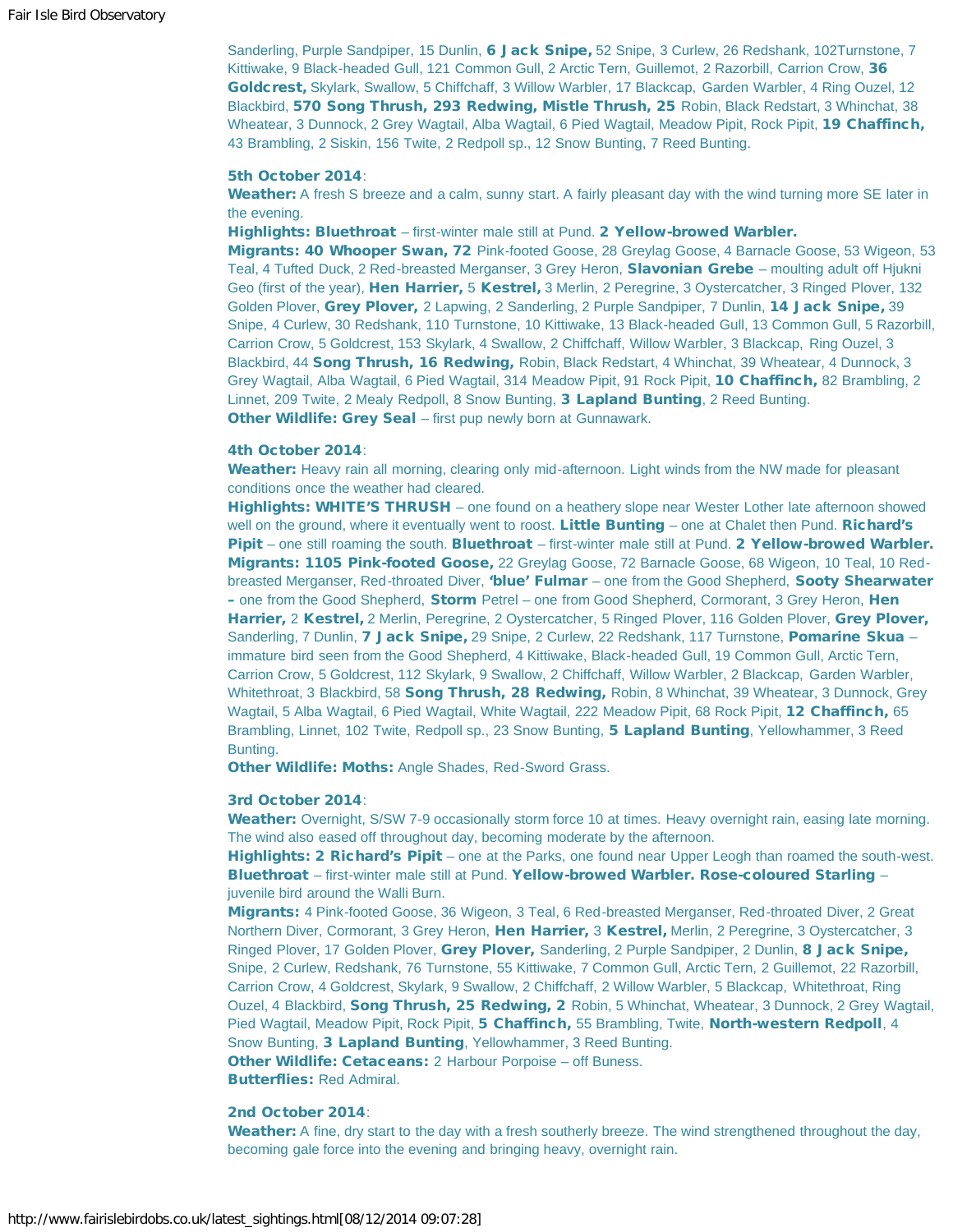Highlights: Grey Phalarope – one found on the sea off Da Burrian sat on the sea, the first of the year. Bluethroat - first-winter male still at Pund. Yellow-browed Warbler. Rose-coloured Starling juvenile still around the Walli Burn.

Migrants: 4 Pink-footed Goose, 25 Wigeon, 3 Teal, Red-breasted Merganser, Cormorant, Hen Harrier, 4 Kestrel, Merlin, Peregrine, Water Rail, 4 Oystercatcher, 9 Ringed Plover, 44 Golden Plover, Grey Plover, 4 Sanderling, 3 Purple Sandpiper, 4 Dunlin, 10 Jack Snipe, 33 Snipe, 3 Curlew, 23 Redshank, 122 Turnstone, 8 Kittiwake, 12 Common Gull, Arctic Tern, 3 Razorbill, 5 Goldcrest, 143 Skylark, 9 Swallow, 2 Chiffchaff, Willow Warbler, 13 Blackcap, Garden Warbler, Whitethroat, 2 Blackbird, 26 Song Thrush, 21 Redwing, 2 Robin, 5 Whinchat, 26 Wheatear, 2 Dunnock, 3 Grey Wagtail, 6 alba Wagtail, 8 Pied Wagtail, White Wagtail, 296 Meadow Pipit, 100 Rock Pipit, 10 Chaffinch, 68 Brambling, 2 Linnet, 159 Twite, 4 Snow Bunting, 5 Lapland Bunting, Yellowhammer, 2 Reed Bunting.

#### 1st October 2014:

Weather: W/SW 3-4. A largely sunny day after heavy rain showers early morning. A fresh breeze throughout. Highlights: Bluethroat – first-winter male still at Pund. Rose-coloured Starling – juvenile bird around the Walli Burn. 3 Yellow-browed Warbler.

Migrants: Whooper Swan, 4 Pink-footed Goose, 2 Greylag Goose, 25 Barnacle Goose, 20 Wigeon, 17 Teal, 3 Grey Heron, Hen Harrier, Sparrowhawk, 4 Kestrel, Merlin, 2 Peregrine, Water Rail, Oystercatcher, Ringed Plover, 53 Golden Plover, Grey Plover, 3 Dunlin, 7 Jack Snipe, 52 Snipe, 3 Curlew, 27 Redshank, 36 Turnstone, Kittiwake, 8 Common Gull, Arctic Tern, Razorbill, 181 Skylark, 11 Swallow, 3 Chiffchaff, Willow Warbler, 12 Blackcap, Garden Warbler, Whitethroat, Grasshopper Warbler, 3 Ring Ouzel, 5 Blackbird, 157 Song Thrush, 74 Redwing, Spotted Flycatcher, Robin, Redstart, 5 Whinchat, 107 Wheatear, 3 Dunnock, 4 Grey Wagtail, alba Wagtail, 3 Pied Wagtail, 306 Meadow Pipit, 92 Rock Pipit, 12 Chaffinch, 79 Brambling, 2 Linnet, 243 Twite, 8 Snow Bunting, 2 Lapland Bunting, 2 Yellowhammer, 7 Reed Bunting. Other Wildlife: Red Admiral.

#### 30th September 2014:

Weather: Dry and bright for most of the day with low cloud becoming a feature later on. A fresh southerly breeze.

Highlights: Bluethroat - first-winter male still at Pund. 5 Yellow-browed Warbler. Common Rosefinch. Little Bunting. Rose-coloured Starling - juvenile bird again around the Walli Burn. Migrants: Whooper Swan, 135 Pink-footed Goose, 8 Greylag Goose, 11 Wigeon, 12 Teal, 2 Grey Heron, 6 Kestrel, 3 Merlin, Peregrine, 2 Oystercatcher, 4 Ringed Plover, 30 Golden Plover, Grey Plover, Sanderling, Dunlin, 6 Jack Snipe, 45 Snipe, 4 Curlew, Common Sandpiper, 13 Redshank, 12 Turnstone, 4 Kittiwake, 2 Black-headed Gull, 4 Common Gull, 2 Arctic Tern, Razorbill, 6 Goldcrest, 190 Skylark, 4 Swallow, 3 Chiffchaff, Willow Warbler, 7 Blackcap, 2 Garden Warbler, Lesser Whitethroat, Whitethroat, Reed Warbler, 2 Blackbird, 41 Song Thrush, 122 Redwing, Robin, 2 Redstart, 6 Whinchat, 32 Wheatear, Pied Flycatcher, 4 Dunnock, Grey Wagtail, 2 alba Wagtail, 5 Pied Wagtail, 2 Tree Pipit, 227 Meadow Pipit, 105 Rock Pipit, 5 Chaffinch, 116 Brambling, 2 Linnet, 214 Twite, Snow Bunting, 6 Lapland Bunting, 2 Yellowhammer, 4 Reed Bunting.

Other Wildlife: Silver Y.

## 29th September 2014:

Weather: Light S/SE winds through the day bringing some low cloud and poor visibility. There were some long sunny spells at times during which it felt rather warm. Wind began to freshen late evening.

Highlights: Wryneck - one in the Gully. Barred Warbler - one around Steensi Geo. Bluethroat - firstwinter male still at Pund. 4 Yellow-browed Warbler. 2 Common Rosefinch. Rose-coloured **Starling** – juvenile bird around the Walli Burn.

Migrants: 30 Whooper Swan, 1039 Pink-footed Goose, 3 Greylag Goose, 18 Wigeon, 20 Teal, Tufted Duck, Long-tailed Duck – first of the autumn, 5 Red-breasted Merganser, Great Northern Diver, Red-throated Diver, 2 Grey Heron, 4 Kestrel, 4 Merlin, Peregrine, 4 Oystercatcher, 7 Ringed Plover, 41 Golden Plover, Grey Plover, Knot, Sanderling, 3 Purple Sandpiper, 2 Dunlin, 7 Jack Snipe, 45 Snipe, 5 Curlew, Common Sandpiper, 28 Redshank, 71 Turnstone, 2 Kittiwake, 3 Common Gull, Guillemot, 3 Razorbill, Carrion Crow, 13 Goldcrest, 205 Skylark, 7 Swallow, 4 Chiffchaff, 3 Willow Warbler, 8 Blackcap, Garden Warbler, 2 Lesser Whitethroat, Whitethroat, Blackbird, 4 Song Thrush, Mistle Thrush, Spotted Flycatcher, 4 Robin, Redstart, 6 Whinchat, 128 Wheatear, 6 Dunnock, *flava* Wagtail, Grey Wagtail, 2 alba Wagtail, 2 Pied Wagtail, 393 Meadow Pipit, 171 Rock Pipit, 15 Chaffinch, Brambling, 2 Linnet, 175 Twite, Snow Bunting, 6 Lapland Bunting. Other Wildlife: Red Admiral.

#### 28th September 2014:

Weather: A moderate SW wind and a largely dry day. The wind eased off in the evening and became more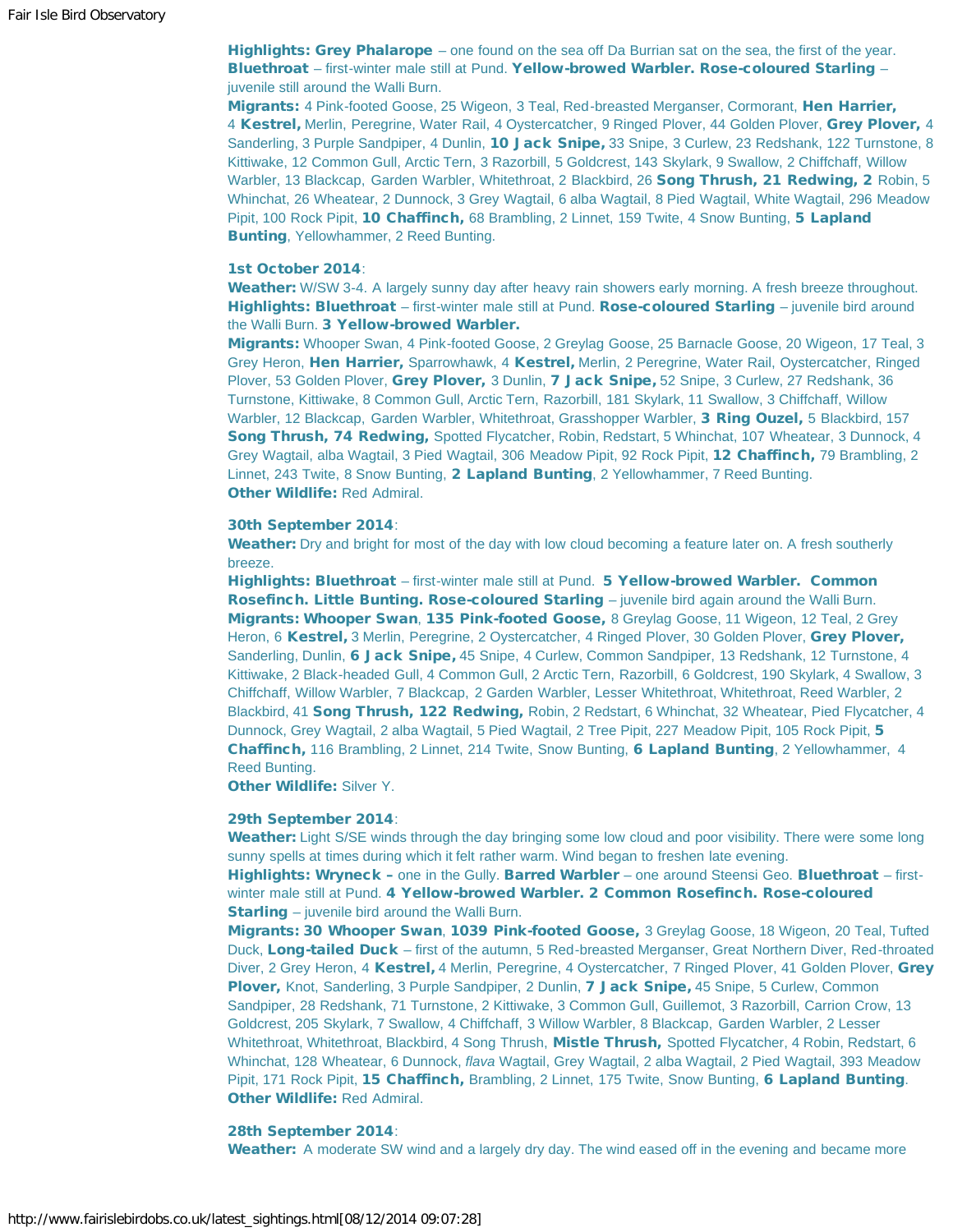# southerly.

# Highlights: Rose-coloured Starling - juvenile still in SE. Bluethroat. Yellow-browed Warbler. 2 Common Rosefinch.

Migrants: 18 Whooper Swan, 574 Pink-footed Goose, 5 Greylag Goose, 20 Wigeon, 28 Teal, Tufted Duck, 2 Red-breasted Merganser, Great Northern Diver, 3 Cormorant, 4 Kestrel, 2 Merlin, Peregrine, 9 Oystercatcher, 5 Ringed Plover, 56 Golden Plover, Grey Plover, Lapwing, Knot, Sanderling, 3 Purple Sandpiper, 2 Dunlin, 3 Jack Snipe, 27 Snipe, 4 Curlew, Common Sandpiper, 23 Redshank, 96 Turnstone, 10 Kittiwake, 3 Black-headed Gull, Common Gull, 5 Razorbill, Woodpigeon, 5 Goldcrest, 244 Skylark, 6 Swallow, 2 Chiffchaff, Willow Warbler, 2 Blackcap, 2 Lesser Whitethroat, Whitethroat, Reed Warbler, 8 Song Thrush, Spotted Flycatcher, 4 Robin, Redstart, 8 Whinchat, 182 Wheatear, 4 Dunnock, 5 alba Wagtail, 5 Pied Wagtail, White Wagtail, 327 Meadow Pipit, 203 Rock Pipit, 13 Chaffinch, 2 Linnet, 259 Twite, 3 Snow Bunting, 9 Lapland Bunting, Yellowhammer.

Other Wildlife: Minke Whale - 1 seen off Meoness just before midday.

# 27th September 2014:

Weather: W/SW 5-7. Still a very blustery day but somewhat calmer than yesterday. Mainly overcast but with sunny intervals and a genuine bite to the wind.

#### Highlights:Bluethroat. Yellow-browed Warbler. 2 Common Rosefinch.

Migrants: Whooper Swan – single adult flew through the Havens – first of the autumn, 688 Pink-footed Goose, 4 Greylag Goose, 25 Wigeon, 26 Teal, Tufted Duck, Red-breasted Merganser, Great Northern Diver, 2 Cormorant, 5 Kestrel, Merlin, Peregrine, 2 Water Rail, 4 Oystercatcher, 3 Ringed Plover, 77 Golden Plover, Grey Plover, Lapwing, 10 Purple Sandpiper, 2 Dunlin, 3 Jack Snipe, 16 Snipe, 4 Curlew, Common Sandpiper, 30 Redshank, 77 Turnstone, 5 Kittiwake, 3 Black-headed Gull, 6 Common Gull, 16 Razorbill, Woodpigeon, Short-eared Owl – found dead at Kenaby, Goldcrest, 154 Skylark, 7 Swallow, 3 Chiffchaff, 2 Willow Warbler, 4 Blackcap, 2 Lesser Whitethroat, Whitethroat, Reed Warbler, Blackbird, 5 **Song Thrush, Mistle** Thrush, Spotted Flycatcher, 5 Robin, Redstart, 4 Whinchat, 87 Wheatear – mostly Greenland race birds, 3 Dunnock, 9 Pied Wagtail, White Wagtail, Tree Pipit, 204 Meadow Pipit, 143 Rock Pipit, 16 Chaffinch, 2 Linnet, 148 Twite, Snow Bunting, 5 Lapland Bunting, Yellowhammer.

#### 26th September 2014:

Weather: W/SW 6-8 occasionally severe gale 9. Blustery showers and sporadic hail showers. Highlights: Rose-coloured Starling – juvenile still present around the Walli Burn. Bluethroat. 3 Yellow-browed Warbler.

Migrants: 338 Pink-footed Goose, 19 Wigeon, 13 Teal, Tufted Duck, Red-breasted Merganser, 3 Cormorant, Grey Heron, 2 Kestrel, Merlin, Peregrine, 2 Oystercatcher, Ringed Plover, 33 Golden Plover, Sanderling, 2 Jack Snipe, Snipe, 10 Redshank, 78 Turnstone, 6 Kittiwake, Black-headed Gull, 2 Common Gull, 11 Razorbill, Woodpigeon, Goldcrest, 8 Swallow, Chiffchaff, Willow Warbler, 2 Blackcap, Garden Warbler, Blackbird, 3 Song Thrush, 3 Robin, 3 Whinchat, Dunnock, Tree Pipit, 8 Chaffinch.

#### 25th September 2014:

Weather: Heavy overnight rain cleared in the morning and left a day with a fresh SW breeze and sunny intervals.

Highlights: Rose-coloured Starling - juvenile still present around the Walli Burn. Bluethroat. 3 Yellow-browed Warbler. 2 Common Rosefinch.

Migrants: 70 Pink-footed Goose, 19 Wigeon, 27 Teal, Tufted Duck, Goldeneye – first of the autumn, 2 Sooty Shearwater - seen from the Good Shepherd, Cormorant, Grey Heron, 4 Kestrel, Merlin, 2 Peregrine, Water Rail, 4 Oystercatcher, 3 Ringed Plover, 53 Golden Plover, Grey Plover, 2 Knot, 2 Purple Sandpiper, 4 Dunlin, 6 Jack Snipe, 22 Snipe, 6 Curlew, Common Sandpiper, 29 Redshank, 44 Turnstone, 2 Kittiwake, 4 Common Gull, Lesser Black-backed Gull, 5 Razorbill, 2 Woodpigeon, Short-eared Owl, Carrion Crow, 2 Goldcrest, 214 Skylark, 3 Swallow, 7 Chiffchaff, 2 Willow Warbler, 2 Blackcap, Garden Warbler, 2 Lesser Whitethroat, Whitethroat, Reed Warbler, 2 Blackbird, 3 Song Thrush, Spotted Flycatcher, 4 Robin, Redstart, 12 Whinchat, 13 Wheatear, 3 Dunnock, 6 Pied Wagtail, 5 White Wagtail, 291 Meadow Pipit, 93 Rock Pipit, 11 Chaffinch, 237 Twite, 2 Lapland Bunting, Yellowhammer.

Other Wildlife: Cetaceans: Killer Whale - At least 3 still present around the island. 2 Harbour Porpoise – off Da Burrian.

#### 24th September 2014:

Weather: NW 4-5. A very clear, crisp start to the day with a fresh North-west breeze giving a very autumnal feel.

Highlights: Short-toed Lark - 1 still around North Naarversgill. Richard's Pipit - 1 near Setter. Red-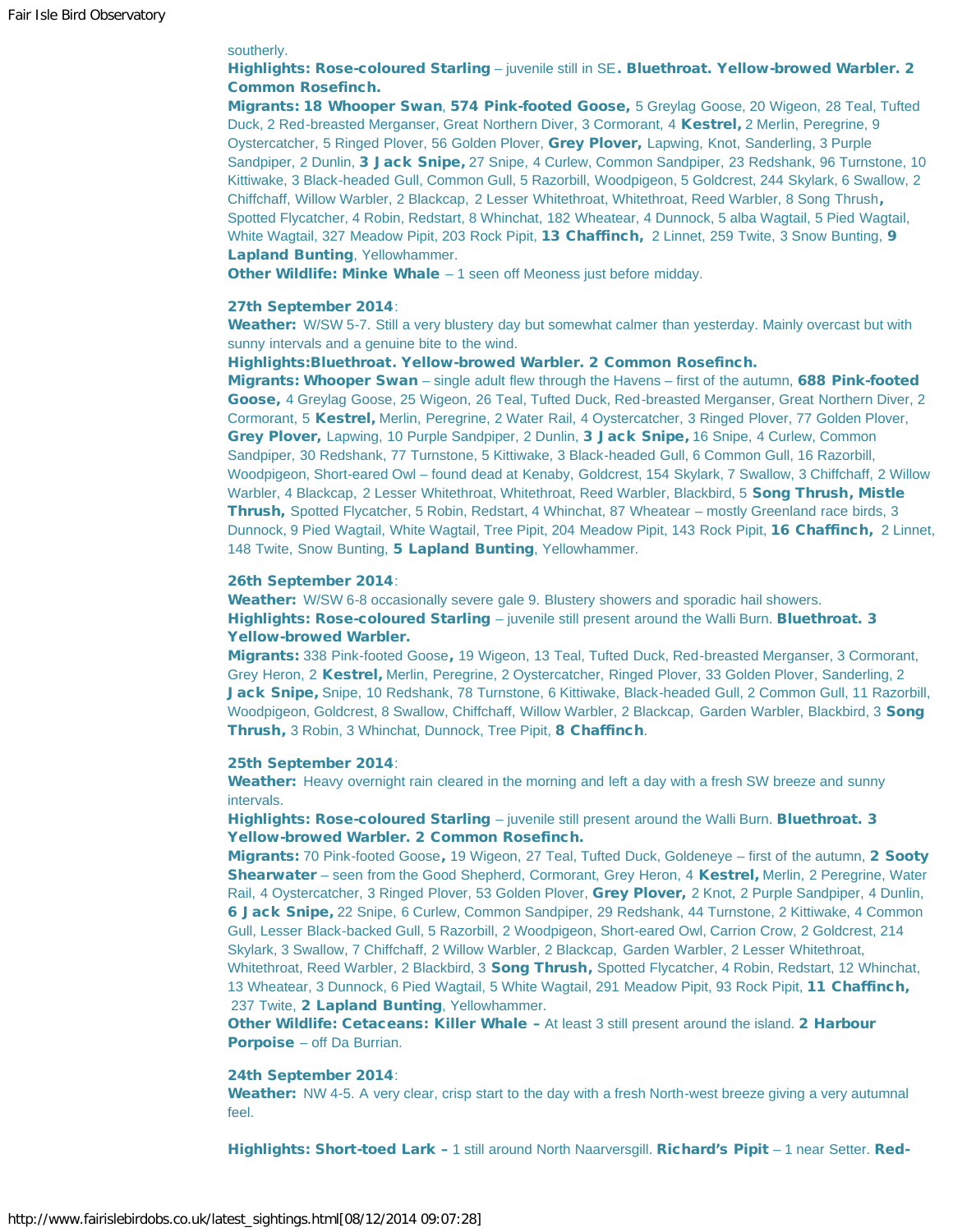# **Latest sightings Older sightings Contact us**



throated Pipit – still present around Setter and Pund. Rose-coloured Starling – juvenile still present around the Walli Burn. Bluethroat - ringed bird in Furse. 5 Yellow-browed Warbler. Common Rosefinch.

Migrants: 764 Pink-footed Goose, 5 Greylag Goose, 56 Barnacle Goose, 20 Wigeon, 13 Teal, 2 Tufted Duck, 2 Cormorant, 4 Kestrel, Merlin, 2 Peregrine, 2 Oystercatcher, 4 Ringed Plover, 58 Golden Plover, Grey Plover, 2 Knot, 3 Purple Sandpiper, 6 Dunlin, 10 Jack Snipe, 39 Snipe, 8 Curlew, Common Sandpiper, 17 Redshank, 40 Turnstone, 2 Kittiwake, 2 Black-headed Gull, 8 Common Gull, Razorbill, 2 Woodpigeon, Shorteared Owl, Carrion Crow, 4 Goldcrest, 203 Skylark, 7 Chiffchaff, 5 Willow Warbler, 10 Blackcap, 2 Garden Warbler, 2 Lesser Whitethroat, 2 Whitethroat, Reed Warbler, Ring Ouzel, Blackbird, Fieldfare, 17 Song Thrush, Spotted Flycatcher, 5 Robin, 2 Redstart, 13 Whinchat, 25 Wheatear, 5 Dunnock, 9 Pied Wagtail, 2 White Wagtail, 4 *alba* wagtail, Tree Pipit, 319 Meadow Pipit, 120 Rock Pipit, 6 Chaffinch, 3 Brambling, 210 Twite, Snow Bunting, 11 Lapland Bunting, Yellowhammer, Reed Bunting,

Other Wildlife: Cetaceans: Killer Whale – 5 first seen off Buness then tracked up to North Light before heading along the west coast and ending up hunting off South Light. Showed very well at times. Risso's Dolphin – 1 off Buness in the morning.

# 23rd September 2014:

Weather: SW 3-4. Moderate wind with good visibility and some sunny spells. The wind freshened as the day went on before easing into the evening. Overnight rain.

Highlights: Short-toed Lark - 1 around North Naarversgill with a mobile Skylark flock. Richard's Pipit -1 at Field. Barred Warbler – an unringed bird at Haa. Red-throated Pipit – still present around Setter and Pund. Rose-coloured Starling – juvenile still present around the Walli Burn. Bluethroat – 1st winter male trapped and ringed at Chalet. 4 Yellow-browed Warbler. Common Rosefinch.

Migrants: 8 Pink-footed Goose, 2 Greylag Goose, 19 Wigeon, 37 Teal, Tufted Duck, Red-breasted Merganser, Great Northern Diver, 6 Sooty Shearwater - 5 from the Good Shepherd and 1 off Buness, 3 Cormorant, Grey Heron, 7 Kestrel, Merlin, 2 Peregrine, 4 Oystercatcher, 2 Ringed Plover, 45 Golden Plover, Grey Plover, Knot, 4 Purple Sandpiper, 3 Dunlin, 5 Jack Snipe, 34 Snipe, 5 Curlew, 2 Common Sandpiper, 12 Redshank, 65 Turnstone, 6 Kittiwake, 6 Common Gull, Guillemot, 4 Razorbill, Puffin, Woodpigeon, Short-eared Owl, 2 Goldcrest, 238 Skylark, 4 Swallow, 8 Chiffchaff, 9 Willow Warbler, 9 Blackcap, 2 Garden Warbler, 2 Lesser Whitethroat, 2 Whitethroat, Reed Warbler, 3 Blackbird, 2 Fieldfare, 21 Song Thrush, Spotted Flycatcher, 7 Robin, 2 Redstart, 8 Whinchat, 20 Wheatear, 5 Dunnock, Grey Wagtail, 13 Pied Wagtail, 4 White Wagtail, 7 *alba* wagtail, Tree Pipit, 379 Meadow Pipit, 63 Rock Pipit, 11 Chaffinch, 4 Brambling, 3 Linnet, 273 Twite, Snow Bunting, 7 Lapland Bunting, Yellowhammer, Reed Bunting,

Other Wildlife: Cetaceans: 2 Harbour Porpoise – off Buness.

Butterflies: 4 Red Admiral.

# 22nd September 2014:

Weather: A dry, calm start to the day with very light S/SW winds, gradually increasing throughout the day. A generally bright day with stronger winds in the evening and also some rain showers.

Highlights: Lanceolated Warbler – one found at Midway early evening, showed very well as it crept in and out of stone walls, the first of the year. **Arctic Warbler** – one found along the road to Shirva in the morning, the second record of the year. Olive-backed Pipit – one still at Quoy. Red-throated Pipit – still present around Setter and Pund. Rose-coloured Starling – juvenile still present in the south. Bluethroat – one still at Pund. 2 Barred Warbler – one trapped at Chalet, with another in the south. 3 Yellow-browed Warbler. 2 Common Rosefinch.

Migrants: 2 Greylag Goose, 16 Barnacle Goose - first of the autumn, 44 Wigeon, 28 Teal, 2 Tufted Duck, Cormorant, 5 Grey Heron, Hen Harrier, 7 Kestrel, Merlin, 3 Peregrine, 6 Oystercatcher, 6 Ringed Plover, 70 Golden Plover, Grey Plover, Knot, 2 Purple Sandpiper, 6 Dunlin, 6 Jack Snipe, 33 Snipe, 6 Curlew, 2 Common Sandpiper, 14 Redshank, 75 Turnstone, 6 Kittiwake, 24 Common Gull, Guillemot, 5 Razorbill, 3 Woodpigeon, Short-eared Owl, Carrion Crow, 2 Goldcrest, 288 Skylark, 9 Swallow, 5 Chiffchaff, 9 Willow Warbler, 9 Blackcap, 2 Garden Warbler, 2 Lesser Whitethroat, 2 Whitethroat, Grasshopper Warbler, Reed Warbler, Ring Ouzel, Blackbird, Fieldfare, 15 Song Thrush, Spotted Flycatcher, 4 Robin, Redstart, 11 Whinchat, 25 Wheatear, 5 Dunnock, Grey Wagtail, 10 Pied Wagtail, 2 White Wagtail, 6 *alba* wagtail, 3 Tree Pipit, 337 Meadow Pipit, 119 Rock Pipit, 11 Chaffinch, 5 Brambling, 2 Linnet –first of the autumn, 236 Twite, 5 Snow Bunting, 5 Lapland Bunting, Yellowhammer, Reed Bunting.

# 21st September 2014:

Weather: NW 4-5. Some bright sunny spells early on giving way to a mostly cloudy day with a fresh NW wind. Highlights: Olive-backed Pipit – one at Quoy, first of the year. Red-throated Pipit – still present around Setter and Pund. Rose-coloured Starling – juvenile still present in the South. Bluethroat – one at Pund. 3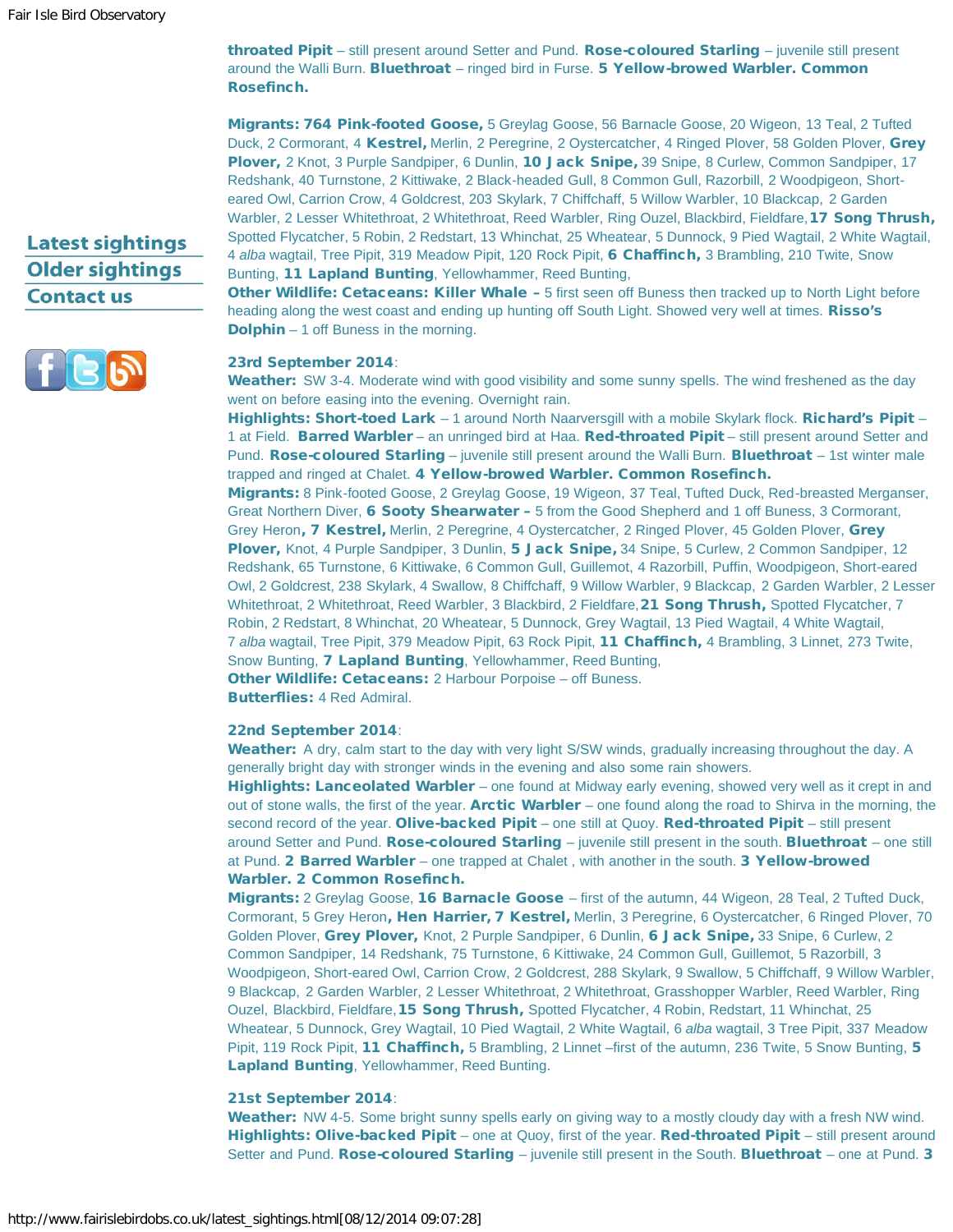# Yellow-browed Warbler. Red-breasted Flycatcher - South Raeva. 3 Common Rosefinch.

Migrants: 7 Pink Footed Goose, 19 Greylag Goose, 28 Wigeon, 52 Teal, Tufted Duck, 2 Cormorant, 6 Grey Heron, Hen Harrier, 6 Kestrel, Merlin, Peregrine, 5 Oystercatcher, 5 Ringed Plover, 80 Golden Plover, Grey Plover, Knot, 9 Dunlin, 4 Jack Snipe, 38 Snipe, 5 Curlew, Common Sandpiper, 20 Redshank, 78 Turnstone, 9 Kittiwake, Black-headed Gull, 13 Common Gull, Guillemot, 5 Razorbill, Woodpigeon, Collared Dove, Cuckoo – first of the autumn, Short-eared Owl, Goldcrest, 184 Skylark, 4 Swallow, 9 Chiffchaff, 8 Willow Warbler, 13 Blackcap, 2 Garden Warbler, Lesser Whitethroat, 2 Whitethroat, Grasshopper Warbler, Reed Warbler, Ring Ouzel, 2 Blackbird, Fieldfare, 42 Song Thrush, 2 Redwing, 5 Robin, 2 Redstart, 5 Whinchat, 20 Wheatear, 5 Dunnock, 8 Pied Wagtail, 4 White Wagtail, 8 *alba* wagtail, 2 Tree Pipit, 297 Meadow Pipit, 76 Rock Pipit, 7 Chaffinch, 5 Brambling, 159 Twite, Lapland Bunting, Yellowhammer, 2 Reed Bunting,

#### 20th September 2014:

Weather: W/NW 4-5. A brisk wind blowing from the north-west and overcast skies giving a cool feel. Intermittent bursts of sunshine.

Highlights: Red-throated Pipit - 1 found in the Setter tattie rig at 1715, the first of the year. Rosecoloured Starling - a juvenile found near Steensi then roaming the south of the island. 2 Bluethroat - 1 at Barkland, 1 at Quoy. Little Bunting - 1 still around Lower Leogh. 7 Yellow-browed Warbler. 2 Redbreasted Flycatcher – 1 at the Obs, 1 South Raeva. 2 Common Rosefinch. Gadwall -re-discovered in Hesti Geo with Wigeon.

Migrants: Pink-footed Goose – first of the autumn, 23 Greylag Goose, 23 Wigeon, 60 Teal, Tufted Duck, Sooty Shearwater - 1 seen from the Good Shepherd, Cormorant, 7 Grey Heron, Hen

Harrier, 11 Kestrel, Merlin, Peregrine, 4 Oystercatcher, 13 Ringed Plover, 50 Golden Plover, 2 Grey Plover, Purple Sandpiper, 17 Dunlin, 8 Jack Snipe, 32 Snipe, 5 Curlew, Common Sandpiper, 19 Redshank, 19 Turnstone, 3 Kittiwake, 19 Common Gull, Arctic Skua, 5 Razorbill, Woodpigeon, Collared Dove, 174 Skylark, 5 Swallow, 8 Chiffchaff, 18 Willow Warbler, 10 Blackcap, 4 Garden Warbler, 3 Lesser Whitethroat, 5 Whitethroat, Grasshopper Warbler – one found dead in the Wirvie Burn, Ring Ouzel, 4 Blackbird, 3 Fieldfare, 51 Song Thrush, 2 Redwing, 6 Robin, 4 Redstart, 11 Whinchat, 23 Wheatear, 3 Pied Flycatcher, 5 Dunnock, Grey Wagtail – first of the autumn, 6 Pied Wagtail, 2 White Wagtail, 15 *alba* wagtail, Tree Pipit, 475 Meadow Pipit, 57 Rock Pipit, 10 Chaffinch, 7 Brambling, 226 Twite, 2 Lesser Redpoll, Redpoll sp, 3 Snow Bunting, Yellowhammer, Reed Bunting,

**Other Wildlife: Butterflies: Painted Lady.** 

#### 19th September 2014:

Weather: A clear start to the day with the threat of low cloud and fog ever present. A fresh S/SE wind switching to the west and becoming much lighter by the evening.

**Highlights :Corncrake**  $-1$  flushed from the Gilly Burn, first of the autumn. **Bluethroat**  $-1$  at Schoolton. Little Bunting - 1 still around Lower Leogh. Barred Warbler. 8 Yellow-browed Warbler. 4 Red**breasted Flycatcher** – two at the Obs, one still in South Raeva and one in Linni Geo. 3 **Common** Rosefinch.

Migrants: 2 Greylag Goose, 27 Wigeon, 55 Teal, Tufted Duck, 2 Red-breasted Merganser, Red-throated Diver, 3 Cormorant, 10 Grey Heron, Hen Harrier, Sparrowhawk, 11 Kestrel, Merlin, Peregrine, 2 Oystercatcher, 23 Ringed Plover, 68 Golden Plover, 2 Grey Plover, 39 Dunlin, 2 Ruff, 13 Jack Snipe, 48 Snipe, 2 Whimbrel, 7 Curlew, 28 Redshank, 32 Turnstone, Arctic Skua, Kittiwake, 28 Common Gull, 4 Razorbill, Woodpigeon, 10 Goldcrest, Skylark, 4 Sand Martin, 4 Swallow, 9 Chiffchaff, 29 Willow Warbler, 15 Blackcap, 3 Garden Warbler, 4 Lesser Whitethroat, 4 Whitethroat, 2 Grasshopper Warbler, Reed Warbler, Ring Ouzel – 1 in the north, first of the autumn, 5 Blackbird, 3 Fieldfare, 59 Song Thrush, 3 Redwing, Spotted Flycatcher, 6 Robin, 6 Redstart, 9 Whinchat, 42 Wheatear, 3 Pied Flycatcher, 6 Dunnock, 11 Pied Wagtail, 8 White Wagtail, 9 *alba* wagtail, 4 Tree Pipit, Meadow Pipit, Rock Pipit, 13 Chaffinch, 11 Brambling, Twite, 2 Lesser Redpoll, 3 Snow Bunting, Yellowhammer, Reed Bunting,

Other Wildlife: Butterflies: 9 Red Admiral.

#### 18th September 2014:

Weather: SE 3-4. Showers early morning easing off but visibility remained poor throughout with lingering low cloud. Cleared up somewhat in the evening.

Highlights: Short-toed Lark – one at the back of Ward Hill, the second autumn record. 2 Bluethroat one on Buness, one at the School, the first of the autumn. Little Bunting – one still around Lower Leogh. 2 Barred Warbler. 2 Yellow-browed Warbler. 3 Red-breasted Flycatcher – one newly ringed at the Obs, with the bird ringed yesterday still present. Still one in South Raeva. Common Rosefinch – one seen around Lower Leogh during the day and presumably the same individual caught at the obs coming to roost. Gadwall – still in the south of the island.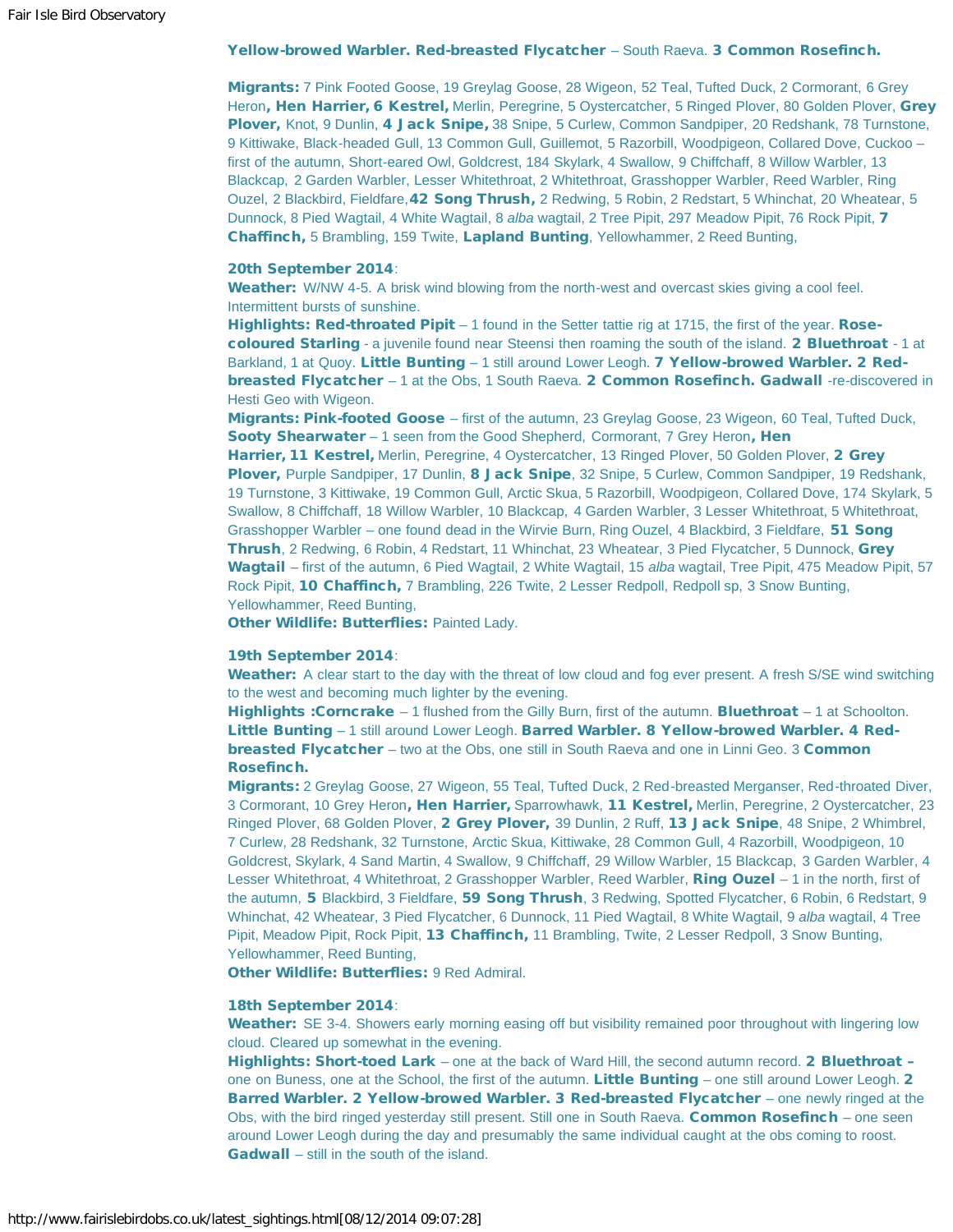Migrants: 2 Greylag Goose, 19 Wigeon, 40 Teal, Tufted Duck, Red-breasted Merganser, Sooty Shearwater – one seen from the Good Shepherd, 17 Grey Heron, 2 Hen Harrier, Sparrowhawk, 10 Kestrel, 2 Peregrine, 5 Oystercatcher, 9 Ringed Plover, 91 Golden Plover, 3 Knot, 4 Purple Sandpiper, 27 Dunlin, 2 Ruff, 8 Jack Snipe, 85 Snipe, 2 Curlew, 4 Common Sandpiper, 34 Redshank, 48 Turnstone, Arctic Skua, 2 Blackheaded Gull, 61 Common Gull, 7 Lesser Black-backed Gull, 3 Arctic Tern, Razorbill, 2 Woodpigeon, Carrion Crow, 10 Goldcrest, Skylark, 2 Sand Martin, 5 Swallow, 9 Chiffchaff, 32 Willow Warbler, 34 Blackcap, 10 Garden Warbler, 8 Lesser Whitethroat, 2 Whitethroat, 2 Grasshopper Warbler, Blackbird, 4 Fieldfare, 50 Song Thrush, 4 Redwing, 5 Robin, 5 Redstart, 13 Whinchat, 45 Wheatear, 2 Pied Flycatcher, 6 Dunnock, flava Wagtail, 10 Pied Wagtail, 8 White Wagtail, 16 *alba* wagtail, 3 Tree Pipit, Meadow Pipit, Rock Pipit, 21 Chaffinch, 4 Brambling, Twite, 2 Lesser Redpoll, Reed Bunting – first of the autumn.

### 17th September 2014:

Weather: SE 3-4. Overnight rain clearing by early morning, leaving a largely cloudy day. Highlights: Pallid Harrier – juvenile still present, although elusive. Richard's Pipit – the first of the autumn, heard calling over Ward Hill. Little Bunting - an unringed bird at Chalet then Lower Leogh. 4 Barred Warbler. 5 Yellow-browed Warbler. 3 Red-breasted Flycatcher - singles in the Havens, Barkland and South Raeva. Common Rosefinch. Gadwall – relocated in the south of the island. Migrants: 2 Greylag Goose, 30 Wigeon, 40 Teal, Tufted Duck, Red-breasted Merganser, 17 Grey Heron, 2 Hen Harrier, Sparrowhawk, 13 Kestrel, Peregrine, 4 Oystercatcher, 18 Ringed Plover, 94 Golden Plover, Grey Plover (breeding plumaged adult on Meoness, the first record since 2012), Lapwing, Knot, Purple Sandpiper, 6 Dunlin, 2 Ruff, 5 Jack Snipe, 75 Snipe, 5 Curlew, 2 Common Sandpiper, 29 Redshank, 58 Turnstone, Arctic Skua, 42 Common Gull, 5 Lesser Black-backed Gull, Arctic Tern, Woodpigeon, 13 Goldcrest, 140 Skylark, Sand Martin, 5 Swallow, 13 Chiffchaff, 35 Willow Warbler, 29 Blackcap, 7 Garden Warbler, 6 Lesser Whitethroat, 3 Whitethroat, Reed Warbler, 2 Blackbird, 2 Fieldfare, 68 Song Thrush, 4 Redwing, Spotted Flycatcher, 9 Robin, 9 Redstart, 11 Whinchat, 43 Wheatear, 5 Pied Flycatcher, 4 Dunnock, 13 Pied Wagtail, 8 White Wagtail, 10 *alba* wagtail, 6 Tree Pipit, 837 Meadow Pipit, 169 Rock Pipit, 26 Chaffinch, 5 Brambling, 166 Twite, Mealy Redpoll, 2 Snow Bunting, Lapland Bunting.

#### 16th September 2014:

Weather: a promising fresh south-easterly wind (F3-4) somewhat spoilt by the almost incessant heavy rain, with low cloud and fog also hampering birding.

Highlights: Pallid Harrier – juvenile still present. 2 Yellow-browed Warbler. Barred Warbler. 2 Red-breasted Flycatcher – singles in South Naaversgill and the Havens. 2 Common Rosefinch. Little Bunting – one found alive and well in the Quoy garage.

Migrants: 28 Wigeon, 33 Teal, Tufted Duck, Red-breasted Merganser, 'blue' Fulmar (from Good Shepherd), Storm Petrel (from Good Shepherd), 8 Grey Heron, 2 Hen Harrier, 4 Kestrel, 5 Oystercatcher, 14 Ringed Plover, 89 Golden Plover, Lapwing, Sanderling, 5 Purple Sandpiper, 12 Dunlin, 3 Ruff, 28 Snipe, black-tailed Godwit, Whimbrel, 3 Curlew, 25 Redshank, 47 Turnstone, 3 Arctic Skua, 10 Common Gull, 2 Razorbill, Carrion Crown, Swallow, 3 Chiffchaff, 23 Willow Warbler, 8 Blackcap, 7 Garden Warbler, 3 Lesser Whitethroat, 2 Whitethroat, Reed Warbler, 19 Song Thrush, Redwing, 2 Robin, Redstart, 7 Whinchat, Tree Pipit, 2 Brambling, Redpoll sp, Snow Bunting.

#### 15th September 2014:

Weather: E 3-4. An overcast day with low cloud becoming a feature in the afternoon. It cleared into the evening, with the wind picking up strength and bringing heavy, overnight rain.

Highlights: Gadwall – 1 still present around the island. Pallid Harrier – Juvenile still present, seen hunting over Da Water with a Hen Harrier. Buff-breasted Sandpiper - juvenile still present and mobile. Barred Warbler  $-1$  at Lower Leogh. Yellow-browed Warbler  $-9$  across the south of the island. Red-breasted Flycatcher – 1 at South Raeva. Common Rosefinch - 1 at Chalet.

Migrants: 2 Greylag Goose, 17 Wigeon, 48 Teal, 2 Tufted Duck, Red-breasted Merganser, 7 Grey Heron, 2 Hen Harrier, 3 Kestrel, Peregrine, 6 Oystercatcher, 25 Ringed Plover, 71 Golden Plover, Knot, 2 Sanderling, 17 Dunlin, 38 Snipe, 5 Curlew, 17 Redshank, 56 Turnstone, 2 Arctic Skua, Black-headed Gull, 16 Common Gull, Guillemot, Razorbill, 6 Goldcrest, 138 Skylark, Swallow, 6 Chiffchaff, 50 Willow Warbler, 14 Blackcap, 12 Garden Warbler, 3 Lesser Whitethroat, 3 Whitethroat, Reed Warbler, Blackbird, 3 Song Thrush, 2 Redwing – first of the autumn, 2 Robin, 2 Redstart, 2 Whinchat, 29 Wheatear, 5 Pied Flycatcher, 2 Flava Wagtail, 13 Pied Wagtail, 10 White Wagtail, 16 *alba* wagtail, Tree Pipit, 1000 Meadow Pipit, 138 Rock Pipit, Chaffinch – male at Easter Lother – first of the autumn, 2 Brambling, 224 Twite, 1 Redpoll sp, 2 Snow Bunting – first of the autumn.

## 14th September 2014:

Weather: SE 2-3. The fog lifted! An overcast day with good visibility and a fresh south easterly breeze.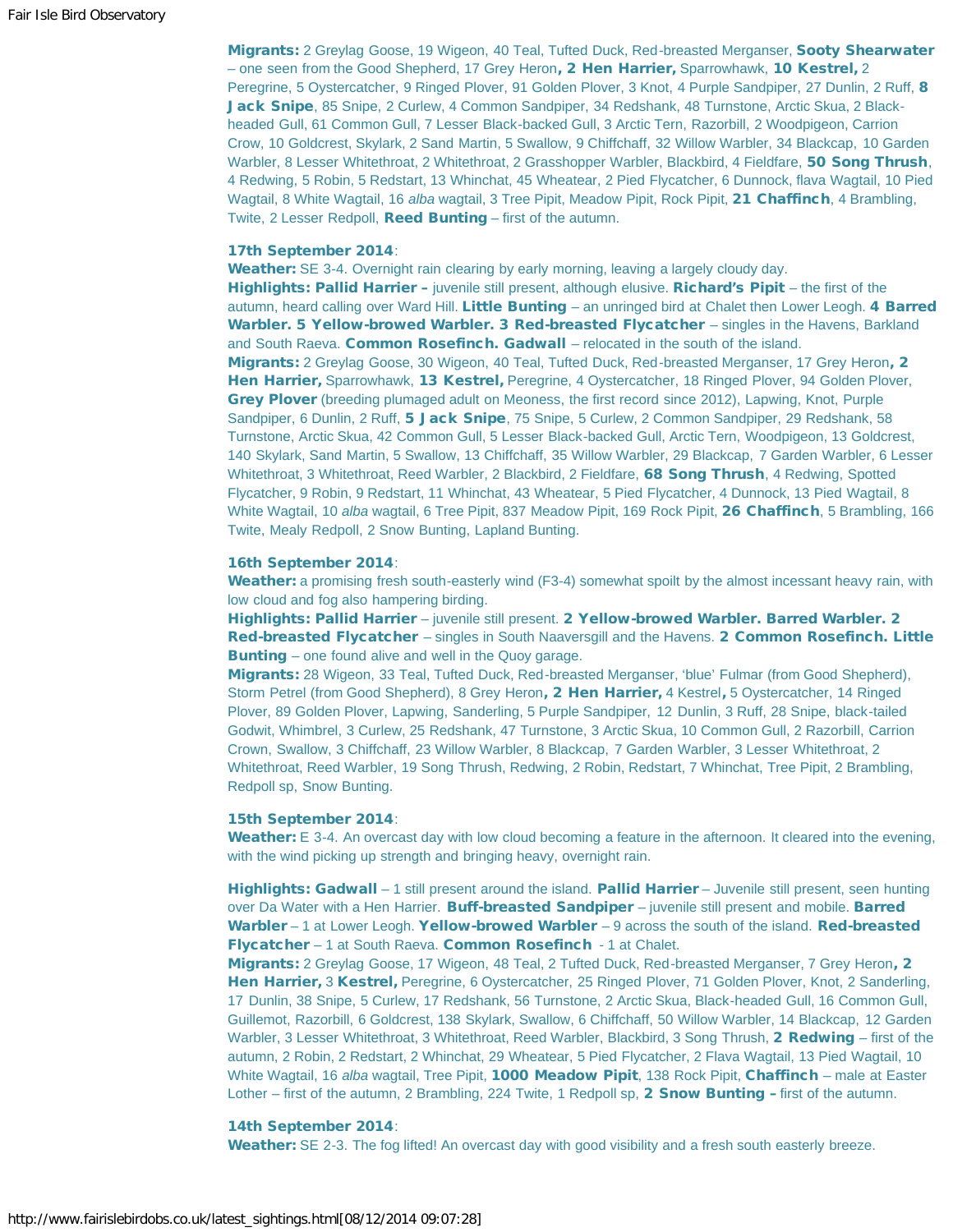Fair Isle Bird Observatory







Highlights: Gadwall - 1 still present around the island. Pallid Harrier - Juvenile still present, perched on a fencepost in the obs garden at point blank range. 3 **Barred Warbler** – one at Schoolton, one at the Shop, one at Shirva. Yellow-browed Warbler – one at Upper Stoneybrek, first of the year. Red-breasted Flycatcher – 1 at Shirva, first of the autumn. 2 Common Rosefinch – one at Chalet, one at Midway. Migrants: 10 Greylag Goose, 19 Wigeon, 51 Teal, 2 Tufted Duck, 4 Red-breasted Merganser, Goosander (first of the autumn), Red-throated Diver, Great Northern Diver (first of the autumn), Cormorant, 3 Grey Heron, Hen Harrier (first of the autumn), 3 Kestrel, 4 Oystercatcher, 23 Ringed Plover, 71 Golden Plover, 2 Knot, 5 Sanderling, Little Stint, 4 Purple Sandpiper, 16 Dunlin, Ruff, Jack Snipe (first of the autumn), 68 Snipe, Bar-tailed Godwit, 10 Curlew, 2 Green Sandpiper, Greenshank, 9 Redshank, 76 Turnstone, 2 Arctic Skua, Kittiwake, 9 Common Gull, 2 Arctic Tern, Guillemot, Razorbill, Swift, 137 Skylark, 2 Chiffchaff, 24 Willow Warbler, 6 Blackcap, 6 Garden Warbler, 5 Lesser Whitethroat, 3 Whitethroat, Sedge Warbler, Reed Warbler, Blackbird, 2 Song Thrush, 2 Robin, 2 Redstart, 4 Whinchat, 32 Wheatear, 2 Pied Flycatcher, Flava Wagtail – 1, 19 Pied Wagtail, 7 White Wagtail, 18 *alba* wagtail, 1087 Meadow Pipit, 180 Rock Pipit, 260 Twite.

#### 13th September 2014:

Weather: A day of light SW winds and dense, impenetrable fog. Clearing slightly in the evening but the reduced visibility made for difficult conditions.

Highlights: Gadwall – 1 still present around the island. Pallid Harrier – Juvenile still present, seen a few times briefly. Pomarine Skua - Adult seen from the Good Shepherd, first record of the year. 3 Barred Warbler – one at Schoolton, one at the Shop, one at Shirva. 2 Common Rosefinch – one at Barkland, one at Schoolton.

Migrants: 2 Greylag Goose, 13 Wigeon, 40 Teal, 3 Tufted Duck, Red-breasted Merganser, Grey Heron, Sparrowhawk, 3 Kestrel, 4 Oystercatcher, 26 Ringed Plover, 13 Golden Plover, 2 Sanderling, 17 Dunlin, 2 Ruff, 24 Snipe, 6 Curlew, Green Sandpiper, 14 Redshank, 37 Turnstone, 2 Common Gull, 2 Arctic Tern, Skylark, Chiffchaff, 9 Willow Warbler, 3 Blackcap, 2 Lesser Whitethroat, 2 Whitethroat, Blackbird, 2 Robin, Redstart, 4 Whinchat, 13 Wheatear, 16 Pied Wagtail, 3 White Wagtail, 16 *alba* wagtail, Meadow Pipit, Rock Pipit, Twite.

#### 12th September 2014:

Weather: A light wind from the south strengthened throughout the day, becoming fresh in the afternoon. A day largely dominated by poor visibility, the fog drifting in and out but clearer in the evening.

Highlights: Gadwall – 1 still present around the island. Buff-breasted Sandpiper – Juvenile seen around South Light displaying to Ringed Plovers. Pallid Harrier – Juvenile still present, again roaming the island, being more elusive today. 2 Barred Warbler and 2 Common Rosefinch – one on at Chalet and one on the cliffs at Lerness.

Migrants: 9 Wigeon, 4 Teal, 4 Tufted Duck, 3 Grey Heron, Sparrowhawk, 4 Kestrel, Peregrine, 6 Oystercatcher, 27 Ringed Plover, 48 Golden Plover, 5 Knot, 3 Sanderling, Little Stint, 20 Dunlin, 46 Snipe, 9 Curlew, Green Sandpiper, 15 Redshank, 80 Turnstone, Arctic Skua, 3 Common Gull, 2 Arctic Tern, 3 Razorbill, 136 Skylark, 3 Swallow, Chiffchaff, 10 Willow Warbler, 3 Blackcap, 2 Garden Warbler, 3 Lesser Whitethroat, 2 Whitethroat, 2 Robin, 3 Whinchat, 19 Wheatear, Pied Flycatcher, 12 Pied Wagtail, 8 White Wagtail, 18 *alba* wagtail, 867 Meadow Pipit, 233 Rock Pipit, 225 Twite.

Other Wildlife: Cetaceans: Harbour Porpoise – at least 6 seen from Buness Butterflies: 2 Red Admiral.

#### 11th September 2014:

Weather: A fresh southerly breeze to begin with, later easing off and becoming light and variable. The light winds also encouraged the fog to drift in and linger throughout the afternoon and evening.

Highlights: Gadwall - 1 still present around the island. Buff-breasted Sandpiper - Juvenile seen around South Light in the morning. Pallid Harrier – Juvenile still present, again roaming the island and showing very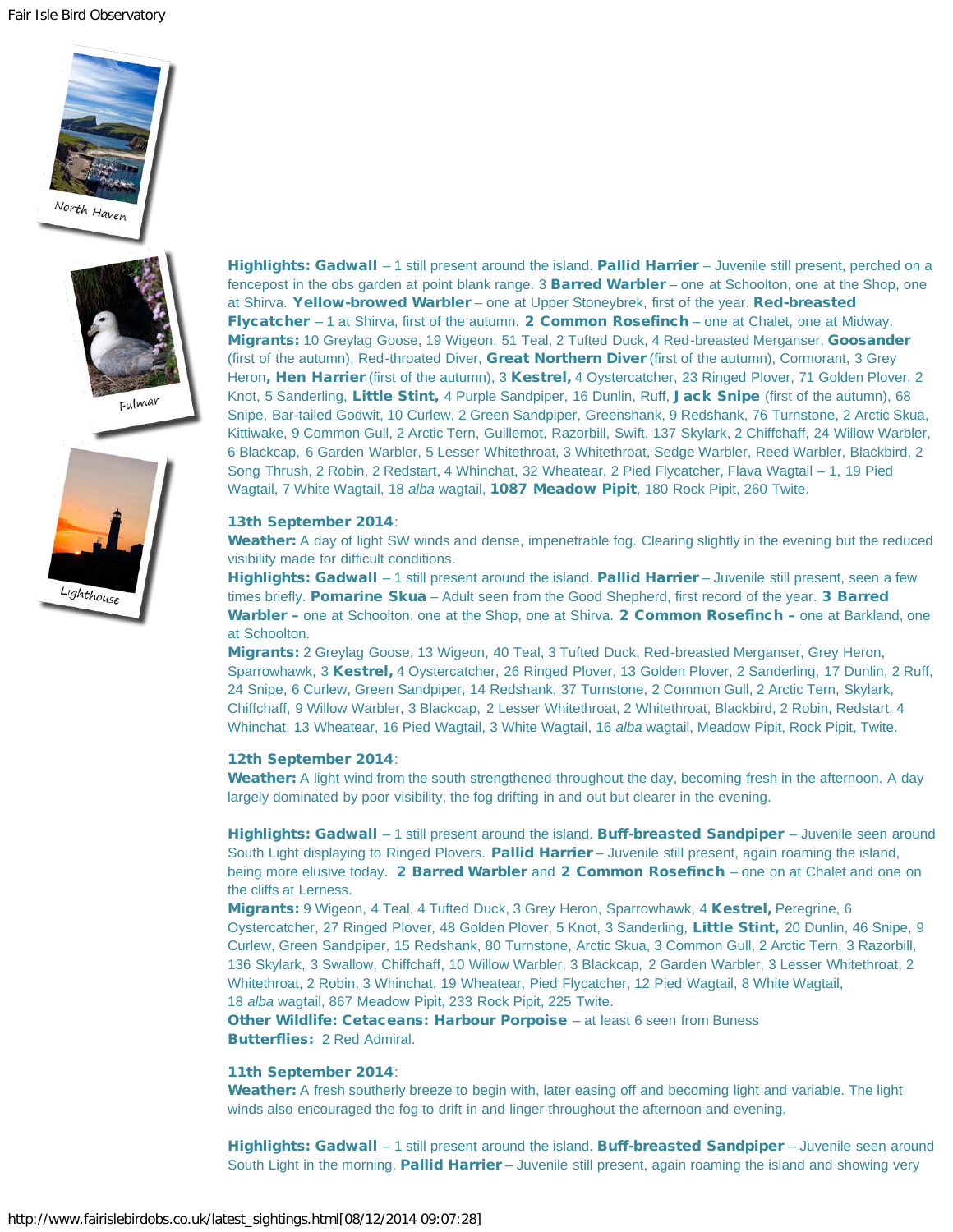well at times. **5 Barred Warbler** – one in the Gully, one at Midway, 2 at the shop and one at Kenaby. 2 Common Rosefinch - in the south.

Migrants: 9 Wigeon, 31 Teal, Tufted Duck, Blue Fulmar - 1 seen at close range from the Good Shepherd, Sooty Shearwater – 1 seen from the Good Shepherd, Manx Shearwater – 1 seen from the Good Shepherd, 4 Grey Heron, Sparrowhawk, 2 Kestrel, Peregrine, 3 Oystercatcher, 25 Ringed Plover, 32 Golden Plover, Knot, 3 Sanderling, 2 Little Stint, 2 Purple Sandpiper, 19 Dunlin, 20 Snipe, 6 Curlew, Green Sandpiper, 14 Redshank, 68 Turnstone, Arctic Skua, 4 Common Gull, Arctic Tern, 3 Razorbill, Short-eared Owl, Goldcrest, 121 Skylark, Wood Warbler – One trapped in the Gully in the afternoon, Chiffchaff, 15 Willow Warbler, 3 Blackcap, 2 Garden Warbler, 2 Lesser Whitethroat, 2 Whitethroat, Sedge Warbler, Blackbird, 2 Robin, 4 Whinchat, 28 Wheatear, Pied Flycatcher, Flava Wagtail – one immature at Barkland (first of the autumn), 10 Pied Wagtail, 8 White Wagtail, 24 *alba* wagtail, 524 Meadow Pipit, 168 Rock Pipit, 170 Twite, **Redpoll sp.** – One over Midway then near the School (first of the autumn), Lapland Bunting.

Other Wildlife: Cetaceans: Harbour Porpoise - 4 seen from the island. Dolphin sp. - One seen briefly from the Good Shepherd but not identified to species.

Butterflies: 5 Red Admiral.

#### 10th September 2014:

Weather: S/SW 2-3. A predominantly cloudy day with a light south-westerly breeze and intermittent sunny spells.

Highlights: Buff-breasted Sandpiper – juvenile discovered at 1620 at Brecks. Flew in and joined the small flock of Golden Plover. Pallid Harrier - juvenile still present, again roaming the island and showing very well at times. Red-backed Shrike – juvenile still at Wirvie, 2 Barred Warbler – both in the south of the island. **2 Common Rosefinch** – one on at Chalet and one on the cliffs at Guidicum. **Gadwall** – 1 flew through the Havens in the evening.

Migrants: 7 Wigeon, 22 Teal, Tufted Duck, Storm Petrel 17 trapped in the Havens in the early hours, 13 Grey Heron, 3 Kestrel, 4 Oystercatcher, 15 Ringed Plover, 17 Golden Plover, Lapwing, Sanderling, 6 Dunlin, 10 Snipe, 9 Curlew, Common Sandpiper, Green Sandpiper, Greenshank, 14 Redshank, 75 Turnstone, Common Gull, 6 Arctic Tern, 4 Razorbill, 4 Goldcrest, 145 Skylark, 2 Chiffchaff, 9 Willow Warbler, 4 Blackcap, Garden Warbler, Lesser Whitethroat, Whitethroat, Blackbird, Song Thrush, 2 Robin, Black Redstart, 2 Whinchat, 20 Wheatear, 6 Pied Wagtail, 10 White Wagtail, 25 *alba* wagtail, 2 Tree Pipit, 585 Meadow Pipit, 192 Rock Pipit, 230 Twite, Lapland Bunting.

Other Wildlife: Cetaceans: Risso's Dolphin – at least six seen off Da Burrian late afternoon. Butterflies: 2 Red Admiral.

#### 9th September 2014:

Weather: W 2-3. Overcast start with the threat of showers throughout. Low cloud lingering with a very humid feel to the day. The wind eased and became more SW later.

Highlights: Pallid Harrier – juvenile still present, again roaming the island and showing very well at times. Wryneck – seen briefly at the Obs. Red-backed Shrike – juvenile at Wirvie. 2 Barred Warbler – both in the south of the island. 2 Common Rosefinch - both trapped at the Obs coming to roost.

Migrants: Greylag Goose, 5 Wigeon, 11 Teal, Red-breasted Merganser, 2 Sooty Shearwater (from the Good Shepherd), Cormorant, 3 Kestrel, Peregrine, 3 Oystercatcher, 15 Ringed Plover, 7 Golden Plover, 4 Sanderling, 2 Little Stint, 4 Purple Sandpiper, 14 Dunlin, Ruff, 17 Snipe, 4 Curlew, Common Sandpiper, Green Sandpiper, 20 Redshank, 57 Turnstone, 3 Common Gull, 5 Arctic Tern, 4 Razorbill, Carrion Crow, 3 Goldcrest, 108 Skylark, Chiffchaff, 9 Willow Warbler, 4 Blackcap, Garden Warbler, Lesser Whitethroat, 2 Whitethroat, 2 Blackbird, Song Thrush, 2 Robin, 3 Whinchat, 17 Wheatear, 13 Pied Wagtail, 12 White Wagtail, 22 *alba* wagtail, 596 Meadow Pipit, 218 Rock Pipit, 173 Twite, Lapland Bunting.

Other Wildlife: Cetaceans: Harbour Porpoise – 11 seen around the island. Risso's Dolphin – at least four seen from North Light in the evening; the second sighting this year.

Butterflies: 3 Red Admiral, Painted Lady, Small Tortoiseshell.

#### 8th September 2014:

Weather: NW 4. Overcast with some rain showers in the morning. The wind eased throughout the day and brought sunny spells.

Highlights: Pallid Harrier – a stunning juvenile discovered mid-morning, it toured the island before eventually giving fantastic views on the ground as it fed on a Meadow Pipit. 4th Fair Isle record. 2 Barred Warbler – both in the south of the island. 3 Common Rosefinch - in the south.

Migrants: 7 Wigeon, 5 Teal, Tufted Duck, 2 Red-throated Diver, Grey Heron, Sparrowhawk, 3 Kestrel, Peregrine, 2 Oystercatcher, 28 Ringed Plover, 12 Golden Plover, 3 Lapwing, 7 Sanderling, 2 Little Stint, 13 Dunlin, 23 Snipe, 7 Curlew, 3 Common Sandpiper, 2 Green Sandpiper, 17 Redshank, 38 Turnstone, Black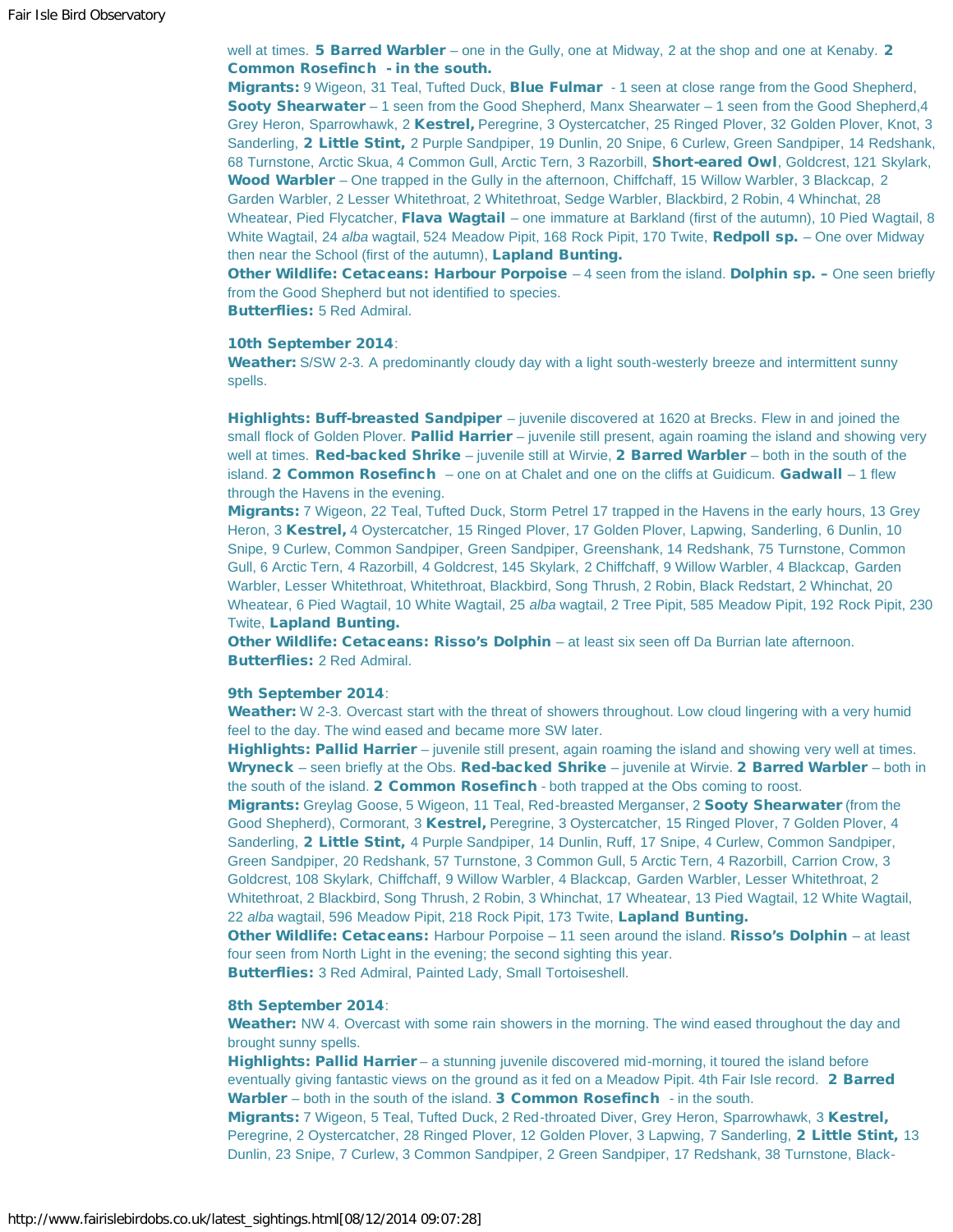headed Gull, 2 Common Gull, 10 Arctic Tern, 8 Razorbill, Swift, Carrion Crow, 53 Skylark, Chiffchaff, 8 Willow Warbler, 2 Blackcap, Whitethroat, Sedge Warbler, 4 Whinchat, 13 Wheatear, Pied Flycatcher, 8 Pied Wagtail, 11 White Wagtail, 25 *alba* wagtail, 529 Meadow Pipit, 113 Rock Pipit, 209 Twite, Lapland Bunting. Other Wildlife: Butterflies: Red Admiral.

#### 7th September 2014:

Weather: NW 5-6. Heavy rain for the majority of the day, relentless and constant, only easing by the evening. The wind dropped off and became light and variable by the evening.

## Highlights: 2 Common Rosefinch

Migrants: 9 Wigeon, Teal, Storm Petrel – 43 trapped in the early hours in the Havens (inc a Norwegian ringed bird), Cormorant, 2 Sparrowhawk, 2 Kestrel, Oystercatcher, 26 Ringed Plover, 33 Golden Plover, 3 Sanderling, Little Stint, 17 Dunlin, Snipe, Curlew, Common Sandpiper, 18 Redshank, 90 Turnstone, 3 Black-headed Gull. 11 Common Gull, Arctic Tern, Skylark, Chiffchaff, Willow Warbler, Blackcap, Robin, Whinchat, 13 Wheatear, Pied Flycatcher, Pied Wagtail, White Wagtail, Meadow Pipit, Rock Pipit, Twite.

#### 6th September 2014:

Weather: E2. Light rain showers in the morning, with the wind later swinging round to the north and strengthening. Heavy rain showers overnight.

Highlights: Pectoral Sandpiper – juvenile still present on Da Water and roaming the island. Short-toed Lark – still present at Kenaby. 3 Dotterel - at the top of Ward Hill. 2 Barred Warbler – both in the south of the island. 4 Common Rosefinch - at Kenaby.

Migrants: Wigeon, 4 Teal, 2 Red-throated Diver, Storm Petrel – 52 trapped before midnight in the Havens, Cormorant, 3 Sparrowhawk, Kestrel, Peregrine, 5 Oystercatcher, 25 Ringed Plover, 18 Golden Plover, Lapwing, 7 Sanderling, Little Stint, 6 Dunlin, Ruff, 18 Snipe, Bar-tailed Godwit, 3 Curlew, Green Sandpiper, Greenshank, 17 Redshank, 25 Turnstone, 4 Common Gull, 3 Lesser Black-backed Gull, 11 Arctic Tern, 10 Razorbill, Puffin, Carrion Crow, 5 Goldcrest, 87 Skylark, 7 Swallow, Chiffchaff, 21 Willow Warbler, 3 Blackcap, 2 Garden Warbler, Lesser Whitethroat, Whitethroat, Reed Warbler, Blackbird, Song Thrush, Robin, Black Redstart, 10 Whinchat, 51 Wheatear, 12 Pied Wagtail, 23 White Wagtail, 41 *alba* wagtail, 727 Meadow Pipit, 227 Rock Pipit, 293 Twite.

#### Other Wildlife:

**Cetaceans: Dolphin sp.** – 2 seen from Meoness briefly but were not assigned to species. Butterflies: 10 Red Admiral.

#### 5th September 2014:

Weather: W/SW 2-3. A wet start to the day after heavy rain overnight turned into a calm, settled and at times bright day. Sunny spells in the afternoon with the wind easing and becoming more variable.

Highlights: Paddyfield Warbler - one found at Lower Leogh at 1130am. 3 Dotterel –at the top of Ward Hill. Pectoral Sandpiper – juvenile still present on Da Water. Wryneck –at Hesti Geo. Short-toed Lark – still present at Kenaby. 3 Barred Warbler – including another newly ringed in the Gully and two birds roaming the south. **5 Common Rosefinch** - in a flock at Quoy (and presumed to be responsible for several other sightings of ones and twos around the island).

**Migrants:** 2 Wigeon, 19 Teal, **Pintail** (flew west past Meoness, first of the year), Tufted Duck, **Sooty** Shearwater (one off Buness), 2 Sparrowhawk, 2 Kestrel, 16 Oystercatcher, 56 Ringed Plover, 9 Golden Plover, Knot, 6 Sanderling, 2 Little Stint, 35 Dunlin, 10 Ruff, 21 Snipe, 2 Black-tailed Godwit, Bar-tailed Godwit, Whimbrel, 11 Curlew, Common Sandpiper, 2 Green Sandpiper, Greenshank, 40 Redshank, 22 Turnstone, 6 Common Gull, 24 Arctic Tern, 2 Goldcrest, 70 Skylark, 3 Swallow, 2 Chiffchaff, 17 Willow Warbler, 6 Blackcap, 6 Garden Warbler, Lesser Whitethroat, 3 Whitethroat, Sedge Warbler, Reed Warbler, Blackbird, Fieldfare, Song Thrush, Robin, 5 Whinchat, 143 Wheatear, 4 Pied Flycatcher, 11 Pied Wagtail, 22 White Wagtail, 33 *alba* wagtail, 619 Meadow Pipit, 188 Rock Pipit, 202 Twite, 2 Lapland Bunting.

#### 4th September 2014:

Weather: S 3-4. A cool, overcast day with some low cloud lingering over higher ground. Highlights: Pectoral Sandpiper – juvenile still present, firstly at South Light then settled on Da Water. Short-toed Lark – still present at Kenaby. 3 Barred Warbler– including another newly ringed in the Gully and two birds roaming the south-east. 3 Common Rosefinch.

Migrants: 3 Wigeon, 11 Teal, Sooty Shearwater (from the Good Shepherd), 2 Sparrowhawk, 2 Kestrel, 6 Oystercatcher, 25 Ringed Plover, 28 Golden Plover, 7 Knot, 2 Sanderling, 2 Little Stint, 3 Purple Sandpiper, 27 Dunlin, 9 Ruff, 11 Snipe, 4 Black-tailed Godwit, 9 Curlew, 2 Common Sandpiper, 2 Green Sandpiper, Greenshank, 53 Redshank, 26 Turnstone, 8 Common Gull, 11 Lesser Black-backed Gull, 22 Arctic Tern, 2 Guillemot, 2 Razorbill, Swift, Goldcrest, 31 Skylark, 3 Swallow, 2 Chiffchaff, 9 Willow Warbler, 6 Blackcap, 2 Garden Warbler, 2 Lesser Whitethroat, Whitethroat, 2 Reed Warbler, Blackbird, Fieldfare, 3 Song Thrush (first of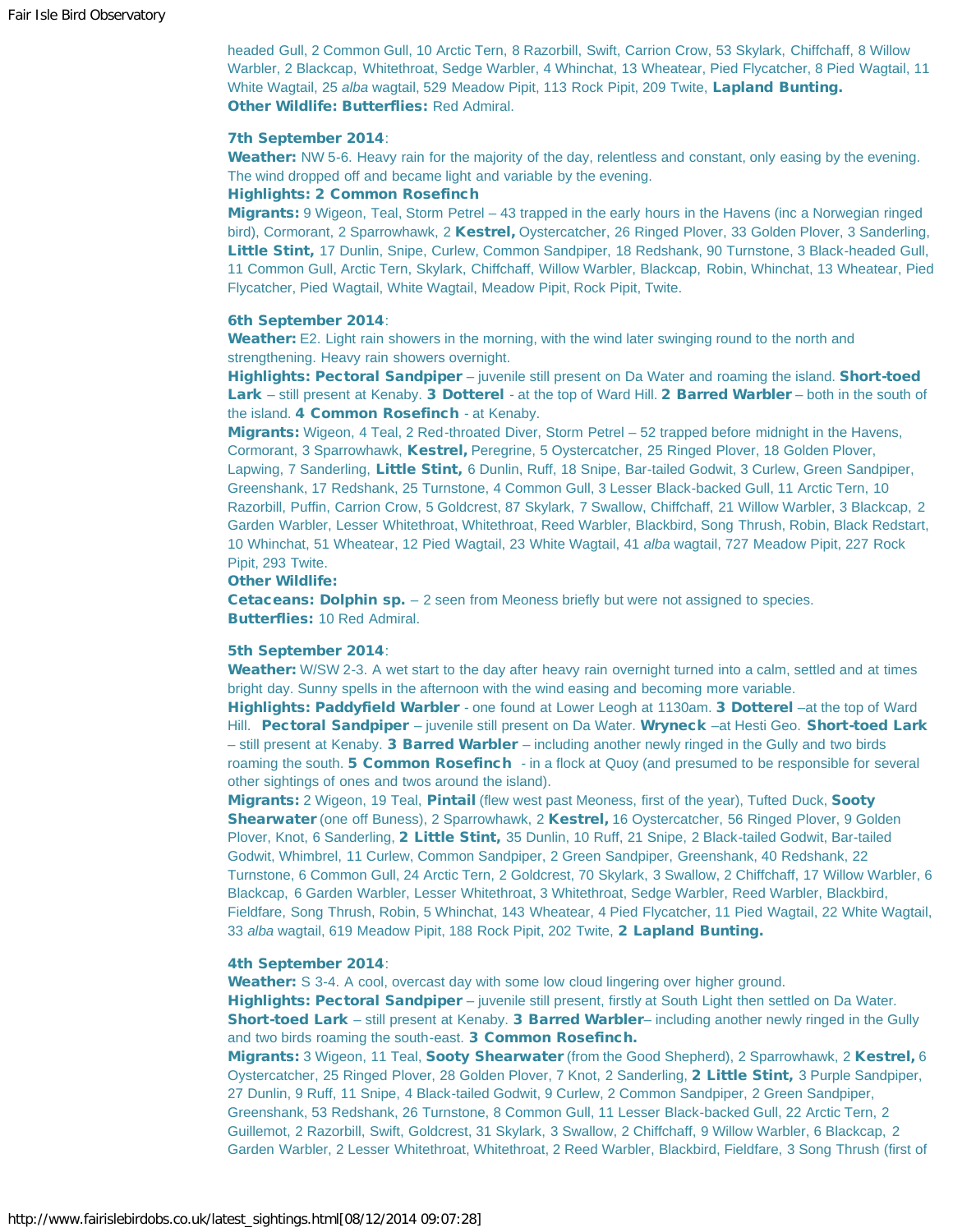the autumn), Robin, 5 Whinchat, 58 Wheatear, 3 Pied Flycatcher, 11 Pied Wagtail, 5 White Wagtail, 50 *alba* wagtail, 469 Meadow Pipit, 149 Rock Pipit, 117 Twite.

#### 3rd September 2014:

Weather: S 2-3. A calm start to a generally overcast day. A light southerly breeze throughout, with the wind strengthening slightly from time to time.

Highlights: Pectoral Sandpiper – one discovered at 2230hrs at Muckle Uri Geo whilst dazzling for waders. Short-toed Lark –still present at Kenaby. 2 Barred Warbler – one newly ringed in the Gully, one in the south-west. 3 Common Rosefinch – two newly ringed at roost at the Obs and one ringed bird around Chalet.

Migrants: 3 Wigeon, 22 Teal, Sooty Shearwater (South Light), Storm Petrel (51 trapped in the early hours in the Havens), Cormorant, Sparrowhawk, Kestrel, 4 Oystercatcher, 31 Ringed Plover, 34 Golden Plover, 2 Lapwing, 3 Knot, 2 Sanderling, 3 Little Stint, 2 Purple Sandpiper, 24 Dunlin, 13 Ruff, 11 Snipe, 4 Curlew, 2 Common Sandpiper, Greenshank, 30 Redshank, 31 Turnstone, 14 Common Gull, 4 Lesser Black-backed Gull, 13 Arctic Tern, Razorbill, Puffin, 3 Swift, Carrion Crow, 3 Goldcrest, 56 Skylark, 2 Swallow, 2 Chiffchaff, 16 Willow Warbler, 5 Blackcap, 3 Garden Warbler, Whitethroat, Reed Warbler, Blackbird, Fieldfare, Robin, 2 Whinchat, 34 Wheatear, 8 Pied Wagtail, 4 White Wagtail, 23 *alba* wagtail, 406 Meadow Pipit, 185 Rock Pipit, 191 Twite. Other Wildlife: 2 Red Admiral.

#### 2nd September 2014:

Weather: SW 3, with the wind decreasing throughout the day and becoming very calm in the evening. Generally overcast and felt cool at times.

Highlights: Short-toed Lark -still present at Kenaby. Barred Warbler - 1 still present around Chalet. Common Rosefinch – 2 trapped and ringed at the Obs.

Migrants: 2 Wigeon, 18 Teal, 4 Sooty Shearwater (seen from the Good Shepherd), Manx Shearwater (seen from the Good Shepherd), Storm Petrel – 62 trapped before Midnight in the Havens, Cormorant, Grey Heron, 2 Sparrowhawk, 2 Kestrel, 7 Oystercatcher, 49 Ringed Plover, 8 Golden Plover, 3 Lapwing, 3 Knot, 2 Sanderling, 2 Little Stint, 7 Purple Sandpiper, 25 Dunlin, 10 Ruff, 31 Snipe, 9 Black-tailed Godwit, 11 Curlew, Common Sandpiper, Green Sandpiper, Greenshank, 34 Redshank, 87 Turnstone, 10 Common Gull, 5 Lesser Blackbacked Gull, Common Tern, 14 Arctic Tern, 8 Razorbill, 2 Swift, Carrion Crow, Goldcrest (first of the autumn), 37 Skylark, 2 Chiffchaff, 16 Willow Warbler, Blackcap, 4 Garden Warbler, Lesser Whitethroat, Whitethroat, Reed Warbler, Blackbird, Robin, 4 Whinchat, 47 Wheatear, Pied Flycatcher, 11 Pied Wagtail, 5 White Wagtail, 17 *alba* wagtail, 4 Tree Pipit, 365 Meadow Pipit, 105 Rock Pipit, 348 Twite. Other Wildlife:

Cetaceans: Porpoise – 3 seen from the Good Shepherd. White-beaked Dolphin – 4 seen from the Good Shepherd.

Butterflies/Moths: 3 Red Admiral.

## 1st September 2014:

Weather: SW 3-4. A calm, sunny start to the day with an ever freshening breeze. A day of two halves with a cooler, windier, more overcast afternoon.

Highlights: Wryneck - Stackhoull. Short-toed Lark –still present at Kenaby. 3 Barred Warbler – 2 ringed and 1 unringed bird present. Common Rosefinch - roosted at the Obs.

Migrants: 4 Wigeon, 6 Teal, Grey Heron, 2 Sparrowhawk, 2 Kestrel, Oystercatcher, 36 Ringed Plover, Lapwing, 4 Knot, 3 Sanderling, 2 Little Stint, 14 Purple Sandpiper, 16 Dunlin, 4 Ruff, 13 Snipe, 8 Curlew, 3 Common Sandpiper, Green Sandpiper, 3 Greenshank, 8 Redshank, 60 Turnstone, 2 Black-headed Gull, 4 Common Gull, 31 Arctic Tern, 3 Puffin, 2 Swift, 69 Skylark, 13 Swallow, Wood Warbler (still at Chalet), 2 Chiffchaff, 20 Willow Warbler, Blackcap, 4 Garden Warbler, 2 Grasshopper Warbler, Blackbird, Robin, 3 Whinchat, 28 Wheatear, 5 Pied Flycatcher, 3 Pied Wagtail, 7 White Wagtail, 29 *alba* wagtail, Tree Pipit, 200 Meadow Pipit, 170 Rock Pipit, 199 Twite, Lapland Bunting (1 in the North, first of the autumn). Other Wildlife: Butterflies/Moths: Red Admiral.

#### 31th August 2014:

Weather: A calm start to the day with a light easterly breeze and overcast skies. As the day progressed, the wind strengthened and brought in showers in the evening.

Highlights: 4 Wryneck - Gilsetter, 2 Barkland, Burkle. Red-backed Shrike - male at Shirva. Short-toed Lark -still present but relocated to Kenaby. Barred Warbler - 10 (TEN) At various locations around the island, including three trapped and ringed.

Migrants: 9 Teal, 3 Grey Heron, 2 Sparrowhawk, 3 Kestrel, 9 Oystercatcher, 48 Ringed Plover, 4 Golden Plover, Lapwing, 3 Knot, Sanderling, 5 Little Stint, 7 Dunlin, 5 Ruff, 35 Snipe, 2 Curlew, Common Sandpiper, 2 Green Sandpiper, 2 Greenshank, 14 Redshank, 27 Turnstone, 28 Common Gull, 3 Common Tern, 25 Arctic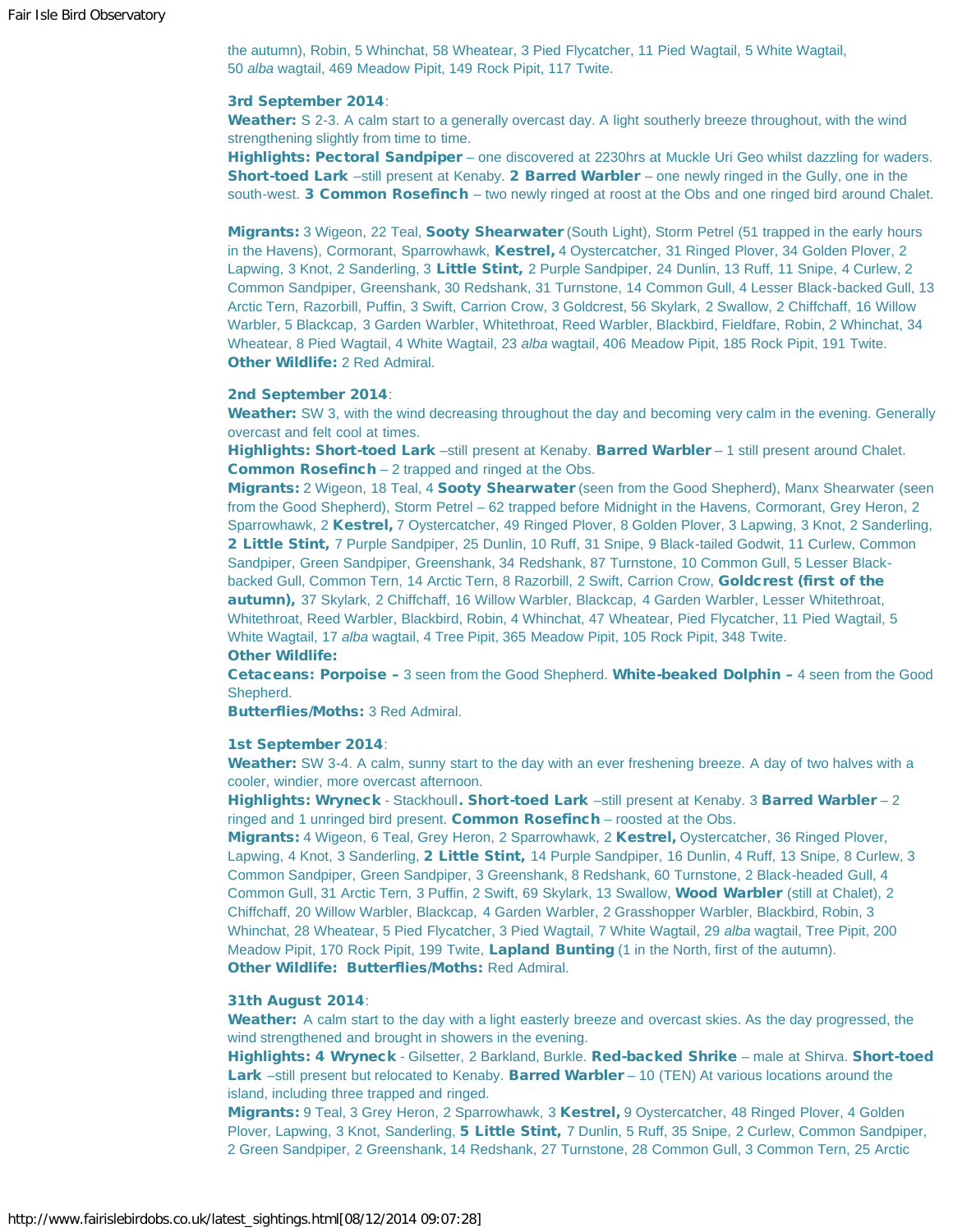Tern, Puffin, 3 Swift, 43 Skylark, 2 Wood Warbler - 1 still at Chalet, 1 on the cliffs at Guidicum, Chiffchaff, 59 Willow Warbler, 2 Blackcap, 23 Garden Warbler, Lesser Whitethroat (a bird trapped that was ringed away from Fair Isle), Whitethroat, Grasshopper Warbler, Reed Warbler, 2 Blackbird, 3 Fieldfare, Robin, Black Redstart, Redstart, 10 Whinchat, 81 Wheatear, 3 Pied Flycatcher, 7 Pied Wagtail, 3 White Wagtail, 18 *alba* wagtail, Tree Pipit, 245 Meadow Pipit, 283 Rock Pipit, 400 Twite.

# Other Wildlife:

Cetaceans: 2 Porpoise off Meoness. Butterflies/Moths: 2 Red Admiral. Silver Y, Angle Shades.

#### 30th August 2014:

Weather: E/SE 2-3. A light breeze for most of the day, mainly overcast with rain showers throughout. Occasional sunny spells.

Highlights: 3 Wryneck – Houll, Chalet, and South Naarversgill. Short-toed Lark - Meoness, first record of the autumn. 2 Barred Warbler Malcolms Head and Burkle. 3 Common Rosefinch– 2 at Copper Geo, 1 at Barkland.

Migrants: Wigeon, 8 Teal, Cormorant, Grey Heron, 2 Sparrowhawk, 2 Kestrel, 7 Oystercatcher, 44 Ringed Plover, 10 Golden Plover, Lapwing, 3 Knot, 4 Sanderling, 5 Little Stint, 2 Purple Sandpiper, 33 Dunlin, 5 Ruff, 34 Snipe, Whimbrel, 11 Curlew, 2 Greenshank, 22 Redshank, 48 Turnstone, 11 Common Gull, Common Tern, 30 Arctic Tern, 2 Swift, 40 Skylark, Wood Warbler – 1 still at Chalet, 2 Chiffchaff, 44 Willow Warbler, 3 Blackcap (first of the autumn), 4 Garden Warbler, Whitethroat, Grasshopper Warbler (first of the autumn), Reed Warbler, 2 Blackbird, 3 Fieldfare, Robin, Redstart (first of the autumn), 3 Whinchat, 55 Wheatear, 13 Pied Flycatcher, 9 Pied Wagtail, 19 White Wagtail, 20 *alba* wagtail, 234 Meadow Pipit, 273 Rock Pipit, 274 Twite. Other Wildlife: Butterflies: Red Admiral.

# 29th August 2014:

Weather: A promising day, with an easterly wind (F4) and heavy overnight rain clearing to provide a sunny start, although rain returned from late afternoon.

Highlights: 5 Wryneck (2 at Chalet and singles at Guidicum, Quoy and the Plantation), 3 Barred Warbler (including a new bird trapped in the Gully), Common Rosefinch (Chalet), Little Stint (juvenile at Skadan, first of the year).

Migrants: Wigeon, 7 Teal, Cormorant, 2 Grey Heron, 2 Sparrowhawk (first of the autumn), 4 Kestrel, 9 Oystercatcher, 33 Ringed Plover, 6 Golden Plover, Lapwing, 2 Sanderling, 3 Purple Sandpiper, 23 Dunlin, 7 Ruff, 45 Snipe, Whimbrel, 11 Curlew, 2 Common Sandpiper, 2 Green Sandpiper, Greenshank, 28 Redshank, 67 Turnstone, 54 Common Gull, 2 Lesser Black-backed Gull, Common Tern (first of the month), Swift, Carrion Crow (first of the month), 46 Skylark, Wood Warbler, Chiffchaff, 47 Willow Warbler, 7 Garden Warbler, Whitethroat, Reed Warbler, Blackbird, 2 Fieldfare, Robin, 2 Whinchat, 55 Wheatear, 8 Pied Flycatcher, 8 Pied Wagtail, 10 White Wagtail, 27 *alba* wagtail, Tree Pipit, 259 Meadow Pipit, 293 Rock Pipit, 233 Twite. **Breeding birds:** 3 more Arctic Tern chicks fledged from Buness (only the 3rd-5th to have fledged this year). Other Wildlife: Eel (Gully).

#### 28th August 2014:

Weather: E/SE 4-5. A bright start to the day with sunny spells and a freshening breeze, becoming more overcast and cool in the afternoon. Heavy rain in the evening.

Highlights: Barred Warbler – 2 (one at Lower Leogh, one at Schoolton). Common Rosefinch – 3 (one at Chalet, two at Schoolton).

Migrants: 4 Teal, 4 Kestrel, 5 Oystercatcher, 17 Ringed Plover, 3 Golden Plover, Sanderling, 12 Purple Sandpiper, 3 Dunlin, Ruff, 27 Snipe, 9 Curlew, Common Sandpiper, 3 Green Sandpiper, 2 Greenshank, 14 Redshank, 47 Turnstone, 7 Common Gull, 24 Arctic Tern, Puffin, 37 Skylark, Wood Warbler (1 still at Chalet), Chiffchaff, 39 Willow Warbler, 3 Garden Warbler, Whitethroat, Blackbird, Robin, Whinchat, 47 Wheatear, 11 Pied Flycatcher, 6 Pied Wagtail, 16 White Wagtail, 32 *alba* wagtail, 200 Meadow Pipit, 241 Rock Pipit, 159 Twite. Other Wildlife:

Cetaceans: White-beaked Dolphin – 20 seen from the Good Shepherd. Butterflies/Moths: 2 Red Admiral, Angle Shades.

#### 27th August 2014:

Weather: E/SE 1-2 increasing throughout the day with a freshening breeze. Yet again a stunning, calm, sunny day.

Highlights: Wryneck – one at the Obs briefly in the morning, Red-backed Shrike – one on the West cliffs (first of the autumn), **Barred Warbler** – 2 at Stackhoull, **Common Rosefinch** – at least 4 roaming the island, Leach's Petrel – 1 heard singing in the Havens overnight.

Migrants: 5 Teal, 140 Storm Petrel – 119 newly ringed and 21 retrap/control (including a Norwegian ringed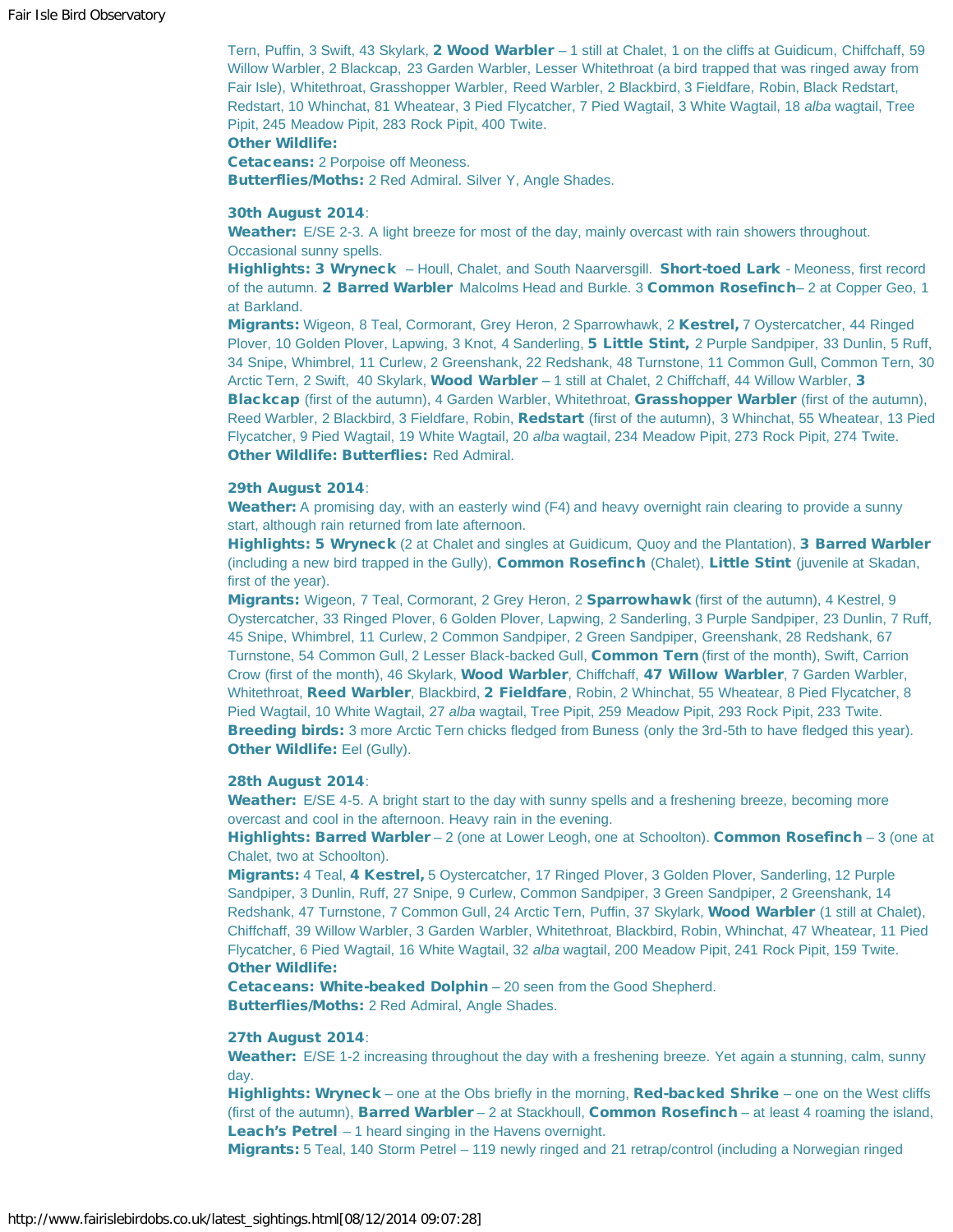bird), 3 Grey Heron, Kestrel, 14 Oystercatcher, 20 Ringed Plover, 4 Golden Plover, Knot, 2 Sanderling, 4 Purple Sandpiper, 4 Dunlin, Ruff, 26 Snipe, 8 Curlew, Common Sandpiper, Green Sandpiper, Greenshank, 15 Redshank, 55 Turnstone, 4 Common Gull, 37 Arctic Tern, 2 Guillemot, Short-eared Owl, 56 Skylark, 5 Swallow, Wood Warbler – 3 (two in the north and the lingering bird at Chalet), 2 Chiffchaff, 60 Willow Warbler (highest count of the autumn so far), 5 Garden Warbler, Whitethroat, 2 Blackbird, Robin, 107 Wheatear, 6 Pied Flycatcher, 10 Pied Wagtail, 38 White Wagtail, 51 *alba* wagtail, 2 Tree Pipit, 341 Meadow Pipit, 290 Rock Pipit, 280 Twite.

Other Wildlife: Cetaceans: Porpoise – 10 off Meoness. Butterflies/Moths: 5 Red Admiral, 5 Peacock.

#### 26th August 2014:

Weather: Once again a splendid day, with a light northerly wind and bright sunshine throughout. Highlights: Barred Warbler – at least 1 still present. Icterine Warbler – one trapped and ringed at Plantation in the morning (first of the autumn). **Common Rosefinch**  $-3$  (two at Midway, one still at the Obs). Migrants: 4 Greylag Goose,10 Teal, 136 Eider, 228 Storm Petrel – 202 newly ringed and 26 retrap/control (including a Portuguese and a Danish ringed bird), 3 Cormorant, 3 Grey Heron, Kestrel, 7 Oystercatcher, 6 Ringed Plover, Golden Plover, Sanderling, 6 Dunlin, Ruff, 25 Snipe, 8 Curlew, 2 Common Sandpiper, Green Sandpiper, Greenshank, 11 Redshank, 41 Turnstone, 2 Common Gull, Lesser Black-backed Gull, 29 Arctic Tern, Puffin, 48 Skylark, 12 Swallow, Wood Warbler - 1 at Chalet, 2 Chiffchaff, 30 Willow Warbler, 2 Garden Warbler, Whitethroat, Blackbird, Robin, 67 Wheatear, 3 Pied Flycatcher, 5 Pied Wagtail, 11 White Wagtail, 32 *alba* wagtail, 290 Meadow Pipit, 224 Rock Pipit, 143 Twite.

Other Wildlife: Butterflies/Moths: 3 Red Admiral, Small Tortoiseshell, 3 Peacock.

#### 25th August 2014:

Weather: A bright and calm day with a light north-easterly breeze.

Highlights: Barred Warbler - 3 - including a newly ringed individual. Common Rosefinch - 1 trapped and ringed in the Obs garden.

Migrants: 4 Greylag Goose, 13 Teal, 238 Storm Petrel - 214 newly ringed and 24 retrap/control (including a Portuguese and a Norwegian ringed bird), Leach's Petrel – 1 trapped overnight, 4 Grey Heron, Kestrel, 5 Oystercatcher, 7 Ringed Plover, Golden Plover, 2 Knot, 2 Sanderling, 7 Purple Sandpiper, 4 Dunlin, 3 Ruff, 19 Snipe, 13 Curlew, Common Sandpiper, Green Sandpiper, Greenshank, 14 Redshank, 68 Turnstone, 5 Common Gull, 49 Arctic Tern, Puffin, 47 Skylark, 2 Sand Martin, Swallow, Wood Warbler - 1 at Chalet, Chiffchaff, 19 Willow Warbler, Lesser Whitethroat, Whitethroat, 2 Blackbird, Robin, 75 Wheatear, Pied Flycatcher, 6 Pied Wagtail, 5 White Wagtail, 17 *alba* wagtail, Tree Pipit, 151 Meadow Pipit, 114 Rock Pipit, 174 Twite. Other Wildlife: 18 Porpoise around the island, Risso's Dolphin – 1 seen off North Light in the evening, White-beaked Dolphin - 4 off North Light, White-sided Dolphin - 5 off North Light. Butterflies/Moths: Peacock, Silver Y moth.

#### 24th August 2014:

Weather: NW 3-4, mostly sunny, with 2-3/8 cloud cover and good visibility Highlights: Barred Warbler - 2 still present

Migrants: 13 Teal, 102 Storm Petrel (97 ringed and 5 retrap/controls caught between 1010pm and midnight), 7 Cormorant, 2 Grey Heron, Kestrel (1st of the autumn), Merlin (female), 10 Oystercatcher, 6 Ringed Plover, 2 Golden Plover, 2 Knot, Sanderling, 6 Purple Sandpiper, 5 Dunlin, 6 Ruff, 25 Snipe, 11 Curlew, 2 Common Sandpiper, 2 Green Sandpiper, 2 Greenshank, 18 Redshank, 45 Turnstone, 4 Black-headed Gull, 5 Common Gull, 53 Skylark, 2 Swallow, 2 Chiffchaff, 30 Willow Warbler, Garden Warbler, Whitethroat, Blackbird (juvenile still present), 86 Wheatear, Pied Flycatcher, 12 Pied Wagtail, 7 White Wagtail, 10 *alba* wagtail, Tree Pipit (first of the autumn), 339 Meadow Pipit (notable increase, including birds seen heading south off South Light), 179 Rock Pipit, 117 Twite.

Breeding birds: Fulmars fledged, with the first youngsters crash-landing across the island. Other Wildlife: Porpoise – 1 off Buness, Peacock.

# 23rd August 2014:

Weather: Blustery NW wind, with occasional showers

Highlights: Barred Warbler - 1 still at Stackhoull

Migrants: 5 Teal, Sooty Shearwater (1 south off Buness), Manx Shearwater (1 east off Meoness), 2 Grey **Heron** 

**Breeding birds:** Fulmars fledged, with the first youngsters crash-landing across the island, 10 Oystercatcher, 4 Ringed Plover, 3 Golden Plover, 2 Sanderling, 21 Purple Sandpiper, 6 Dunlin, 17 Snipe, 2 Whimbrel, 8 Curlew, 2 Green Sandpiper, 2 Greenshank, 9 Redshank, 67 Turnstone, 4 Black-headed Gull, 9 Common Gull, Collared Dove, 66 Skylark, Swallow, 2 Chiffchaff, 29 Willow Warbler, Garden Warbler, Lesser Whitethroat, Whitethroat, Blackbird (moulting male, still at Easter Lother, having summered elusively there), **Black Redstart** (Mast), 83

*alba*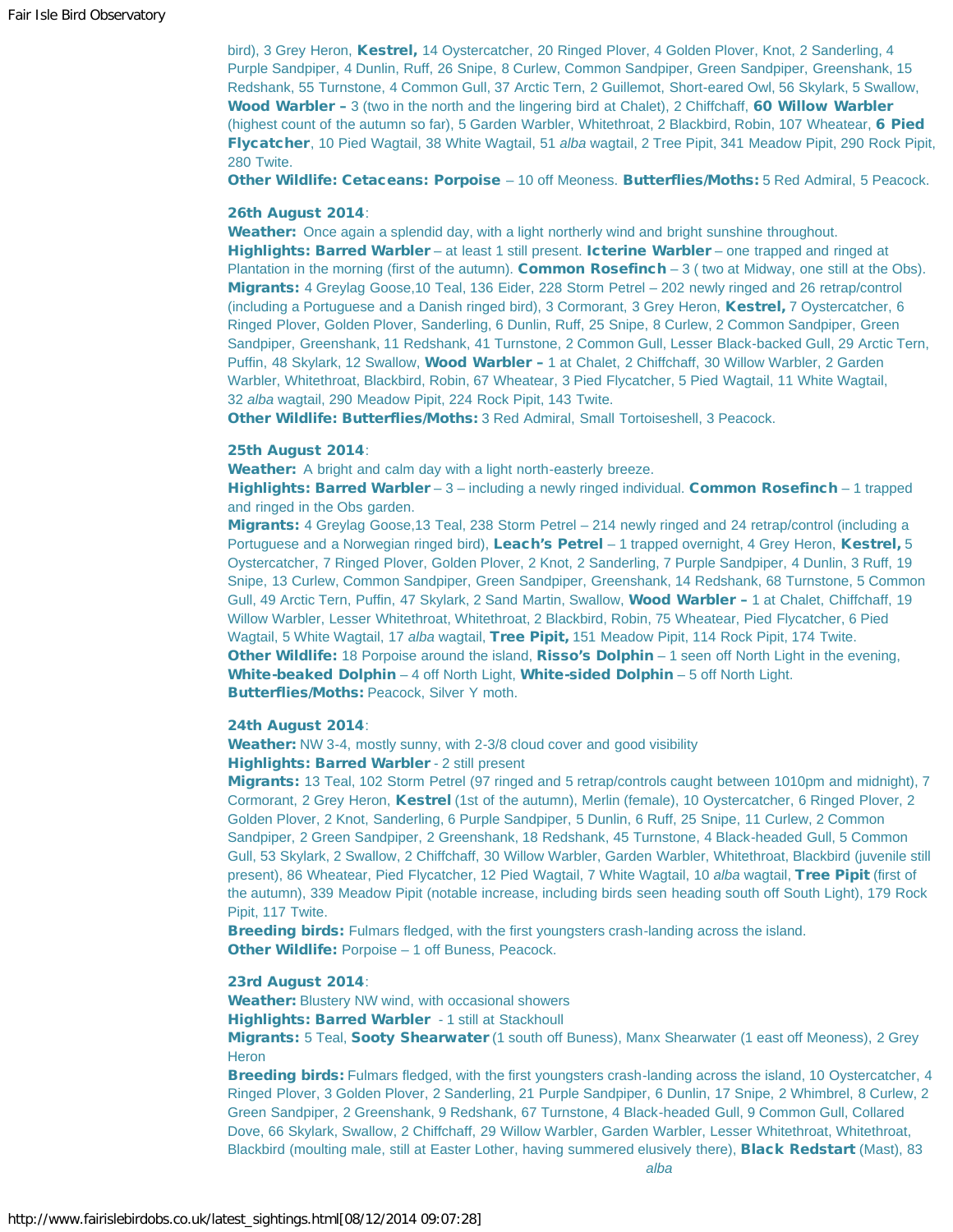Wheatear, 2 Pied Flycatcher, 14 Pied Wagtail, 7 White Wagtail, 19 wagtail, , 245 Meadow Pipit, 149 Rock Pipit, 127 Twite.

#### 22nd August 2014:

Weather: a bright start with an ever freshening northerly breeze. Heavy rain showers during the afternoon. Highlights: Arctic Warbler – one at Chalet, found just before 1300 and showed well for the rest of the afternoon. Barred Warbler – at least 5 on the island. Common Rosefinch – one at the Haa. Migrants: 8 Teal, Peregrine, 13 Oystercatcher, 13 Ringed Plover, 2 Golden Plover, 6 Knot, Sanderling, 4 Purple Sandpiper, 4 Dunlin, 7 Ruff, 53 Snipe, 3 Curlew, Common Sandpiper, Green Sandpiper, 2 Greenshank, 16 Redshank, 40 Turnstone, 3 Black-headed Gull, 8 Common Gull, 30 Arctic Tern, 35 Rock Dove, 9 Hooded Crow, 4 Raven, 57 Skylark, Sand Martin, 2 Swallow, 2 Chiffchaff, 45 Willow Warbler, 5 Garden Warbler, Lesser Whitethroat, Whitethroat, Blackbird, Robin, Black Redstart, 94 Wheatear, 4 Pied Flycatcher, 113 House Sparrow, 7 Pied Wagtail, 8 White Wagtail, 30 *alba* Wagtail, 231 Meadow Pipit, 168 Rock Pipit, 220 Twite. **Other Wildlife: 3 Peacock** 

#### 21st August 2014:

Weather: a light breeze from the NE, with long, sunny spells throughout the day. Wind began to freshen in the evening, turning more NW and picking up.

Highlights: Barred Warbler (an un-ringed bird at Vaila's Trees), Common Rosefinch (at Midway), Wryneck (in the Vaadal)

Migrants: Greylag Goose, 6 Teal, 188 Storm Petrel trapped in the early hours (including a Norwegian ringed bird), 15 Oystercatcher, 11 Ringed Plover, Lapwing, Knot, Sanderling, 4 Dunlin, 4 Ruff, 14 Snipe, 2 Curlew, Common Sandpiper, 2 Green Sandpiper, 2 Greenshank, 27 Redshank, 41 Turnstone, Black-headed Gull, 5 Common Gull, 73 Arctic Tern, 37 Skylark, 4 Swallow, 2 Chiffchaff, Willow Warbler, Garden Warbler, Lesser Whitethroat, Whitethroat, Blackbird, Robin, 125 Wheatear, 8 Pied Wagtail, 4 White Wagtail, 14 *alba* Wagtail, 207 Meadow Pipit, 163 Rock Pipit, 199 Twite.

#### Other Wildlife:

**Cetaceans: 5 Killer Whale** seen 10 minutes north of Fair Isle from the Good Shepherd heading north late evening. 7 Harbour Porpoise off the south of the island.

Butterflies: Red Admiral, 2 Peacock.

Moths: Silver Y

#### 20th August 2014:

Weather: a continued NW wind force 4-5, easing to a light westerly by the evening. Sporadic rain showers throughout the day.

Highlights: Barred Warbler (a ringed bird at Vaila's Trees), Common Rosefinch (at Chalet in the evening). Migrants: Greylag Goose, Shelduck, 5 Teal, Storm Petrel 92 trapped before midnight, 3 Grey Heron, 12 Oystercatcher, 13 Ringed Plover, Knot, Sanderling, 5 Purple Sandpiper, 7 Dunlin, 15 Snipe, 7 Curlew, 2 Common Sandpiper, Green Sandpiper, 2 Greenshank, 46 Redshank, 38 Turnstone, Black-headed Gull, 24 Common Gull, 72 Arctic Tern, 59 Skylark, Sand Martin, 2 Chiffchaff, Willow Warbler, Garden Warbler, Whitethroat, Fieldfare, Robin, 86 Wheatear, 9 Pied Wagtail, 4 White Wagtail, 11 *alba* Wagtail, 198 Meadow Pipit, 123 Rock Pipit, 124 Twite.

#### 19th August 2014:

Weather: strong NW wind continues, with a largely bright day and occasional light shower Highlights: 2 Barred Warbler (1 still at Lower Stoneybrek and a ringed bird at Lower Leogh) Migrants: Shelduck, Teal, 4 Grey Heron, 14 Oystercatcher, 16 Ringed Plover, 2 Golden Plover, Lapwing, 9 Knot, 2 Sanderling, 3 Purple Sandpiper, 5 Dunlin, Ruff, 14 Snipe, 8 Curlew, 3 Common Sandpiper, 3 Green Sandpiper, Greenshank, 12 Redshank, 25 Turnstone, Black-headed Gull, 33 Common Gull, 62 Arctic Tern, 29 Skylark, Sand Martin, Swallow, 2 Chiffchaff, Willow Warbler, Garden Warbler, Whitethroat, Blackbird, Fieldfare, Robin, 105 Wheatear, 7 Pied Wagtail, 4 White Wagtail, 9 *alba* Wagtail, 160 Meadow Pipit, 80 Rock Pipit, 131 Twite.

#### 18th August 2014:

Weather: strong (near gale force) NW wind, F6-7, mostly bright but with occasional blustery showers. Highlights: Barred Warbler (Lower Stoneybrek, presumably the lingering Haa bird) Migrants: Teal, 2 Grey Heron, 12 Ringed Plover, Golden Plover, Lapwing, Knot, 2 Purple Sandpiper, 4 Dunlin, Ruff, 4 Curlew, Green Sandpiper, 5 Greenshank, 15 Redshank, 14 Turnstone, Black-headed Gull, Swallow, 3 Willow Warbler, Lesser Whitethroat (Vaila's Trees, presumably a newly arrived bird), Sedge Warbler, Fieldfare, Robin.

17th August 2014: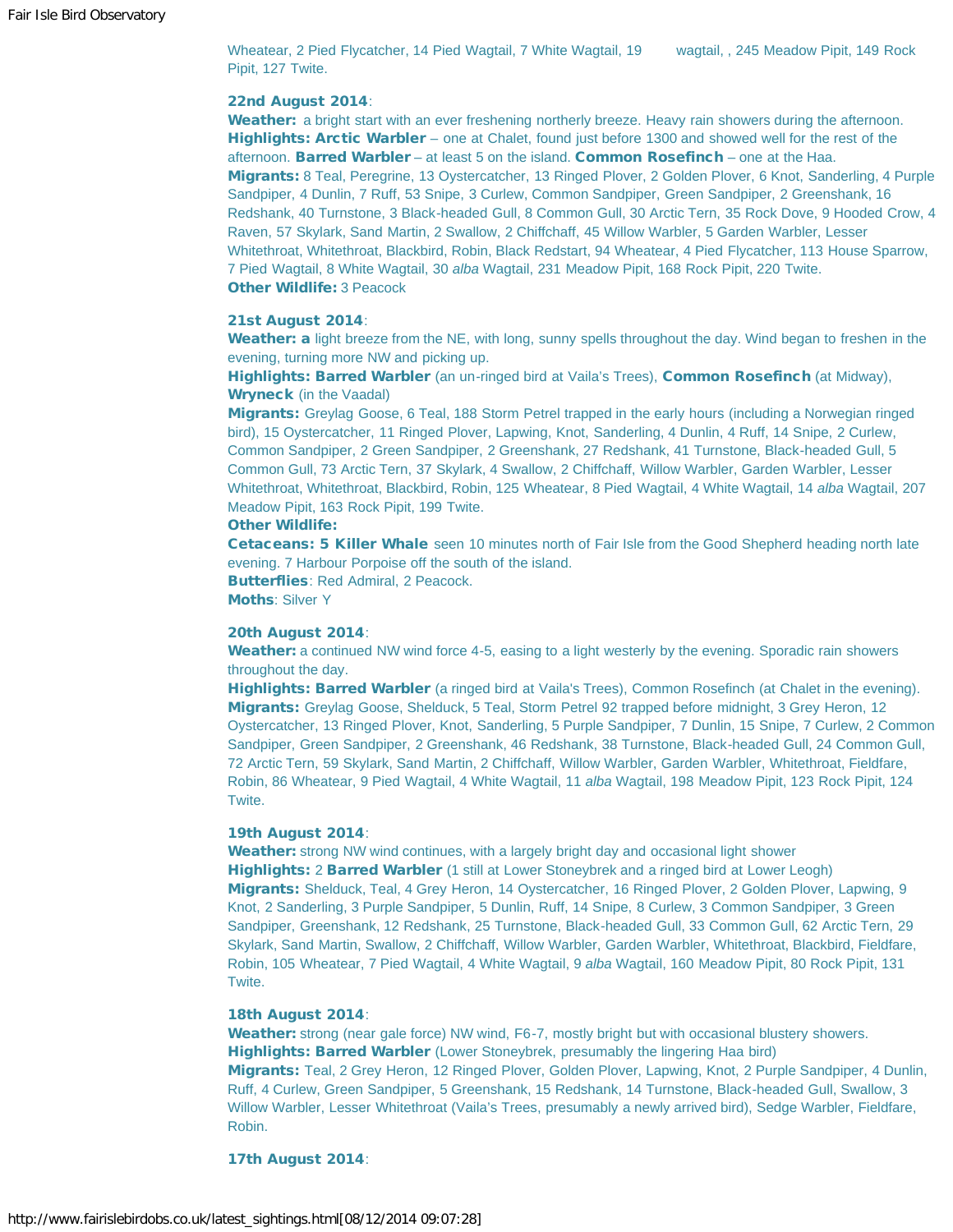Weather: After heavy overnight rain, clearing to a calm, dry morning, although N wind increasing (to F6) later and some showers in afternoon, with 6/8 cloud and good visibilty.

Highlights: Barred Warbler (still at Haa), Common Rosefinch (first-winter bird briefly at Chalet late afternoon, presumably the bird from 15th), 2 Wood Sandpiper, Kumlien's Gull

Migrants: Wigeon, 3 Teal, 2 Grey Heron, 29 Oystercatcher, 17 Ringed Plover, 2 Golden Plover, Lapwing, 4 Knot, Sanderling, 4 Purple Sandpiper, 6 Dunlin, 31 Snipe, 9 Curlew, 5 Common Sandpiper, 3 Green Sandpiper, 9 Greenshank, 24 Redshank, 22 Turnstone, 4 Black-headed Gull, 12 Common Gull, Lesser Black-backed Gull, 70 Arctic Tern, Collared Dove (the first of the month), 55 Skylark, 3 Sand Martin, 4 Swallow, 2 Chiffchaff, 4 Willow Warbler, Garden Warbler, 2 Whitethroat, 3 Sedge Warbler, Blackbird, Fieldfare, Robin, 96 Wheatear, Pied Flycatcher, 10 Pied Wagtail, 7 White Wagtail, 17 *alba* Wagtail, 137 Meadow Pipit, 104 Rock Pipit, 148 Twite. **Other Wildlife: Red Admiral, Painted Lady** 

#### 16th August 2014:

Weather: SW 6-7, very blustery, with heavy showers, although visibility generally good.

Highlights: Blyth's Reed Warbler - a first-winter bird trapped at the Obs mid-afternoon after being seen well in the kitchen garden. The second August record for Fair Isle (following the bird on 14th!). Kumlien's Gull Migrants: Manx Shearwater (1 off South Light), 3 Grey Heron, Golden Plover, 5 Knot, 4 Purple Sandpiper, 2 Ruff, Black-tailed Godwit, 28 Redshank, 18 Turnstone, 2 Chiffchaff, Garden Warbler, Whitethroat, Robin

#### 15th August 2014:

Weather: NW 3-4, although calmed for a while in the evening. Largely dry with some sunny spells and occasional heavy showers.

Highlights: Marsh Warbler (Haa), 3 Barred Warbler (Haa/Schoolton, Chalet/Barkland and Wirvie Burn), Common Rosefinch (Gully, the first of the autumn), Wood Warbler (Gully), Kumlien's Gull (the longstaying 1st-summer bird again on Meoness)

Migrants: 60 Storm Petrel (53 ringed, 1 Danish control, 4 UK controls, 1 retrap from 2013 and 1 retrap from 2014 - all in a 75 minute session up to midnight), Shelduck, Wigeon, 2 Teal, 2 Grey Heron, 40 Oystercatcher, 10 Ringed Plover, 7 Golden Plover, 2 Lapwing, 3 Knot, 2 Sanderling, 13 Purple Sandpiper, 9 Dunlin, 4 Ruff, 60 Snipe, Black-tailed Godwit, 3 Curlew, 15 Common Sandpiper, 3 Green Sandpiper, 6 Greenshank, 61 Redshank (including a few small flocks heading high south over the island), 66 Turnstone, 3 Black-headed Gull, 9 Common Gull, 2 Lesser Black-backed Gull, 56 Arctic Tern, Cuckoo (juvenile, later found dead), 26 Skylark, 3 Sand Martin, 2 Chiffchaff, 8 Willow Warbler, 2 Whitethroat, Garden Warbler, Sedge Warbler, Blackbird, Robin, 132 Wheatear, Pied Flycatcher (Gully), 12 Pied Wagtail, 11 White Wagtail, 14 *alba* Wagtail sp?, 169 Meadow Pipit, 104 Rock Pipit, 151 Twite, Redpoll sp?

Breeding Birds: a few pairs of Arctic Terns still with small chicks and eggs on Buness, several fledged Arctic Skuas on the wing

**Other Wildlife: Peacock** 

## 14th August 2014:

Weather: A slight lull in the wind, although the NW breeze picked up to Force 4 later. Generally dry and bright, although showers later in the autumn.

Highlights: Blyth's Reed Warbler - 1st-year bird trapped in Gully just after lunch, the earliest ever Fair Isle record (and joint-earliest British record), Wood Sandpiper, Wood Warbler (Mid Geo)

Migrants: Cormorant, Grey Heron (1 oiled bird eating a Starling at Chalet!), 26 Oystercatcher, 6 Ringed Plover, 3 Golden Plover, 2 Sanderling, 7 Dunlin, 2 Ruff, 10 Snipe, 4 Curlew, 11 Common Sandpiper, 5 Green Sandpiper, 3 Greenshank, 9 Redshank, 14 Turnstone, 13 Common Gull, 2 Lesser Black-backed Gull, 110 Arctic Tern, Cuckoo (juvenile still present), 49 Skylark, Sand Martin, 3 Chiffchaff, 4 Willow Warbler, Garden Warbler, Lesser Whitethroat, Whitethroat, Sedge Warbler (1st since 1st August), Blackbird (juvenile trapped in Plantation, first of the autumn), Robin (lingering bird still present), 154 Wheatear, 12 Pied Wagtail, 10 White Wagtail, 11 *alba* Wagtails, 143 Meadow Pipit, 101 Rock Pipit, 134 Twite

**Other Wildlife: 2 Painted Lady, Silver Y** 

#### 13th August 2014:

Weather: Breezy NW (F4-5), showers (some heavy) in morning, clearing to largely bright day

Highlights: Kumlien's Gull – a first-summer bird in Hjukni Geo was presumably the bird that overwintered on the isle. 2 Wood Sandpiper

Migrants: Wigeon, Teal, Cormorant, 3 Grey Heron, 32 Oystercatcher, 6 Ringed Plover, Golden Plover, 3 Sanderling, 4 Dunlin, 10 Ruff, 4 Snipe, 4 Curlew, 11 Common Sandpiper, 4 Green Sandpiper, 4 Greenshank, 12 Redshank, 18 Turnstone, 2 Black-headed Gull, 19 Common Gull, Cuckoo, 29 Skylark, Sand Martin, Chiffchaff, 6 Willow Warbler, 2 Garden Warbler, Lesser Whitethroat, Whitethroat, Fieldfare, 137 Wheatear, Pied Flycatcher, 7 Pied Wagtail, 1 White Wagtail, 15 *alba* wagtails, 94 Meadow Pipit, 81 Rock Pipit, 70 Twite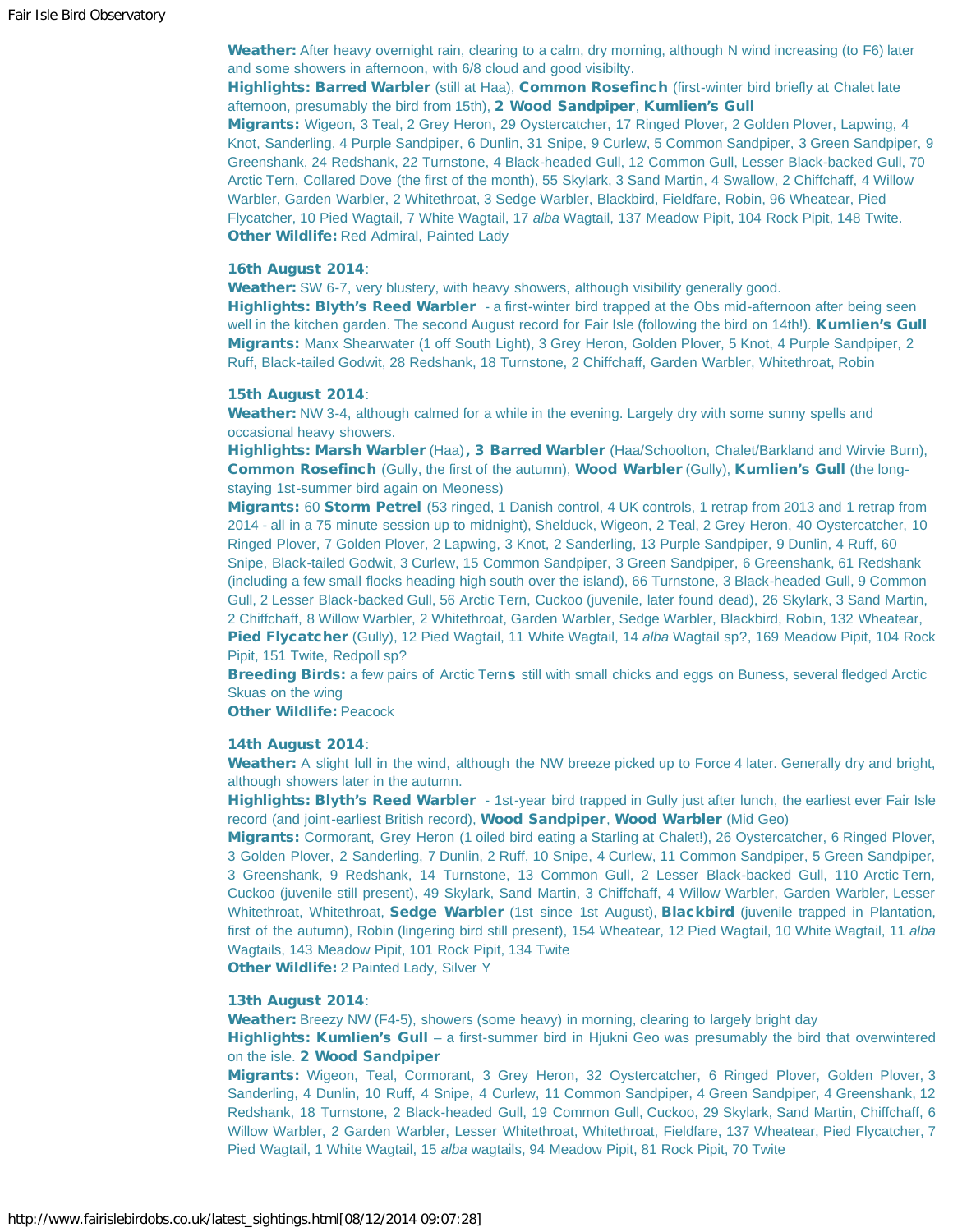Other Wildlife: Red Admiral, Painted Lady

#### 12th August 2014:

Weather: Strong, rather gusty wind, predominantly from the west, cloudy, with showers and some low cloud at times.

Migrants: 2 Greylag Goose, Teal, Red-throated Diver, Cormorant, Grey Heron, Merlin, Peregrine, 49 Oystercatcher, 12 Ringed Plover, 6 Golden Plover, Lapwing, 3 Knot, 5 Sanderling, 12 Purple Sandpiper, 7 Dunlin, 6 Ruff, 21 Snipe, Black-tailed Godwit (juvenile), 8 Curlew, 15 Common Sandpiper, 7 Green Sandpiper, 4 Greenshank, 23 Redshank, 45 Turnstone, 3 Black-headed Gull, 19 Common Gull, 121 Arctic Tern, Cuckoo, 16 Skylark, 2 Chiffchaff, 13 Willow Warbler (highest count of autumn so far), Garden Warbler, 2 Lesser Whitethroat, 2 Whitethroat, Reed Warbler, 77 Wheatear, Pied Flycatcher (trapped in Gully), 6 Pied Wagtail, 2 White Wagtail, 11 *alba* wagtails, 88 Meadow Pipit, 84 Rock Pipit, 57 Twite, **Breeding Birds: Arctic Tern chick fledged from Buness** 

#### 11th August 2014:

Highlights: 4 Wood Sandpiper, Wood Warbler (South Raeva)

Migrants: 3 Teal, 4 Grey Heron, Merlin (first of the autumn), Peregrine, 23 Oystercatche, 44 Ringed Plover, 2 Golden Plover, 2 Lapwing, 3 Knot, 3 Sanderling, 12 Dunlin, 13 Ruff (including 5 on top of Ward Hill!), 12 Snipe, Black-tailed Godwit (juvenile), Whimbrel, 6 Curlew, 14 Common Sandpiper, 10 Green Sandpiper, 6 Greenshank, 22 Redshank, 39 Turnstone, 2 Black-headed Gull, 54 Common Gull, 226 Arctic Tern, Cuckoo (first of the autumn), 31 Skylark, Swallow, 2 Chiffchaff, 11 Willow Warbler, 2 Garden Warbler, 2 Lesser Whitethroat, Whitethroat (at Utra, the first autumn migrant), Fieldfare, 102 Wheatear, 7 Pied Wagtail, 2 White Wagtail, 7 *alba* Wagtails, 120 Meadow Pipit, 89 Rock Pipit, 58 Twite, Redpoll *sp?*,

**Breeding Birds: Black Guillemot chicks fledged in Havens** 

Other Wildlife: 2 Red Admiral, 4 Painted Lady. Unidentified Ladybird *sp.* at Stackhoull, presumably imported accidentally with flowers or produce.

#### 10th August 2014:

Weather: Started sunny and bright, with strong NW wind increasing during day and rain, heavy at times, from early evening.

Highlights: 4 Wood Sandpiper (record high count for Fair Isle)

Migrants: Cormorant, 2 Grey Heron, Peregrine (juvenile – first of the autumn), 38 Oystercatcher, 37 Ringed Plover, Golden Plover, 9 Sanderling, 8 Dunlin, 17 Ruff, 24 Snipe, **Black-tailed Godwit** (juvenile – first of the autumn), 8 Whimbrel, 8 Curlew, 22 Common Sandpiper (second highest ever autumn count), 3 Green Sandpiper, 5 Greenshank, 19 Redshank, 47 Turnstone, 2 Black-headed Gull, 301 Common Gull, 3 Chiffchaff, 9 Willow Warbler (first significant arrival of the autumn), 8 Garden Warbler, Lesser Whitethroat (first of the autumn), Whitethroat (long-staying summering bird), Fieldfare (at Wester Lother, the first of the autumn), Pied Flycatcher (Obs, first of the autumn), 3 Pied Wagtail, 3 White Wagtail (first of the autumn), 7 *alba* Wagtails, 65 Twite

**Breeding Birds:** some Puffins still bringing fish back to burrows

Other Wildlife: 14 Red Admiral, 26 Painted Lady, 2 Sm,all Tortoiseshell, 2 Peacock, Lacewing

#### 9th August 2014:

Weather: Extreme! Calm and pleasant morning, but rain from 6am until after midnight, very heavy in afternoon and resulted in almost 5.5 inches falling during the day (a Fair Isle record), causing some flooding. Wind increasing during day, from SE at first, but backing to a strong NW by mid-afternoon.

# Highlights: Wood Sandpiper (Da Water)

Migrants: 8 Teal, 4 Grey Heron, 7 Sanderling, 79 Purple Sandpiper, 10 Dunlin, 19 Ruff, Bar-tailed Godwit (adult), Whimbrel, 2 Green Sandpiper, 2 Greenshank, 10 Redshank, 57 Turnstone, 3 Black-headed Gull, 716 Common Gull, 3 Swift, 2 Chiffchaff,

Other Wildlife: 3 Red Admiral

#### 8th August 2014:

Weather: Breezy, with an easterly wind developing through the day to F4-5. Generally bright and sunny, with some cloudier spells. Visibility good.

Highlights: Barred Warbler - still present at Schoolton

Migrants: 2 Teal, Tufted Duck, 25 Oystercatcher, 7 Ringed Plover, 6 Golden Plover, 8 Sanderling, 19 Purple Sandpiper, 7 Dunlin, Greenshank, 7 Redshank, 4 Turnstone, Black-headed Gull, 14 Skylark, 2 Chiffchaff, 2 Willow Warbler, 3 Garden Warbler, Reed Warbler, Robin, 3 *alba* Wagtail, 3 Pied Wagtail, 50 Meadow Pipit, 36 Rock Pipit, 48 Twite.

Other Wildlife: Red Admiral, Small Tortoiseshell, Peacock, Silver Y, Lacewing.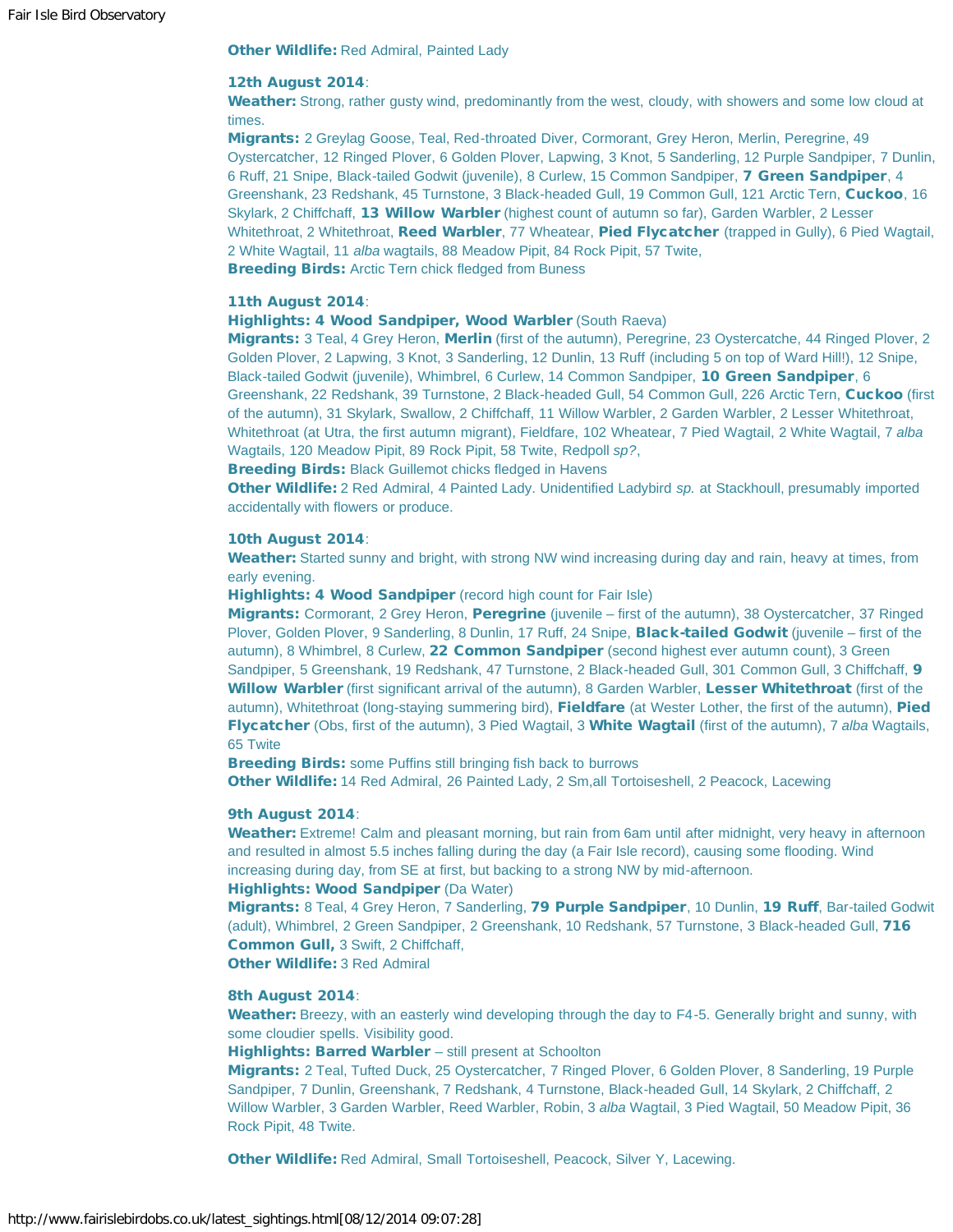# 7th August 2014:

Weather: SW 3. A bright start with a cool breeze which eased through the day. A calm, sunny afternoon gave way to a cooler evening with a slightly fresher breeze.

Highlights: Wryneck - 1 trapped in the Plantation in the morning, Barred Warbler - still present at **Schoolton** 

Migrants: Tufted Duck, Common Scoter, Grey Heron, 98 Oystercatcher, 6 Ringed Plover, 2 Golden Plover, 2 Purple Sandpiper, 11 Dunlin, 3 Ruff, 14 Snipe, 10 Curlew, 5 Green Sandpiper, Greenshank, 30 Redshank, 8 Turnstone, 5 Black-headed Gull, 50 Common Gull, 7 Lesser Black-backed Gull, 509 Arctic Tern, Woodpigeon, 5 Swift, 14 Skylark, 3 Swallow, 3 Chiffchaff, 2 Willow Warbler, 2 Garden Warbler, Whitethroat, Reed Warbler, Robin, Black Redstart, 97 Wheatear, Tree Sparrow, 9 Alba Wagtail, 3 Pied Wagtail, 70 Meadow Pipit, 56 Rock Pipit, 48 Twite.

Other Wildlife: Red Admiral, Painted Lady, 3 Small Tortoiseshell, Silver Y.

#### 6th August 2014:

Weather: E/SE 3-4. A bright start led to a cooler afternoon, which was predominantly overcast with intermittent sunny spells. Rain from early evening lasted through the night.

Highlights: Red-necked Phalarope – a juvenile on Utra scrape represented the 23rd record and the first since 2005. Greenish Warbler – 1 trapped in the Gully in the morning was the 45th island record. Barred Warbler – still present at Schoolton.

Migrants: Tufted Duck, Storm Petrel – 201 trapped in the early hours (181 new, 20 re-trap), Leach's Petrel – 1 heard singing around the Havens, Grey Heron, 55 Oystercatcher, 7 Ringed Plover, Lapwing, 5 Knot, 3 Sanderling, 37 Purple Sandpiper, 13 Dunlin, 15 Snipe, 9 Curlew, 3 Green Sandpiper, Greenshank, 9 Redshank, 54 Turnstone, 16 Black-headed Gull, 142 Common Gull, 9 Lesser Black-backed Gull, Arctic Tern, Swift, 30 Skylark, 2 Swallow, 2 Chiffchaff, 2 Willow Warbler, 4 Garden Warbler, Whitethroat, Robin, Black Redstart, 130 Wheatear, 11 Alba Wagtail, 4 Pied Wagtail, 178 Meadow Pipit, 95 Rock Pipit, 93 Twite. Other Wildlife: Red Admiral. Silver Y.

#### 5th August 2014:

Weather: SW 2-3 veering SE throughout the day. A largely dry, sunny day with long bright spells in the afternoon.

Highlights: Barred Warbler – first of the autumn found at Schoolton in the evening.

Migrants: 2 Tufted Duck, Red-throated Diver, Storm Petrel – 26 trapped before midnight (25 new, 1 re-trap), Oystercatcher, Ringed Plover, Lapwing, 8 Purple Sandpiper, Dunlin, Ruff, Snipe, Curlew, Redshank, Turnstone, Black-headed Gull, Common Gull, Lesser Black-backed Gull, Arctic Tern, 2 Swift, Skylark, 3 Swallow, 2 Chiffchaff, 2 Willow Warbler, Garden Warbler, Whitethroat, Robin, Black Redstart, Wheatear, Pied Wagtail, Meadow Pipit, Rock Pipit, Twite.

Other Wildlife: 5 Red Admiral, 6 Painted Lady. 4 Silver Y, Northern Rustic.

#### 4th August 2014:

Weather: SE 3-4 veering SW throughout day. A bright start with long sunny spells gave way to a heavy rain shower in the afternoon. A fresh breeze giving a cool, autumnal feel.

Migrants: Tufted Duck, 2 Grey Heron, 50 Oystercatcher, 12 Ringed Plover, 4 Golden Plover, 2 Knot, 5 Purple Sandpiper, 16 Dunlin, Ruff, 27 Snipe, 11 Curlew, 2 Common Sandpiper, Green Sandpiper, 8 Redshank, 24 Turnstone, 3 Black-headed Gull, 54 Common Gull, 9 Lesser Black-backed Gull, 377 Arctic Tern, 2 Swift, 31 Skylark, 8 Swallow, 2 Chiffchaff, Whitethroat, Robin, 139 Wheatear, 19 Alba Wagtail, 4 Pied Wagtail, 145 Meadow Pipit, 101 Rock Pipit, 117 Twite.

Breeding birds: Gannet – first fledglings in the north.

Other wildlife: 3 Red Admiral, 2 Painted Lady, 3 Peacock, Lacewing.

#### 3rd August 2014:

Weather: E/SE 2-3. Variable. Mostly overcast with sporadic sunny spells. A heavy rain shower in the afternoon.

Migrants: Shelduck, 74 Oystercatcher, 16 Ringed Plover, 11 Golden Plover, Lapwing, Sanderling, 9 Purple Sandpiper, 16 Dunlin, 2 Ruff, 6 Snipe, Bar-tailed Godwit, 3 Curlew, 3 Common Sandpiper, 27 Redshank, 22 Turnstone, Black-headed Gull, 99 Common Gull, 3 Lesser Black-backed Gull, Arctic Tern, 20 Skylark, 2 Swallow, 2 Chiffchaff, Whitethroat, Robin, 94 Wheatear, 14 Alba Wagtail, 4 Pied Wagtail, 72 Meadow Pipit, 61 Rock Pipit, 103 Twite.

Other wildlife: 2 Painted Lady. 3 Lacewing.

2nd August 2014: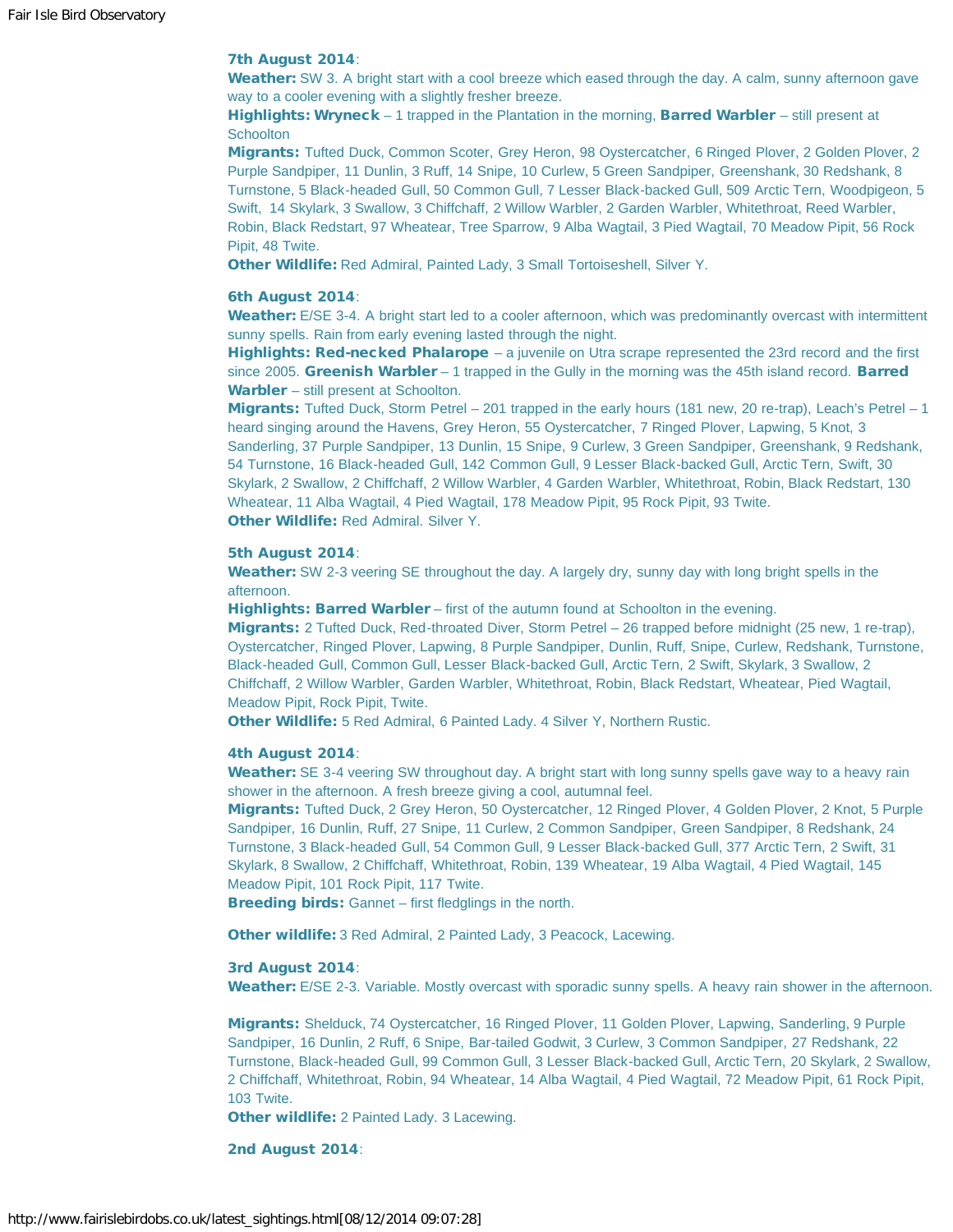Weather: NE 3. Overcast and cool for the most of the day with a fresh breeze. Dry during the day and turning wet in the evening.

Migrants: Shelduck, 2 Teal, 72 Oystercatcher, 17 Ringed Plover, 2 Golden Plover, Lapwing, 2 Knot, Purple Sandpiper, 7 Dunlin, 22 Snipe, 12 Curlew, 9 Redshank, 13 Turnstone, 6 Black-headed Gull, 33 Common Gull, 5 Lesser Black-backed Gull, 374 Arctic Tern, 26 Skylark, 5 Swallow, 2 Chiffchaff, Willow Warbler, Whitethroat, Robin, 118 Wheatear, 7 Alba Wagtail, 9 Pied Wagtail, 140 Meadow Pipit, 60 Rock Pipit, 43 Twite, **Other Wildlife: Painted Lady.** 

#### 1st August 2014:

Weather: E/NE 2-3. Dry and bright start but rain in the afternoon.

Highlights: Swinhoe's Petrel – returning bird re-trapped in the havens overnight.

Migrants: Shelduck, Storm Petrel 147 trapped in the early hours (139 new, 8 re-traps including a Norwegian ringed bird), 54 Oystercatcher, 12 Ringed Plover, 5 Golden Plover, 2 Sanderling, 35 Purple Sandpiper, 16 Dunlin, Snipe, 3 Curlew, 4 Common Sandpiper, Green Sandpiper, 7 Redshank, 43 Turnstone, 12 Black-headed Gull, 44 Common Gull, 8 Lesser Black-backed Gull, 366 Arctic Tern, 2 Chiffchaff, Whitethroat, Sedge Warbler, Robin, Wheatear, 6 Alba Wagtail, 10 Pied Wagtail, Meadow Pipit, Rock Pipit, Twite,

Other Wildlife: Red Admiral, 2 Painted Lady, Peacock. Silver Y moth. Lacewing.

#### 31st July 2014:

Weather: NW 3. Wind easing throughout the day and swinging round to the E/NE. Low cloud and intermittent showers.

Migrants: 3 Shelduck (female and two immature), Manx Shearwater (one from Good Shepherd), Storm Petrel – 52 - 49 trapped overnight (47 new and two re-trap) and three seen from the Good Shepherd, Grey Heron,10 Dunlin, 4 Common Sandpiper, 4 Redshank, 4 Turnstone, 9 Black-headed Gull, 2 Chiffchaff, Whitethroat, Robin.

# 30th July 2014:

Weather: W/SW 4-5. Overcast and cool for most of day with rain showers.

Migrants: Manx Shearwater – 15 seen off South Light (second highest count for Fair Isle), 12 Golden Plover, 2 Knot, 22 Sanderling, 35 Purple Sandpiper, 17 Dunlin, 33 Redshank, 40 Turnstone, 10 Black-headed Gull, 35 Common Gull, Swallow, 2 Chiffchaff, Whitethroat, Robin.

**Other Wildlife:** Harbour Porpoise – 1 seen off South Light.

#### 29th July 2014:

Weather: W/SW 3-4. A fresh wind with rain in the morning eventually clearing to a bright, clear day. Highlights: Swinhoe's Petrel, returning bird trapped in the havens overnight.

Migrants: Tufted Duck, Sooty Shearwater – one seen from the Good Shepherd (first of the year), Storm Petrel – 62 trapped in the early hours (57 new and 5 re-trap), Leach's Petrel – 1 heard singing in the Havens, 11 Golden Plover, Lapwing, 2 Knot, Sanderling, 11 Purple Sandpiper, 10 Dunlin, 2 Common Sandpiper, 15 Redshank, 12 Turnstone, Black-headed Gull, 22 Common Gull, 2 Chiffchaff, Robin.

Other wildlife: Basking Shark – One, estimated at c4m in length, off South Harbour and Skadan around midday.

#### 28th July 2014:

Migrants: Red-throated Diver, Storm Petrel – 335 trapped (315 new and 20 re-trap), 3 Leach's Petrel heard around the nets, 4 Grey Heron, 24 Golden Plover, Sanderling, Dunlin, Common Sandpiper, 4 Redshank, 3 Turnstone, Swallow, 2 Chiffchaff, Robin. **Other Wildlife: Small Tortoiseshell.** 

# 27th July 2014:

Migrants: Storm Petrel – 34 trapped before midnight (33 new, 1 re-trap), 4 Grey Heron, 2 Knot, 17 Sanderling, Purple Sandpiper, 25 Dunlin, 3 Green Sandpiper, 5 Redshank, 12 Turnstone, 2 Chiffchaff, Robin. Breeding birds: Arctic Skua – fledgling in the Parks.

# 26th July 2014:

Weather: SE 3. Fog lingering throughout day, poor visibility. Migrants: Sanderling, Dunlin, Common Sandpiper, Green Sandpiper, Redshank, Turnstone, 3 Chiffchaff, Whitethroat, Robin **Other Wildlife: Painted Lady** 

#### 25th July 2014:

Weather: E2. The light E/SE airflow once again brought fog, with visibility poor throughout. Warm. Highlights: Swinhoe's Petrel – returning bird trapped at Skadan for the first time this year.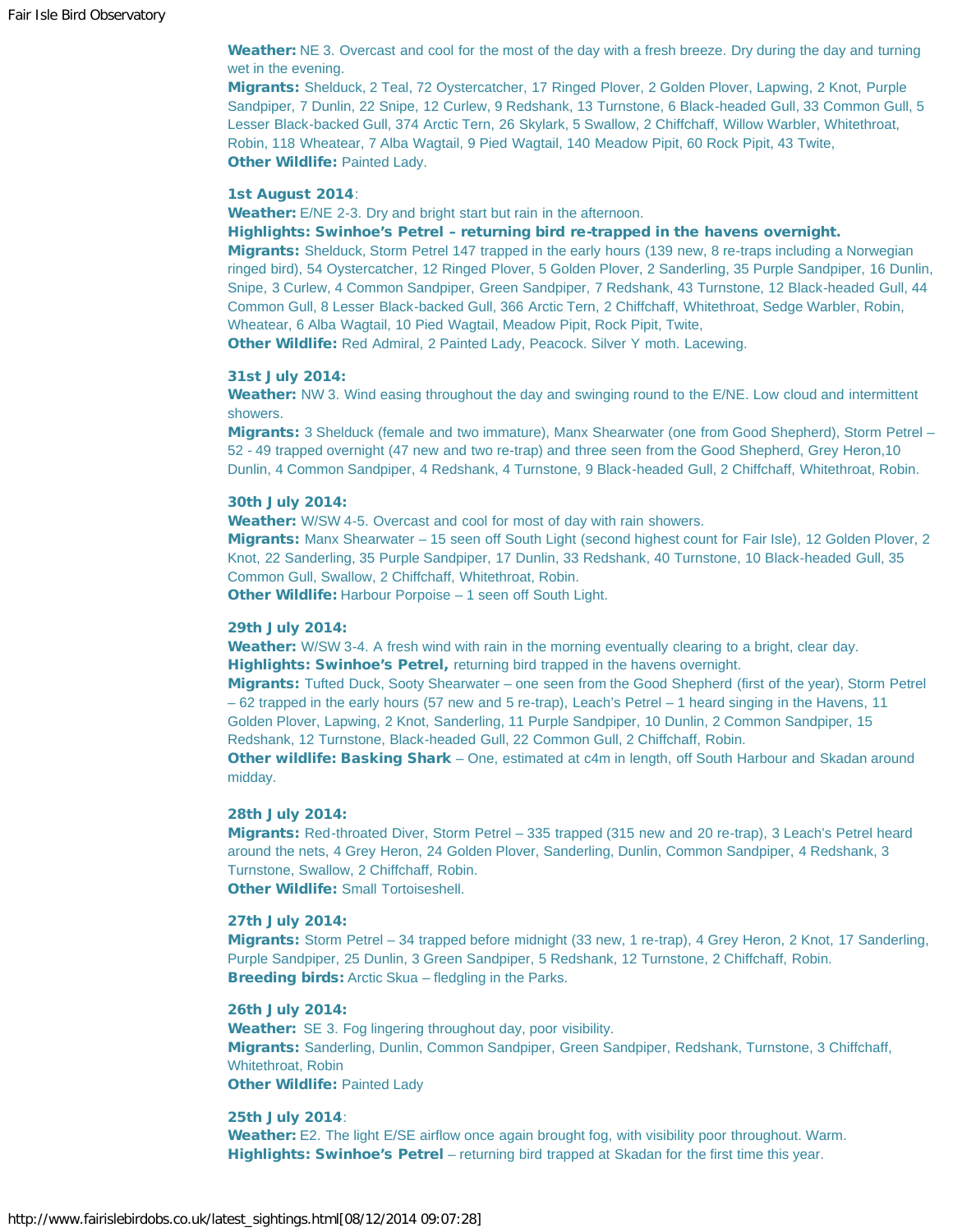Migrants: Red-breasted Merganser, Storm Petrel – 53 trapped at Skadan overnight, Leach's Petrel – 1 heard overnight, 3 Grey Heron, Lapwing, 3 Knot, 22 Sanderling, 43 Dunlin, Whimbrel, Common Sandpiper, Green Sandpiper, 10 Redshank, 9 Turnstone, 2 Black-headed Gull, Common Tern, Collared Dove, 2 Chiffchaff, Whitethroat, Robin.

Other Wildlife: Harbour Porpoise – 2 off South Light.

#### 24th July 2014:

Weather: S/SE2. Fog still lingering.

Migrants: Red-breasted Merganser, 2 Grey Heron, 13 Knot, 36 Sanderling, 7 Purple Sandpiper, 62 Dunlin, 2 Green Sandpiper, 17 Redshank, 11 Turnstone, Collared Dove, 2 Chiffchaff, Whitethroat, Robin. **Other Wildlife: 2 Painted Lady. Lacewing.** 

#### 23rd July 2014:

Weather: E/SE2-3. Warm and muggy feel to the day. Poor visibility and fog throughout. Migrants: Storm Petrel – 70 trapped at Skadan overnight, Grey Heron, 5 Golden Plover, 21 Knot, 32 Sanderling, 11 Purple Sandpiper, 44 Dunlin, Common Sandpiper, Green Sandpiper, 18 Redshank, 7 Turnstone, 6 Black-headed Gull, Common Gull, Collared Dove, 2 Chiffchaff, Whitethroat, Robin, 2 Siskin. Other Wildlife: 2 Painted Lady.

# 22nd July 2014:

Weather: W1-2, swinging to the east throughout the day. Calm, bright and feeling warm.

Migrants: Storm Petrel – 36 trapped at Skadan overnight, Leach's Petrel – 1 trapped and ringed at Skadan, Golden Plover, 18 Knot, Sanderling, Dunlin, 3 Green Sandpiper, Redshank, Turnstone, Common Gull, Swallow, 2 Chiffchaff, Whitethroat, Blackbird, Robin.

**Breeding birds:** Great Skua – first two fledglings of the year at Swey.

Other wildlife: Harbour Porpoise - 3 off Easter Lother. 2 Painted Lady. 1 Yellow Shell. Lacewing. Sulphur Pearl *Sitochroa palealis* – a moth apparently of this species photographed in the Observatory garden; if confirmed, a first for Fair Isle and probably Scotland.

# 21st July 2014:

Weather: N2. Low cloud lingering throughout day.

Migrants: Red-breasted Merganser, Storm Petrel – 2 trapped just before midnight, 14 Knot, 4 Sanderling, 10 Dunlin, Whimbrel, 6 Redshank, 3 Turnstone, 107 Common Gull, Swallow, 2 Chiffchaff, Whitethroat, Robin. Other wildlife: Harbour Porpoise – 2 off South Harbour. Peacock, 2 Lacewing.

#### 20th July 2014:

Weather: SE3-4. Overcast throughout day with the wind easing into the evening. Migrants: 4 Lapwing, 3 Knot, 9 Dunlin, Green Sandpiper, 10 Redshank, 3 Turnstone, 4 Black-headed Gull, 92 Common Gull, Iceland Gull (first summer), 2 Chiffchaff, Whitethroat, Robin, Siskin, 2 Mealy Redpoll. **Other wildlife: Red Admiral, Lacewing.** 

#### 19th July 2014:

Weather: E/SE3-4. Fog and low cloud dominating with intermittent sunny spells. Migrants: Golden Plover, 4 Lapwing, 13 Dunlin, Whimbrel, 16 Redshank, 8 Turnstone, Black-headed Gull, 2 Chiffchaff, Whitethroat, Robin, Mealy Redpoll.

#### 18th July 2014:

Weather: E/SE2. A calm day, mainly overcast with bright, sunny intervals.

Highlights: Marsh Warbler – Obs garden, Swinhoe's Petrel – returning bird trapped at 0040hrs. Migrants: Manx Shearwater – 2 seen from the Good Shepherd, Storm Petrel - 16 trapped overnight, Leach's Petrel – 1 singing in the Havens overnight, 3 Golden Plover, Dunlin, 2 Whimbrel, 4 Redshank, Turnstone, 12 Black-headed Gull, Collared Dove, Carrion Crow, 2 Chiffchaff, Robin. Other Wildlife: Painted Lady.

# 17th July 2014:

Weather: W2. A cloudy start with light patchy rain, with the wind easing gradually throughout the day. Highlights: Marsh Warbler - Obs garden.

Migrants: 21 Redshank, 4 Turnstone, 11 Black-headed Gull, Iceland Gull – first summer still on Meoness, Collared Dove, Carrion Crow, Sand Martin, 3 Chiffchaff, Whitethroat, Robin, Common Redpoll. Breeding birds: Common Gull - 3 fledglings on Goorn, Lesser Black-backed Gull - First fledgling on Goorn, Herring Gull - first fledglings.

#### 16th July 2014: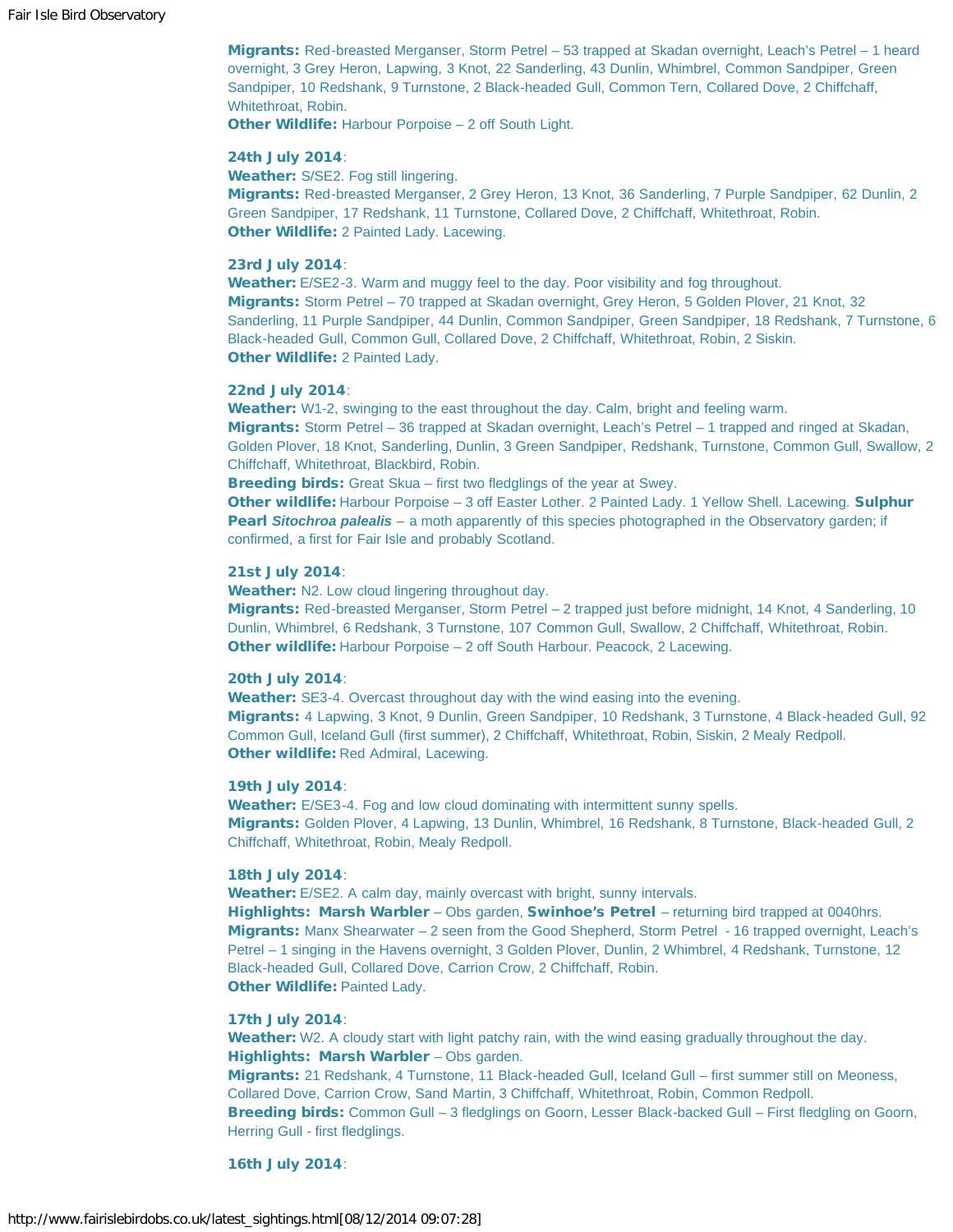Weather: W3-4. Bright, calm start with increasing wind and rain in the afternoon.

Highlights: Marsh Warbler - Obs garden, Swinhoe's Petrel - Returning bird re-trapped at 0050hrs. Migrants: Manx Shearwater – 1 seen from the Good Shepherd, Storm Petrel – 22 – 21 trapped overnight and 1 seen from the Good Shepherd, Leach's Petrel – 1 heard singing in the Havens, Golden Plover, 22 Redshank, 3 Turnstone, 7 Black-headed Gull, Iceland Gull – 1st summer on Meoness, Collared Dove, Carrion Crow, 2 Chiffchaff, Whitethroat, Robin.

#### 15th July 2014:

Weather: W4-5. A bright, sunny day with a warm westerly breeze.

Highlights: Marsh Warbler – Obs garden, Great-spotted Woodpecker – 1 at Malcolm's Head. Migrants: Manx Shearwater – 1 seen from the Good Shepherd, Storm Petrel – 3 seen from the Good Shepherd, 9 Purple Sandpiper, Whimbrel, 19 Redshank, Turnstone, 3 Black-headed Gull, 2 Swift, Carrion Crow, 2 Chiffchaff, White Wagtail.

**Other wildlife: Painted Lady.** 

#### 14th July 2014:

Weather: Light westerly wind strengthening throughout day becoming blustery with heavy showers in the afternoon.

Highlights: Swinhoe's Petrel – same bird re-trapped at 0054hrs, Marsh Warbler – Obs garden Migrants: Storm Petrel – 40 trapped overnight, Golden Plover, 3 Knot, 5 Dunlin, 3 Whimbrel, 14 Redshank, Turnstone, 5 Black-headed Gull, 2 Woodpigeon, 4 Swift, Carrion Crow, Swallow, 2 Chiffchaff, Whitethroat, Robin, 2 Common Redpoll.

Other Wildlife: Killer Whale - 5 inc. two males seen from Roskillie between Fair Isle and Shetland.

#### 13th July 2014:

Weather: S/SW 1-2 Fog throughout day.

Highlights: Marsh Warbler – Obs garden

Migrants: Storm Petrel - 1 trapped just before midnight, Golden Plover, 2 Knot, 3 Dunlin, Whimbrel, 11 Redshank, 7 Turnstone, 15 Black-headed Gull, 2 Chiffchaff, Robin.

# 12th July 2014:

Weather: Light westerly wind with some low cloud and poor visibility throughout day.

Highlights: Swinhoe's Petrel – same bird re-trapped at 0135 hrs, Marsh Warbler – Obs garden, Greatspotted Woodpecker - 1 flew south over observatory (first ever July record for Fair Isle) Migrants: Storm Petrel - 33 trapped overnight, 2 Leach's Petrel, 2 Knot, 4 Dunlin, Ruff (male), Whimbrel, 14 Redshank, 10 Black-headed Gull, 3 Chiffchaff, Whitethroat, Robin, Redpoll sp. Other Wildlife: Red Admiral

11th July 2014:

Weather: W/SW Drizzly and damp in the morning with low cloud and fog lingering throughout day. Highlights: Marsh Warbler – Obs garden. Migrants: 3 Grey Heron, Knot, Dunlin, 23 Redshank, 10 Turnstone, 16 Black-headed Gull, Iceland Gull (first summer), House Martin, 3 Chiffchaff, Robin, Redpoll sp. Other Wildlife: Red Admiral

10th July 2014:

Weather: N/NE 3-4. Starting bright but heavy showers in the afternoon. Highlights: Marsh Warbler – Obs garden.

Migrants Knot, 14 Redshank, 5 Turnstone, 7 Black-headed Gull, 14 Common Gull, 2 Woodpigeon, Collared Dove, Carrion Crow, Chiffchaff, Robin, Redpoll sp. **Other Wildlife: Silver Y** 

#### 9th July 2014:

Weather: A calm day with light winds throughout. Highlights: SWINHOE'S PETREL - Last year's returning bird was re-trapped at 0145hrs in the havens. Marsh Warbler – Obs garden. Migrants: Storm Petrel - 50 trapped overnight, Leach's Petrel - 1 calling in havens during the early hours,

Carrion Crow, Chiffchaff, Robin.

# 8th July 2014:

Weather: E/NE 1-2. Bright start to the day then intermittent fog and low cloud. Highlights: Marsh Warbler – Obs garden.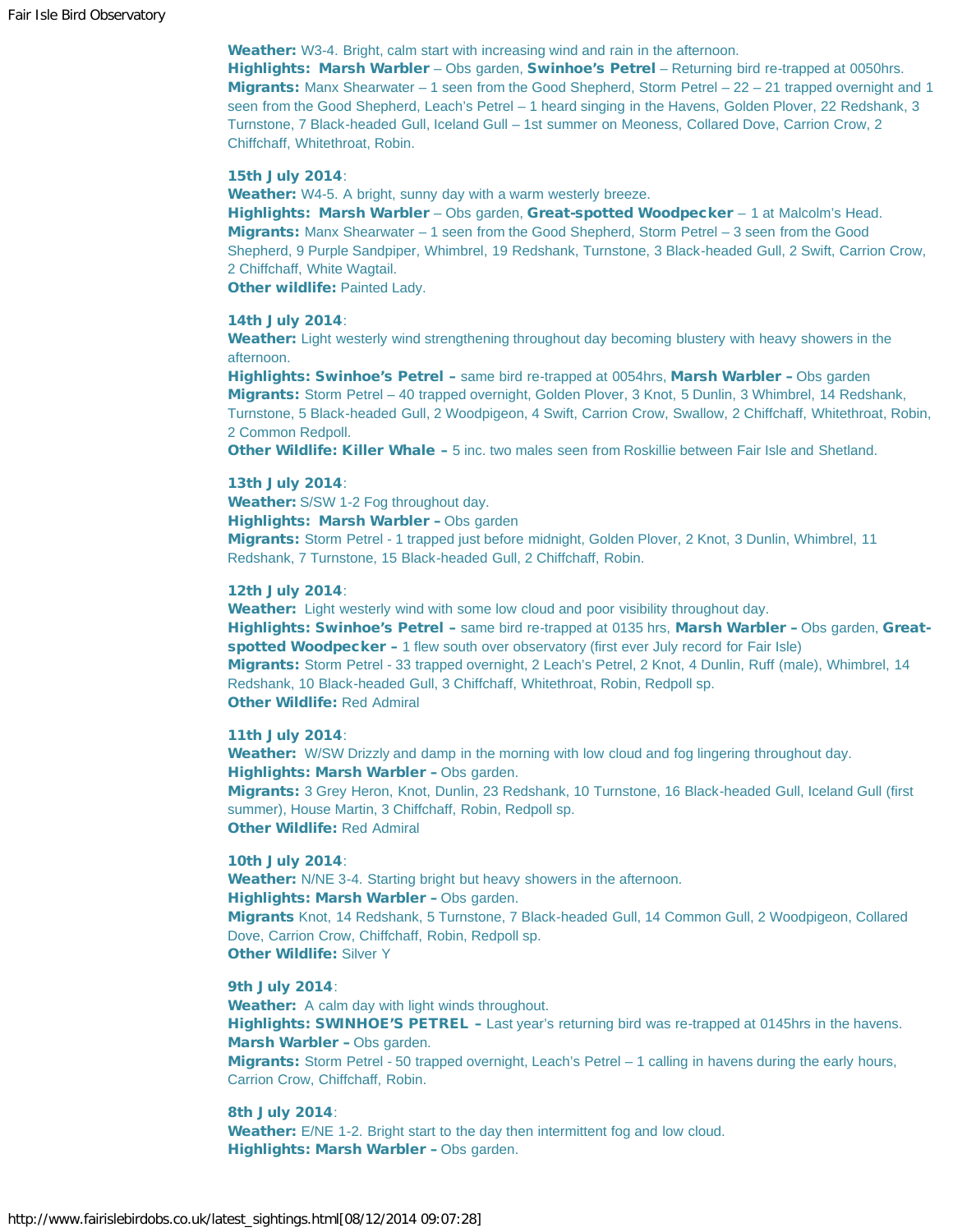Migrants: 6 Greylag Goose, Shoveler, Storm Petrel - 27 trapped overnight, 32 Redshank, 4 Turnstone, 8 Black-headed Gull, 11 Common Gull, 2 Woodpigeon, 2 Collared Dove, 2 Chiffchaff, Robin, Redpoll sp. Breeding birds: Guillemot - first fledgling.

#### 7th July 2014:

Weather: Light winds and a bright day with plenty of sunshine.

#### Highlights: Marsh Warbler – Obs garden.

Migrants: Greylag Goose, Shoveler, 2 Red-breasted Merganser, 8 Purple Sandpiper, 17 Redshank, 14 Turnstone, 18 Black-headed Gull, 19 Common Gull, Collared Dove, Swift, 8 Swallow, 2 Chiffchaff, Blackcap, Robin.

# 6th July 2014:

Weather: S/SE 3. Overcast with sunny spells.

Highlights: Marsh Warbler - Obs garden.

Migrants: 5 Greylag Goose, Storm Petrel - 16 trapped overnight (including a Norwegian ringed bird), Leach's Petrel (trapped), Dunlin, 25 Redshank, 2 Turnstone, 12 Black-headed Gull, 15 Common Gull, 3 Chiffchaff, Blackbird, Song Thrush, Robin.

## 5th July 2014:

Weather: Light and variable wind throughout the day mainly from the south, F2. Again overcast for majority of the day with sunny spells.

Highlights: Marsh Warbler – 2 in Obs garden.

Migrants: 8 Greylag Goose, 4 Manx Shearwater, Storm Petrel - 16 trapped overnight, 5 Dunlin, 6 Redshank, 2 Swift, 2 Chiffchaff, 2 Robin.

# 4th July 2014:

Weather: S/SW 4-5. Heavy rain showers throughout the day with lighter, drier spells interspersed. Highlights: Marsh Warbler – male still singing in Obs garden.

Migrants: 2 Greylag Goose, Manx Shearwater, Redshank, 3 Turnstone, Carrion Crow, 2 Chiffchaff, Song Thrush, Robin.

#### 3rd July 2014:

Weather: S/SW 3-4. Cloudy for most of the day with some intermittent sunny spells.

Highlights: Marsh Warbler – male still singing in Obs garden, Quail – 1 flushed from the Mire of Vatnagaard.

Migrants: 2 Greylag Goose, 2 Manx Shearwater, 2 Dunlin, 5 Redshank, Collared Dove, Swift, Carrion Crow, 2 Swallow, 2 Chiffchaff, 2 Blackbird, Robin, White Wagtail.

Breeding birds: Ringed Plover – first fledgling.

#### 2nd July 2014:

Weather: A fresh S/SW breeze and a bright start soon gave way to heavy showers as the wind strengthened. A wet and windy afternoon then cleared to a calmer, brighter evening. Variable!

Highlights: Marsh Warbler – male still singing in Obs garden. Leach's Petrel – 1 trapped in the early hours of the morning (a retrapped bird from last year).

Migrants: 2 Greylag Goose, 7 Manx Shearwater, 31 Storm Petrel (30 trapped overnight and 1 off South Light), Redshank, 4 Turnstone, Swift, Swallow, 3 Chiffchaff, Blackcap, Lesser Whitethroat, Blackbird.

# 01st July 2014:

Weather: A light westerly wind with sunshine for most of the day. The wind began to swing around to the south in the evening and became more overcast.

Highlights: Marsh Warbler – Male still singing in Obs garden.

Migrants: 26 Storm Petrel (trapped overnight in the first session of the season), 8 Redshank, Woodpigeon, 24 Swift, Swallow, 2 Chiffchaff, Willow Warbler, Blackcap, Robin, Redpoll sp.

Other Wildlife: Killer Whale - 2, an adult bull and a female-type came into South Haven at 0030hrs and gave stunning views right under the cliffs of Mavers Geo for everyone attending the Storm Petrel ringing session.

#### 30th June 2014:

Weather: N/NW 2-3. An overcast start gave way to a bright, sunny day.

Highlights: Marsh Warbler – male still singing in Obs garden.

Migrants: Greylag Goose, Cormorant, 3 Whimbrel, 5 Redshank, Collared Dove, Carrrion Crow, 2 Swallow, 3 Chiffchaff, Blackcap, Robin.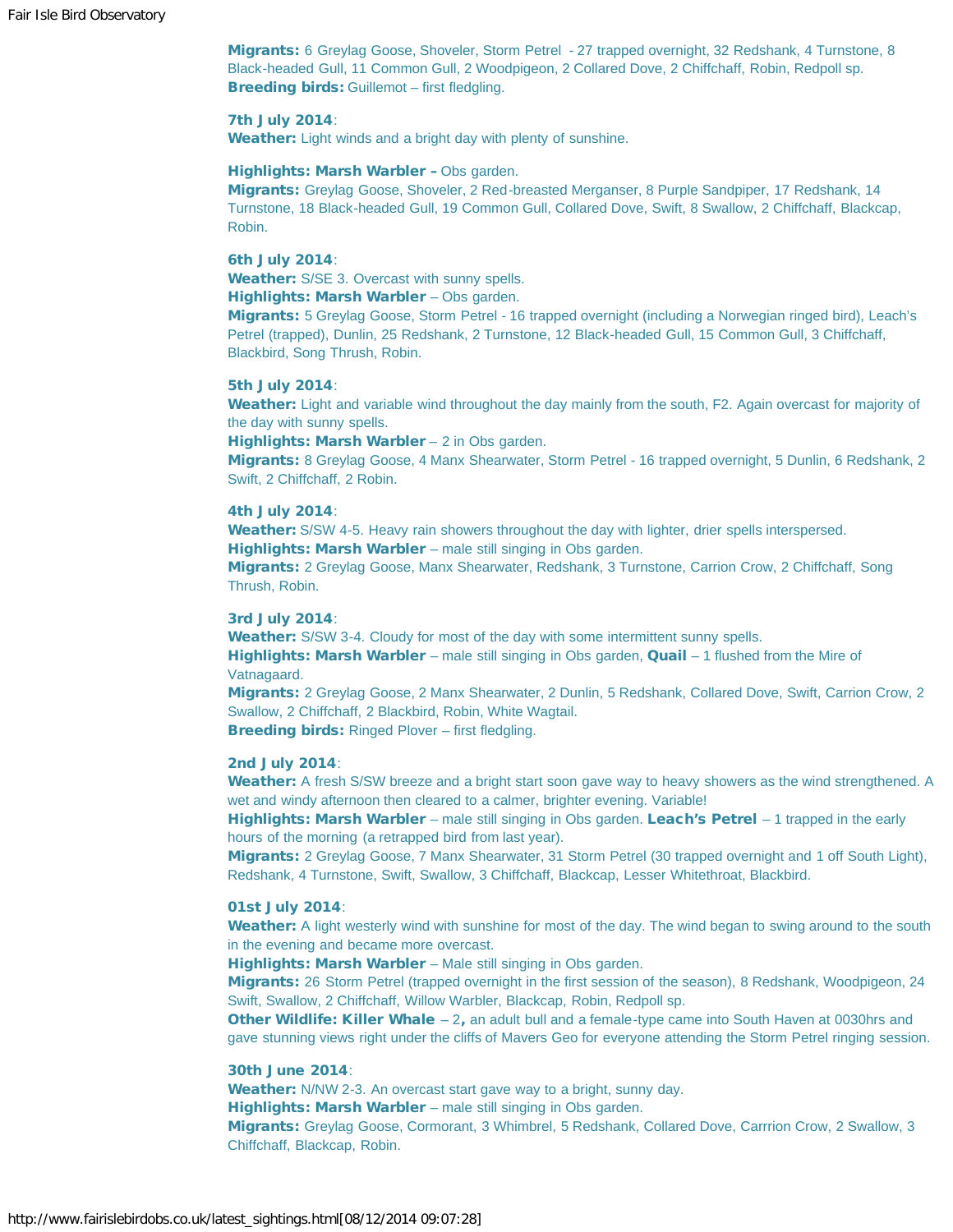# 29th June 2014:

Weather: NW 3. A clear, crisp day with blue skies and sunshine throughout. Highlights: Marsh Warbler – male still singing in Obs garden. Migrants: Golden Plover, Whimbrel, Carrrion Crow, 4 Swallow, 3 Chiffchaff, Blackbird, Robin, Mealy Redpoll. Breeding birds: Razorbill - First fledgling.

#### 28th June 2014:

Weather: N 2-3. A bright start led onto a pleasant day, with intermittent sunny spells and a light breeze. Highlights: Blyth's Reed Warbler – still present around the Obs garden, Marsh Warbler – one still at the Obs.

Migrants: 3 Greylag Goose, Golden Plover, Whimbrel, Swift, Carrrion Crow, 3 Swallow, 3 Chiffchaff, Robin, Mealy Redpoll.

#### 27th June 2014:

Weather: N/NE 3. The weather continued in a similar vein, overcast skies paired with a fresh northerly wind. Highlights: Blyth's Reed Warbler – still present around the Obs garden, Marsh Warbler – one still at the Obs.

Migrants: 2 Greylag Goose, Turnstone, Swift, Carrrion Crow, 2 Swallow, House Martin, 3 Chiffchaff, 2 Blackcap, Robin, Mealy Redpoll

#### 26th June 2014:

Weather: N3. Continued cool breeze from the north giving a distinctly autumnal feel.

Highlights: Sandwich Tern - 1 in North Haven (the first of the year), Blyth's Reed Warbler - still present around the Obs garden, Marsh Warbler - one still at the Obs.

Migrants: Cormorant, Peregrine, Redshank, Carrrion Crow, 2 Swallow, 3 Chiffchaff, 2 Blackcap, Robin, Mealy Redpoll.

## 25th June 2014:

Weather: N2-3. A cool feel to the day with a fresh northerly breeze.

Highlights: Blyth's Reed Warbler – 1 trapped at the Obs, originally ringed at Virkie in Shetland on Sunday 22nd June. 3 Marsh Warbler (2 at the Obs, 1 at Skerryholm)

Migrants: 2 Greylag Goose, Red-breasted Merganser, Cormorant, 4 Whimbrel, 2 Redshank, 4 Black-headed Gull, Woodpigeon, Carrion Crow, 4 Swallow, House Martin, 2 Chiffchaff, Robin, Whinchat, Pied Flycatcher (female), Redpoll sp.

#### 24th June 2014:

Weather: N2. Sunny start and remained calm throughout with a light and slightly cool northerly breeze. Highlights: Roseate Tern – 2 at South Light, 4th record for Fair Isle and the first multiple occurrence. Marsh Warbler (2 at the Obs)

Migrants: 15 Greylag Goose, Cormorant, Dunlin, 7 Redshank, 2 Turnstone, Carrion Crow, Swallow, 3 Chiffchaff, Robin

**Breeding birds:** 3 Common Tern chicks at South Light. 97 Apparently occupied Arctic Tern nests. Other Wildlife: 4 Harbour Porpoise, 4 Diamond-back Moth.

#### 23rd June 2014:

Weather: E2. A wet start to the morning with the rain gradually easing but remaining overcast. Highlights: Marsh Warbler (2 at the Obs)

Migrants: 12 Greylag Goose, 3 Red-throated Diver, Cormorant, Whimbrel, 7 Redshank, 3 Turnstone, Collared Dove, 3 Swallow, 2 Chiffchaff, Whitethroat

Breeding birds: Oystercatcher – first chicks on Buness. Other Wildlife: 2 Harbour Porpoise, Red Admiral.

#### 22nd June 2014:

Weather: E F1-2. Very light winds and a very pleasant day all round, with sunny spells and excellent visibility. Some easterly swell persisted but overall a calm, clear day. Highlights: Marsh Warbler (2 at the Obs) Migrants: Kestrel (male), 2 Chiffchaff Other Wildlife: Minke Whale – one from North Light.

#### 21st June 2014:

Weather: W/NW F3. Intermittent murky spells later clearing. The wind eased in the afternoon and it was calm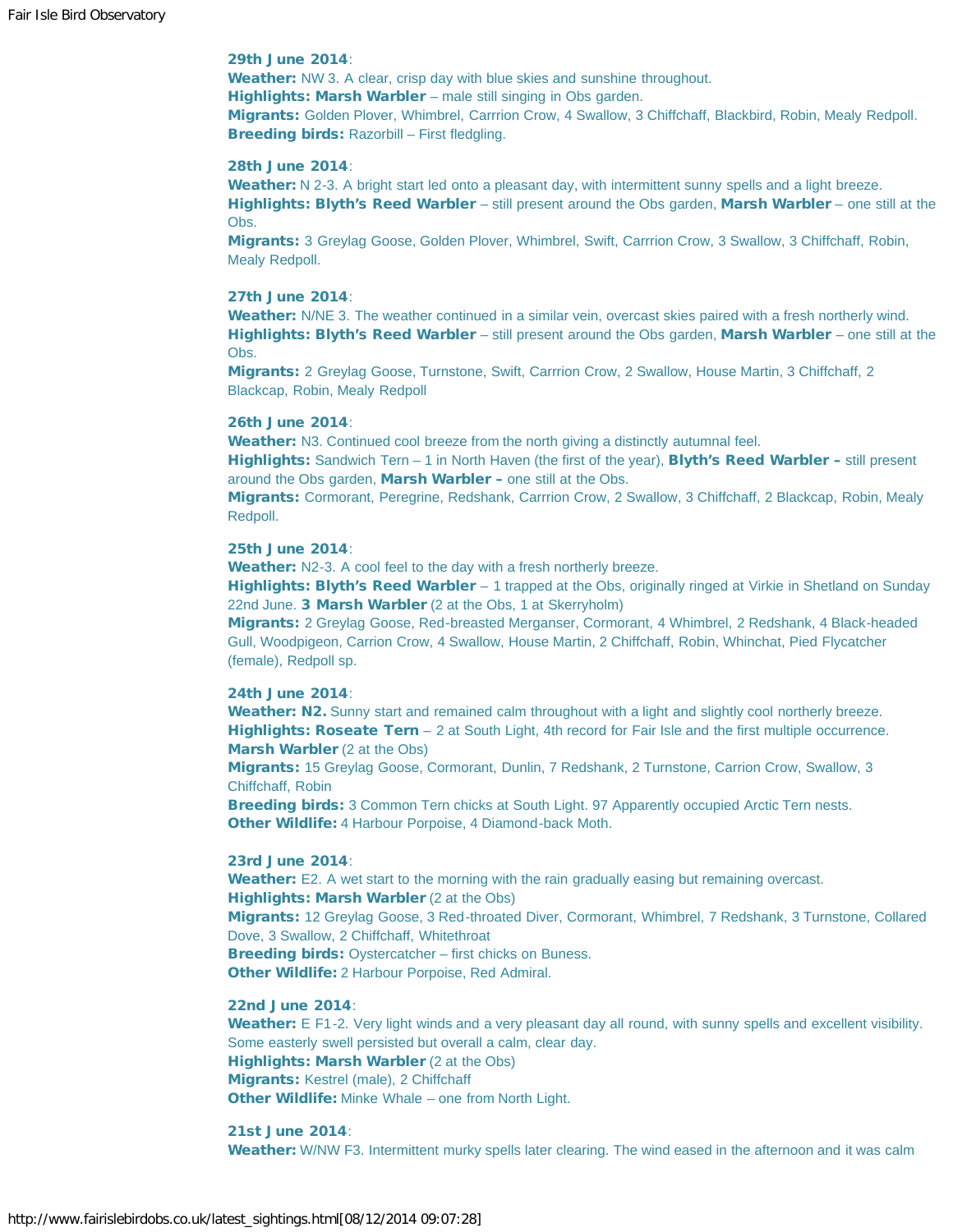and overcast for the remainder of the day. Highlights: Marsh Warbler (2 at the Obs) Migrants: 5 Greylag Goose, 3 Red-throated Diver, Storm Petrel (from the Good Shepherd), 2 Whimbrel, Carrion Crow, 2 Swallow, 2 House Martin, 2 Chiffchaff, White Wagtail. Other Wildlife: Harbour Porpoise – 2 off the east side. 2 Red Admiral.

#### 20th June 2014:

Weather: W/NW F3. A fresh breeze throughout the day with overcast skies. Highlights: Marsh Warbler (2 at the Obs)

Migrants: 5 Greylag Goose, Redshank, 2 Turnstone, Black-headed Gull, 2 Carrion Crow, 4 Swallow, 2 Chiffchaff.

# 19th June 2014:

Weather: W/NW F5-6, later easing to F3. Intermittent spells of sunshine once again, with the weather vastly improving in the afternoon and becoming relatively calm.

Highlights: BRIDLED TERN – present at Shalstane in the afternoon. LAUGHING GULL – an adult at Shalstane and South Harbour in the afternoon, the 2nd record for Fair Isle and c10th for Shetland. Marsh Warbler 2 (lingering birds at the Obs and Plantation), Gadwall (male on Da Water).

Migrants: 4 Greylag Goose, Red-breasted Merganser, Cormorant, Redshank, House Martin, 3 Chiffchaff. Other wildlife: Whale species – possibly a Sperm Whale seen c.1 mile north of Fair Isle from the Good Shepherd.

#### 18th June 2014:

Weather: W/NW F3. Thick patches of fog at times with light drizzle throughout day. Felt cool at times. Highlights: BRIDLED TERN – seen early morning displaying with fish to Arctic Terns in the colony at Shalstane. This was the last sighting of the day despite extensive searching. 2 Marsh Warbler (1 at the Obs,1 Gully), Gadwall (male on Da Water).

Migrants: Red-throated Diver, Red-breasted Merganser, Golden Plover, Redshank, Carrion Crow, Collared Dove, 2 Swallow, House Martin, 3 Chiffchaff, Robin, Crossbill (male). Other wildlife: 5 Red Admiral.

#### 17th June 2014:

Weather: W/NW F3. Thick patches of fog at times with light drizzle throughout day. Felt cool at times. Highlights: BRIDLED TERN - still present and becoming more mobile, roaming out to sea and between the tern coloniesin the north and south of the island. 2 Marsh Warbler (1 at the Obs,1 Gully), Gadwall (male on Da Water).

Migrants: Great Northern Diver (breeding plumage), Red-breasted Merganser, Cormorant, Golden Plover, Dunlin, 13 Turnstone, Collared Dove, 2 House Martin, 3 Chiffchaff, 2 Robin, Crossbill (male).

Breeding birds: first Fulmar chicks, first Kittiwake chicks, Common Tern – apparently incubating adult in the south, first Wheatear fledglings.

#### 16th June 2014:

Weather: W/NW F3. Cloudy at first brightening to a pleasant afternoon with long spells of bright sunshine. Highlights: BRIDLED TERN - first record for Fair Isle and Shetland, found in the small Arctic Tern colony on Buness early afternoon and present for the remainder of the day. 2 Marsh Warbler (1 at the Obs,1 Gully), Gadwall (male on Da Water).

Migrants: 11 Greylag Goose, Red-breasted Merganser, Peregrine (female), Golden Plover, Dunlin, Redshank, Turnstone, 2 Collared Dove, Swift, Carrion Crow, 4 Swallow, 3 Chiffchaff, 2 Robin, Redstart, Flava Wagtail (female type), Brambling, Crossbill (male).

Breeding birds: 6 Storm Petrel (calling at breeding colony), Lapwing (first fledged young – six birds fledged or nearly fledged), new brood of 10 Mallard ducklings at Da Water Other wildlife: 9 Red Admiral, Silver-Y

#### 15th June 2014:

Weather: WNW F3. Light rain for a short time and cloudy for most of the day with some sporadic outbreaks of sun. Felt cool at times.

Highlights: Marsh Warbler (at the Obs)

Migrants: Red-breasted Merganser, Redshank, 3 Black-headed Gull, Woodpigeon, Collared Dove, Swift, 2 Carrion Crow, 4 Swallow, 4 Chiffchaff, Willow Warbler, Robin, *flava* Wagtail (female type) Other wildlife: 3 Red Admiral, Silver-Y

14th June 2014: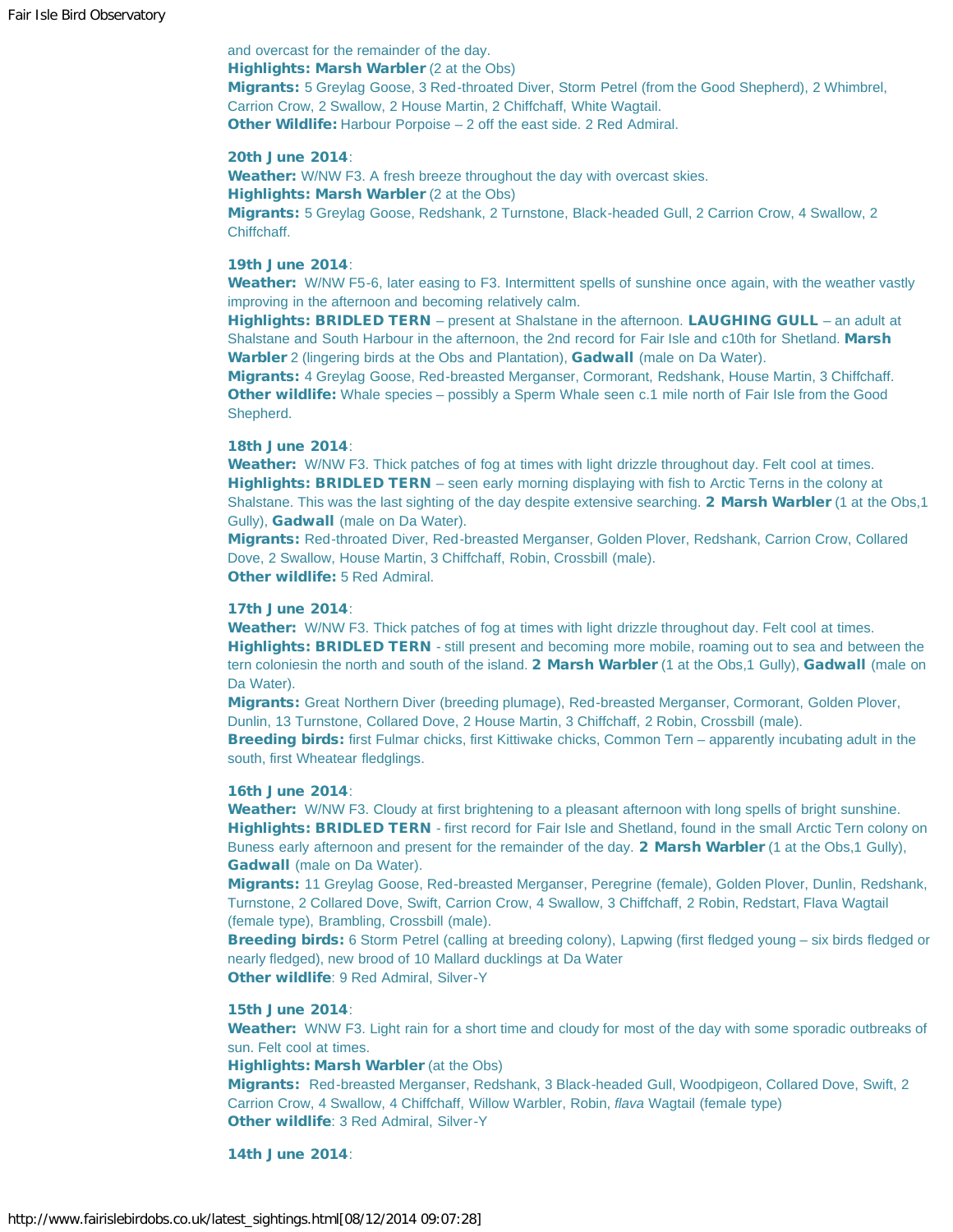Weather: largely calm, with a slight SW breeze developing and becoming more NW later. Sunny at first, although fog (and some rain) later in the evening

Highlights: 3 Marsh Warbler (2 new birds trapped, plus one still singing at Obs), Gadwall (male)

Migrants: 14 Greylag Geese, Red-breasted Merganser, Red-throated Diver, Golden Plover, Dunlin, 4 Blacktailed Godwit, Whimbrel, 2 Black-headed Gull, Woodpigeon, 4 Collared Dove, 5 Swift, 2 Carrion Crow, 3 Swallow, 5 Chiffchaff, Willow Warbler, 2 Blackcap, Garden Warbler, 2 Robin

Breeding birds: c10 Storm Petrels singing at breeding sight in the North overnight, first fledged Pied Wagtails (around Obs)

Other wildlife: Minke Whale (off Hoini), 6 Red Admiral, Silver-Y

#### 13th June 2014:

Weather: very calm, with a light NE breeze (F1-2) developing later, cloudy at first but brightening, visibility good. A very pleasant day

Highlights: Blyth's Reed Warbler (male), Western Subalpine Warbler (male), 2 Marsh Warbler (one new bird trapped), 3 Red-backed Shrike (male and two females), Gadwall (male)

Migrants: 5 Greylag (flew north), Dunlin, Black-headed Gull, Woodpigeon, 4 Collared Dove, 4 Swift, 2 Carrion Crow (plus one hybrid Carrion x Hooded Crow), 9 Swallow, 4 Chiffchaff, 4 Willow Warbler, 2 Blackcap , Garden Warbler, 3 Whitethroat, Robin, Redstart, Chaffinch, Crossbill

**Breeding birds:** whole island count of Gannets revealed a decrease in numbers, full figures to come when the last colony is visited. First Twite chicks fledged

Other wildlife: 6 Killer Whale off North Light, 12 Red Admiral, 2 Silver-Y, small arrival of Diamond-back Moths

#### 12th June 2014:

Weather: SW4-5 with rain at first, then dry but cloudy

Highlights: Marsh Warbler, 2 Red-backed Shrike (females), Gadwall (male)

Migrants: 2 Greylag, Shelduck, Dunlin, 2 Whimbrel, 4 Turnstone, 3 Black-headed Gull, 14 Lesser Black-backed Gull, 6 Woodpigeon, 4 Collared Dove, 2 Swift, 2 Carrion Crow (plus one hybrid Carrion x Hooded Crow), 6 Swallow, 3 Chiffchaff, Blackcap, 2 Lesser Whitethroat, Whitethroat, 2 Robin, Redstart Other wildlife: 2 Red Admiral

#### 11th June 2014:

Weather: Brisk and cool breeze, S/SW 4, strengthening throughout the day. Overcast for the majority of the day with intermittent sunny spells.

Highlights: 2 Red Backed Shrike, 2 Marsh Warbler (1 singing at Schoolton, 1 at Obs), Common Rosefinch Gadwall (male on Da Water),

Migrants: Shelduck, Dunlin, 2 Whimbrel, Turnstone, 3 Black-headed Gull, Common Gull, Lesser Black-backed Gull, 2 Collared Dove, 3 Swallow, House Martin, 5 Chiffchaff, 3 Willow Warbler, 2 Blackcap, 3 Garden Warbler, Lesser Whitethroat, Whitethroat, Reed Warbler, Blackbird, 2 Robin, Mealy Redpoll.

Breeding Birds: Great Skua – our first Bonxie chick of the season, so mind your heads if visiting! Other wildlife: 5 Red Admiral, 2 Silver-Y. Flowering Frog Orchid.

#### 10th June 2014:

Weather: Heavy rain for morning with easterly 4-5 wind, dry later but with fog until evening and wind easing to SW 2-3.

Highlights: 2 Marsh Warbler (1 singing at Schoolton, 1 at Obs), Gadwall (male on Da Water), Greyheaded Wagtail (male at Utra)

Migrants: Shelduck, 3 Teal, Red-breasted Merganser, Dunlin, 2 Whimbrel, 3 Turnstone, Common Gull, Lesser Black-backed Gull, 2 Woodpigeon, 3 Collared Dove, 4 Swallow, 5 Chiffchaff, 2 Willow Warbler, 2 Blackcap, Garden Warbler, Lesser Whitethroat, Spotted Flycatcher, Robin, Siskin, Lesser Redpoll, 2 Mealy Redpoll **Breeding Birds:** Whole-island count of Kittiwakes during late May/early June produced 963 Apparently Occupied Nests (up 192 from 2013)

Other wildlife: 5 Red Admiral, 3 Silver-Y, Diamond-back Moth.

9th June 2014: 2 Greylag Goose, Shelduck, 2 Teal, Kestrel, Hobby, 2 Dunlin, 2 Black-tailed Godwit, Blackheaded Gull, Common Gull, Lesser Black-backed Gull, Guillemot (first chick), Woodpigeon, 5 Collared Dove, Swift, Red-backed Shrike, Sand Martin, 12 Swallow, 4 House Martin, 8 Chiffchaff, 2 Willow Warbler, Blackcap, 2 Garden Warbler, Lesser Whitethroat, 2 Whitethroat, 2 Marsh Warbler, Blackbird, Spotted Flycatcher, 2 Robin, White Wagtail, Lesser Redpoll, 3 Mealy Redpoll, Common Rosefinch, Great-spotted Woodpecker, Honey Buzzard. Other wildlife: 5 Red Admiral, Painted Lady, 6 Silver Y, Diamond-back Moth.

8th June 2014: Pink-footed Goose, 3 Greylag Goose, Shelduck, 2 Red-breasted Merganser, Cormorant,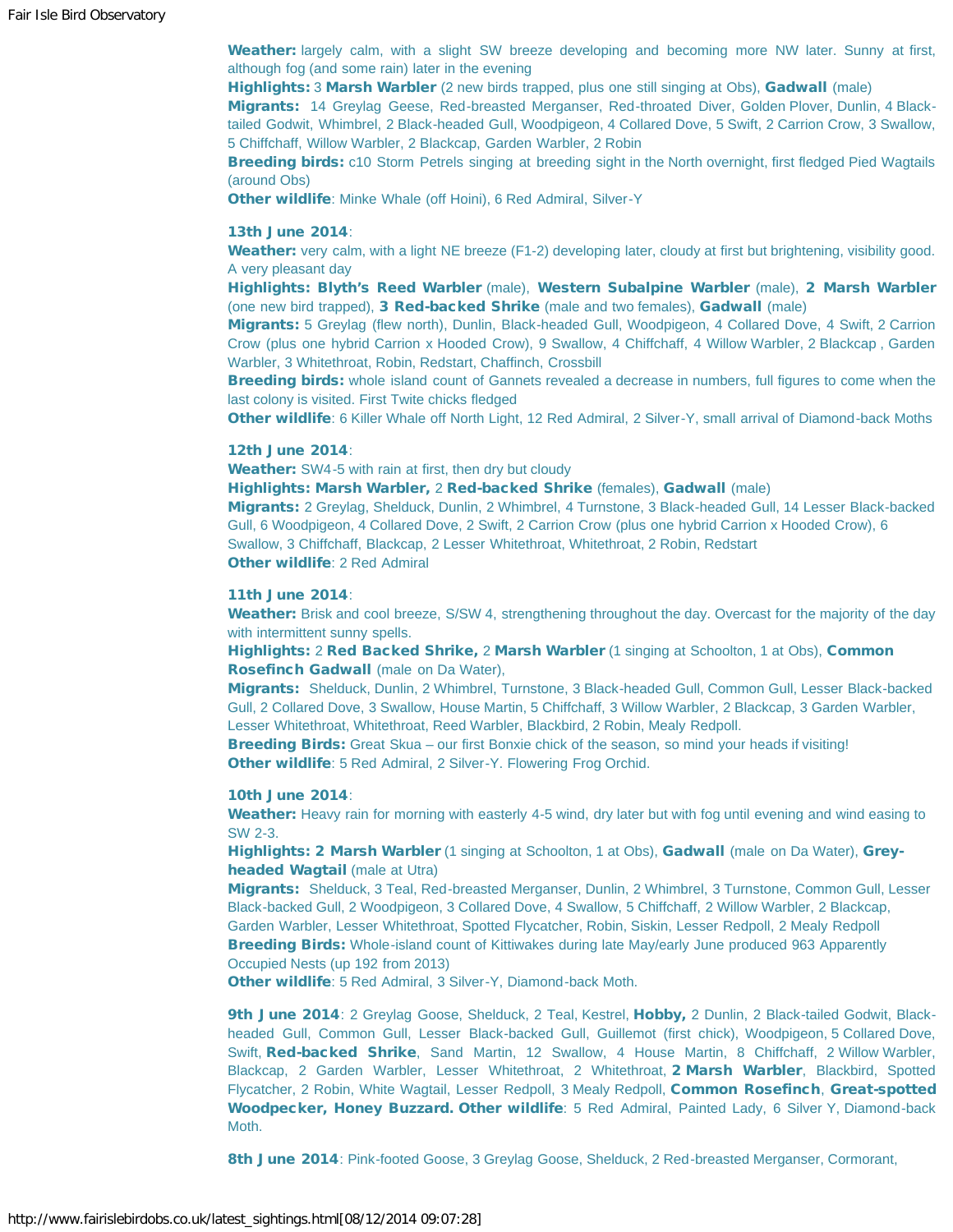Kestrel, Golden Plover, 2 Dunlin, 2 Whimbrel, 2 Black-headed Gull, 16 Common Gull, 9 Lesser Black-backed Gull, 3 Woodpigeon, 2 Collared Dove, Cuckoo, 3 Swift, 2 Red-backed Shrike, 11 Swallow, 6 Chiffchaff, 2 Blackcap, Garden Warbler, Lesser Whitethroat, 3 Whitethroat, 2 Marsh Warbler, Reed Warbler, Blackbird, 2 Robin, Redstart, Grey-headed Wagtail, White Wagtail, Brambling, Goldfinch, Mealy Redpoll. Other wildlife: 16 Red Admiral, 4 Silver Y, Diamond-back Moth.

7th June 2014: Pink-footed Goose, 2 Greylag Goose, Shelduck, Tufted Duck, 2 Common Scoter, Redthroated Diver, Kestrel, 3 Golden Plover, Dunlin, Whimbrel, Redshank, 2 Turnstone, 9 Common Gull, 10 Lesser Black-backed Gull, Iceland Gull (Kumlien's Gull), Woodpigeon, 2 Collared Dove, 3 Swift, 3 Red-backed Shrike, 8 Swallow, House Martin, 6 Chiffchaff, 2 Blackcap, 3 Garden Warbler, 3 Lesser Whitethroat, 3 Whitethroat, Icterine Warbler, Marsh Warbler, 2 Reed Warbler, 3 Spotted Flycatcher, 2 Robin, Redstart, Brambling, 2 Mealy Redpoll. Other wildlife: 4 Porpoise, Killer Whale (Orca) 15 seen 20 miles east of Fair Isle.

6th June 2014: Pink-footed Goose, 2 Greylag Goose, Barnacle Goose, Shelduck, 2 Common Scoter, Cormorant, 4 Golden Plover, 5 Dunlin, 6 Turnstone, 10 Common Gull, 7 Lesser Black-backed Gull, 3 Woodpigeon, Collared Dove, Swift, 5 Red-backed Shrike, 5 Swallow, House Martin, Greenish Warbler, 7 Chiffchaff, 4 Blackcap, 4 Garden Warbler, 4 Lesser Whitethroat, 3 Whitethroat, Icterine Warbler, Marsh Warbler, 2 Robin, Redstart, White Wagtail, Tree Pipit, Brambling, Mealy Redpoll. Other wildlife: 2 Porpoise.

5th June 2014: Pink-footed Goose, 3 Greylag Goose, Shelduck, Teal, Red-breasted Merganser, 2 Kestrel, 145 Oystercatcher, 12 Ringed Plover, Dotterel, 2 Golden Plover, 6 Lapwing, Dunlin, 16 Snipe, Whimbrel, 4 Curlew, 2 Redshank, 3 Turnstone, Black-headed Gull, 19 Common Gull, 16 Lesser Black-backed Gull, Iceland Gull (Kumlien's Gull), 5 Woodpigeon, 2 Collared Dove, 2 Cuckoo, 6 Red-backed Shrike, 86 Skylark, 11 Swallow, 8 Chiffchaff, 4 Willow Warbler, 2 Blackcap, 5 Garden Warbler, 4 Lesser Whitethroat, 4 Whitethroat, Icterine Warbler, Marsh Warbler, Reed Warbler, Blackbird, Fieldfare, 3 Spotted Flycatcher, 2 Robin, Black Redstart, 98 Wheatear, Tree Sparrow, 8 Pied Wagtail, White Wagtail, 65 Meadow Pipit, 91 Rock Pipit, Brambling, Linnet, 41 Twite, 3 Mealy Redpoll. Other wildlife: Red Admiral, 11 Silver Y, 250+ Diamond-back Moth, Green Lacewing.

4th June 2014: Pink-footed Goose, Greylag Goose, Shelduck, 3 Wigeon, 2 Teal, 3 Common Scoter, Redbreasted Merganser, Quail, Red-throated Diver, 95 Oystercatcher, 8 Ringed Plover, Golden Plover, 7 Lapwing, 3 Sanderling, 11 Dunlin, 23 Snipe, 4 Whimbrel, 7 Curlew, 4 Redshank, 23 Turnstone, 11 Common Gull, 14 Lesser Black-backed Gull, Iceland Gull (Kumlien's Gull), 6 Woodpigeon, 3 Collared Dove, Swift, 2 Red-backed Shrike, 49 Skylark, 13 Swallow, 6 Chiffchaff, Willow Warbler, 2 Blackcap, 3 Lesser Whitethroat, Whitethroat, Reed Warbler, Blackbird, Spotted Flycatcher, 2 Robin, Tree Sparrow, *flava* Wagtail, 5 Pied Wagtail, 60 Meadow Pipit, 28 Rock Pipit, Brambling, 19 Twite, 2 Mealy Redpoll. Other wildlife: Silver Y, Diamond-back Moth.

3rd June 2014: Pink-footed Goose, 3 Greylag Goose, Shelduck, 3 Wigeon, Teal, Common Scoter, Redbreasted Merganser, 2 Dunlin, Whimbrel, 7 Turnstone, Iceland Gull (Kumlien's Gull), 6 Woodpigeon, 3 Collared Dove, 4 Swallow, House Martin, 4 Chiffchaff, 3 Blackcap, Whitethroat, Blackbird, Spotted Flycatcher, 2 Robin, Grey-headed Wagtail, Brambling, 2 Lesser Redpoll, Mealy Redpoll.

2nd June 2014: Pink-footed Goose, 3 Greylag Goose, Shelduck, Common Scoter, Red-breasted Merganser, Red-throated Diver, 144 Oystercatcher, 19 Ringed Plover, 8 Lapwing, Dunlin, 22 Snipe, 2 Whimbrel, 9 Curlew, Common Sandpiper, 4 Turnstone, 20 Common Gull, 14 Lesser Black-backed Gull, Iceland Gull (Kumlien's Gull), 5 Woodpigeon, 3 Collared Dove, Swift, 66 Skylark, 8 Swallow, House Martin, 5 Chiffchaff, Willow Warbler, 4 Blackcap, 3 Whitethroat, Spotted Flycatcher, 2 Robin, Black Redstart, Redstart, 53 Wheatear, Pied Flycatcher, Tree Sparrow, Grey-headed Wagtail, 7 Pied Wagtail, 47 Meadow Pipit, 92 Rock Pipit, Brambling, 32 Twite, Lesser Redpoll, Mealy Redpoll.

1st June 2014: Pink-footed Goose, 4 Greylag Goose, Teal, Common Scoter, Red-breasted Merganser, Kestrel, Peregrine, 112 Oystercatcher, 23 Ringed Plover, Golden Plover, 7 Lapwing, 3 Dunlin, 11 Snipe, 2 Whimbrel, 4 Curlew, Redshank, 3 Turnstone, Black-headed Gull, 27 Common Gull, 8 Lesser Black-backed Gull, Iceland Gull (Kumlien's Gull), 12 Woodpigeon, 9 Collared Dove, Long-eared Owl, Red-backed Shrike, Carrion Crow, 92 Skylark, 19 Swallow, 7 House Martin, 7 Chiffchaff, Willow Warbler, 2 Blackcap, 2 Whitethroat, 4 Spotted Flycatcher, 2 Robin, Whinchat, 75 Wheatear, Tree Sparrow, *flava* Wagtail, 8 Pied Wagtail, White Wagtail, Tree Pipit, 74 Meadow Pipit, 85 Rock Pipit, Brambling, 24 Twite, Lesser Redpoll, 2 Mealy Redpoll, Snow Bunting. **Other wildlife:** Silver Y, White-tailed Bumblebee, Butterwort flowering.

31st May 2014: Pink-footed Goose, 5 Greylag Goose, Canada Goose, Shelduck, 2 Teal, 2 Tufted Duck, Redbreasted Merganser, 4 Quail, Red-throated Diver, Great Northern Diver, 17 Ringed Plover, Golden Plover, 10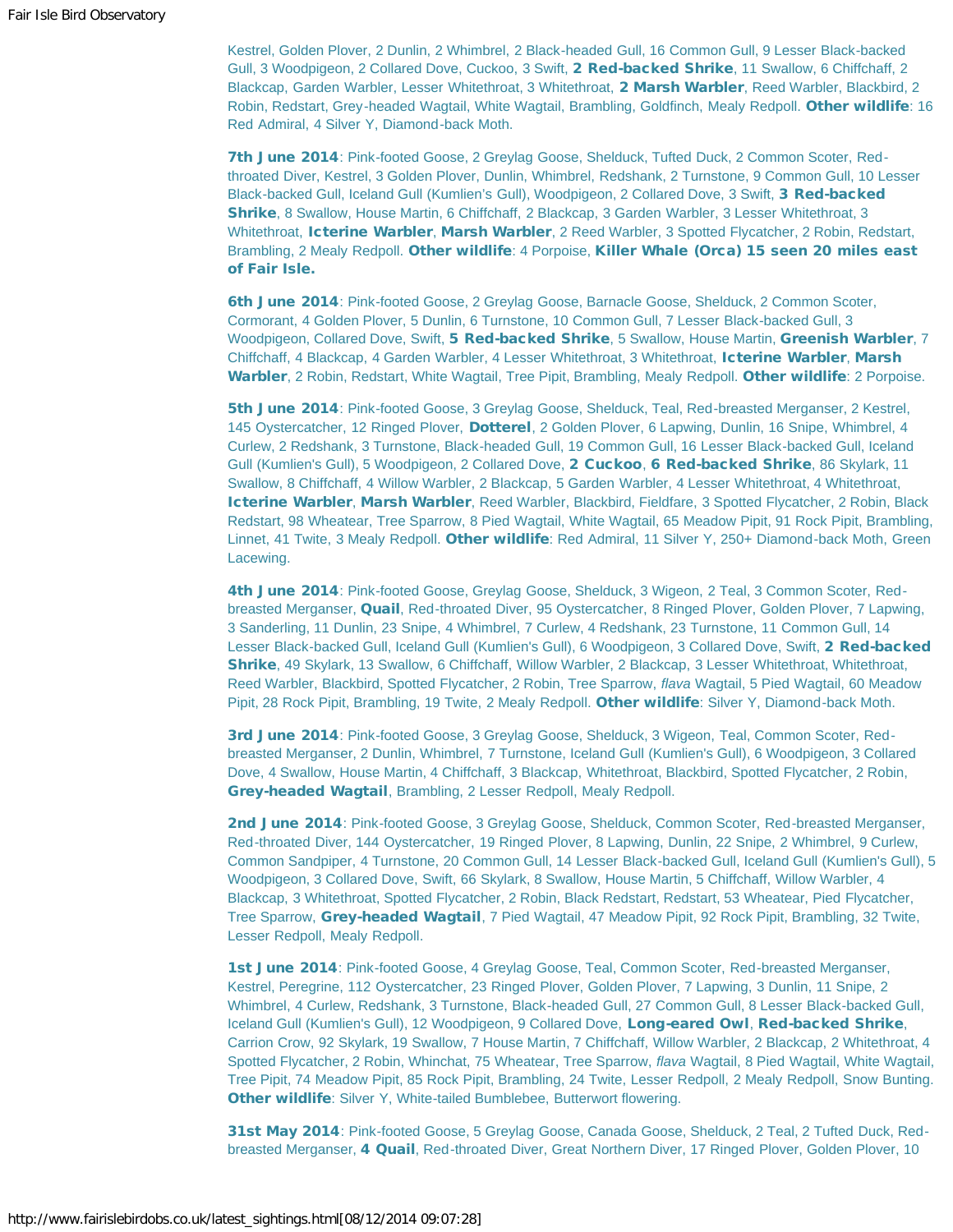Lapwing, 7 Dunlin, 41 Snipe, Whimbrel, 11 Curlew, 3 Redshank, 13 Turnstone, 3 Black-headed Gull, 22 Common Gull, 23 Lesser Black-backed Gull, Iceland Gull (Kumlien's Gull), 9 Woodpigeon, 3 Collared Dove, Cuckoo, Short-eared Owl, Red-backed Shrike, Carrion Crow, 108 Skylark, 4 Swallow, House Martin, 6 Chiffchaff, Willow Warbler, 2 Blackcap, 2 Garden Warbler, 2 Whitethroat, Blackbird, 2 Spotted Flycatcher, 2 Robin, Black Redstart, 64 Wheatear, 4 Pied Wagtail, White Wagtail, 79 Meadow Pipit, 79 Rock Pipit, Brambling, 38 Twite, 2 Mealy Redpoll, CASPIAN STONECHAT. Other wildlife: Porpoise, Red Admiral, Painted Lady.

30th May 2014: Common Scoter, 21 Ringed Plover, 11 Lapwing, 15 Dunlin, 24 Snipe, 4 Whimbrel, 9 Curlew, 18 Turnstone, Black-headed Gull, 25 Common Gull, 7 Lesser Black-backed Gull, Iceland Gull (Kumlien's Gull), Common Tern, 107 Arctic Tern, 2 Woodpigeon, 2 Collared Dove, Short-eared Owl, 3 Red-backed Shrike, 2 Carrion Crow, Short-toed Lark, 81 Skylark, 5 Swallow, House Martin, 8 Chiffchaff, Willow Warbler, 2 Blackcap, 2 Garden Warbler, Lesser Whitethroat, 3 Whitethroat, Blackbird, 8 Spotted Flycatcher, 2 Robin, Redstart, 78 Wheatear, **Blue-headed Wagtail**, 6 Pied Wagtail, 4 White Wagtail, Tree Pipit, 52 Meadow Pipit, 79 Rock Pipit, 42 Twite, CASPIAN STONECHAT, HONEY BUZZARD. Other wildlife: Porpoise, Red Admiral, Shetland Bee, White-tailed Bumblebee, 3 Silver Y.

29th May 2014: Pink-footed Goose, 3 Greylag Goose, 4 Shelduck, 2 Tufted Duck, Red-breasted Merganser, 17 Ringed Plover, 7 Lapwing, 4 Dunlin, 19 Snipe, Whimbrel, 9 Curlew, Common Sandpiper, 11 Turnstone, 3 Black-headed Gull, 25 Common Gull, 8 Lesser Black-backed Gull, Iceland Gull (Kumlien's Gull), Common Tern, 72 Arctic Tern, 3 Woodpigeon, 3 Collared Dove, 5 Red-backed Shrike, 5 Carrion Crow, 115 Skylark, 6 Swallow, House Martin, 10 Chiffchaff, 5 Willow Warbler, 6 Blackcap, 2 Garden Warbler, Lesser Whitethroat, 8 Whitethroat, 2 Icterine Warbler, Blackbird, 13 Spotted Flycatcher, 2 Robin, 2 Black Redstart, 2 Redstart, Whinchat, 122 Wheatear, Red-breasted Flycatcher, 2 Pied Flycatcher, Tree Sparrow, *Flava* Wagtail, 9 Pied Wagtail, White Wagtail, 86 Meadow Pipit, 66 Rock Pipit, 31 Twite, 3 Mealy Redpoll, Common Rosefinch, Snow Bunting, Reed Bunting, CASPIAN STONECHAT, COLLARED FLYCATCHER. Other wildlife: 2 Red Admiral, 2 Painted Lady, 9 Silver Y.

28th May 2014: Pink-footed Goose, 3 Greylag Goose, Long-tailed Duck, 2 Common Scoter, Red-breasted Merganser, Great Northern Diver, 12 Ringed Plover, 8 Lapwing, 10 Dunlin, 19 Snipe, Whimbrel, 9 Curlew, Greenshank, 18 Turnstone, 2 Black-headed Gull, 28 Common Gull, 6 Lesser Black-backed Gull, Iceland Gull (Kumlien's Gull), 105 Arctic Tern, 2 Woodpigeon, Collared Dove, 6 Red-backed Shrike, Carrion Crow, 88 Skylark, 8 Swallow, 6 House Martin, 7 Chiffchaff, 3 Willow Warbler, Blackcap, 2 Garden Warbler, 4 Lesser Whitethroat, 8 Whitethroat, 2 Sedge Warbler, 8 Spotted Flycatcher, Robin, Black Redstart, 100 Wheatear, Tree Sparrow, Yellow Wagtail, Blue-headed Wagtail, *Flava* Wagtail, 5 Pied Wagtail, 4 Tree Pipit, 71 Meadow Pipit, 71 Rock Pipit, 5 Siskin, 34 Twite, 5 Mealy Redpoll, Common Rosefinch, 2 Snow Bunting, CASPIAN STONECHAT, GADWALL, COLLARED FLYCATCHER. Other wildlife: Red Admiral, Green Lacewing.

27th May 2014: Pink-footed Goose, 3 Greylag Goose, 2 Teal, Long-tailed Duck, Common Scoter, 27 Ringed Plover, 8 Lapwing, Knot, 5 Dunlin, 8 Snipe, 2 Whimbrel, 6 Curlew, Common Sandpiper, Greenshank, 2 Redshank, 17 Turnstone, 16 Common Gull, 3 Lesser Black-backed Gull, Iceland Gull (Kumlien's Gull), 96 Arctic Tern, 6 Woodpigeon, Collared Dove, 4 Swift, Red-backed Shrike, Carrion Crow, Short-toed Lark, 109 Skylark, 2 Sand Martin, 21 Swallow, 11 House Martin, 10 Chiffchaff, 7 Willow Warbler, 2 Blackcap, 3 Garden Warbler, 2 Lesser Whitethroat, 12 Whitethroat, western Subalpine Warbler, Icterine Warbler, 2 Sedge Warbler, Blyth's Reed Warbler, 2 Blackbird, 10 Spotted Flycatcher, Robin, Bluethroat, Black Redstart, 156 Wheatear, 2 Pied Flycatcher, 2 Yellow Wagtail, Blue-headed Wagtail, *Flava* Wagtail, Grey Wagtail, 3 Pied Wagtail, 4 Tree Pipit, 89 Meadow Pipit, 76 Rock Pipit, 4 Siskin, 36 Twite, 10 Mealy Redpoll, Common Rosefinch, 2 Snow Bunting, Reed Bunting, CASPIAN STONECHAT, TEMMINCK'S STINT. Other wildlife: 3 Shetland Bee, White-tailed Bumblebee, Silver Y.

26th May 2014: Pink-footed Goose, 3 Greylag Goose, Teal, Long-tailed Duck, Common Scoter, Quail, Redthroated Diver, Great Northern Diver, Cormorant, Sparrowhawk, 29 Ringed Plover, 2 Golden Plover, 8 Lapwing, Knot, 3 Dunlin, 28 Snipe, 5 Whimbrel, 7 Curlew, Common Sandpiper, 2 Greenshank, 25 Turnstone, 34 Common Gull, 4 Lesser Black-backed Gull, Iceland Gull (Kumlien's Gull), 59 Arctic Tern, 3 Woodpigeon, 2 Collared Dove, 5 Swift, 6 Carrion Crow, 101 Skylark, 16 Swallow, 13 House Martin, 5 Chiffchaff, 3 Willow Warbler, Blackcap, 2 Garden Warbler, Lesser Whitethroat, 4 Whitethroat, western Subalpine Warbler, Icterine Warbler, Sedge Warbler, 5 Spotted Flycatcher, Robin, 2 Black Redstart, 151 Wheatear, Blue-headed Wagtail, Grey Wagtail, 5 Pied Wagtail, White Wagtail, 2 Tree Pipit, 83 Meadow Pipit, 56 Rock Pipit, 52 Twite, 12 Mealy Redpoll, Reed Bunting, CASPIAN STONECHAT, GLOSSY IBIS, NIGHTJAR.

25th May 2014: Pink-footed Goose, 3 Greylag Goose, Shoveler, Long-tailed Duck, 11 Common Scoter, 2 Red-breasted Merganser, Red-throated Diver, 41 Ringed Plover, 7 Golden Plover, 9 Lapwing, Knot, 9 Dunlin, 15 Snipe, 30 Turnstone, 2 Black-headed Gull, 29 Common Gull, 5 Lesser Black-backed Gull, Iceland Gull (Kumlien's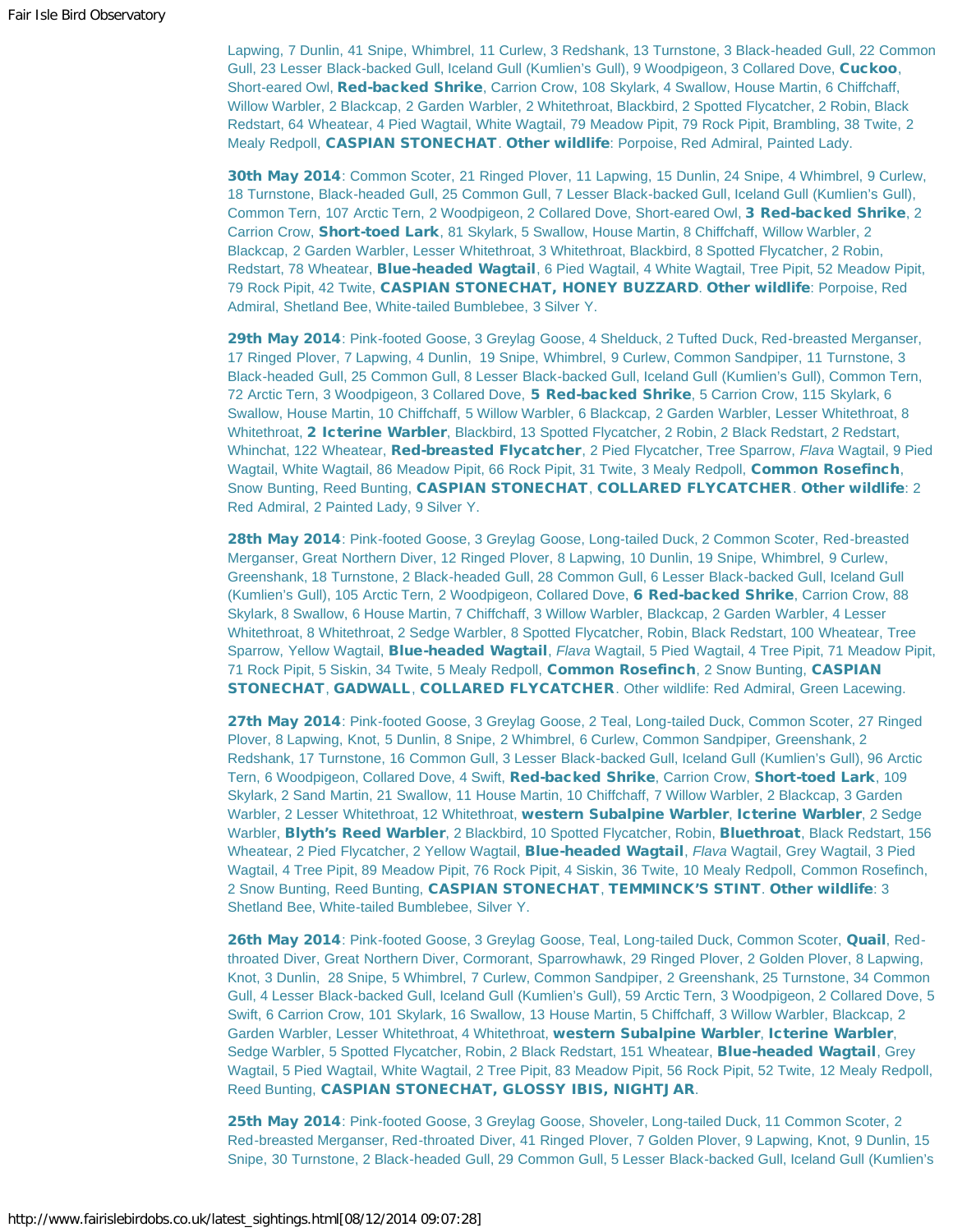Gull), 54 Arctic Tern, 6 Woodpigeon, Collared Dove, Cuckoo, 5 Swift, Red-backed Shrike, 11 Carrion Crow, 84 Skylark, 21 Swallow, 13 House Martin, 11 Chiffchaff, 4 Willow Warbler, 3 Blackcap, 4 Lesser Whitethroat, 4 Whitethroat, western Subalpine Warbler, 2 Sedge Warbler, 8 Spotted Flycatcher, Robin, Bluethroat, Black Redstart, 199 Wheatear, 2 Pied Flycatcher, Grey Wagtail, 5 Pied Wagtail, White Wagtail, 2 Tree Pipit, 87 Meadow Pipit, 70 Rock Pipit, Siskin, 23 Twite, Lesser Redpoll, 9 Mealy Redpoll, Common Rosefinch, 3 Snow Bunting, Reed Bunting, CASPIAN STONECHAT. Other wildlife: 2 Red Admiral, Shetland Bee, Vine Weevil.

24th May 2014: Pink-footed Goose, 3 Greylag Goose, Shoveler, Long-tailed Duck, Common Scoter, 5 Redthroated Diver, 2 Storm Petrel, Cormorant, 103 Ringed Plover, 4 Golden Plover, 10 Lapwing, Sanderling, 2 Purple Sandpiper, 41 Dunlin, 21 Snipe, 6 Whimbrel, 9 Curlew, 2 Redshank, 20 Turnstone, 2 Black-headed Gull, 31 Common Gull, 2 Lesser Black-backed Gull, Iceland Gull (Kumlien's Gull), 95 Arctic Tern, 5 Woodpigeon, Swift, 4 Carrion Crow, 4 Sand Martin, 23 Swallow, 10 House Martin, 5 Chiffchaff, 9 Willow Warbler, 4 Blackcap, Garden Warbler, 2 Lesser Whitethroat, 5 Whitethroat, western Subalpine Warbler, 3 Sedge Warbler, 8 Spotted Flycatcher, Robin, **Bluethroat**, 2 Black Redstart, Pied Flycatcher, Dunnock, 9 Pied Wagtail, 2 White Wagtail, 2 Tree Pipit, Brambling, 2 Siskin, 45 Twite, Lesser Redpoll, 11 Mealy Redpoll, Common Rosefinch, 3 Snow Bunting, CASPIAN STONECHAT. Other wildlife: White-tailed Bumblebee.

23rd May 2014: Pink-footed Goose, 3 Greylag Goose, Shoveler, Red-throated Diver, Cormorant, 90 Ringed Plover, Golden Plover, 8 Lapwing, Sanderling, Purple Sandpiper, 52 Dunlin, 24 Snipe, 6 Whimbrel, 8 Curlew, Common Sandpiper, Redshank, 36 Turnstone, 2 Black-headed Gull, 33 Common Gull, 14 Lesser Black-backed Gull, Iceland Gull (Kumlien's Gull), 84 Arctic Tern, 5 Woodpigeon, Swift, 2 Carrion Crow, 87 Skylark, 11 Swallow, 6 House Martin, 5 Chiffchaff, 2 Willow Warbler, 2 Blackcap, Lesser Whitethroat, 3 Whitethroat, western Subalpine Warbler, Sedge Warbler, 4 Spotted Flycatcher, Robin, 2 Bluethroat, Black Redstart, 171 Wheatear, 7 Pied Wagtail, 2 White Wagtail, 2 Tree Pipit, 109 Meadow Pipit, 68 Rock Pipit, 2 Siskin, 36 Twite, Lesser Redpoll, 8 Mealy Redpoll, Common Rosefinch, Snow Bunting, Reed Bunting, CASPIAN STONECHAT. Other wildlife: Red Admiral.

22nd May 2014: Pink-footed Goose, 4 Greylag Goose, Wigeon, Tufted Duck, 4 Red-throated Diver, Kestrel, Peregrine, 143 Oystercatcher, 82 Ringed Plover, 5 Golden Plover, 8 Lapwing, Sanderling, 2 Purple Sandpiper, 16 Snipe, 5 Whimbrel, 12 Curlew, Common Sandpiper, 22 Turnstone, 5 Black-headed Gull, 16 Common Gull, 9 Lesser Black-backed Gull, Iceland Gull (Kumlien's Gull), 36 Arctic Tern, Woodpigeon, 3 Carrion Crow, 66 Skylark, 2 Sand Martin, 27 Swallow, 3 House Martin, 5 Chiffchaff, Willow Warbler, 2 Blackcap, Lesser Whitethroat, 7 Whitethroat, Western Subalpine Warbler (female), 3 Sedge Warbler, 5 Spotted Flycatcher, Robin, 2 Bluethroat, Black Redstart, 148 Wheatear, Pied Flycatcher, 7 Pied Wagtail, 3 White Wagtail, Tree Pipit, 90 Meadow Pipit, 47 Rock Pipit, 3 Siskin, 40 Twite, 8 Mealy Redpoll, Common Rosefinch, Snow Bunting, Reed Bunting, CASPIAN STONECHAT, CALANDRA LARK.

21st May 2014: Greylag Goose, Canada Goose, 2 Red-breasted Merganser, Sparrowhawk, Kestrel, Merlin, 86 Ringed Plover, 4 Golden Plover, 5 Sanderling, 24 Purple Sandpiper, 45 Dunlin, 8 Whimbrel, Common Sandpiper, Wood Sandpiper, 44 Turnstone, 7 Black-headed Gull, 30 Common Gull, 16 Lesser Black-backed Gull, Iceland Gull (Kumlien's Gull), 5 Woodpigeon, Collared Dove, 4 Swift, 32 Carrion Crow, 24 Swallow, 11 House Martin, 5 Chiffchaff, 5 Willow Warbler, 4 Blackcap, Lesser Whitethroat, 6 Whitethroat, 2 Western Subalpine Warbler (male and female), Sedge Warbler, Blackbird, 5 Spotted Flycatcher, Robin, Bluethroat, 2 Black Redstart, Redstart, White Wagtail, 2 Tree Pipit, 3 Siskin, 2 Mealy Redpoll, Common Rosefinch, Reed Bunting, CASPIAN STONECHAT.

20th May 2014: Greylag Goose, Tufted Duck, Common Scoter, Red-breasted Merganser, Red-throated Diver, Kestrel, 17 Ringed Plover, 4 Golden Plover, Sanderling, 2 Purple Sandpiper, 29 Dunlin, 11 Whimbrel, Wood Sandpiper, 12 Turnstone, 3 Black-headed Gull, 3 Woodpigeon, 2 Collared Dove, Cuckoo, 32 Carrion Crow, Sand Martin, 27 Swallow, 8 House Martin, 6 Chiffchaff, 5 Willow Warbler, 2 Blackcap, 2 Garden Warbler, Lesser Whitethroat, 5 Whitethroat, Western Subalpine Warbler (female), 2 Spotted Flycatcher, Robin, Black Redstart, 4 White Wagtail, 6 Tree Pipit, Brambling, 3 Siskin, 3 Mealy Redpoll, 2 Reed Bunting, CASPIAN STONECHAT. Other wildlife: White-shouldered House moth.

19th May 2014: 3 Greylag Goose, Barnacle Goose, Sparrowhawk, Osprey, 2 Kestrel, Merlin, 119 Oystercatcher, 16 Ringed Plover, 8 Golden Plover, 8 Lapwing, Sanderling, 8 Purple Sandpiper, 40 Dunlin, 30 Snipe, 3 Whimbrel, 13 Curlew, 2 Redshank, 24 Turnstone, 6 Black-headed Gull, 31 Common Gull, 17 Lesser Black-backed Gull, Iceland Gull (Kumlien's Gull), 51 Arctic Tern, 5 Woodpigeon, 2 Collared Dove, Red-backed Shrike, 30 Carrion Crow, Short-toed Lark, 100 Skylark, Sand Martin, 101 Swallow, 14 House Martin, 8 Chiffchaff, 4 Willow Warbler, 7 Blackcap, 2 Garden Warbler, 4 Lesser Whitethroat, 8 Whitethroat, 2 western Subalpine Warbler, 8 Sedge Warbler, Blackbird, 6 Spotted Flycatcher, Robin, Black Redstart, Redstart, Whinchat, 281 Wheatear, Dunnock, Yellow Wagtail, 2 *Flava* Wagtail, 10 Pied Wagtail, 10 White Wagtail, 7 Tree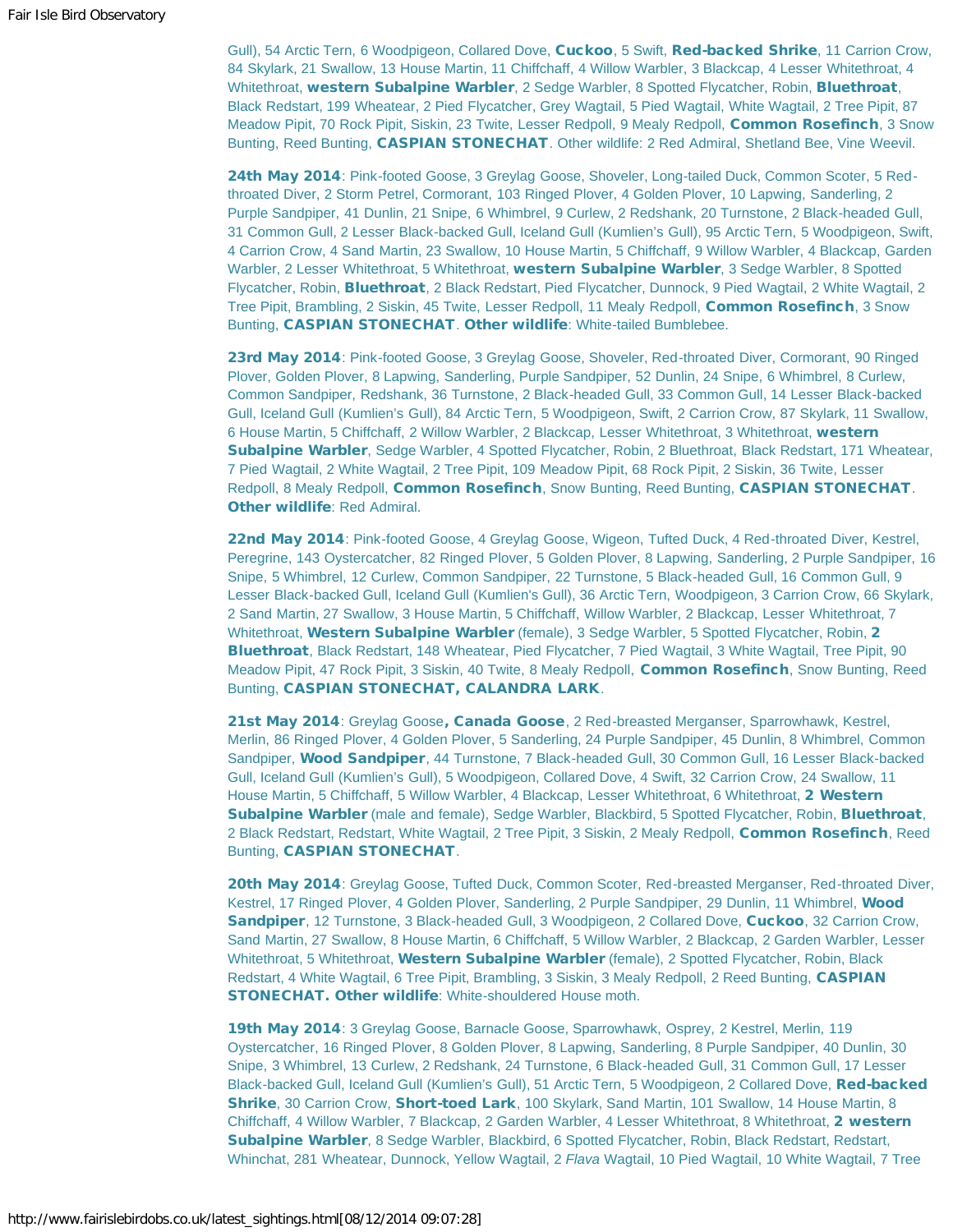Pipit, 119 Meadow Pipit, 73 Rock Pipit, Brambling, 2 Siskin, 48 Twite, 2 Mealy Redpoll, 2 Reed Bunting, CASPIAN STONECHAT. Other wildlife: Shetland Bee.

18th May 2014: 9 Greylag Goose, Barnacle Goose, Tufted Duck, Red-throated Diver, Sparrowhawk, Osprey, Kestrel, 151 Oystercatcher, 14 Ringed Plover, 2 Dotterel, 7 Golden Plover, 8 Lapwing, Knot, Sanderling, 29 Purple Sandpiper, 35 Dunlin, 15 Snipe, 2 Whimbrel, 9 Curlew, Redshank, 57 Turnstone, 12 Black-headed Gull, 20 Common Gull, 11 Lesser Black-backed Gull, Iceland Gull (Kumlien's Gull), Common Tern, 95 Arctic Tern, 4 Woodpigeon, 4 Collared Dove, 2 Cuckoo, 28 Carrion Crow, 99 Skylark, Sand Martin, 79 Willow Warbler, 12 House Martin, 7 Chiffchaff, 8 Willow Warbler, 5 Blackcap, 3 Lesser Whitethroat, 6 Whitethroat, Western Subalpine Warbler (female), 4 Sedge Warbler, Redwing, Spotted Flycatcher, Robin, Whinchat, 310 Wheatear, Dunnock, 10 Pied Wagtail, 4 White Wagtail, 5 Tree Pipit, 123 Meadow Pipit, 89 Rock Pipit, Brambling, Siskin, 37 Twite, 6 Mealy Redpoll, Yellowhammer, Reed Bunting, CASPIAN STONECHAT. Other wildlife: Buff-tailed Bumblebee.

17th May 2014: 9 Greylag Goose, Barnacle Goose, Kestrel, 184 Oystercatcher, 14 Ringed Plover, 8 Golden Plover, 7 Lapwing, 3 Sanderling, 12 Purple Sandpiper, 26 Dunlin, 15 Snipe, 4 Whimbrel, 6 Curlew, Common Sandpiper, 3 Redshank, 54 Turnstone, 6 Black-headed Gull, 22 Common Gull, 16 Lesser Black-backed Gull, 2 Iceland Gull (1 Kumlien's Gull), 138 Arctic Tern, 3 Woodpigeon, 2 Collared Dove, 2 Cuckoo, 22 Carrion Crow, 110 Skylark, 97 Swallow, 13 House Martin, 4 Chiffchaff, 3 Willow Warbler, 5 Blackcap, Garden Warbler, Lesser Whitethroat, 2 Whitethroat, Western Subalpine Warbler (female), 5 Sedge Warbler, Ring Ouzel, Redwing, Robin, 197 Wheatear, 2 Dunnock, 2 Yellow Wagtail, 8 Pied Wagtail, 4 White Wagtail, 2 Tree Pipit, 126 Meadow Pipit, 80 Rock Pipit, Brambling, Siskin, 29 Twite, 4 Mealy Redpoll, CASPIAN STONECHAT. Other wildlife: Shetland Bee

16th May 2014: 2 Pink-footed Goose, 9 Greylag Goose, Barnacle Goose, 4 Wigeon, Goosander, 167 Oystercatcher, 11 Ringed Plover, 7 Golden Plover, 8 Lapwing, 7 Purple Sandpiper, 15 Dunlin, 14 Snipe, Whimbrel, 8 Curlew, Redshank, 54 Turnstone, 7 Black-headed Gull, 5 Common Gull, 15 Lesser Black-backed Gull, Iceland Gull (Kumlien's Gull), Glaucous Gull, 75 Arctic Tern, 2 Woodpigeon, 30 Carrion Crow, 89 Skylark, 2 Sand Martin, 122 Swallow, 16 House Martin, 5 Chiffchaff, 6 Willow Warbler, 3 Blackcap, Lesser Whitethroat, 4 Whitethroat, 2 Western Subalpine Warbler (male and female), 2 Sedge Warbler, 3 Ring Ouzel, 3 Robin, Whinchat, 161 Wheatear, 2 Dunnock, Yellow Wagtail, 7 Pied Wagtail, 3 White Wagtail, 3 Tree Pipit, 81 Meadow Pipit, 62 Rock Pipit, Brambling, Goldfinch, 2 Siskin, 34 Twite, 4 Mealy Redpoll, Reed Bunting, CASPIAN STONECHAT, HERMIT THRUSH, GLOSSY IBIS.

15th May 2014: 2 Pink-footed Goose, 8 Greylag Goose, Barnacle Goose, 3 Wigeon, Red-breasted Merganser, Goosander, Kestrel, 174 Oystercatcher, 14 Ringed Plover, 5 Golden Plover, 7 Lapwing, Sanderling, 4 Purple Sandpiper, 16 Dunlin, 15 Snipe, 9 Curlew, Redshank, 45 Turnstone, 7 Black-headed Gull, 33 Common Gull, 9 Lesser Black-backed Gull, Iceland Gull, Glaucous Gull, 37 Arctic Tern, 3 Woodpigeon, Collared Dove, 3 Carrion Crow, 74 Skylark, 7 Swallow, 8 House Martin, 6 Chiffchaff, 6 Willow Warbler, 4 Blackcap, Lesser Whitethroat, Whitethroat, Western Subalpine Warbler, 2 Ring Ouzel, 2 Blackbird, Robin, 122 Wheatear, Dunnock, Grey Wagtail, 4 Pied Wagtail, 2 White Wagtail, 3 Tree Pipit, 99 Meadow Pipit, 52 Rock Pipit, Brambling, Siskin, 29 Twite, 10 Mealy Redpoll, Snow Bunting, Reed Bunting, CASPIAN STONECHAT.

14th May 2014: 2 Pink-footed Goose, 10 Greylag Goose, Barnacle Goose, 2 Wigeon, 2 Red-throated Diver, Sparrowhawk, Kestrel, 137 Oystercatcher, 8 Ringed Plover, 3 Golden Plover, 10 Lapwing, 5 Purple Sandpiper, Dunlin, 11 Snipe, 2 Whimbrel, 13 Curlew, Greenshank, 2 Redshank, 37 Turnstone, 6 Black-headed Gull, 28 Common Gull, 3 Lesser Black-backed Gull, 180 Arctic Tern, Woodpigeon, Jackdaw, 6 Carrion Crow, 99 Skylark, Sand Martin, 67 Swallow, 3 House Martin, 10 Chiffchaff, 2 Willow Warbler, 10 Blackcap, 4 Lesser Whitethroat, Whitethroat, Western Subalpine Warbler, Sedge Warbler, Blackbird, Fieldfare, Song Thrush, Redwing, 2 Robin, Whinchat, 180 Wheatear, 3 Dunnock, Grey Wagtail, 11 Pied Wagtail, 2 White Wagtail, 6 Tree Pipit, 127 Meadow Pipit, 91 Rock Pipit, Brambling, Goldfinch, Siskin, Linnet, 36 Twite,3 Mealy Redpoll, CASPIAN STONECHAT, HERMIT THRUSH. Other wildlife: 5 Shetland Bee.

13th May 2014: 2 Pink-footed Goose, 9 Greylag Goose, 2 Barnacle Goose, 2 Teal, Goosander, Red-throated Diver, Sparrowhawk, Kestrel, Peregrine, 132 Oystercatcher, 14 Ringed Plover, 2 Golden Plover, 6 Lapwing, 5 Purple Sandpiper, 4 Dunlin, 13 Snipe, 2 Whimbrel, 11 Curlew, Common Sandpiper, 3 Redshank, 39 Turnstone, 2 Black-headed Gull, 54 Common Gull, 12 Lesser Black-backed Gull, 109 Arctic Tern, 2 Woodpigeon, 2 Collared Dove, Wryneck, 2 Carrion Crow, 72 Skylark, 10 Swallow, House Martin, 6 Chiffchaff, 2 Willow Warbler, 4 Blackcap, 2 Lesser Whitethroat, Western Subalpine Warbler, 3 Sedge Warbler, Ring Ouzel, Blackbird, 2 Song Thrush, 2 Robin, Bluethroat, Whinchat, 114 Wheatear, Pied Flycatcher, Dunnock, Grey-headed Wagtail, Blue-headed Wagtail, *Flava* Wagtail, Grey Wagtail, 8 Pied Wagtail, 3 White Wagtail, 8 Tree Pipit, 108 Meadow Pipit, 44 Rock Pipit, 4 Brambling, Siskin, Linnet, 28 Twite, 7 Mealy Redpoll, Hawfinch, Snow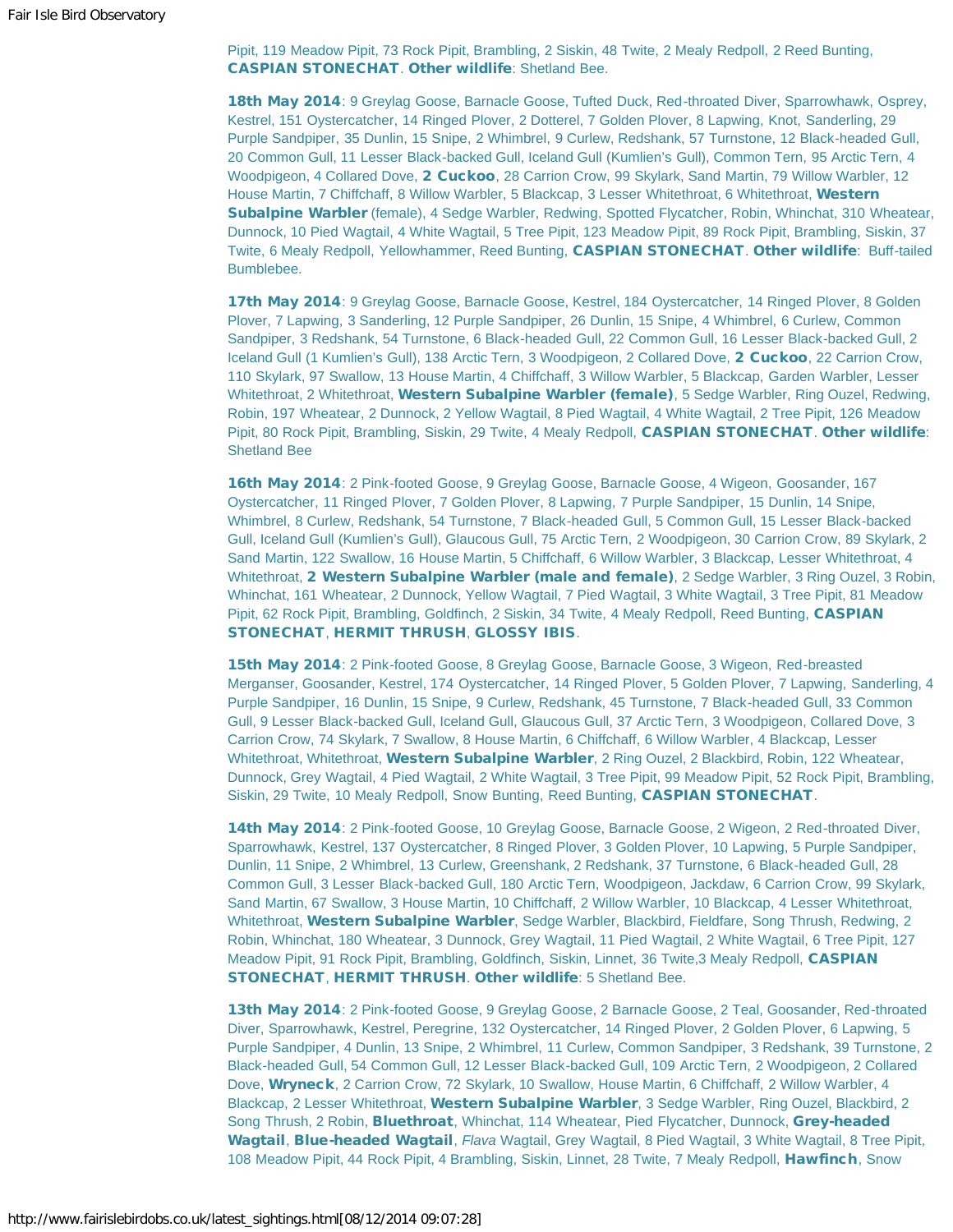Bunting, 2 Reed Bunting, CASPIAN STONECHAT, HERMIT THRUSH. Other wildlife: Small Tortoiseshell, Shetland Bee.

12th May 2014: 2 Pink-footed Goose, 7 Greylag Goose, 2 Teal, Goosander, Cormorant, Kestrel, 135 Oystercatcher, 12 Ringed Plover, Golden Plover, 8 Lapwing, Sanderling, 2 Purple Sandpiper, 2 Dunlin, 11 Snipe, Bar-tailed Godwit, Whimbrel, 8 Curlew, Common Sandpiper, 2 Redshank, 35 Turnstone, 4 Black-headed Gull, 30 Common Gull, 3 Lesser Black-backed Gull, Common Tern, 122 Arctic Tern, Woodpigeon, Collared Dove, Shorteared Owl, Wryneck, Carrion Crow, 93 Skylark, 24 Swallow, 5 Chiffchaff, 11 Willow Warbler, 5 Blackcap, 6 Lesser Whitethroat, 4 Whitethroat, Western Subalpine Warbler, 2 Sedge Warbler, 3 Ring Ouzel, Blackbird, 4 Robin, 3 Redstart, 2 Whinchat, 158 Wheatear, 2 Pied Flycatcher, 2 Dunnock, Grey-headed Wagtail, Blueheaded Wagtail, *Flava* Wagtail, 11 Pied Wagtail, 5 White Wagtail, 5 Tree Pipit, 97 Meadow Pipit, 67 Rock Pipit, Chaffinch, 5 Brambling, Siskin, 52 Twite, 4 Mealy Redpoll, Hawfinch, Snow Bunting, 4 Reed Bunting, CASPIAN STONECHAT.

11th May 2014: 8 Greylag Goose, 2 Teal, Goosander, Kestrel, Peregrine, 146 Oystercatcher, 11 Ringed Plover, Dotterel, Golden Plover, 10 Lapwing, Sanderling, 13 Purple Sandpiper, 14 Snipe, 2 Whimbrel, 8 Curlew, 2 Redshank, 11 Turnstone, 15 Common Gull, 5 Lesser Black-backed Gull, Iceland Gull (Kumlien's Gull), 53 Arctic Tern, Woodpigeon, Short-eared Owl, Carrion Crow, Short-toed Lark, 87 Skylark, 20 Swallow, 6 House Martin, 8 Chiffchaff, 10 Willow Warbler, 6 Blackcap, 3 Lesser Whitethroat, 4 Whitethroat, 3 Sedge Warbler, 3 Blackbird, 2 Robin, 3 Redstart, Whinchat, 111 Wheatear, Pied Flycatcher, 2 Dunnock, Grey-headed Wagtail, Blue-headed Wagtail, 6 Pied Wagtail, White Wagtail, 12 Tree Pipit, 108 Meadow Pipit, 57 Rock Pipit, Chaffinch, 3 Brambling, 2 Linnet, 35 Twite, 6 Mealy Redpoll, Hawfinch, 2 Snow Bunting, 3 Reed Bunting, CASPIAN STONECHAT. Other wildlife: Red Admiral.

10th May 2014: 8 Greylag Goose, 2 Teal, Goosander, Peregrine, 133 Oystercatcher, 18 Ringed Plover, 9 Golden Plover, 5 Lapwing, 13 Purple Sandpiper, 4 Dunlin, Jack Snipe, 18 Snipe, 2 Whimbrel, 10 Curlew, 4 Redshank, 37 Turnstone, 8 Black-headed Gull, 20 Common Gull, 6 Lesser Black-backed Gull, 97 Arctic Tern, 3 Woodpigeon, Cuckoo, Carrion Crow, 85 Skylark, 2 Sand Martin, 21 Swallow, 10 House Martin, 4 Chiffchaff, 7 Willow Warbler, 15 Blackcap, 1 Garden Warbler, 6 Lesser Whitethroat, 2 Whitethroat, 4 Sedge Warbler, Reed Warbler, 3 Blackbird, 4 Robin, Redstart, Whinchat, 142 Wheatear, 5 Pied Flycatcher, Flava Wagtail, 15 Pied Wagtail, White Wagtail, 7 Tree Pipit, 109 Meadow Pipit, 44 Rock Pipit, Chaffinch, 3 Brambling, 2 Linnet, 30 Twite, 7 Mealy Redpoll, 6 Snow Bunting, 3 Reed Bunting, CASPIAN STONECHAT.

9th May 2014: 8 Greylag Goose, Goosander, 2 Kestrel, Merlin, 115 Oystercatcher (first eggs), 18 Ringed Plover, 10 Golden Plover, 8 Lapwing, Sanderling, 4 Purple Sandpiper, 3 Dunlin, 18 Snipe (first eggs), Black-tailed Godwit, 2 Whimbrel, 11 Curlew, 4 Redshank, 36 Turnstone, Arctic Skua, Great Skua, 5 Black-headed Gull, 16 Common Gull, 10 Lesser Black-backed Gull, Puffin, 31 Arctic Tern, 6 Woodpigeon, Collared Dove, Wryneck, Rook, Short-toed Lark, 82 Skylark, 11 Swallow, 4 House Martin, 14 Chiffchaff, 19 Willow Warbler, 20 Blackcap, 11 Lesser Whitethroat, 3 Whitethroat, Western Subalpine Warbler (male), Grasshopper Warbler, 3 Sedge Warbler, Ring Ouzel, 6 Blackbird, Fieldfare, Spotted Flycatcher, 6 Robin, Red-spotted Bluethroat (male), 6 Redstart, Whinchat, 154 Wheatear, 3 Pied Flycatcher, Tree Sparrow, Grey-headed Wagtail, Flava Wagtail, 11 Pied Wagtail, 3 White Wagtail, 6 Tree Pipit, 114 Meadow Pipit, 89 Rock Pipit, Chaffinch, 5 Brambling, Linnet, 52 Twite, 8 Mealy Redpoll, 10 Snow Bunting, Little Bunting, 4 Reed Bunting, CASPIAN STONECHAT.

8th May 2014: 8 Greylag Goose, Goosander, Red-throated Diver, Sparrowhawk, Kestrel, Merlin, 114 Oystercatcher, 11 Ringed Plover, 10 Golden Plover, 8 Lapwing, Sanderling, 17 Purple Sandpiper, 5 Dunlin, 19 Snipe, 2 Black-tailed Godwit, Bar-tailed Godwit, Whimbrel, 11 Curlew, 7 Redshank, 58 Turnstone, 15 Arctic Skua, Great Skua, 14 Common Gull, 8 Lesser Black-backed Gull, Iceland Gull (Kumlien's Gull), Puffin, 59 Arctic Tern, 6 Woodpigeon, 2 Collared Dove, Wryneck, 111 Skylark, Sand Martin, 43 Swallow, 2 House Martin, 14 Chiffchaff, 6 Willow Warbler, 15 Blackcap, 2 Lesser Whitethroat, 2 Whitethroat, Eastern Subalpine Warbler (male), Western Subalpine Warbler (male), Sedge Warbler, 3 Ring Ouzel, Blackbird, 6 Robin, 2 Redstart, Whinchat, 205 Wheatear, Tree Sparrow, 11 Pied Wagtail, 2 White Wagtail, 5 Tree Pipit, 111 Meadow Pipit, 64 Rock Pipit, Chaffinch, 5 Brambling, 2 Linnet, 40 Twite, 2 Mealy Redpoll, 9 Snow Bunting, 2 Reed Bunting, CASPIAN STONECHAT.

7th May 2014: 5 Pink-footed Goose, 12 Greylag Goose, Tufted Duck, Goosander, Great Northern Diver, Sparrowhawk, Kestrel, Corncrake, Moorhen, 121 Oystercatcher, 11 Ringed Plover, 4 Golden Plover, 4 Lapwing, 2 Sanderling, 14 Purple Sandpiper, 11 Dunlin, 26 Snipe, Bar-tailed Godwit, Whimbrel, 8 Curlew, Common Sandpiper, Wood Sandpiper, 2 Redshank, 41 Turnstone, 14 Arctic Skua, Great Skua, 6 Black-headed Gull, 22 Common Gull, 5 Lesser Black-backed Gull, Iceland Gull (Kumlien's Gull), Puffin, 30 Woodpigeon, 3 Collared Dove, Short-eared Owl, Wryneck, 76 Skylark, Sand Martin, 63 Swallow, 2 House Martin, 11 Chiffchaff,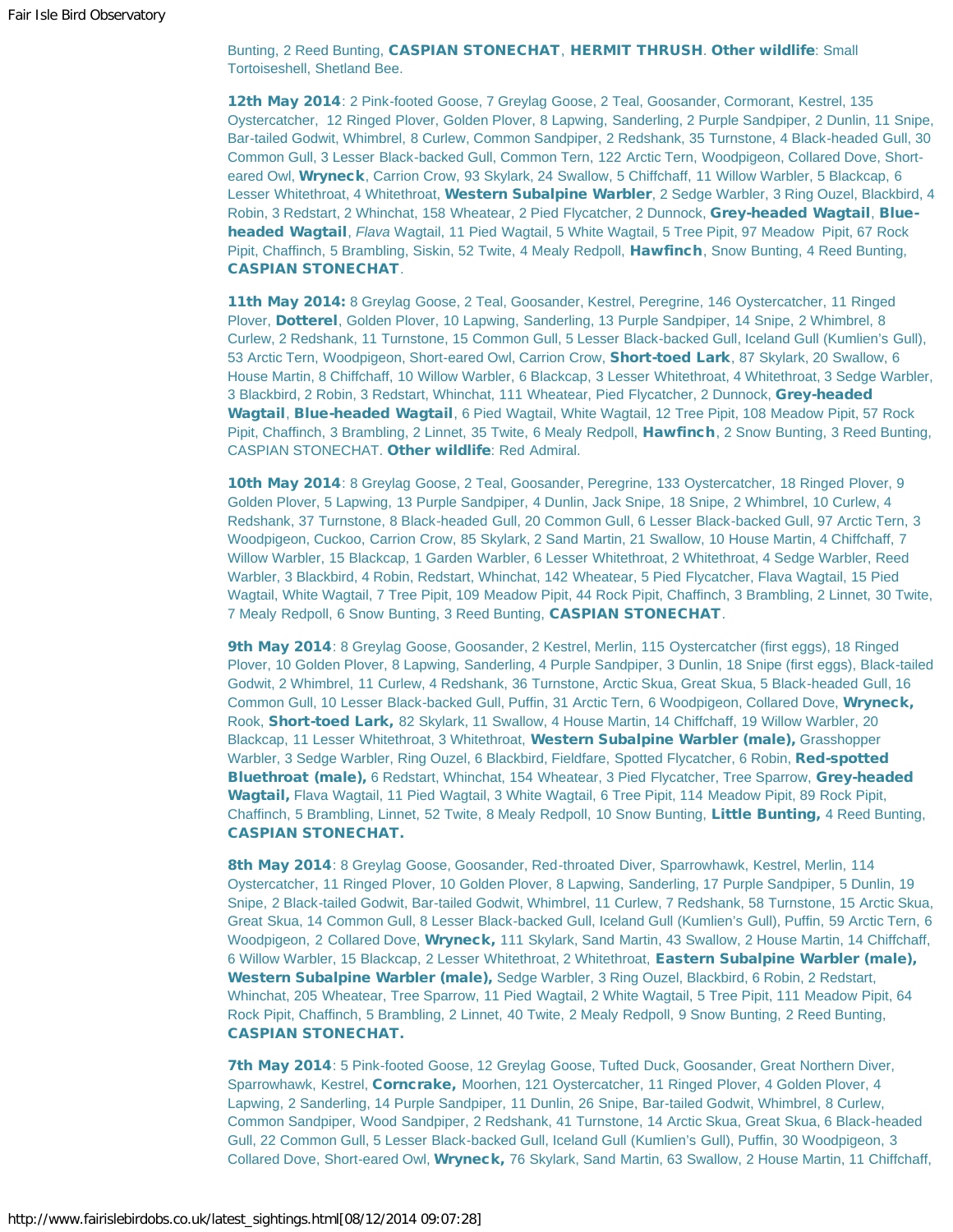3 Willow Warbler, 10 Blackcap, Garden Warbler, 4 Lesser Whitethroat, 2 Whitethroat, Western Subalpine Warbler (male), 4 Sedge Warbler, 8 Ring Ouzel, 2 Blackbird, 2 Song Thrush, 7 Robin, 169 Wheatear, Pied Flycatcher, Dunnock, 5 Tree Sparrow, 5 Pied Wagtail, 11 White Wagtail, 6 Tree Pipit, 125 Meadow Pipit, 56 Rock Pipit, Chaffinch, 10 Brambling, Goldfinch, 3 Linnet, 42 Twite, 2 Mealy Redpoll, 19 Snow Bunting, 4 Reed Bunting, CASPIAN STONECHAT.

6th May 2014: Greylag Goose, Tufted Duck, Cormorant, Sparrowhawk, Kestrel, Peregrine, Moorhen, Oystercatcher, Ringed Plover, Dotterel, 4 Golden Plover, Lapwing, 2 Sanderling, 6 Purple Sandpiper, 28 Dunlin, Snipe, Black-tailed Godwit, 4 Whimbrel, Curlew, Common Sandpiper, Redshank, Turnstone, 15 Arctic Skua, Great Skua, Black-headed Gull, Common Gull, Lesser Black-backed Gull, Iceland Gull (Kumlien's Gull), Puffin, Wryneck, 23 Carrion Crow, Short-toed Lark, Skylark, 3 Sand Martin, 12 Swallow, 5 House Martin, 8 Chiffchaff, 3 Willow Warbler, Blackcap, 2 Lesser Whitethroat, Whitethroat, Western Subalpine Warbler (male), 2 Sedge Warbler, Waxwing, 6 Blackbird, Song Thrush, Redwing, Robin, Black Redstart, 3 Redstart, Wheatear, 3 Tree Sparrow, Grey Wagtail, Pied Wagtail, White Wagtail, 5 Tree Pipit, Meadow Pipit, Rock Pipit, Chaffinch, 8 Brambling, Goldfinch, Linnet, Twite, 2 Mealy Redpoll, Snow Bunting, 2 Reed Bunting, CASPIAN STONECHAT.

5th May 2014: 8 Greylag Goose, Tufted Duck, Long-tailed Duck, Grey Heron, Kestrel, Moorhen, 119 Oystercatcher, 8 Ringed Plover, Golden Plover, 4 Lapwing, Sanderling, 17 Purple Sandpiper, 19 Dunlin, 19 Snipe, 2 Black-tailed Godwit, 4 Whimbrel, 4 Curlew, 2 Common Sandpiper, 5 Redshank, 59 Turnstone, 17 Arctic Skua, Great Skua, 2 Black-headed Gull, 17 Common Gull, 11 Lesser Black-backed Gull, Puffin, 4 Woodpigeon, Wryneck, 16 Carrion Crow, Short-toed Lark, 97 Skylark, 18 Swallow, 9 Chiffchaff, 13 Willow Warbler, 10 Blackcap, 2 Lesser Whitethroat, Whitethroat, Western Subalpine Warbler (male), Sedge Warbler, Waxwing, 10 Ring Ouzel, 9 Blackbird, Fieldfare, 3 Song Thrush, 11 Robin, Black Redstart, 3 Redstart, 130 Wheatear, 4 Dunnock, 3 Tree Sparrow, Flava Wagtail, 6 Pied Wagtail, 12 White Wagtail, 4 Tree Pipit, 141 Meadow Pipit, 49 Rock Pipit, Chaffinch, 14 Brambling, 2 Goldfinch, Linnet, 39 Twite, 2 Mealy Redpoll, 16 Snow Bunting, 5 Reed Bunting, CASPIAN STONECHAT.

4th May 2014: Greylag Goose, Tufted Duck, Goldeneye, Grey Heron, Peregrine, Moorhen, Oystercatcher, Ringed Plover, 7 Golden Plover, Lapwing, Sanderling, Purple Sandpiper, Dunlin, Snipe, Whimbrel, Curlew, Redshank, Turnstone, 2 Arctic Skua, Great Skua (first egg), 2 Black-headed Gull, Common Gull, Lesser Blackbacked Gull, Puffin, Woodpigeon, Wryneck, Short-toed Lark, Skylark, 3 Swallow, Chiffchaff, 4 Willow Warbler, 4 Blackcap, 2 Lesser Whitethroat, Whitethroat, Western Subalpine Warbler (male), Waxwing, Ring Ouzel, Blackbird, Fieldfare, Song Thrush, Redwing, Robin, Redstart, Wheatear, 3 Dunnock, Tree Sparrow, Pied Wagtail, 3 White Wagtail, 4 Tree Pipit, Meadow Pipit, Rock Pipit, Chaffinch, 17 Brambling, Goldfinch, Linnet, Twite, Mealy Redpoll, Reed Bunting, CASPIAN STONECHAT.

3rd May 2014: 20 Greylag Goose, Teal, Tufted Duck, 95 Eider, Shag (first eggs), Grey Heron, Kestrel, Peregrine, 115 Oystercatcher, 15 Ringed Plover, 5 Golden Plover, 5 Lapwing, 5 Purple Sandpiper, Dunlin, 20 Snipe, 2 Black-tailed Godwit, 3 Whimbrel, 15 Curlew, Common Sandpiper, 3 Redshank, 12 Turnstone, 5 Arctic Skua, Great Skua, 32 Black-headed Gull, 36 Common Gull, 9 Lesser Black-backed Gull, Puffin, 171 Black-Guillemot, 4 Woodpigeon, Short-eared Owl, 2 Wryneck, 2 Jackdaw, 3 Rook, 21 Carrion Crow, Goldcrest, Short-toed Lark, 127 Skylark, Sand Martin, 45 Swallow, Wood Warbler, 18 Chiffchaff, 6 Willow Warbler, 9 Blackcap, 2 Lesser Whitethroat, Whitethroat, Western Subalpine Warbler (male), Grasshopper Warbler, Waxwing, 8 Ring Ouzel, 3 Blackbird, 3 Fieldfare, 7 Song Thrush, Redwing, 18 Robin, Black Redstart, 3 Redstart, Whinchat, 269 Wheatear, 2 Pied Flycatcher, 5 Dunnock, 3 Tree Sparrow, Flava Wagtail, 9 Pied Wagtail, 9 White Wagtail, 5 Tree Pipit, 162 Meadow Pipit, 113 Rock Pipit, Chaffinch, 24 Brambling, Goldfinch, 2 Linnet, 56 Twite, 4 Mealy Redpoll, 15 Snow Bunting, 7 Reed Bunting, CASPIAN STONECHAT.

2nd May 2014: 26 Greylag Goose, Teal, Tufted Duck, Goldeneye, Grey Heron, 2 Kestrel, Peregrine, Moorhen, 123 Oystercatcher, 12 Ringed Plover, 5 Golden Plover, 10 Lapwing, Dunlin, 26 Snipe, 2 Black-tailed Godwit, Whimbrel, 11 Curlew, Common Sandpiper, 5 Redshank, 40 Turnstone, Arctic Skua, Great Skua, 9 Black-headed Gull, 61 Common Gull, 5 Lesser Black-backed Gull, Puffin, Iceland Gull (Kumlien's Gull), Razorbill(first egg), 2 Woodpigeon, 3 Collared Dove, 3 Wryneck, Rook, 2 Short-toed Lark, 120 Skylark, Sand Martin, 14 Swallow, 20 Chiffchaff, 5 Willow Warbler, 14 Blackcap, Lesser Whitethroat, Whitethroat, Grasshopper Warbler, Waxwing, 12 Ring Ouzel, 7 Blackbird, Fieldfare, 9 Song Thrush, 3 Redwing, 24 Robin, Black Redstart, 3 Redstart, 2 Whinchat, 230 Wheatear, 2 Pied Flycatcher, 2 Dunnock, 12 Pied Wagtail, 13 White Wagtail, 7 Tree Pipit, 206 Meadow Pipit, 77 Rock Pipit, Chaffinch, 34 Brambling, Goldfinch, 3 Siskin, Linnet, 38 Twite, 7 Mealy Redpoll, 15 Snow Bunting, 7 Reed Bunting, CRETZSCHMAR'S BUNTING, CASPIAN STONECHAT.

1st May 2014: 28 Greylag Goose, 18 Barnacle Goose, 3 Wigeon, Teal, Tufted Duck, Red-breasted Merganser, Grey Heron, Sparrowhawk, 3 Kestrel, Peregrine, 102 Oystercatcher, 14 Ringed Plover, 4 Golden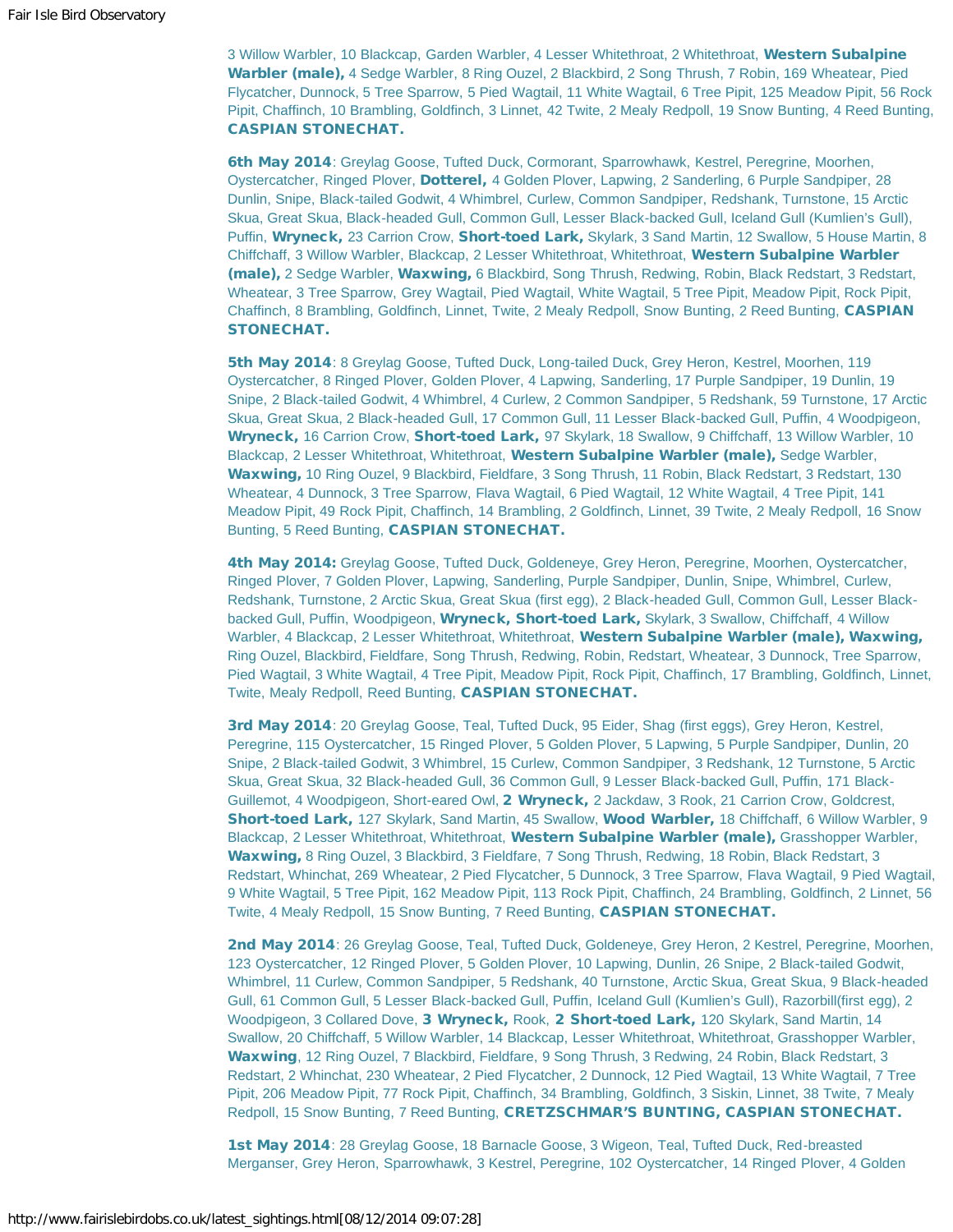Plover, 5 Lapwing, 2 Purple Sandpiper, Dunlin, 16 Snipe, 3 Whimbrel, 10 Curlew, Green Sandpiper, 5 Redshank, 46 Turnstone, 2 Arctic Skua, Great Skua, 6 Black-headed Gull, 19 Common Gull, 12 Lesser Black-backed Gull, Puffin, Iceland Gull (Kumlien's Gull), Woodpigeon, Collared Dove, Short-eared Owl, 3 Wryneck, Great Grey Shrike, Rook, Short-toed Lark, 139 Skylark, 10 Swallow, 9 Chiffchaff, 10 Willow Warbler, 12 Blackcap, 2 Lesser Whitethroat, Whitethroat, Grasshopper Warbler, Sedge Warbler, 13 Ring Ouzel, 5 Blackbird, 21 Fieldfare, 11 Song Thrush, Redwing, 16 Robin, Red-spotted Bluethroat, 2 Black Redstart, 8 Redstart, 2 Whinchat, 214 Wheatear, Red-breasted Flycatcher, 2 Pied Flycatcher, 4 Dunnock, Tree Sparrow, 2 Blue-headed Wagtail, Flava Wagtail, 2 Grey Wagtail, 10 Pied Wagtail, 13 White Wagtail, Richard's Pipit, 18 Tree Pipit, 236 Meadow Pipit, 49 Rock Pipit, Chaffinch, 36 Brambling, 5 Siskin, Linnet, 27 Twite, Lesser Redpoll, 2 Mealy Redpoll, 12 Snow Bunting, 12 Reed Bunting, CRETZSCHMAR'S BUNTING, CASPIAN STONECHAT.

30th April 2014: 35 Greylag Goose, 3 Wigeon, Teal, 2 Tufted Duck, Red-breasted Merganser, Goosander, 'Blue' Fulmar, Grey Heron, Sparrowhawk, Kestrel, 3 Peregrine, 78 Oystercatcher, 14 Ringed Plover, 14 Golden Plover, 9 Lapwing, 4 Purple Sandpiper, Dunlin, Jack Snipe, 38 Snipe, 5 Whimbrel, 8 Curlew, 3 Common Sandpiper, 2 Green Sandpiper, Greenshank, 6 Redshank, 29 Turnstone, Great Skua, 8 Black-headed Gull, 19 Common Gull, 4 Lesser Black-backed Gull, Puffin, Iceland Gull (Kumlien's Gull), Woodpigeon, 3 Collared Dove, 2 Wryneck, Great Grey Shrike, Rook, Short-toed Lark, 124 Skylark, 2 Swallow, 15 Chiffchaff, 11 Willow Warbler, 13 Blackcap, 4 Lesser Whitethroat, Whitethroat, Grasshopper Warbler, Sedge Warbler, 8 Ring Ouzel, 8 Blackbird, 23 Fieldfare, 13 Song Thrush, Redwing, 18 Robin, Red-spotted Bluethroat, Black Redstart, 6 Redstart, 4 Whinchat, 225 Wheatear, Red-breasted Flycatcher, 3 Pied Flycatcher, 5 Dunnock, Tree Sparrow, 2 Blue-headed Wagtail, Flava Wagtail, Grey Wagtail, 10 Pied Wagtail, 7 White Wagtail, 11 Tree Pipit, 256 Meadow Pipit, 58 Rock Pipit, 2 Chaffinch, 36 Brambling, 4 Siskin, 3 Linnet, 44 Twite, 5 Mealy Redpoll, 22 Snow Bunting, 18 Reed Bunting, CRETZSCHMAR'S BUNTING, CASPIAN STONECHAT.

29th April 2014: 3 Pink-footed Goose, 22 Greylag Goose, 4 Wigeon, 10 Teal, 2 Tufted Duck, Red-breasted Merganser, Grey Heron, Sparrowhawk, Peregrine, 110 Oystercatcher, 15 Ringed Plover, 16 Golden Plover, 9 Lapwing, 35 Purple Sandpiper, 5 Dunlin, Jack Snipe, 20 Snipe, 4 Whimbrel, 4 Curlew, Common Sandpiper, Green Sandpiper, 10 Redshank, 37 Turnstone, Great Skua, 5 Black-headed Gull, 52 Common Gull, 5 Lesser Black-backed Gull, 2 Iceland Gull, Puffin, 5 Woodpigeon, 2 Collared Dove, Short-eared Owl, 4 Wryneck, Great Grey Shrike, Rook, Goldcrest, 2 Short-toed Lark, 136 Skylark, 2 Sand Martin, 7 Swallow, 16 Chiffchaff, 14 Willow Warbler, 15 Blackcap, 2 Lesser Whitethroat, Whitethroat, Sedge Warbler, 13 Ring Ouzel, 7 Blackbird, 9 Fieldfare, 12 Song Thrush, 4 Redwing, 26 Robin, 3 Black Redstart, 5 Redstart, 2 Whinchat, 175 Wheatear, 2 Pied Flycatcher, 2 Dunnock, Tree Sparrow, Blue-headed Wagtail, Flava Wagtail, 2 Grey Wagtail, 10 Pied Wagtail, 13 White Wagtail, 14 Tree Pipit, 182 Meadow Pipit, 49 Rock Pipit, Chaffinch, 58 Brambling, 4 Siskin, Linnet, 23 Twite, 3 Mealy Redpoll, 10 Snow Bunting, Little Bunting, 12 Reed Bunting, CRETZSCHMAR'S BUNTING, CASPIAN STONECHAT, MANDARIN.

28th April 2014: 34 Greylag Goose, 3 Wigeon, 7 Teal, 2 Tufted Duck, 2 Red-breasted Merganser, Hen Harrier, Sparrowhawk, 59 Oystercatcher, 10 Ringed Plover, 19 Golden Plover, 6 Lapwing, 11 Purple Sandpiper, Dunlin, Jack Snipe, 22 Snipe, 2 Whimbrel, 6 Curlew, Common Sandpiper, Green Sandpiper, 3 Redshank, 61 Turnstone, Great Skua, 4 Black-headed Gull, 39 Common Gull, 6 Lesser Black-backed Gull, Razorbill (first observed copulation), Puffin, 4 Woodpigeon, 2 Collared Dove, 5 Wryneck, Great Grey Shrike, 2 Shorttoed Lark, 102 Skylark, 6 Sand Martin, 36 Swallow, 2 House Martin, 21 Chiffchaff, 13 Willow Warbler, 27 Blackcap, 6 Lesser Whitethroat, Whitethroat, 2 Sedge Warbler, 6 Ring Ouzel, 4 Blackbird, 43 Fieldfare, 23 Song Thrush, Redwing, 19 Robin, Black Redstart, 9 Redstart, 2 Whinchat, 160 Wheatear, Red-breasted Flycatcher, Pied Flycatcher, 6 Dunnock, Tree Sparrow, Blue-headed Wagtail, Grey Wagtail, 13 Pied Wagtail, 15 White Wagtail, 5 Tree Pipit, 160 Meadow Pipit, 43 Rock Pipit, Chaffinch, 32 Brambling, Siskin, 2 Linnet, 40 Twite, 4 Mealy Redpoll, 5 Snow Bunting, 8 Reed Bunting, CRETZSCHMAR'S BUNTING, CASPIAN STONECHAT.

27th April 2014: 42 Greylag Goose, 7 Wigeon, 6 Teal, 2 Tufted Duck, 2 Grey Heron, Sparrowhawk, Kestrel, Peregrine, 95 Oystercatcher, 15 Ringed Plover, 38 Golden Plover, 6 Lapwing, 9 Purple Sandpiper, 2 Dunlin, 2 Jack Snipe, 38 Snipe, 7 Whimbrel, 15 Curlew, 3 Green Sandpiper, 9 Redshank, 59 Turnstone, Great Skua, 6 Black-headed Gull, 43 Common Gull, 9 Lesser Black-backed Gull, 2 Iceland Gull (inc. Kumlien's Gull), Puffin (first observed copulation), 7 Woodpigeon, 2 Collared Dove, 7 Wryneck, Great Grey Shrike, Rook, 3 Shorttoed Lark, 120 Skylark, 2 Sand Martin, 41 Swallow, 6 House Martin, 32 Chiffchaff, 33 Willow Warbler, 25 Blackcap, 3 Lesser Whitethroat, 2 Whitethroat, Eastern Subalpine Warbler, 3 Sedge Warbler, 13 Ring Ouzel, 4 Blackbird, 167 Fieldfare, 33 Song Thrush, 9 Redwing, Mistle Thrush, 28 Robin, 3 Black Redstart, 10 Redstart, Whinchat, 174 Wheatear, Red-breasted Flycatcher, 5 Pied Flycatcher, 6 Dunnock, Tree Sparrow, Blue-headed Wagtail, 16 Pied Wagtail, 22 White Wagtail, 27 Tree Pipit, 204 Meadow Pipit, 56 Rock Pipit, Chaffinch, 51 Brambling, 2 Linnet, 40 Twite, 8 Mealy Redpoll, Common Crossbill, 13 Snow Bunting, 12 Reed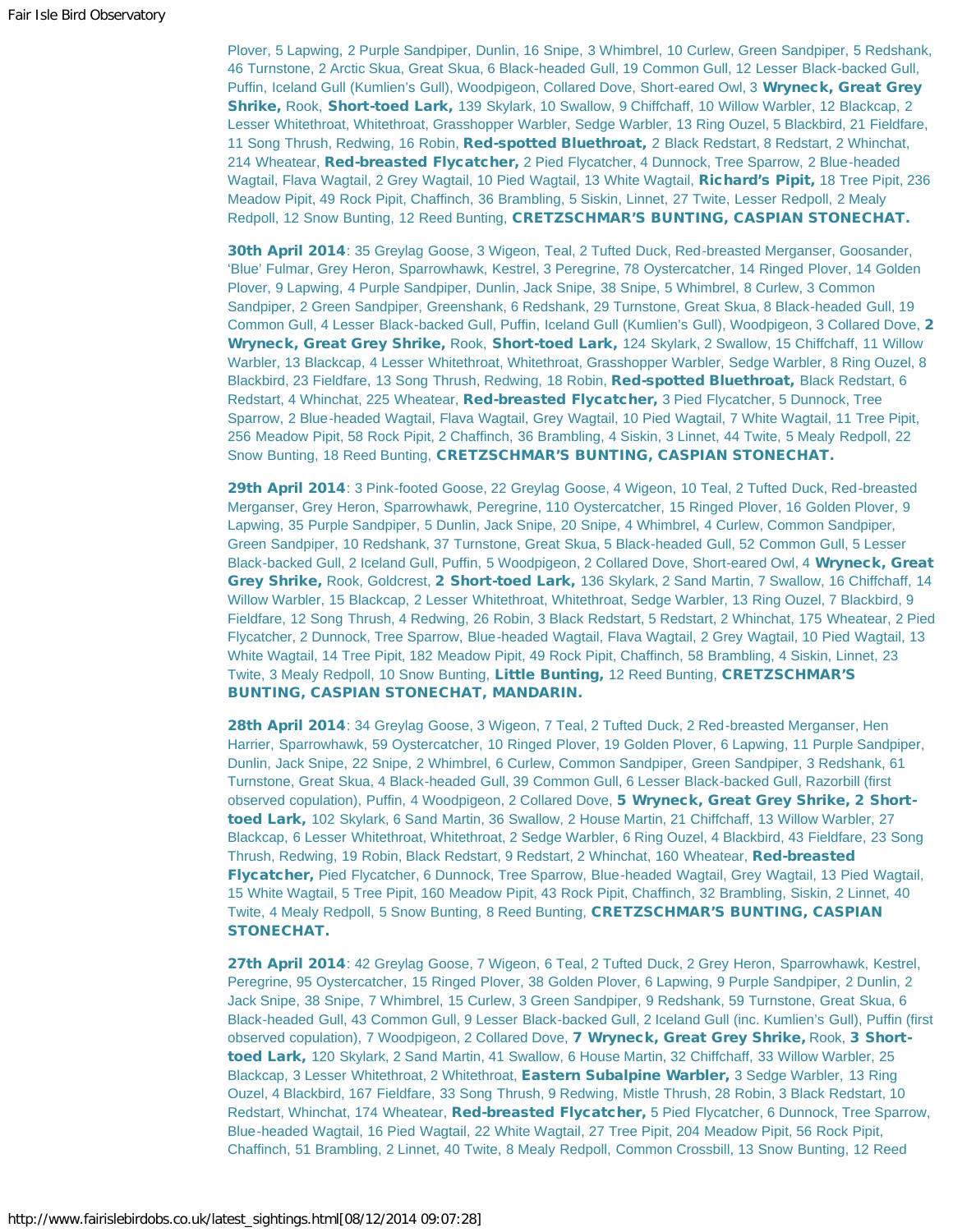#### Bunting, CRETZSCHMAR'S BUNTING, CASPIAN STONECHAT.

26th April 2014: 36 Greylag Goose, 3 Wigeon, 5 Teal, 2 Tufted Duck, 'Blue' Fulmar, Grey Heron, Kestrel, Peregrine, 96 Oystercatcher, 15 Ringed Plover, 64 Golden Plover, 3 Lapwing, 13 Purple Sandpiper, 3 Jack Snipe, 48 Snipe, 3 Whimbrel, 10 Curlew, Common Sandpiper, 2 Green Sandpiper, 14 Redshank, 63 Turnstone, 2 Arctic Skua, Great Skua, Black-headed Gull, 32 Common Gull, 8 Lesser Black-backed Gull, 2 Iceland Gull, Puffin, 7 Woodpigeon, 2 Wryneck, Great Grey Shrike, 159 Skylark, 11 Swallow, 2 House Martin, 12 Chiffchaff, 8 Willow Warbler, 6 Blackcap, Lesser Whitethroat, 2 Whitethroat, 12 Ring Ouzel, Blackbird, 165 Fieldfare, 26 Song Thrush, 17 Robin, 4 Redstart, 118 Wheatear, Pied Flycatcher, 5 Dunnock, 9 Pied Wagtail, 12 White Wagtail, 9 Tree Pipit, 162 Meadow Pipit, 47 Rock Pipit, 40 Brambling, Siskin, Linnet, 40 Twite, 4 Mealy Redpoll, Snow Bunting, 7 Reed Bunting, Gadwall.

25th April 2014: 37 Greylag Goose, 6 Wigeon, 15 Teal, 2 Tufted Duck, Goldeneye, Red-throated Diver, 2 Grey Heron, 2 Kestrel, Peregrine, 127 Oystercatcher, 14 Ringed Plover, 82 Golden Plover, 6 Lapwing, 14 Purple Sandpiper, 4 Dunlin, Jack Snipe, 64 Snipe, Black-tailed Godwit, 4 Whimbrel, 12 Curlew, Common Sandpiper, 13 Redshank, 63 Turnstone, 2 Arctic Skua, 12 Black-headed Gull, Great Skua, 95 Common Gull, 13 Lesser Blackbacked Gull, 2 Iceland Gull, Puffin, 9 Woodpigeon, Collared Dove, Short-eared Owl, 3 Wryneck, Great Grey Shrike, 2 Rook, 125 Skylark, 19 Swallow, 3 House Martin, 22 Chiffchaff, 17 Willow Warbler, 15 Blackcap, 3 Whitethroat, Eastern Subalpine Warbler, Sedge Warbler, 44 Ring Ouzel, 3 Blackbird, 321 Fieldfare, 57 Song Thrush, 9 Redwing, 30 Robin, 4 Black Redstart, 11 Redstart, Whinchat, 129 Wheatear, 3 Pied Flycatcher, 8 Dunnock, Blue-headed Wagtail, 6 Pied Wagtail, 25 White Wagtail, 7 Tree Pipit, 331 Meadow Pipit, 65 Rock Pipit, 285 Brambling, 2 Siskin, Linnet, 48 Twite, 10 Mealy Redpoll, 7 Common Crossbill, 2 Snow Bunting, 9 Reed Bunting, 2 Garganey.

24th April 2014: 52 Greylag Goose, 6 Wigeon, 5 Teal, 2 Tufted Duck, Goldeneye, 2 Kestrel, 110 Oystercatcher, 17 Ringed Plover, 27 Golden Plover, 4 Lapwing, 5 Purple Sandpiper, 5 Dunlin, 2 Jack Snipe, 17 Snipe, Black-tailed Godwit, 4 Whimbrel, 13 Curlew, 10 Redshank, 61 Turnstone, 4 Black-headed Gull, Great Skua, 18 Common Gull, 12 Lesser Black-backed Gull, 2 Iceland Gull (inc. Kumlien's Gull), Arctic Tern, Puffin, 9 Woodpigeon, Collared Dove, Great Grey Shrike, 153 Skylark, 9 Swallow, House Martin, 18 Chiffchaff, 10 Willow Warbler, 10 Blackcap, Grasshopper Warbler, 19 Ring Ouzel, 2 Blackbird, 28 Fieldfare, 24 Song Thrush, 4 Redwing, 18 Robin, 6 Redstart, Whinchat, 127 Wheatear, 6 Dunnock, Grey Wagtail, 14 Pied Wagtail, 7 White Wagtail, 245 Meadow Pipit, 81 Rock Pipit, 16 Brambling, 2 Siskin, Linnet, 49 Twite, 5 Mealy Redpoll, Hawfinch, 21 Snow Bunting, 10 Reed Bunting.

23<sup>rd</sup> April 2014: 44 Greylag Goose, 6 Wigeon, 6 Teal, Tufted Duck, Goldeneye, 2 Kestrel, 82 Oystercatcher, 13 Ringed Plover, 80 Golden Plover, 7 Lapwing, 13 Purple Sandpiper, 2 Dunlin, 43 Snipe, Black-tailed Godwit, 2 Whimbrel, 11 Curlew, 10 Redshank, 44 Turnstone, Black-headed Gull, Great Skua, 18 Common Gull, 13 Lesser Black-backed Gull, Iceland Gull, Puffin, 6 Woodpigeon, Collared Dove, 4 Wryneck, Great Grey Shrike, 2 Rook, 100 Skylark, 6 Swallow, 22 Chiffchaff, 4 Willow Warbler, 16 Blackcap, 14 Ring Ouzel, 4 Blackbird, 9 Fieldfare, 26 Song Thrush, 4 Redwing, 30 Robin, Black Redstart, Redstart, Whinchat, 87 Wheatear, 13 Dunnock, 12 Pied Wagtail, 6 White Wagtail, 2 Tree Pipit, 232 Meadow Pipit, 57 Rock Pipit, 11 Brambling, 2 Linnet, 33 Twite, 5 Mealy Redpoll, 6 Snow Bunting, 7 Reed Bunting.

22<sup>nd</sup> April 2014: 74 Greylag Goose, 2 Wigeon, 4 Teal, Tufted Duck, Goldeneye, Red-breasted Merganser, 2 Kestrel, Peregrine, 99 Oystercatcher, 14 Ringed Plover, 100 Golden Plover, 6 Lapwing, 13 Purple Sandpiper, Dunlin, 14 Snipe, Black-tailed Godwit, 2 Whimbrel, 10 Curlew, Common Sandpiper, 11 Redshank, 44 Turnstone, 2 Black-headed Gull, Great Skua, 21 Common Gull, 9 Lesser Black-backed Gull, 2 Iceland Gull (inc. Kumlien's Gull) Puffin, 11 Woodpigeon, Collared Dove, Short-eared Owl, Wryneck, 2 Rook, 157 Skylark, 5 Swallow, 13 Chiffchaff, 8 Willow Warbler, 3 Blackcap, 5 Ring Ouzel, 3 Blackbird, 6 Song Thrush, 4 Redwing, 18 Robin, 113 Wheatear, 6 Dunnock, 9 Pied Wagtail, 4 White Wagtail, Tree Pipit, 326 Meadow Pipit, 56 Rock Pipit, 12 Brambling, Siskin, Linnet, 38 Twite, Mealy Redpoll, 18 Snow Bunting, 6 Reed Bunting, Common Crane.

21<sup>st</sup> April 2014: 51 Greylag Goose, 2 Wigeon, 5 Teal, 2 Tufted Duck, 3 Goldeneye, Red-breasted Merganser, 117 Oystercatcher, 15 Ringed Plover, 106 Golden Plover, 4 Lapwing, 3 Purple Sandpiper, Dunlin, 13 Snipe, Black-tailed Godwit, 4 Whimbrel, 7 Curlew, 15 Redshank, 67 Turnstone, Black-headed Gull, Great Skua, 19 Common Gull, 9 Lesser Black-backed Gull, Puffin, Stock Dove, 11 Woodpigeon, 3 Collared Dove, 2 Rook, 114 Skylark, 8 Swallow, 16 Chiffchaff, 2 Willow Warbler, Blackcap, Blackbird, Fieldfare, 6 Redwing, 7 Robin, Black Redstart, Redstart, Stonechat, 112 Wheatear, 11 Dunnock, Grey Wagtail, 10 Pied Wagtail, 8 White Wagtail, Tree Pipit, 379 Meadow Pipit, 46 Rock Pipit, 1 Chaffinch, 7 Brambling, 2 Siskin, Linnet, 39 Twite, 1 Lesser Redpoll, 2 Mealy Redpoll, 5 Snow Bunting, 3 Reed Bunting.

20<sup>th</sup> April 2014: 45 Greylag Goose, 2 Wigeon, 5 Teal, 2 Red-breasted Merganser, Buzzard, 95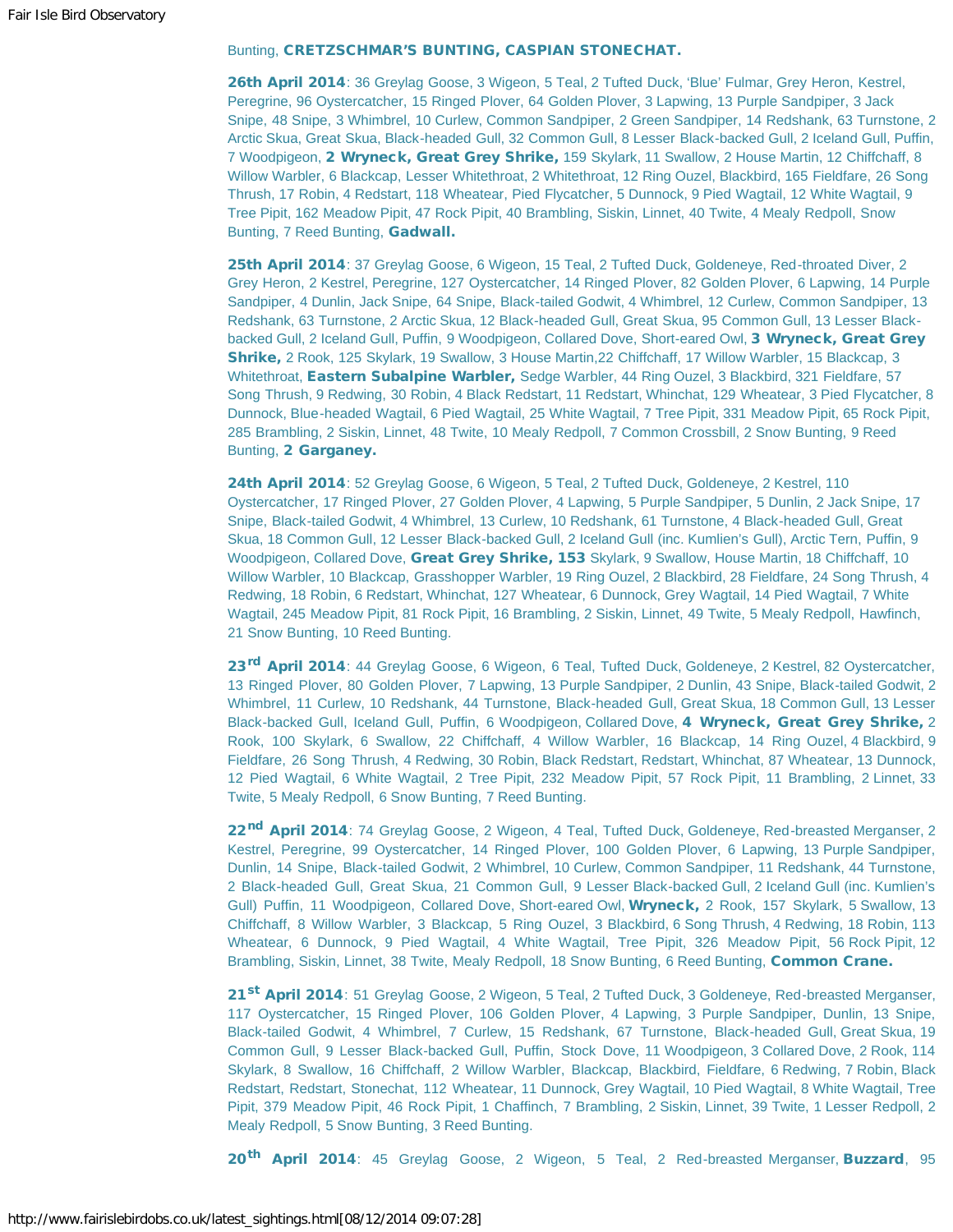Oystercatcher, 13 Ringed Plover, 66 Golden Plover, 6 Lapwing, 3 Purple Sandpiper, Jack Snipe, 19 Snipe, Black-tailed Godwit, Whimbrel, 13 Curlew, 13 Redshank, 85 Turnstone, 4 Black-headed Gull, Great Skua, 19 Common Gull, 15 Lesser Black-backed Gull, Puffin, 7 Woodpigeon, 2 Collared Dove, 5 Rook, 166 Skylark, 3 Sand Martin, 8 Swallow, 15 Chiffchaff, 5 Willow Warbler, Blackcap, 3 Blackbird, Fieldfare, 10 Redwing, 5 Robin, Redstart, 100 Wheatear, 9 Dunnock, 11 Pied Wagtail, 2 White Wagtail, 215 Meadow Pipit, 92 Rock Pipit, 2 Chaffinch, 2 Brambling, 3 Siskin, 2 Linnet, 50 Twite, 2 Lesser Redpoll, 2 Mealy Redpoll, 30 Snow Bunting, 3 Reed Bunting.

19<sup>th</sup> April 2014: 2 Pink-footed Goose, 82 Greylag Goose, 5 Teal, Water Rail, 65 Oystercatcher, 10 Ringed Plover, 36 Golden Plover, 8 Lapwing, 49 Snipe, Black-tailed Godwit, Whimbrel, 10 Curlew, Greenshank, 28 Redshank, 82 Turnstone, Great Skua, 16 Common Gull, 11 Lesser Black-backed Gull, Puffin, Stock Dove, 13 Woodpigeon, Collared Dove, 2 Jackdaw, Rook, Goldcrest, 163 Skylark, 7 Sand Martin, 5 Swallow, 13 Chiffchaff, 2 Willow Warbler, 3 Ring Ouzel, 3 Blackbird, Song Thrush, 16 Redwing, 4 Robin, 129 Wheatear, 11 Dunnock, Tree Sparrow, 14 Pied Wagtail, 3 White Wagtail, 249 Meadow Pipit, 86 Rock Pipit, 2 Chaffinch, 3 Brambling, Goldfinch, 3 Siskin, 2 Linnet, 58 Twite, Mealy Redpoll, 20 Snow Bunting, Lapland Bunting, 2 Reed Bunting.

**18th April 2014**: 40 Greylag Goose, 3 Wigeon, Sparrowhawk, Water Rail, 86 Oystercatcher, 10 Ringed Plover, 15 Golden Plover, 7 Lapwing, 2 Purple Sandpiper, 30 Snipe, Black-tailed Godwit, Whimbrel, 21 Curlew, 10 Redshank, 86 Turnstone, Great Skua, 2 Black-headed Gull, 35 Common Gull, 6 Lesser Black-backed Gull, 2 Iceland Gull (inc. Kumlien's Gull), Puffin, Stock Dove, 12 Woodpigeon, Jackdaw, 4 Rook, Goldcrest, 157 Skylark, 2 Sand Martin, 9 Chiffchaff, Blackcap, 12 Redwing, 5 Robin, 2 Black Redstart, 69 Wheatear, 9 Dunnock, Tree Sparrow, Grey Wagtail, 16 Pied Wagtail, 3 White Wagtail, 220 Meadow Pipit, 88 Rock Pipit, 2 Chaffinch, 3 Brambling, Goldfinch, 2 Siskin, 2 Linnet, 36 Twite, Common Crossbill, 16 Snow Bunting.

17<sup>th</sup> April 2014: 2 Pink-footed Goose, 75 Greylag Goose, 5 Teal, Cormorant, Merlin, Oystercatcher, 8 Ringed Plover, 1 Golden Plover, Lapwing, 2 Purple Sandpiper, Snipe, 10 Curlew, 12 Redshank, Turnstone, Great Skua, 5 Black-headed Gull, 22 Common Gull, 8 Lesser Black-backed Gull, 2 Iceland Gull (inc. Kumlien's Gull), Puffin, Stock Dove, 4 Woodpigeon, Skylark, 2 Sand Martin, Blackcap, 2 Blackbird, 3 Fieldfare, 9 Redwing, 3 Robin, Wheatear, 5 Dunnock, Tree Sparrow, Pied Wagtail, Meadow Pipit, Rock Pipit, 5 Chaffinch, 3 Brambling, 2 Siskin, 2 Linnet, Twite, Common Crossbill, 2 Reed Bunting.

16<sup>th</sup> April 2014: 79 Greylag Goose, 4 Teal, Cormorant, 2 Merlin, 122 Oystercatcher, 6 Ringed Plover, 3 Golden Plover, 3 Lapwing, 1 Purple Sandpiper, 47 Snipe, 15 Curlew, 16 Redshank, 127 Turnstone, Great Skua, 3 Black-headed Gull, 10 Common Gull, 17 Lesser Black-backed Gull, Iceland Gull (Kumlien's Gull), Puffin, 8 Woodpigeon, 2 Jackdaw, 146 Skylark, Sand Martin, 2 Swallow, 3 Chiffchaff, 2 Willow Warbler, Blackbird, 2 Fieldfare, 5 Redwing, 2 Robin, 67 Wheatear, 2 Dunnock, Tree Sparrow, 10 Pied Wagtail, 287 Meadow Pipit, 59 Rock Pipit, 3 Chaffinch, 2 Siskin, 48 Twite, 3 Snow Bunting.

15<sup>th</sup> April 2014: 80 Greylag Goose, 7 Teal, Peregrine, 105 Oystercatcher, 14 Ringed Plover, 3 Golden Plover, 7 Lapwing, Purple Sandpiper, 21 Snipe, 19 Curlew, 18 Redshank, 86 Turnstone, 65 Great Skua, 3 Black-headed Gull, 17 Common Gull, 13 Lesser Black-backed Gull, Iceland Gull (Kumlien's Gull), 1000+ Puffin, 26 Rock Dove, 13 Woodpigeon, 2 Collared Dove, 3 Rook, 9 Raven, 2 Goldcrest, 148 Skylark, 3 Swallow, 12 Chiffchaff, 2 Willow Warbler, Blackcap, 5 Blackbird, 61 Fieldfare, 3 Song Thrush, 6 Redwing, 9 Robin, 85 Wheatear, 14 Dunnock, Tree Sparrow, 11 Pied Wagtail, 2 White Wagtail, 229 Meadow Pipit, 85 Rock Pipit, 5 Chaffinch, 2 Brambling, Siskin, Linnet, 65 Twite, Redpoll sp., 20 Snow Bunting, Lapland Bunting. Other Wildlife: Common Seal.

14<sup>th</sup> April 2014: 76 Greylag Goose, 4 Wigeon, 4 Teal, Long-tailed Duck, Goldeneye, Peregrine, 97 Oystercatcher, 5 Ringed Plover, 2 Golden Plover, 5 Lapwing, 4 Purple Sandpiper, 23 Snipe, 2 Whimbrel, 22 Curlew, 14 Redshank, 85 Turnstone, 58 Great Skua, 4 Black-headed Gull, 12 Common Gull, 5 Lesser Blackbacked Gull, Iceland Gull, 760 Puffin, 10 Woodpigeon, Collared Dove, 147 Skylark, Chiffchaff, 4 Blackbird, 2 Fieldfare, 2 Song Thrush, 7 Redwing, Mistle Thrush, 8 Robin, 10 Wheatear, 9 Dunnock, 13 Pied Wagtail, 2 White Wagtail, 205 Meadow Pipit, 79 Rock Pipit, 2 Chaffinch, Brambling, Linnet, 40 Twite, 16 Snow Bunting. Other Wildlife: Common Seal

13<sup>th</sup> April 2014: 94 Greylag Goose, 4 Wigeon, 6 Teal, 93 Oystercatcher, 7 Ringed Plover, 7 Lapwing (Also first eggs of the year), 2 Purple Sandpiper, Jack Snipe, 34 Snipe, 11 Curlew, 19 Redshank, 76 Turnstone, 40 Great Skua, 1 Black-headed Gull, 15 Common Gull, 5 Lesser Black-backed Gull, 2 Iceland Gull (inc. Kumlien's Gull), 34 Puffin, 2 Woodpigeon, Collared Dove, Jackdaw, 142 Skylark, Chiffchaff, Blackcap, Ring Ouzel, 3 Blackbird, 6 Redwing, Mistle Thrush, 6 Robin, 13 Wheatear, 3 Dunnock, 8 Pied Wagtail, 159 Meadow Pipit, 49 Rock Pipit, 2 Chaffinch, Brambling, 2 Siskin, Linnet, 38 Twite, 15 Snow Bunting.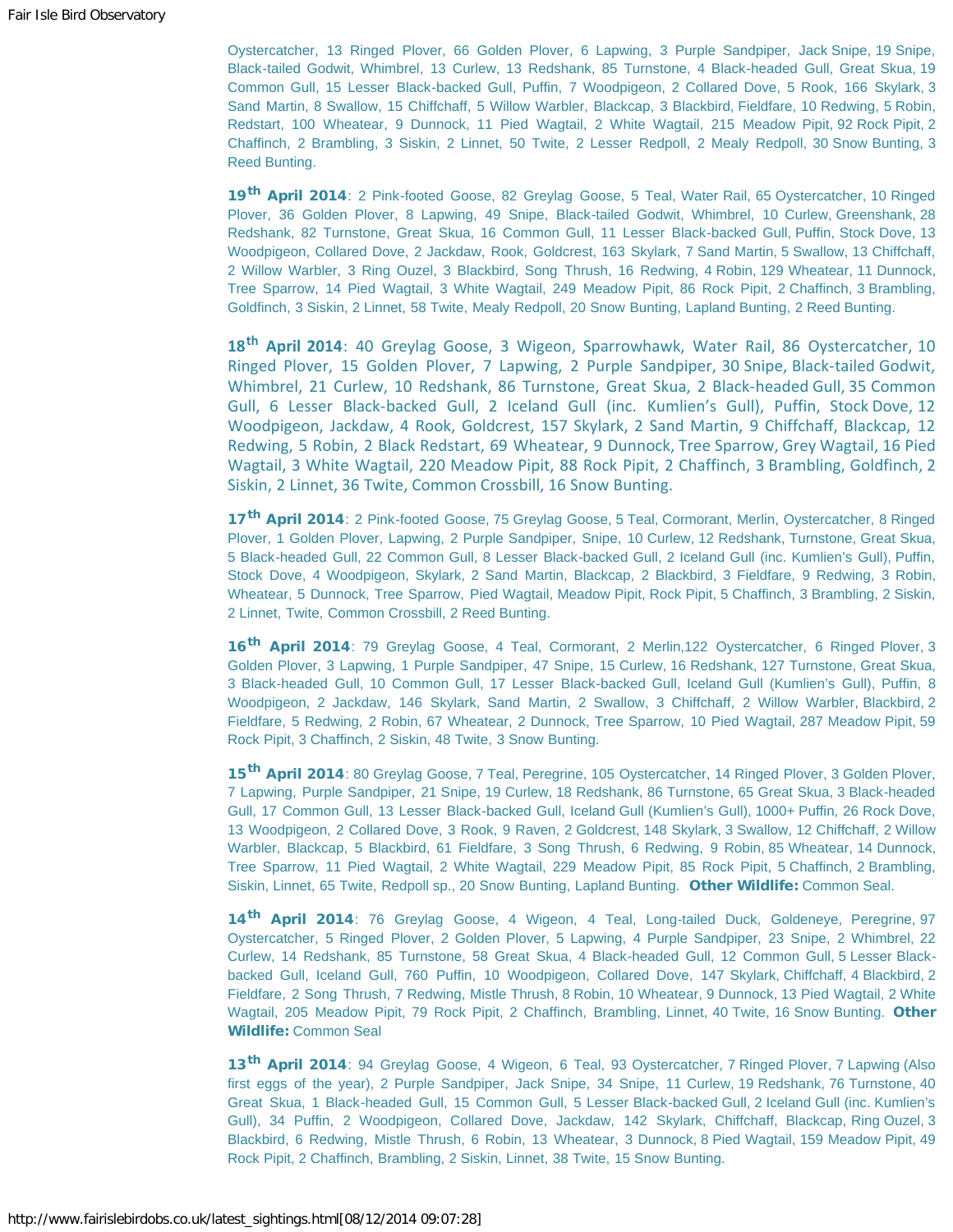12<sup>th</sup> April 2014: 65 Greylag Goose, Shelduck, 3 Wigeon, 4 Teal, Oystercatcher, Ringed Plover, Lapwing, 2 Purple Sandpiper, Snipe, Curlew, Redshank, 43 Turnstone, 24 Great Skua, 3 Black-headed Gull, Common Gull, 1 Iceland Gull (Kumlien's Gull), Collared Dove, Jackdaw, Goldcrest, Skylark, Blackbird, Song Thrush, Redwing, Robin, 6 Wheatear, Dunnock, Pied Wagtail, Meadow Pipit, Rock Pipit, Chaffinch, Brambling, 3 Siskin, Twite.

11<sup>th</sup> April 2014: 90 Greylag Goose, 5 Teal, Peregrine, 103 Oystercatcher, 11 Ringed Plover, 2 Golden Plover, 6 Lapwing, 15 Purple Sandpiper, 26 Snipe, 18 Curlew, 17 Redshank, 65 Turnstone, 17 Great Skua, 16 Common Gull, 3 Lesser Black-backed Gull, 2 Iceland Gull, 10 Puffin, 2 Woodpigeon, Collared Dove, Jackdaw, 5 Goldcrest, 110 Skylark, 5 Chiffchaff, 4 Blackbird, 5 Fieldfare, 2 Song Thrush, 17 Redwing, 5 Robin, 12 Wheatear, 7 Dunnock, 8 Pied Wagtail, 152 Meadow Pipit, 64 Rock Pipit, 2 Chaffinch, Brambling, 3 Siskin, 26 Twite.

10<sup>th</sup> April 2014: 96 Greylag Goose, 4 Wigeon, 4 Teal, Tufted Duck, Goldeneye, Peregrine, 78 Oystercatcher, 8 Ringed Plover, 10 Lapwing, 15 Purple Sandpiper, 19 Snipe, 7 Curlew, 13 Redshank, 39 Turnstone, 10 Great Skua, 3 Black-headed Gull, 16 Common Gull, 2 Iceland Gull (inc. Kumlien's Gull), 6 Woodpigeon, 3 Collared Dove, 3 Jackdaw, Goldcrest, 84 Skylark, 5 Chiffchaff, Ring Ouzel, 8 Blackbird, 102 Fieldfare, 6 Song Thrush, 22 Redwing, Mistle Thrush, 11 Robin, 8 Wheatear, 11 Dunnock, 8 Pied Wagtail, 143 Meadow Pipit, 49 Rock Pipit, 3 Chaffinch, Greenfinch, Goldfinch, 2 Siskin, 32 Twite, Common Redpoll, 5 Snow Bunting, Pochard.

9<sup>th</sup> April 2014: 2 Pink-footed Goose, 73 Greylag Goose, 2 Teal, Tufted Duck, Goldeneye, Peregrine, 65 Oystercatcher, 8 Ringed Plover, 5 Lapwing, 10 Purple Sandpiper, 2 Jack Snipe, 35 Snipe, 12 Curlew, 16 Redshank, 28 Turnstone, 7 Great Skua, Black-headed Gull, 14 Common Gull, 3 Iceland Gull (inc. Kumlien's Gull), 1 Puffin, 10 Woodpigeon, 2 Collared Dove, 3 Jackdaw, 118 Skylark, 4 Chiffchaff, 10 Blackbird, 113 Fieldfare, 9 Song Thrush, 15 Redwing, 16 Robin, 8 Wheatear, 22 Dunnock, 16 Pied Wagtail, 178 Meadow Pipit, 75 Rock Pipit, 5 Chaffinch, 1 Brambling, Greenfinch, Goldfinch, 2 Siskin, 35 Twite, Common Redpoll, Lapland Bunting, Pochard. Other Wildlife: Peacock Butterfly.

8<sup>th</sup> April 2014: Pink-footed Goose, 78 Greylag Goose, Wigeon, 6 Teal, Goldeneye, 2 Peregrine, 59 Oystercatcher, 15 Ringed Plover, 3 Lapwing, 2 Purple Sandpiper, 22 Snipe, Woodcock, 17 Curlew, 11 Redshank, 12 Turnstone, 5 Great Skua, Black-headed Gull, 15 Common Gull, Iceland Gull, 21 Puffin, 11 Woodpigeon, 2 Collared Dove, Short-eared Owl, 2 Jackdaw, 7 Goldcrest, 84 Skylark, 8 Chiffchaff, Willow Warbler, Blackcap, Ring Ouzel, 17 Blackbird, 358 Fieldfare, 15 Song Thrush, 19 Redwing, Mistle Thrush, 22 Robin, Black Redstart, 8 Wheatear, 11 Dunnock, 18 Pied Wagtail, 190 Meadow Pipit, 52 Rock Pipit, 4 Chaffinch, 3 Brambling, Greenfinch, Goldfinch, 2 Siskin, 35 Twite, Common Redpoll, 11 Snow Bunting, Reed Bunting, Pochard.

7<sup>th</sup> April 2014: Pink-footed Goose, 78 Greylag Goose, 7 Teal, Goldeneye, Red-breasted Merganser, First Gannet egg, Peregrine, 48 Oystercatcher, 23 Ringed Plover (first observed copulation), 2 Golden Plover, 11 Lapwing, 6 Purple Sandpiper, 4 Jack Snipe, 34 Snipe, Woodcock, 15 Curlew, 14 Redshank, 28 Turnstone, 2 Great Skua, 3 Common Gull, 2 Lesser Black-backed Gull, 6 Woodpigeon, Collared Dove, 7 Goldcrest, 150 Skylark, 14 Chiffchaff, Willow Warbler, Ring Ouzel, 20 Blackbird, 373 Fieldfare, 10 Song Thrush, 15 Redwing, Mistle Thrush, 35 Robin, Black Redstart, 10 Wheatear, 14 Dunnock, Grey Wagtail, 11 Pied Wagtail, 195 Meadow Pipit, 57 Rock Pipit, 3 Chaffinch, 8 Brambling, Greenfinch, Siskin, 2 Linnet, 40 Twite, Common Redpoll, 4 Snow Bunting. Other Wildlife: Common Seal

6th April 2014: Pink-footed Goose, 83 Greylag Goose, 7 Teal, Merlin, 3 Peregrine, 63 Oystercatcher, 14 Ringed Plover, 10 Golden Plover, 10 Lapwing, 2 Purple Sandpiper, 2 Jack Snipe, 48 Snipe, Woodcock, 12 Curlew, 16 Redshank, 40 Turnstone, 2 Great Skua, 5 Black-headed Gull, 16 Common Gull, 3 Lesser Blackbacked Gull, 3 Icleand Gull, 22 Puffin, 10 Woodpigeon, Collared Dove, Short-eared Owl, Jackdaw, Goldcrest, 112 Skylark, 10 Chiffchaff, Blackcap, 2 Ring Ouzel, 32 Blackbird, 665 Fieldfare, 14 Song Thrush, 27 Redwing, Mistle Thrush, 47 Robin, 5 Wheatear, 23 Dunnock, 2 Grey Wagtail, 12 Pied Wagtail, 121 Meadow Pipit, 37 Rock Pipit, 5 Chaffinch, 5 Brambling, Greenfinch, 2 Siskin, 1 Linnet, 39 Twite, C. Redpoll, 12 Snow Bunting and Reed Bunting.

5th April 2014: 6 Pink-footed Goose, 78 Greylag Goose, 4 Wigeon, 2 Teal, 2 Long-tailed Duck, Grey Heron, Kestrel, 2 Peregrine, 94 Oystercatcher, 18 Ringed Plover, 7 Golden Plover, 10 Lapwing, 15 Purple Sandpiper, 4 Jack Snipe, 63 Snipe, 3 Woodcock, 20 Curlew, 20 Redshank, 49 Turnstone, 3 Great Skua, 4 Black-headed Gull, 15 Common Gull, 7 Lesser Black-backed Gull, 1 Iceland Gull (Kumlien's Gull), 1 Puffin, 7 Woodpigeon, Collared Dove, Short-eared Owl, 8 Goldcrest, 132 Skylark, Sand Martin, Swallow, 24 Chiffchaff, 2 Blackcap, 3 Ring Ouzel, 81 Blackbird, 434 Fieldfare, 35 Song Thrush, 37 Redwing, 1 Mistle Thrush, 113 Robin, 3 Black Redstart, 7 Wheatear, 25 Dunnock, Grey Wagtail, 11 Pied Wagtail, 165 Meadow Pipit, 73 Rock Pipit, 13 Chaffinch, 8 Brambling, 2 Greenfinch, 2 Siskin, Linnet, 46 Twite and 2 Reed Bunting, Red-flanked Bluetail.

4th April 2014: 6 Pink-footed Goose, 85 Greylag Goose, 4 Wigeon, 3 Teal, Kestrel, Peregrine, Oystercatcher, 13 Ringed Plover, 5 Golden Plover, 9 Lapwing, 12 Purple Sandpiper, 3 Jack Snipe, 43 Snipe, Woodcock, 9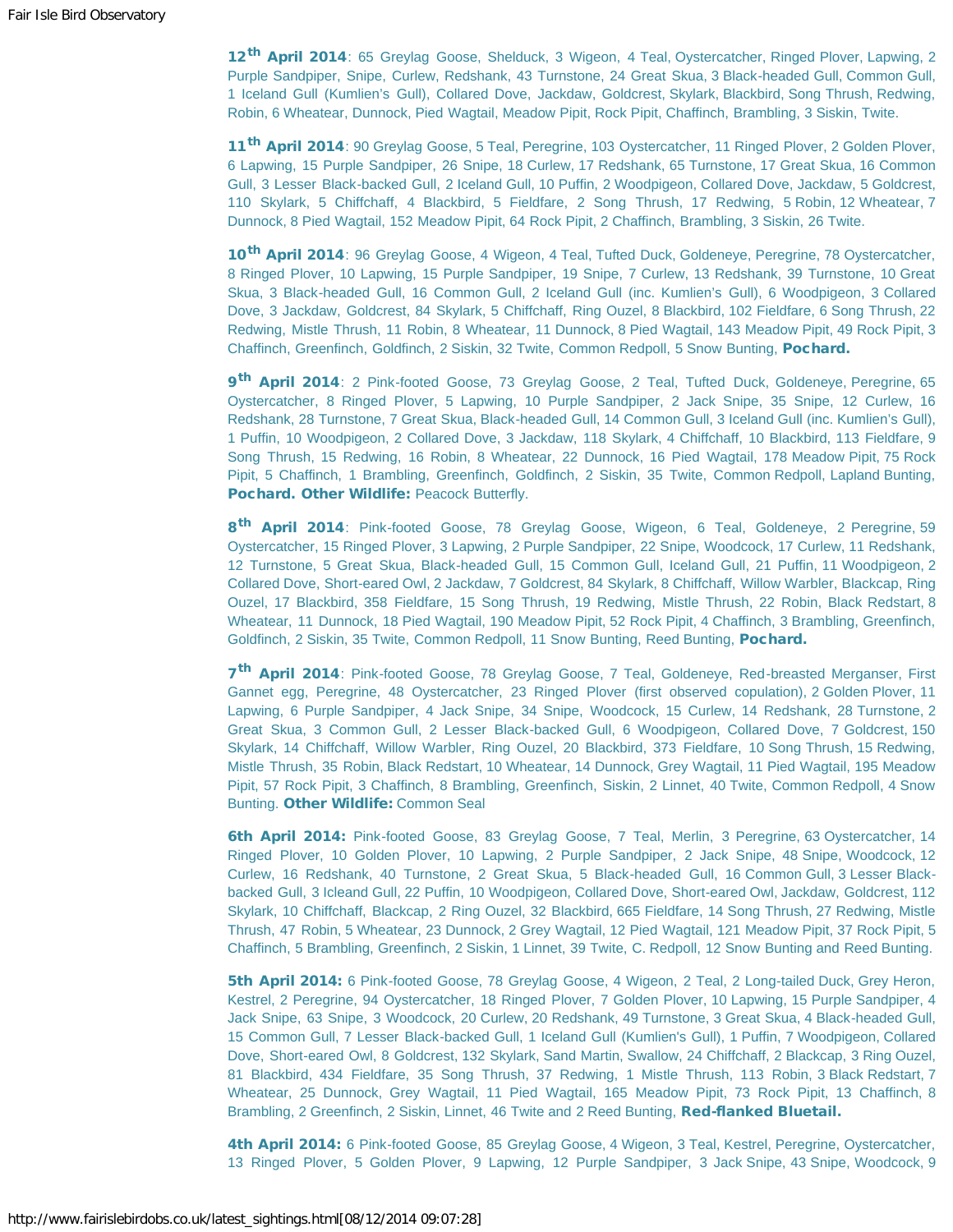Curlew, 12 Redshank, 24 Turnstone, 2 Common Gull, Lesser Black-backed Gull, 3 Iceland Gull (incl. Kumlien's Gull), 7 Woodpigeon, Collared Dove, Short-eared Owl, 2 Goldcrest, 78 Skylark, 16 Chiffchaff, 4 Ring Ouzel, 58 Blackbird, 6 Fieldfare, Song Thrush, 5 Redwing, 4 Mistle Thrush, 120 Robin, 6 Black Redstart, 2 Wheatear, 36 Dunnock, Grey Wagtail, 14 Pied Wagtail, 120 Meadow Pipit, 38 Rock Pipit, 2 Chaffinch, 14 Brambling, 3 Greenfinch, 3 Siskin, Linnet, 38 Twite, C. Redpoll.

3rd April 2014: 89 Greylag Goose, 4 Wigeon, 6 Teal, Merlin, 2 Peregrine, 65 Oystercatcher, 16 Ringed Plover, 3 Golden Plover, 4 Lapwing, 36 Purple Sandpiper, 34 Snipe, 2 Woodcock, 14 Curlew, 11 Redshank, 34 Turnstone, 5 Common Gull, 2 Iceland Gull, 5 Woodpigeon, Collared Dove, 3 Goldcrest, 191 Skylark, 9 Chiffchaff, Ring Ouzel, 40 Blackbird, 2 Fieldfare, 25 Song Thrush, 11 Redwing, 103 Robin, Black Redstart, 5 Wheatear, 38 Dunnock, 14 Pied Wagtail, 72 Meadow Pipit, 34 Rock Pipit, 4 Chaffinch, 12 Brambling, 3 Greenfinch, 7 Siskin, 23 Twite, 2 C. Crossbill, 4 Reed Bunting.

2nd April 2014: 105 Greylag Goose, 4 Teal, 2 Long-tailed Duck, Kestrel, Peregrine, Water Rail, 82 Oystercatcher, 18 Ringed Plover, Golden Plover, 5 Lapwing, 14 Purple Sandpiper, 28 Snipe, 6 Woodcock, 21 Curlew, 17 Redshank, 38 Turnstone, 7 Common Gull, Lesser Black-backed Gull, Iceland Gull, 12 Woodpigeon, Collared Dove, Jackdaw, 2 Carrion Crow, 3 Goldcrest, 121 Skylark, 16 Chiffchaff, 23 Blackbird, Fieldfare, 12 Song Thrush, 5 Redwing, 118 Robin, 4 Black Redstart, 4 Wheatear, 43 Dunnock, 2 Grey Wagtail, 16 Pied Wagtail, 88 Meadow Pipit, 75 Rock Pipit, 7 Chaffinch, 14 Brambling, 3 Greenfinch, 3 Siskin, 40 Twite, 15 Snow Bunting, 2 Reed Bunting.

1st April 2014: 75 Greylag Goose, 9 Teal, 2 Red-throated Diver, Kestrel, 72 Oystercatcher, 29 Ringed Plover, 3 Golden Plover, 12 Lapwing, 2 Purple Sandpiper, 30 Snipe, 3 Woodcock, 24 Curlew, 11 Redshank, 59 Turnstone, 4 Common Gull, Iceland Gull, 3 Woodpigeon, Great Grey Shrike, Carrion Crow, 8 Goldcrest, 162 Skylark, 11 Chiffchaff, 50 Blackbird, 1 Fieldfare, 26 Song Thrush, 9 Redwing, 4 Mistle Thrush, 152 Robin, 4 Black Redstart, 3 Wheatear, 60 Dunnock, 3 Grey Wagtail, 11 Pied Wagtail, 121 Meadow Pipit, 37 Rock Pipit, 5 Chaffinch, 10 Brambling, 4 Greenfinch, 1 Siskin, 44 Twite, 20 Snow Bunting, 2 Reed Bunting. Other wildlife: Porpoise

30th March 2014: 47 Greylag Goose, 3 Wigeon, 4 Teal, Red-breasted Merganser, 2 Cormorant, 1 Grey Heron, Moorhen, 62 Oystercatcher, 22 Ringed Plover, 5 Golden Plover, 19 Lapwing, 11 Purple Sandpiper, Jack Snipe, 61 Snipe, 14 Curlew, 12 Redshank, 32 Turnstone, Black-headed Gull, 7 Common Gull, 2 Iceland Gull, 17 Woodpigeon, Short-eared Owl, Carrion Crow, 7 Goldcrest, 133 Skylark, 34 Chiffchaff, Ring Ouzel, 15 Blackbird, 30 Song Thrush, 2 Redwing, 14 Mistle Thrush, 145 Robin, 3 Black Redstart, 20 Wheatear, 39 Dunnock, Grey Wagtail, 14 Pied Wagtail, 107 Meadow Pipit, 41 Rock Pipit, 7 Chaffinch, Greenfinch, 2 Siskin, 30 Twite, Hawfinch, 14 Snow Bunting, 3 Reed Bunting, Red-flanked Bluetail

29th March 2014: 65 Greylag Goose, 3 Wigeon, 6 Teal, Red-breasted Merganser, 3 Peregrine, 94 Oystercatcher, 32 Ringed Plover, Golden Plover, 12 Lapwing, 11 Purple Sandpiper, 27 Snipe, 20 Curlew, 18 Redshank, 35 Turnstone, Black-headed Gull, 4 Common Gull, 11 Goldcrest, 264 Skylark, 19 Chiffchaff, 14 Blackbird, 8 Song Thrush, Redwing, 7 Mistle Thrush, 80 Robin, 2 Black Redstart, 7 Wheatear, 34 Dunnock, 24 Pied Wagtail, 80 Meadow Pipit, 29 Rock Pipit, 8 Chaffinch, Siskin, 24 Twite, 20 Snow Bunting, 4 Reed Bunting.

28th March 2014: 67 Greylag Goose, 3 Wigeon, Red-breasted Merganser, Cormorant, Merlin, 2 Peregrine, 61 Oystercatcher, 15 Ringed Plover, 19 Lapwing, 10 Purple Sandpiper, 30 Snipe, 21 Curlew, 26 Redshank, 49 Turnstone, 2 Black-headed Gull, 16 Common Gull, 4 Iceland Gull (1 Kumlien's), 1 Glaucous Gull, 5 Woodpigeon, 12 Goldcrest, 290 Skylark, 18 Chiffchaff, 12 Blackbird, Song Thrush, 3 Redwing, 3 Mistle Thrush, 44 Robin, Black Redstart, Stonechat, 5 Wheatear, 21 Dunnock, 10 Pied Wagtail, 117 Meadow Pipit, 70 Rock Pipit, 8 Chaffinch, 45 Twite, 9 Snow Bunting, 4 Reed Bunting.

27th March 2014: 60 Greylag Goose, 2 Wigeon, 6 Teal, 2 Peregrine, 74 Oystercatcher, 29 Ringed Plover, Golden Plover, 2 Lapwing, 4 Purple Sandpiper, 5 Snipe, 26 Curlew, 12 Redshank, 23 Turnstone, Black-headed Gull, 2 Common Gull, 2 Glaucous Gull, 2 Woodpigeon, 10 Goldcrest, 111 Skylark, 5 Chiffchaff, 10 Blackbird, Song Thrush, Redwing, 9 Robin, 3 Black Redstart, 3 Wheatear, 9 Dunnock, 10 Pied Wagtail, 29 Meadow Pipit, 43 Rock Pipit, 3 Chaffinch, Siskin, 37 Twite, Reed Bunting.

26th March 2014: 89 Greylag Goose, 2 Wigeon, 5 Teal, Red-breasted Merganser, Hen Harrier, Merlin, Peregrine, 65 Oystercatcher, 26 Ringed Plover, Golden Plover, 17 Lapwing, 28 Snipe, 15 Curlew, 10 Redshank, 6 Common Gull, 2 Iceland Gull (1 Kumlien's), 4 Woodpigeon, 1 Collared Dove, 8 Goldcrest, 129 Skylark, 10 Chiffchaff, 11 Blackbird, 3 Song Thrush, 2 Redwing, 12 Robin, 1 Stonechat, 1 Wheatear, 9 Dunnock, 14 Pied Wagtail, 63 Meadow Pipit, 36 Rock Pipit, 4 Chaffinch, 1 Siskin, 10 Snow Bunting, 3 Reed Bunting. Other wildlife: Shetland Bee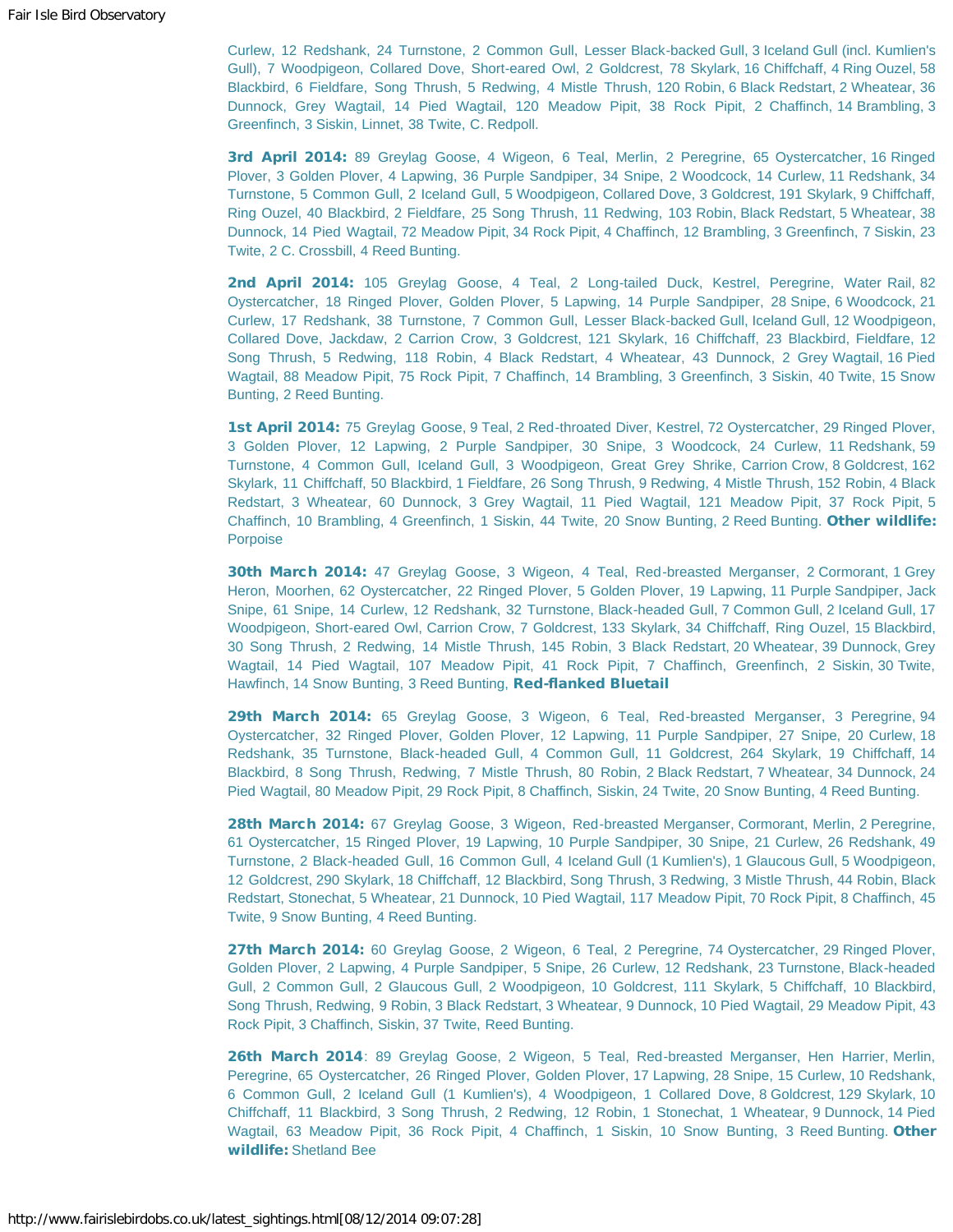25th March 2014: 80 Greylag Goose, 5 Teal, Merlin, 105 Oystercatcher, 28 Ringed Plover, Golden Plover, 11 Lapwing, 2 Purple Sandpiper, 18 Curlew, 13 Redshank, 10 Common Gull, Kumlien's Gull, Glaucous Gull, min. 100 Skylark, 6 Chiffchaff, 13 Blackbird, 6 Song Thrush, 4 Redwing, 3 Robin, Stonechat, 3 Wheatear, 11 Pied Wagtail, 28 Meadow Pipit, 2 Chaffinch, Siskin, min. 19 Twite, 5 Snow Bunting, 1 Reed Bunting. Other wildlife: Common Seal

24th March 2014: Chaffinch, Siskin

23rd March 2014: 2 Whooper Swan, 5 Teal, Merlin, 19 Ringed Plover, 6 Lapwing, min. 180 Skylark, 2 Blackbird, 1 Fieldfare, 3 Redwing, 1 Robin, Siskin, 3 Snow Bunting,

22nd March 2014: 7 Teal, min. 40 Eider, 2 Long-tailed Duck, Red-breasted Merganser, Peregrine, min. 80 Oystercatcher, 20 Ringed Plover, 16 Lapwing, Lesser Black-backed Gull, Iceland Gull, min. 200 Razorbill, Goldcrest, 5 Blackbird, 2 Redwing, 3 Robin, 11 Pied Wagtail, min. 15 Twite, 2 Snow Bunting, Green-winged Teal.

21st March 2014: 3 Teal, Moorhen, 12 Ringed Plover, Woodcock, 2 Black-headed Gull, Lesser Black-backed Gull, Iceland Gull, 2 Rook, 20 Snow Bunting.

20th March 2014: Moorhen, Green-winged Teal.

19th March 2014: Green-winged Teal.

18th March 2014: 113 Grelyag Goose, 3 Teal, Grey Heron, Merlin, Moorhen, 8 Kittiwake, min. 25 Common Gull, 2 Iceland Gull (1 Kumlien's), 3 Woodpigeon, 7 Blackbird, 2 Fieldfare, 3 Redwing, 1 Robin, 2 Pied Wagtail, 21 Meadow Pipit, min. 15 Twite, Green-winged Teal.

**17th March 2014:** 3 Teal, 15 Ringed Plover, 7 Lapwing, 2 Iceland Gull (1 Kumlien's), 2 Glaucous Gull, 3 Woodpigeon, Goldcrest, 4 Blackbird, 1 Fieldfare, 3 Redwing, 2 Meadow Pipit, min. 13 Twite, 4 Snow Bunting.

16th March 2014: 2 Iceland Gull (1 Kumlien's), 2 Glaucous Gull, Stonechat

15th March 2014: 81 Greylag Goose, Golden Plover, 6 Lapwing, 2 Jack Snipe, min. 12 Snipe, Kumlien's Gull, 3 Woodpigeon, 2 Goldcrest, 6 Blackbird, 6 Robin, 1 Stonechat, 5 Meadow Pipit, min. 11 Twite.

14th March 2014: Iceland Gull, Stonechat

13th March 2014: Stonechat, 2 Pied Wagtail

12th March 2014: 2 Teal, 2 Long-tailed Duck, Red-breasted Merganser, Golden Plover, 7 Lapwing, 2 Purple Sandpiper, min. 8 Common Gull, Kumlien's Gull, Woodpigeon, Goldcrest, min. 60 Skylark, 6 Blackbird, Fieldfare, 3 Song Thrush, 2 Redwing, Mistle Thrush, min 2 Robin, Stonechat, Meadow Pipit, min. 11 Twite, Redpoll sp., 4 Snow Bunting, Lapland Bunting (found dead).

11th March 2014: 3 Wigeon, 3 Teal, 7 Ringed Plover, 2 Woodpigeon, 5 Fieldfare, Song Thrush, 4 Redwing, min. 3 Robin, *littoralis* Rock Pipit, min. 11 Twite.

10th March 2014: Red-breasted Merganser, 10 Razorbill, *littoralis* Rock Pipit, Yellowhammer.

9th March 2014: 3 Wigeon, Red-breasted Merganser, 10 Ringed Plover, 4 Lapwing, 8 Curlew, 3 Blackheaded Gull, Iceland Gull, Glaucous Gull, 2 Redwing, Mistle Thrush, 6 Snow Bunting.

8th March 2014: Merlin, 46 Oystercatcher

7th March 2014: Teal, Red-breaseted Merganser, 14 Ringed Plover, 5 Lapwing, 4 Purple Sandpiper, min. 110 Turnstone, 4 Black-headed Gull, Kumlien's Gull, Glaucous Gull, min. 40 Skylark, 9 Fieldfare, 4 Redwing, min. 17 Twite.

6th March 2014: 89 Greylag Goose, 2 Teal, min. 48 Eider, 2 Long-tailed Duck, Red-breasted Merganser, Red-throated Diver, Peregrine, min. 52 Oystercatcher, 18 Ringed Plover, Black-headed Gull, min. 15 Common Gull, Kumlien's Gull, Guillemot (plus5 found dead), min. 8 Skylark, 8 Blackbird, Song Thrush, 4 Redwing, 3 Robin, Stonechat, 9 Twite.

5th March 2014: 15 Lapwing, min 134 Turnstone, Black-headed Gull, 2 Glaucous Gull, Guillemot (plus 2 found dead), min. 35 Skylark, Stonechat, 4 Twite.